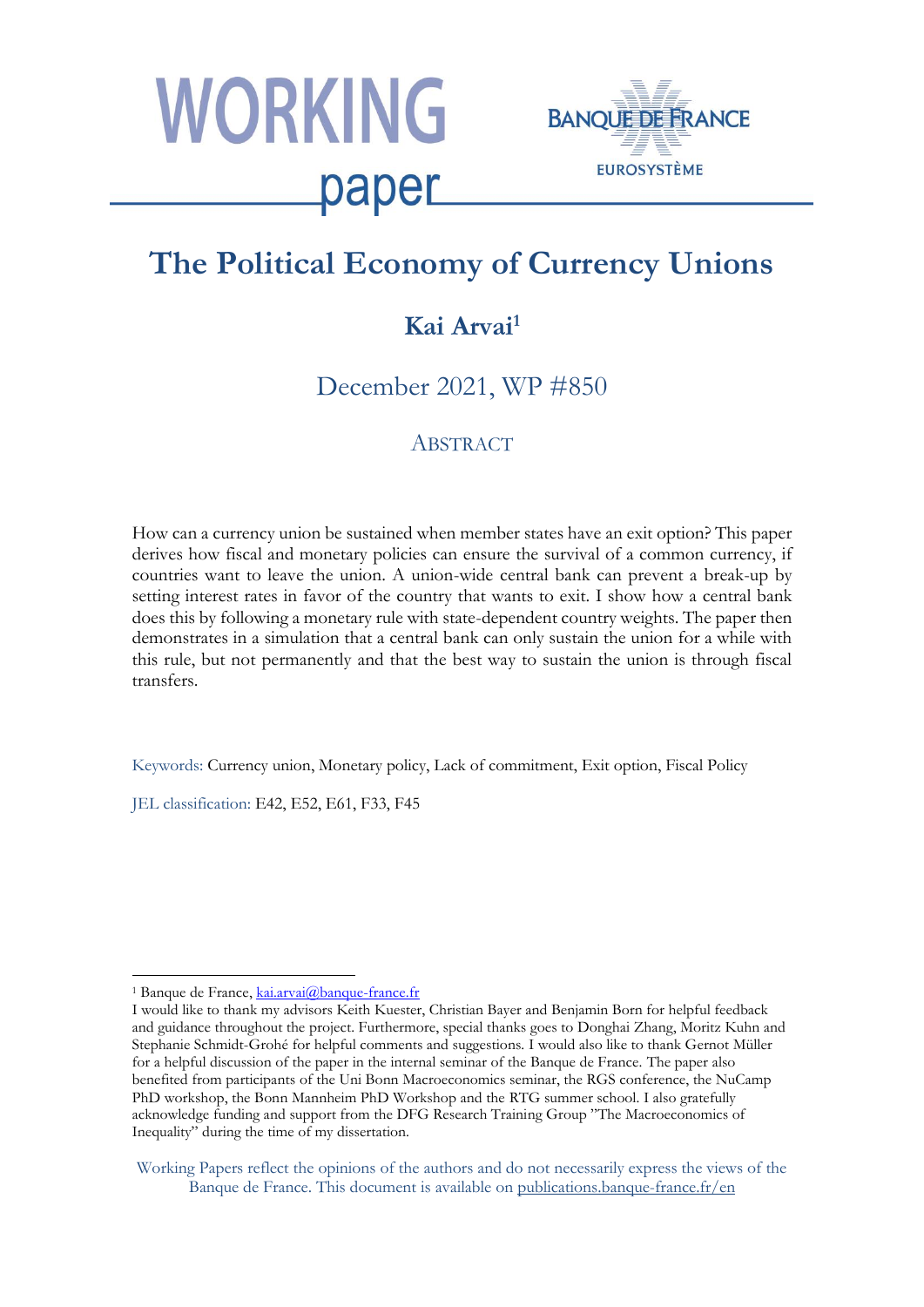### **NON-TECHNICAL SUMMARY**

Currency unions, such as the eurozone, may suffer instability if their membership is not seen as irrevocable. Even though exiting the Eurozone is not foreseen in the Treaty, the Eurozone sovereign debt crisis has forcefully shown that the possibility of a break-up was not fully ruled-out as markets have priced-in the risk of currency devaluations. Next to fiscal policy, the role of the European Central Bank for the currency union has been debated extensively. This poses the question what monetary policy can actually do if the union is confronted with the threat of a break-up. How can a central bank help to make a currency union sustainable?To address this issue, I set up a two-country open economy model that gives governments the option to choose between being in a currency union and having an own national currency. With an own currency, the central bank, if credible can focus on price stability and let the exchange rate float freely. In a currency union there is only one central bank for both countries. The benefit of a common currency is that it facilitates cross-border flows, notably trade. By assumption, if both countries use the same currency, trade costs are reduced and bilateral trade increases. The downside of the currency union is that macroeconomic stabilization is less effective for certain states of the world since a common central bank sets interest rates for the whole union. Therefore, the costs of a currency union are time-varying and in some situations these costs might outweigh the benefits.I use this setup to run an experiment in which I calibrate the economy to simulate and then look at the outcome of four scenarios. In the first scenario, both governments decide freely when they want to leave the currency union. That is the only decision. They take monetary policy and the outside option as given. Once a government leaves the currency union, the union is destroyed forever. In the second scenario, I add a union-wide Ramsey planner who sets lump-sum transfers between countries. The planner considers the member states' exit option. The idea is to set transfers in such a way that no country takes benefit to leave the union. In the end, under the veil of ignorance, both countries are better off with this transfer scheme as the union survives. As in the first scenario, monetary policy is taken as given by the Ramsey planner. The third scenario considers a union-wide central bank that sets interest rates and takes the exit option of both countries into account. No transfers take place in this scenario. As before, the idea is to set interest rates in such a way that no country takes benefit to leave the union at any point in time. In the fourth and last scenario, I consider a joint monetary and fiscal response with a one-time monetary intervention in the crisis period itself and systematic transfers afterwards. All these four scenarios are run with different amounts of trade gains in a currency union that are consistent with the range of estimates from the literature. Considering a large set of trade gains also takes into account that leaving the union might imply other costs. The goal is to check which policy works depending on the amount of gains coming from the currency union. The paper has three main findings: First, I show how a central bank can prevent a break-upof the currency union by following an interest rule that puts more weight on stabilizing crisis countries that would otherwise exit the union. Second, I highlight that interest rate policy alone is a poor tool to redistribute between countries, as it depends on the synchronicity of business cycles. Furthermore, compensation through interest rates is distortionary. Therefore- and this leads to the third result- the central bank alone can only sustain the union for some time, but if a sequence of sufficiently large asymmetric shocks emerges the union will eventually collapse. I demonstrate how fiscal transfers can sustain the union in the experiment in those situations in which interest rate setting alone cannot.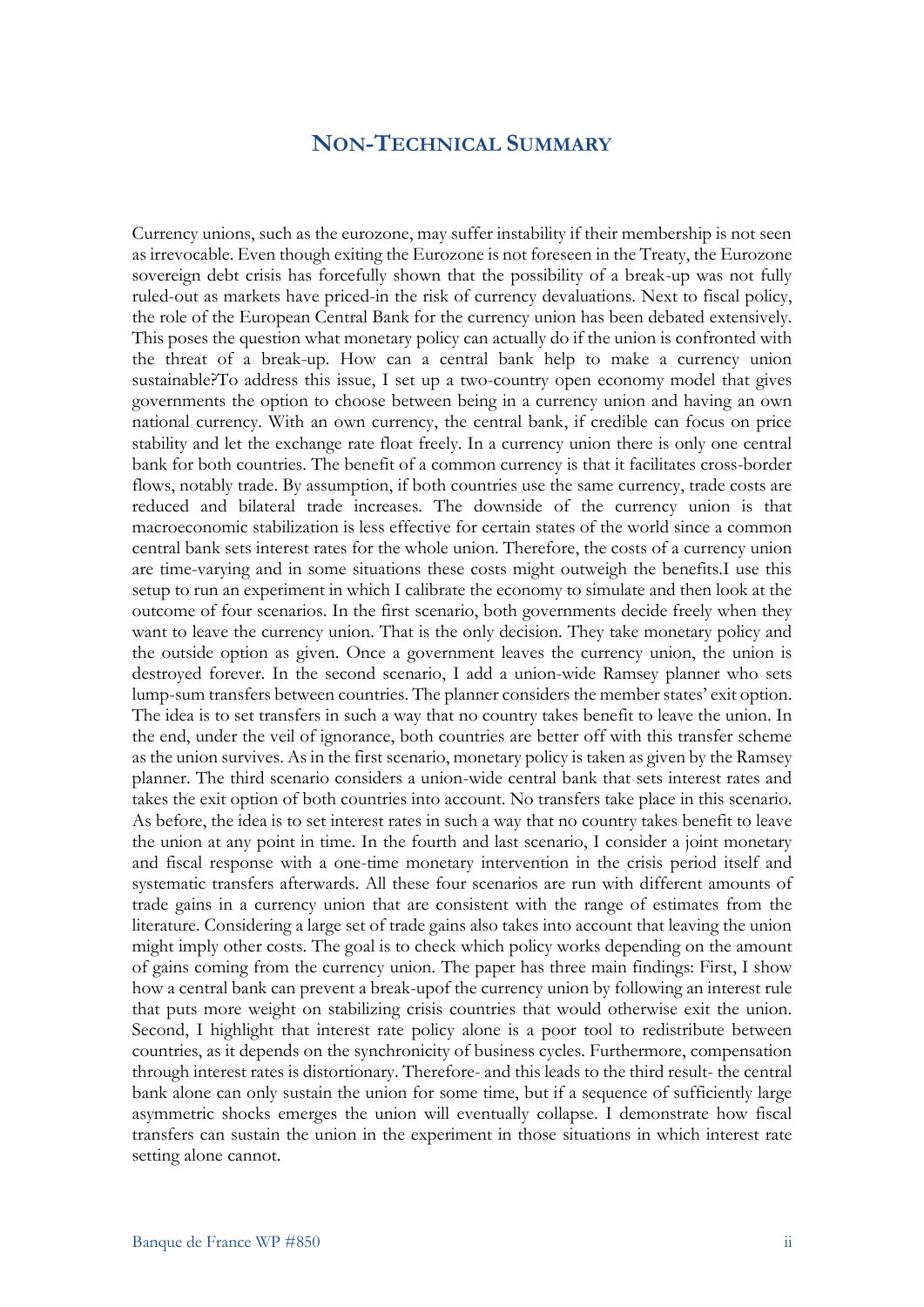

Notes: This figure shows interest rates over time in one of the simulation. The vertical green line indicates a large shock that would make country H leave the Union. The other lines show different interest rate rules: The solid blue line indicates the union-wide rate with equal weight for both countries, the shaded blue area indicates the possible range of interest rates when the central bank varies these weights. The dotted red line shows the interest rate that H would implement with its own currency and the dashed magenta line shows the rate that central bank implements when considering the exit option to save the union.

# L'économie politique des unions monétaires

## RÉSUMÉ

Cet article explique comment les politiques budgétaires et monétaires peuvent stabiliser une union monétaire lorsque les pays qui la composent ont une option de sortie. Une banque centrale peut favoriser la cohésion de l'union en fixant un taux d'intérêt favorisant un pays en particulier. Je montre comment la banque centrale y parvient en suivant une règle monétaire avec des pondérations par pays. Les simulations présentées dans cet article montrent que l'implémentation de cette règle permet d'assurer la cohésion de l'union monétaire de manière temporaire et non permanente.

Mots-clés : Union monétaire, Politique monétaire, Manque d'engagement, Option de sortie, Politique budgétaire

Les Documents de travail reflètent les idées personnelles de leurs auteurs et n'expriment pas nécessairement la position de la Banque de France. Ils sont disponibles sur [publications.banque](https://publications.banque-france.fr/)[france.fr](https://publications.banque-france.fr/)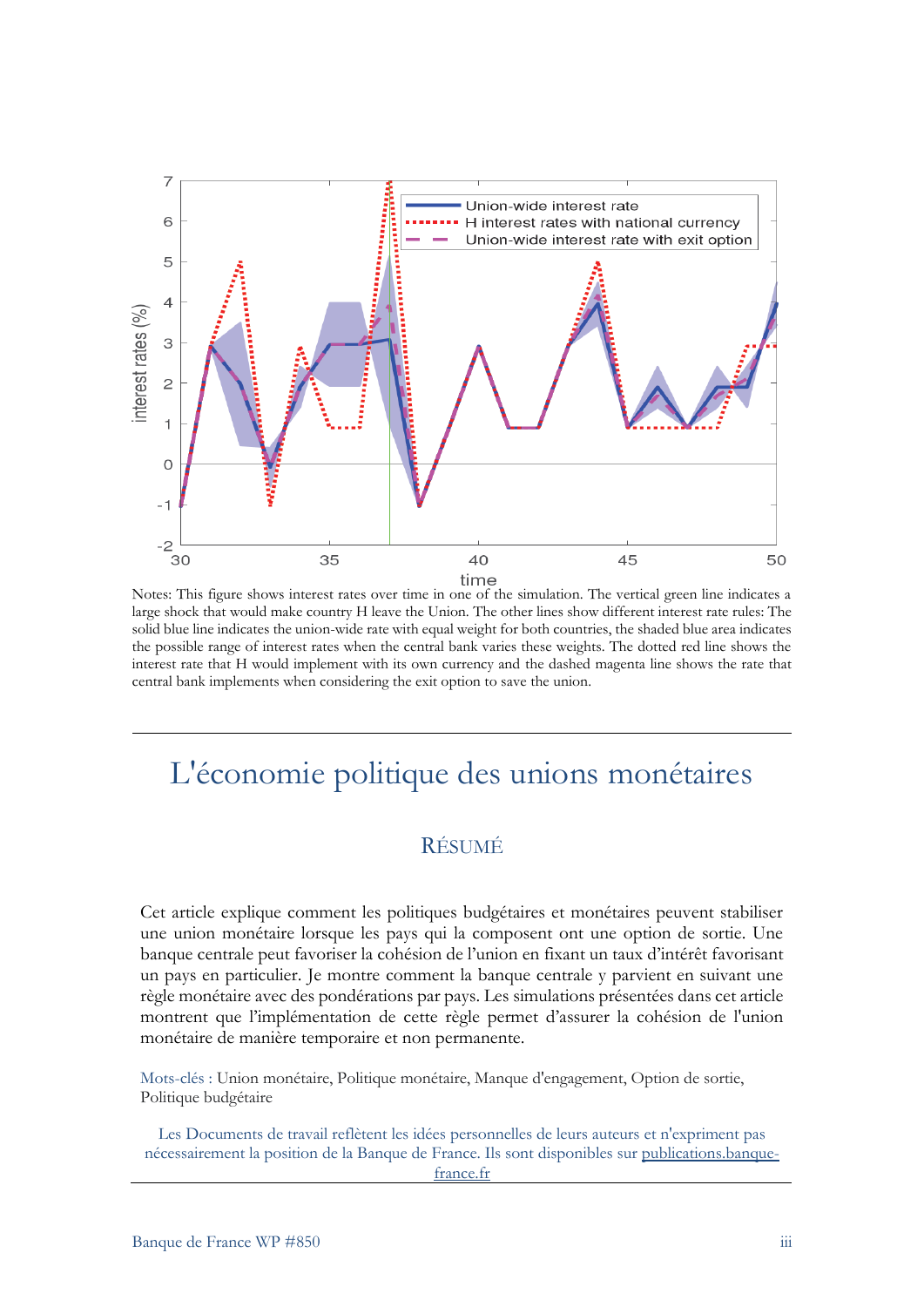# 1 Introduction

Currency unions, such as the eurozone, may suffer instability if their membership is not seen as irrevocable. Even though exiting the Eurozone is not foreseen in the Treaty, the Eurozone sovereign debt crisis has forcefully shown that the possibility of a break-up was not fully ruledout as markets have priced-in the risk of currency devaluations. Next to fiscal policy, the role of the European Central Bank for the currency union has been debated extensively. This poses the question what monetary policy can actually do if the union is confronted with the threat of a break-up. How can a central bank help to make a currency union sustainable?

To address this issue, I set up a two-country open economy model that gives governments the option to choose between being in a currency union and having an own national currency. With an own currency, the central bank, if credible can focus on price stability and let the exchange rate float freely. In a currency union there is only one central bank for both countries. The benefit of a common currency is that it facilitates cross-border flows, notably trade. By assumption, if both countries use the same currency, trade costs are reduced and bilateral trade increases. The downside of the currency union is that macroeconomic stabilization is less effective for certain states of the world since a common central bank sets interest rates for the whole union. Therefore, the costs of a currency union are time-varying and in some situations these costs might outweigh the benefits.

I use this setup to run an experiment in which I calibrate the economy to simulate and then look at the outcome of four scenarios. In the first scenario, both governments decide freely when they want to leave the currency union. That is the only decision. They take monetary policy and the outside option as given. Once a government leaves the currency union, the union is destroyed forever. In the second scenario, I add a union-wide Ramsey planner who sets lumpsum transfers between countries. The planner considers the member states' exit option. The idea is to set transfers in such a way that no country takes benefit to leave the union. In the end, under the veil of ignorance, both countries are better off with this transfer scheme as the union survives. As in the first scenario, monetary policy is taken as given by the Ramsey planner. The third scenario considers a union-wide central bank that sets interest rates and takes the exit option of both countries into account. No transfers take place in this scenario. As before, the idea is to set interest rates in such a way that no country take benefit to leave the union at any point in time. In the fourth and last scenario, I consider a joint monetary and fiscal response with a one-time monetary intervention in the crisis period itself and systematic transfers afterwards. All these four scenarios are run with different amounts of trade gains in a currency union that are consistent with the range of estimates from the literature<sup>[1](#page-3-0)</sup>. Considering a large set of trade gains also takes into account that leaving the union might imply other costs. The goal is to check which policy works depending on the amount of gains coming from the currency union. The paper has three main findings: First, I show how a central bank can prevent a break-up of the currency union by following an interest rule that puts more weight on stabilizing crisis countries that would otherwise exit the union. Second, I highlight that interest rate policy alone

<span id="page-3-0"></span><sup>&</sup>lt;sup>1</sup>See the literature review at the end of the section and the calibration in Section [4](#page-22-0)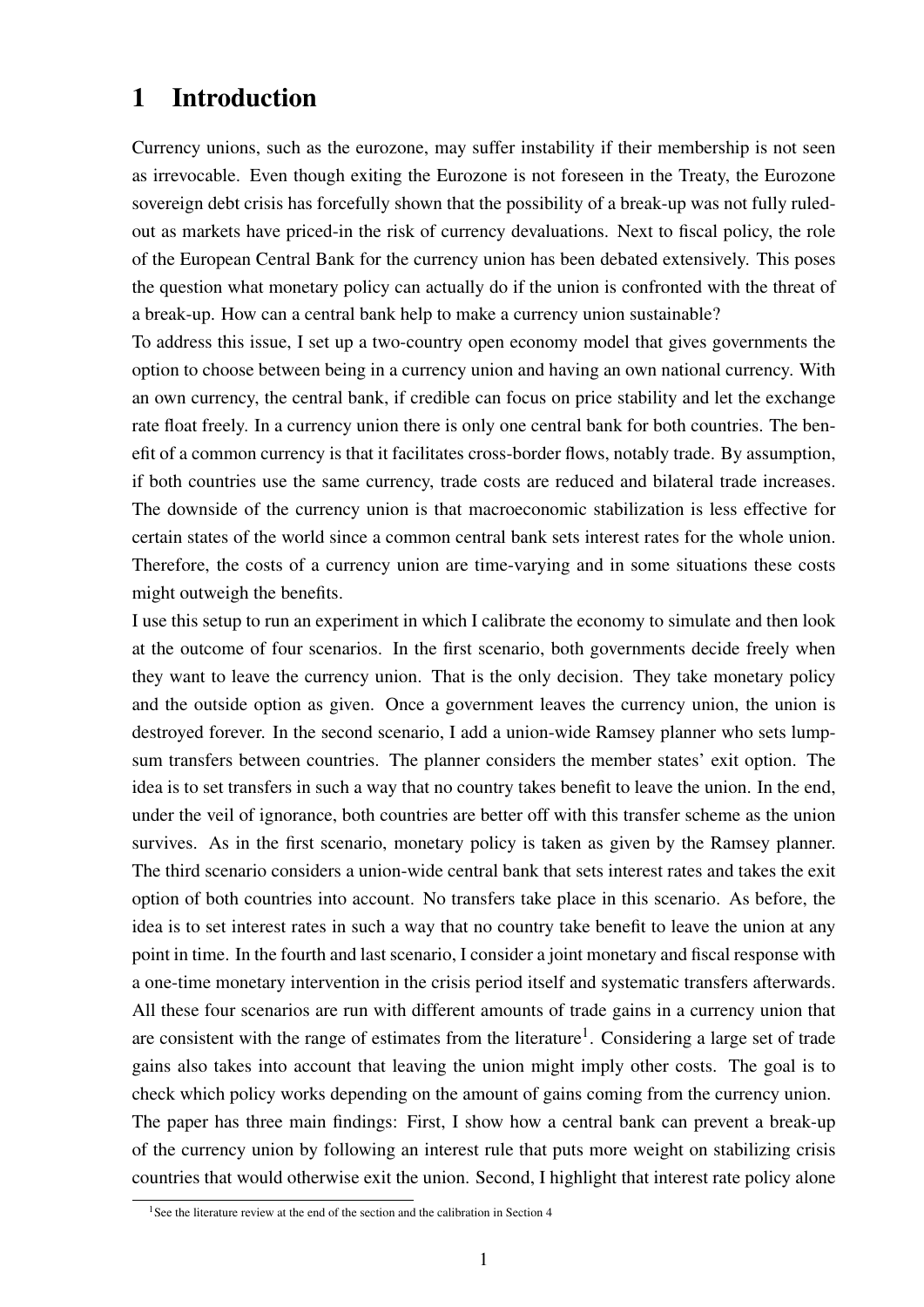is a poor tool to redistribute between countries, as it depends on the synchronicity of business cycles. Furthermore, compensation through interest rates is distortionary. Therefore- and this leads to the third result- the central bank alone can only sustain the union for some time, but if a sequence of sufficiently large asymmetric shocks emerges the union will eventually collapse. I demonstrate how fiscal transfers can sustain the union in the experiment in those situations in which interest rate setting alone cannot.

The first finding shows how a central bank can use an interest rate rule to sustain the currency union when member states want to exit. The central bank does this by following a rule that features *state-dependent* country weights. When a country wants to leave the currency union, the central bank promises this country to put a greater emphasis on stabilizing its economy. This way the central bank gives more weight to that country and makes the currency union for it relatively more attractive than the outside option with national currencies. Which country is stabilized more by the central bank is determined ex post, after shocks have materialized. Therefore, with the interest rate rule derived in this paper the central bank can in principle factor in exit options of member states.

The second finding relates to the strength of this policy instrument to redistribute and in turn to sustain the union. The central bank can only promise to favor a certain country in the future, if the busines cycles of the member states are not perfectly synchronized. This means that a certain degree of asymmetry between both countries is needed for interest rates to be an effective tool. If business cycles are expected to be perfectly synchronized in the future, the central bank has no way to favor a specific country because both countries want to have the same interest rates. This puts a limit to the ability of the central bank to make promises to countries that are willing to leave, as compared to a planner who can promise transfers.

This leads to the third result, namely that the currency union will eventually break up if monetary policy is the only tool considered to prerserve the union. The experiment shows that an actual break-up of the union is rather likely if fiscal transfers and monetary accommodation are absent. In the simulation, the central bank can increase the average duration of the currency union, but she cannot totally suppress the possibility of a break-up. With a monetary policy intervention, the union can be sustained for a while until a sequence of exceptionally large asymmetric shocks hit the union. I furthermore demonstrate in the experiment that fiscal transfers can sustain the currency union also in those simulations in which monetary policy alone fails to achieve that.

In conclusion, the central bank can help to sustain the union and reduce the probability of a break-up. This is done by partly departing from the original objective of union-wide price stability and emphasizing stabilization of crisis countries. The central bank however is only able to buy some time for the currency union. The option of using fiscal transfers is a more effective policy tool and ensures that the union is permanently sustained.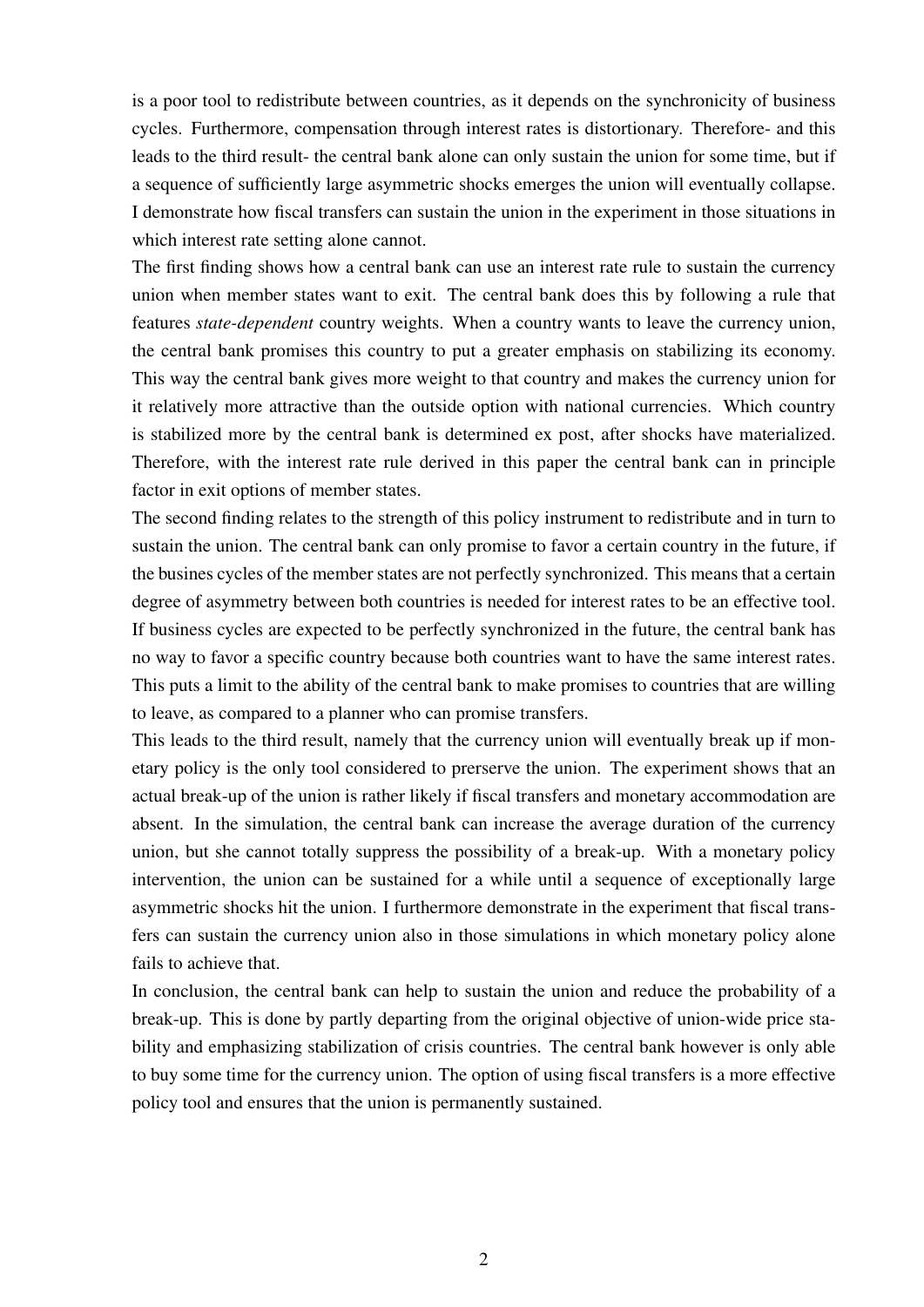#### Related Literature

The first strand of literature that this paper relates to goes back to the optimum currency literature, pioneered by [Mundell](#page-38-0) [\(1961\)](#page-38-0). Currency unions are vulnerable to so called asymmetric shocks, especially when factor mobility is low and a common fiscal policy is missing, as noted by [McKinnon](#page-37-0) [\(1963\)](#page-37-0) and [Kenen](#page-37-1) [\(1969\)](#page-37-1). [Eichengreen](#page-36-0) [\(1992\)](#page-36-0) and [Shambaugh](#page-38-1) [\(2012\)](#page-38-1) have discussed if the eurozone constitutes an optimal currency area and noted several vulnarabilities. These vulnerabilities are in fact so large that markets price in a positive probability of a eurozone break-up, as shown by [Bayer et al.](#page-35-0) [\(2018\)](#page-35-0). My paper explicitly microfounds the costs of a monetary union and models when a break-up occurs. It also discusses how such a breakup can be prevented. I use a two-country model based on [Corsetti and Pesenti](#page-36-1) [\(2002\)](#page-36-1). This kind of model is part of the new open economy literature that has been established over the last decades<sup>[2](#page-5-0)</sup>. An important issue that this literature addresses is the question which monetary regime is optimal depending on the invoicing regime. Conclusion reach from letting the exchange rate float freely, as proposed by [Friedman](#page-36-2) [\(1953\)](#page-36-2) and [Clarida et al.](#page-35-1) [\(2002\)](#page-35-1), to pegging the exchange rate as in [Devereux and Engel](#page-36-3) [\(2003\)](#page-36-3). Optimal cooperation between monetary authorities has also been extensively discussed by the literature, see [Benigno and Benigno](#page-35-2) [\(2003\)](#page-35-2), [Corsetti and Pesenti](#page-36-1) [\(2002\)](#page-36-1), [Corsetti et al.](#page-36-4) [\(2018\)](#page-36-4), [Bodenstein et al.](#page-35-3) [\(2019\)](#page-35-3) and [Egorov and](#page-36-5) [Mukhin](#page-36-5) [\(2020\)](#page-36-5). Historically, the world has seen many different exchange rate regimes, as shown by [Ilzetzki et al.](#page-37-2) [\(2019\)](#page-37-2). How exchange rate regimes are chosen and why they evolve in the way we observe it, is not well understood and has been discussed recently by [Mukhin](#page-37-3) [\(2018\)](#page-37-3). I contribute to this literature and show under which conditions a currency union, seen as a fixed exchange rate regime, can collapse and be sustained. Why such unions are formed in the first place is an open debate. My paper considers trade advantages in a currency union as the main benefit, as a common currency is thought to reduce trade costs [\(Alesina and Barro,](#page-35-4) [2002\)](#page-35-4). Evidence of more trade inside a currency union has been given by [Baldwin et al.](#page-35-5) [\(2008\)](#page-35-5) and [Micco et al.](#page-37-4) [\(2003\)](#page-37-4) who find trade increases between 4% to 16%. Even higher estimates have been found by [Rose](#page-38-2) [\(2000\)](#page-38-2), [Frankel and Rose](#page-36-6) [\(2002\)](#page-37-5) and [Glick and Rose](#page-37-5) (2002). [Baier](#page-35-6) [et al.](#page-35-6) [\(2014\)](#page-35-6) highlight that those large increases in bilateral trade of economic unions arise if other economic trade agreements such as customs union and common markets are considered as well. Another potential benefit of entering a currency union is the reduction of inflationary biases in some countries, when a new credible central bank is created, see for example [Alesina](#page-35-4) [and Barro](#page-35-4) [\(2002\)](#page-35-4). A similar point has been made by [Chari et al.](#page-35-7) [\(2020\)](#page-35-7) who points out that an inflationary bias can be reduced in a currency union even if the newly created central bank is not credible. My paper therefore combines the good and bad sides of a currency union in one model. The costs of the currency union are time-varying and might exceed the benefits when a big asymmetric shock emerges. Such a situation gives rise to the possibility of a break-up of the union, that is discussed in the second part of the literature review.

Forming and disrupting political and economic unions has been analyzed by [Balassa](#page-35-8) [\(1961\)](#page-35-8), [Haas](#page-37-6) [\(1958\)](#page-37-6) and [Bolton and Roland](#page-35-9) [\(1997\)](#page-35-9). As noted by [Cohen](#page-35-10) [\(1993\)](#page-35-10), a currency union

<span id="page-5-0"></span><sup>&</sup>lt;sup>2</sup>See for example [Benigno and Benigno](#page-35-2) [\(2003\)](#page-35-2), [Gali and Monacelli](#page-37-7) [\(2005\)](#page-36-7) [Clarida et al.](#page-35-1) [\(2002\)](#page-35-1), [Corsetti and Pesenti](#page-36-7) (2005), Corsetti et al. [\(2011\)](#page-36-8) and [Engel](#page-36-9) [\(2011\)](#page-36-9)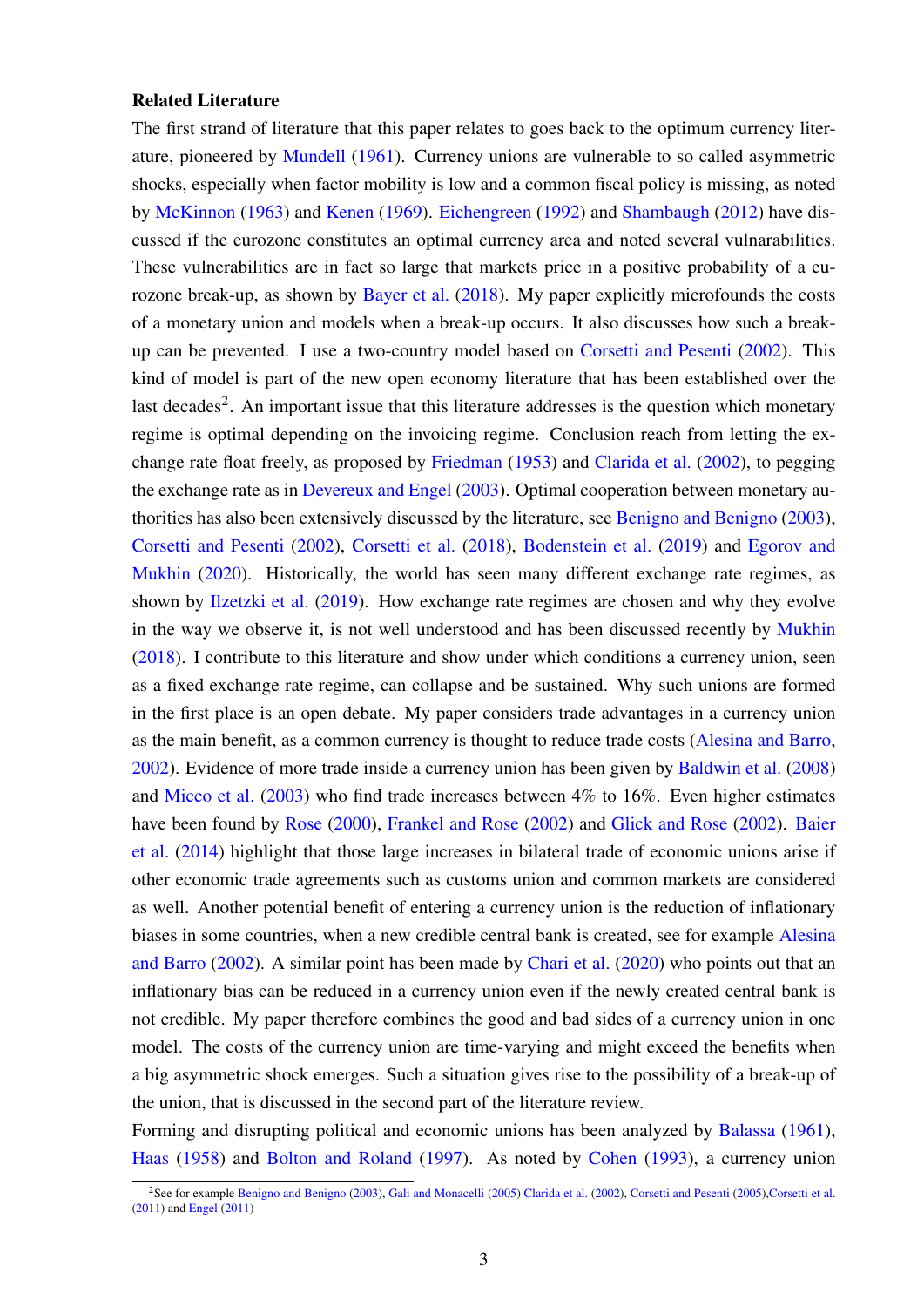consisting out of sovereign nations can break up. [Fuchs and Lippi](#page-36-10) [\(2006\)](#page-36-10) formally establish an exit option in a reduced-form model of a monetary union. They embed this union into a dynamic contract with limited commitment<sup>[3](#page-6-0)</sup> of member states to the union. They find that with such an exit option, the union-wide central bank optimally uses state-dependent country weights. I contribute to that by explicitly modeling the macroeconomics of a currency union and deriving an interest rate setting rule that features state-dependent country weights as well. In addition to that, I compare this policy to fiscal transfers that aim to make the currency union sustainable. [Auclert and Rognlie](#page-35-11) [\(2014\)](#page-35-11) show that a monetary union can favor the creation of a fiscal union. They demonstrate how a central bank departs from its traditional role of price stability for the union to encourage more political integration with its policy. In a similar way, my paper shows how a central bank can prevent political *dis*integration with its policy. [Ferrari](#page-36-11) [et al.](#page-36-11) [\(2020\)](#page-36-11) have demonstrated how fiscal policy can be used as a tool to deal with exit options and significantly reduce the costs of a currency union. Compared to them, I introduce aggregate risks and provide a framework to jointly analyze fiscal and monetary policy. How fiscal policy can improve welfare in a currency union has been shown by [Farhi and Werning](#page-36-12) [\(2017\)](#page-36-12). They establish that even in the presence of perfect financial markets, as in [Cole and Obstfeld](#page-35-12) [\(1991\)](#page-35-12), fiscal policy plays an important role in stabilizing a currency union. Schmitt-Grohé and Uribe [\(2016\)](#page-38-3) find that state-contingent fiscal policy can ensure the first best allocation for a country in a currency union, therefore eliminating the need to devalue the currency in case of an economic shock. Recently, the literature discussed fiscal policy in the context of moral hazard in Europe, see for example  $\acute{A}$ brahám et al. [\(2019\)](#page-37-8) and Müller et al. (2019). In my paper, fiscal policy can improve the outcome by ensuring that governments do not exert the exit option. This way, the currency union is sustained and both countries benefit from trade costs over a longer horizon. Other papers consider exit options as well, such as [Kriwoluzky et al.](#page-37-9) [\(2019\)](#page-37-9) who find that a sovereign debt crisis can be amplified by exit expectations, or [Eijffinger et al.](#page-36-13) [\(2018\)](#page-36-13) highlighting crisis contagion to other member states in the presence of exit options. Another result of my paper relates to political integration more generally. I show how countries decide to join a currency union with no transfers in the beginning. As the threat of a break-up looms, both countries voluntarily enter a primitive fiscal union with transfers between countries. The threat of a break-up serves as a driver of a deeper political and economic union, since countries automatically climb the 'staircase' of political integration, as in [Auclert and Rognlie](#page-35-11) [\(2014\)](#page-35-11).

### 2 Model of the Economy

This section outlines a model based on [Corsetti and Pesenti](#page-36-1) [\(2002\)](#page-36-1), and [Corsetti and Pesenti](#page-36-7) [\(2005\)](#page-36-7). I establish a dynamic two-country general equilibrium model with trade and stochastic productivity shocks. I extend the baseline by [Corsetti and Pesenti](#page-36-1) [\(2002\)](#page-36-1) to allow for trade costs and to explicitly give the governments the option to choose between a currency union and national currencies.

<span id="page-6-0"></span><sup>&</sup>lt;sup>3</sup>The literature of dynamic contracts with commitment problems was pioneered by [Thomas and Worrall](#page-38-4) [\(1988\)](#page-38-4), [Kocherlakota](#page-37-10) [\(1996\)](#page-37-10) and [Marcet and Marimon](#page-37-11) [\(2019\)](#page-37-11).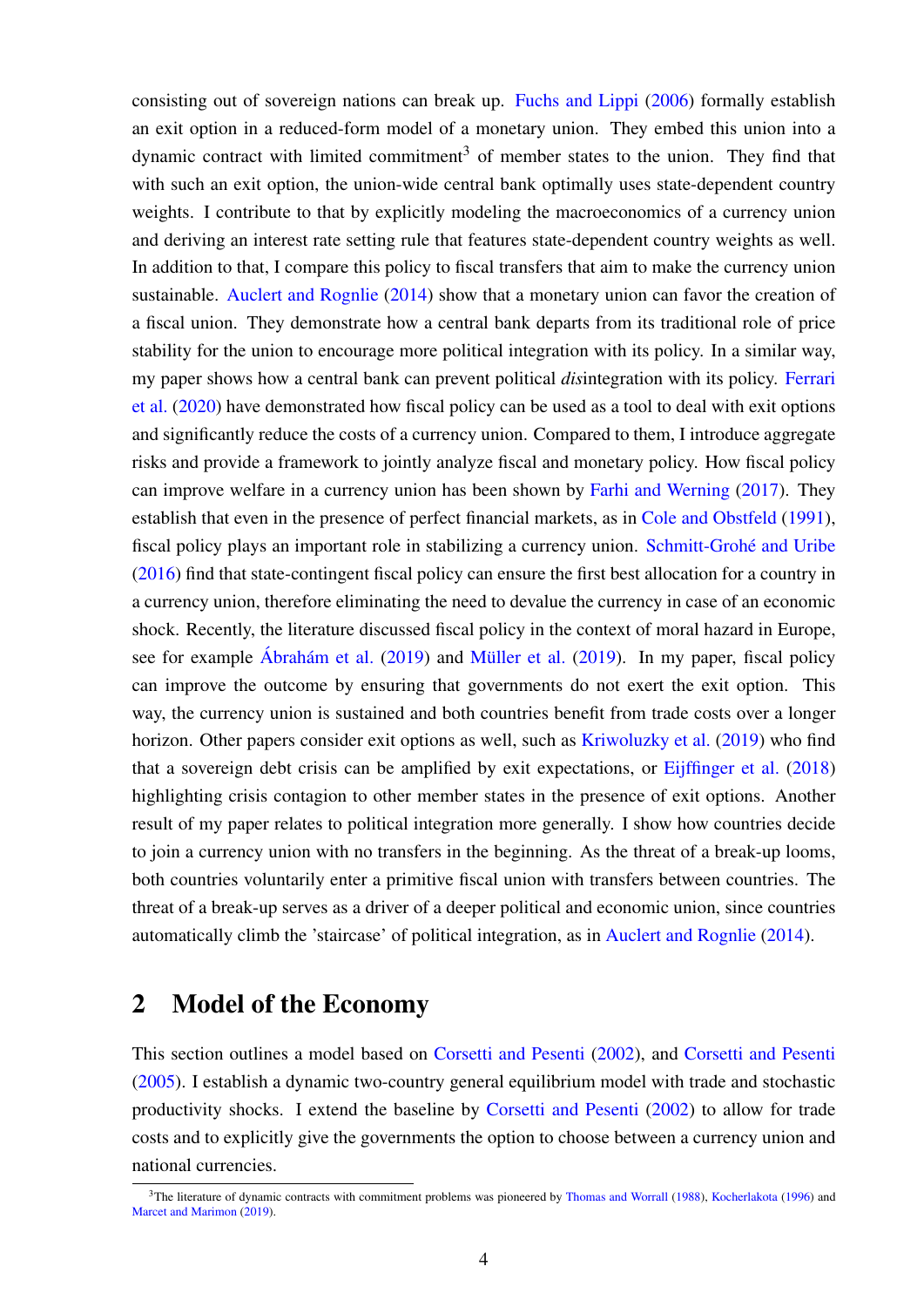### 2.1 Households, Consumption Bundles and Price Indices

There are two countries, a Home country (H) and a foreign country (F). Each is populated by a mass one of identical individuals. Lifetime utility of the representative household in H is given by:

<span id="page-7-0"></span>
$$
\mathbb{E}_t \bigg[ \sum_{j=t}^{\infty} \beta^{j-t} \bigg( \ln(C_j) - \kappa L_j \bigg) \bigg]
$$
 (1)

where  $C_t$  is a basket of consumption goods and  $L_t$  are working hours for the individual with  $\kappa$ being a coefficient for disutility of labor.  $\beta \in (0,1)$  is the time discount factor which is assumed to be the same for individuals in both countries. In addition to that, utility is quasi-linear in labor to simplify the aggregation in later steps. Preferences of agents in F are described analogously with all variables being denoted with a  $*$ . The consumption basket consists of consumption of Home goods  $C_{H,t}$  and foreign goods  $C_{F,t}$  with an elasticity of substitution of 1. It can be written as a Cobb Douglas function:

<span id="page-7-1"></span>
$$
C_t = (C_{H,t})^{\gamma} (C_{F,t})^{1-\gamma}, \quad C_t^* = (C_{H,t}^*)^{1-\gamma} (C_{F,t}^*)^{\gamma}
$$
 (2)

where γ governs the taste of households for goods from country H or F. In contrast to [Corsetti](#page-36-1) [and Pesenti](#page-36-1) [\(2002\)](#page-36-1), I assume that both countries have a Home bias and that every country weights its own good with  $\gamma$ . The individual's consumption index for goods from country H is an aggregator of different brands  $h$  with elasticity of substitution  $\theta$ :

$$
C_{H,t}=\left[\int_0^1 C(h)^{\frac{\theta-1}{\theta}}dh\right]^{\frac{\theta}{\theta-1}},\quad C_{F,t}=\left[\int_0^1 C(f)^{\frac{\theta^*-1}{\theta^*}}df\right]^{\frac{\theta^*}{\theta^*-1}};\quad \theta,\theta^*>1
$$

Each country hence specializes in the production of a single type of good. Each brand h is produced by a single Home firm and sold in all countries in a monopolistic market. The utilitybased price index *P<sup>t</sup>* of H is the consumption-based price index that can be obtained by minimizing expenditures to buy one unit of composite real consumption *C<sup>t</sup>* .

$$
P_t = \frac{P_{F,t}^{1-\gamma} P_{H,t}^{\gamma}}{\gamma^{\gamma}(1-\gamma)^{1-\gamma}}, \quad P_t^* = \frac{P_{F,t}^{*\gamma} P_{H,t}^{*1-\gamma}}{\gamma^{\gamma}(1-\gamma)^{1-\gamma}}.
$$

The price indexes  $P_{H,t}$  and  $P_{F,t}$  for Home goods and foreign goods respectively in the Home country can be derived in a similar way:

$$
P_{H,t} = \left(\int_0^1 p_t(h)^{1-\theta} dh\right)^{\frac{1}{1-\theta}}, \quad P_{F,t} = \left(\int_0^1 p_t(f)^{1-\theta^*} df\right)^{\frac{1}{1-\theta^*}}.
$$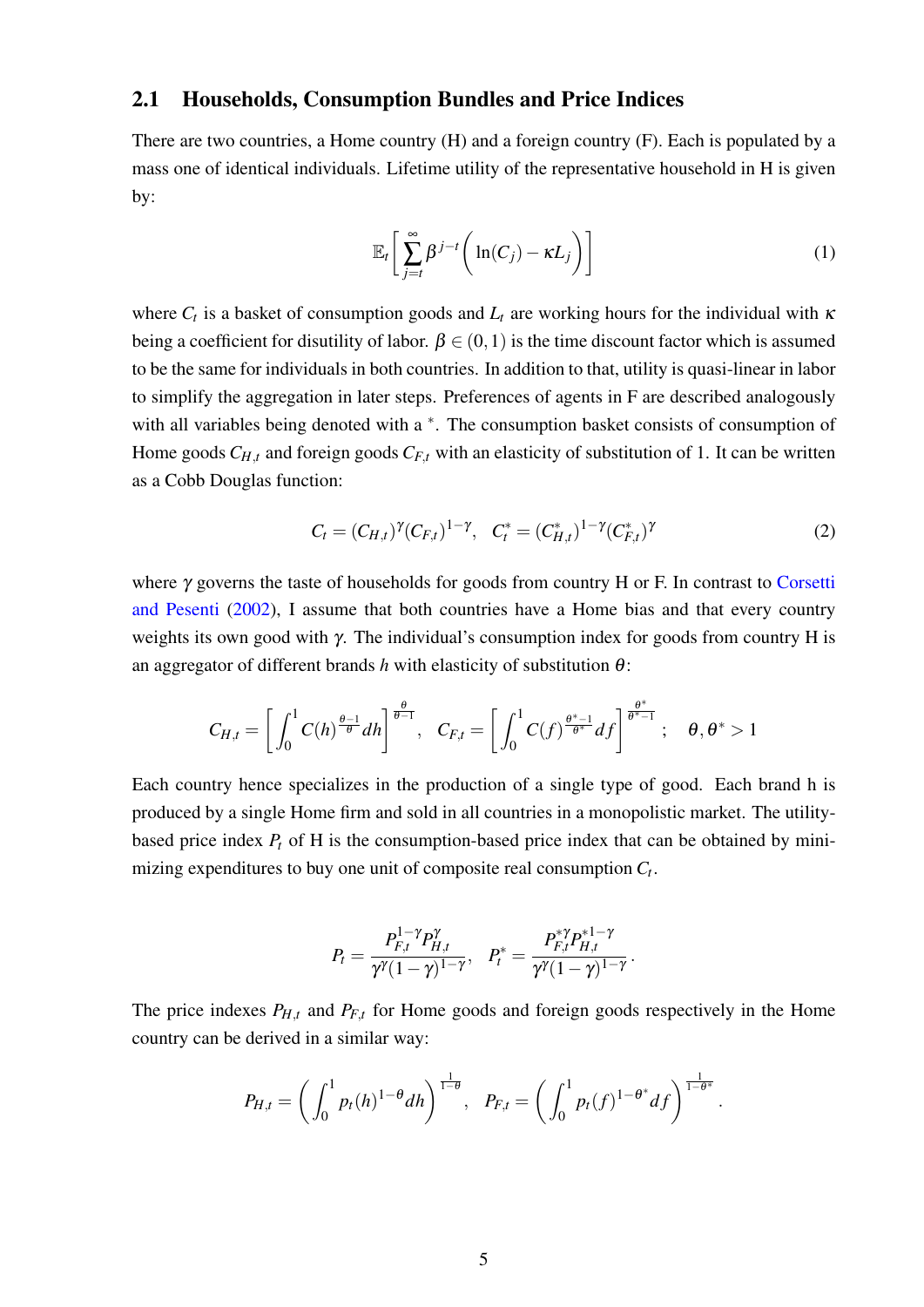Household's portfolio consists of several components. Agents can access financial markets in order to sell and buy Home bonds<sup>[4](#page-8-0)</sup>  $B_{H,t}$  and foreign bonds  $B_{F,t}$ . Foreign bonds have to be converted into Home currency. The exchange rate  $\mathscr{E}_t$  is defined as Home currency over foreign currency<sup>[5](#page-8-1)</sup>. In addition, the households own the firms and supply labor on a competitive market. Therefore, they receive wages, firms' profits  $\Pi_{H,t}$  and interest rates from bonds. Furthermore, they pay non-distortionary net taxes  $T_t$  to the government. As in [Woodford](#page-38-5) [\(2003\)](#page-38-5), I consider the limiting case of a cashless economy. The nominal flow budget constraint of individual *j* at time *t* is given by the following inequality:

$$
B_{H,t} + \mathcal{E}_t B_{F,t} + P_{H,t} C_{H,t} + P_{F,t} C_{F,t} + T_t \le (1 + i_t) B_{H,t-1} + (1 + i_t^*) \mathcal{E}_t B_{F,t-1} + W_t L_t + \Pi_{H,t} \tag{3}
$$

the short-term nominal interest rate  $i_t$  is paid out at the beginning of period  $t$  and known in  $t-1$ . The household's optimization problem is to maximize lifetime utility [\(1\)](#page-7-0) subject to the consumption aggregator [\(2\)](#page-7-1) and the budget constraint [\(3\)](#page-8-2). Demand for brand h and f by the representative consumer can then be expressed as a function of the relative price and total consumption of Home and foreign goods:

<span id="page-8-2"></span>
$$
C_t(h) = \left(\frac{p_t(h)}{P_{H,t}}\right)^{-\theta} C_{H,t}, \quad C_t(f) = \left(\frac{p_t(f)}{P_{F,t}}\right)^{-\theta^*} C_{F,t}
$$
(4)

Consumption of goods produced in the Home country is a function of its price relative to the overall price index and total consumption:

$$
C_{H,t} = \gamma \bigg(\frac{P_{H,t}}{P_t}\bigg)^{-1} C_t, \quad C_{F,t} = (1-\gamma) \bigg(\frac{P_{F,t}}{P_t}\bigg)^{-1} C_t
$$

Demand can also be expressed as a function of international relative prices. Let the terms of trade  $\mathcal{T}_t$  be defined as the price of foreign export goods over Home export goods.

<span id="page-8-3"></span>
$$
\mathcal{T}_t = \mathcal{E}_t P_{F,t}^* / P_{H,t}.
$$
\n<sup>(5)</sup>

The Euler equation determines agent's intertemporal allocation

$$
\frac{1}{P_t C_t} = (1 + i_{t+1}) \mathbb{E}_t \left[ \beta \frac{1}{P_{t+1} C_{t+1}} \right]
$$
\n(6)

The stochastic discount factor is defined as  $Q_{t,t+1} \equiv \beta \frac{P_t C_t}{P_{t+1} C_t}$  $\frac{P_t C_t}{P_{t+1} C_{t+1}}$ . The optimality condition for labor  $W_t = \kappa P_t C_t$  implies that  $Q_{t,t+1}$  is the same for every individual. In addition, the law of one price holds. Thus  $p_t(h) = \varepsilon_t p_t(f)$ .

<span id="page-8-0"></span><sup>4</sup>*BH*,*t*−<sup>1</sup> are accumulated bonds until the period *t* that are carried over to period *t*. Households choose in *t* how many bonds to hold.

<span id="page-8-1"></span><sup>&</sup>lt;sup>5</sup>A higher  $\mathscr{E}_t$  means that one unit of a foreign currency can now buy more units of the Home currency. We say the Home currency depreciates.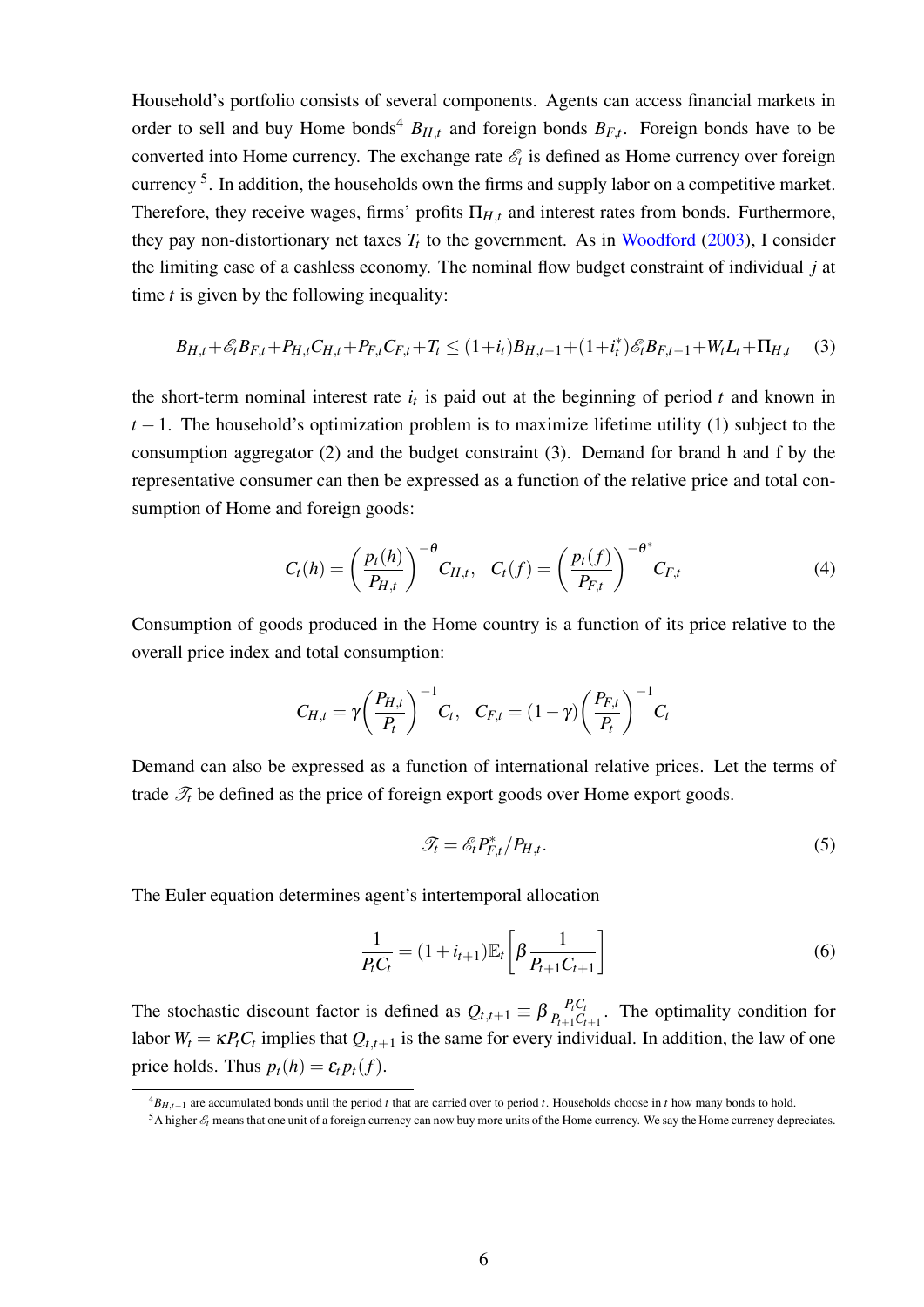#### 2.2 Production, Good Transport and Prices

Production in the model is a function of labor input and a stochastic technology parameter *a<sup>t</sup>* . Supply of brand *h* is given by

<span id="page-9-2"></span>
$$
Y_t(h) = L_t(h)a_t.
$$
\n<sup>(7)</sup>

The technology parameter determines aggregate productivity in the economy and is the only source of uncertainty in the model.  $a_t$  and its foreign analog  $a_t^*$  follow an identical stochastic process. Let  $s_t = (a_t, a_t^*)$  denote the state of the world.  $a_t$  is a random variable with support *A*, its history is described by  $s^t = (\{a_t, a_t^*\}, \{a_{t-1}, a_{t-1}^*\}, ..., \{a_0, a_0^*\})$  $\binom{*}{0}$ ). The process is Markov with transition matrix  $p(s^t)$ . Higher values of  $a_t$  correspond to greater productivity ('boom') while lower values indicate lower productivity ('recession'). In this setup, one country can be in a boom, while the other is in a recession. Such a state is considered as an asymmetric shock. A firm faces demand for brand *h* by consumers in H and in F, as given by [\(4\)](#page-8-3). Total demand for firm *h* is

<span id="page-9-0"></span>
$$
\left(\frac{p_t(h)}{P_{H,t}}\right)^{-\theta}C_{H,t} + (1+\varpi)\left(\frac{p_t^*(h)}{P_{H,t}^*}\right)^{-\theta}C_{H,t}^*.
$$
\n(8)

At this point, I extend the model and assume that a certain fraction  $\bar{\omega}$  of goods in the nondomestic market are lost. Like in [Alesina and Barro](#page-35-4) [\(2002\)](#page-35-4), iceberg trade costs occur when transporting a good to the non-domestic market. It is necessary to ship  $1+\varpi$  units from H to F if one unit of *h* shall arrive in F. Crossing the border between two countries entails transport costs reflecting for example currency conversion costs. These expenses are lost for the economy. I assume that the adoption of a common currency reduces these costs. For the calibration in section [4,](#page-22-0) a range of empirical estimates from the literature discipline  $\varpi$ .

Labor markets are competitive. Let *W<sup>t</sup>* denote the nominal wage. Nominal marginal costs are identical across firms:

<span id="page-9-1"></span>
$$
MC_t(h) = MC_t = a_t^{-1}W_t
$$

Profits generated in the foreign market need to be converted into the Home currency. The firm knows that a certain fraction of goods is lost when selling them in the non-domestic market. Knowing overall demand [\(8\)](#page-9-0), profits are given by

$$
\Pi_t(h) = \left( (1-\tau)p_t(h) - MC_t \right) \left( \frac{p_t(h)}{P_{H,t}} \right)^{-\theta} C_{H,t} + \left( (1-\tau)\mathcal{E}_t p_t^*(h) - (1+\varpi)MC_t \right) \left( \frac{p_t^*(h)}{P_{H,t}^*} \right)^{-\theta} C_{H,t}^*.
$$
\n(9)

 $p_t(h)$  is the nominal price of brand *h* in H and  $\mathscr{E}_t$  is the nominal exchange rate between both countries defined as units of Home currency per unit of foreign currency.  $p_t^*(h)$  is the price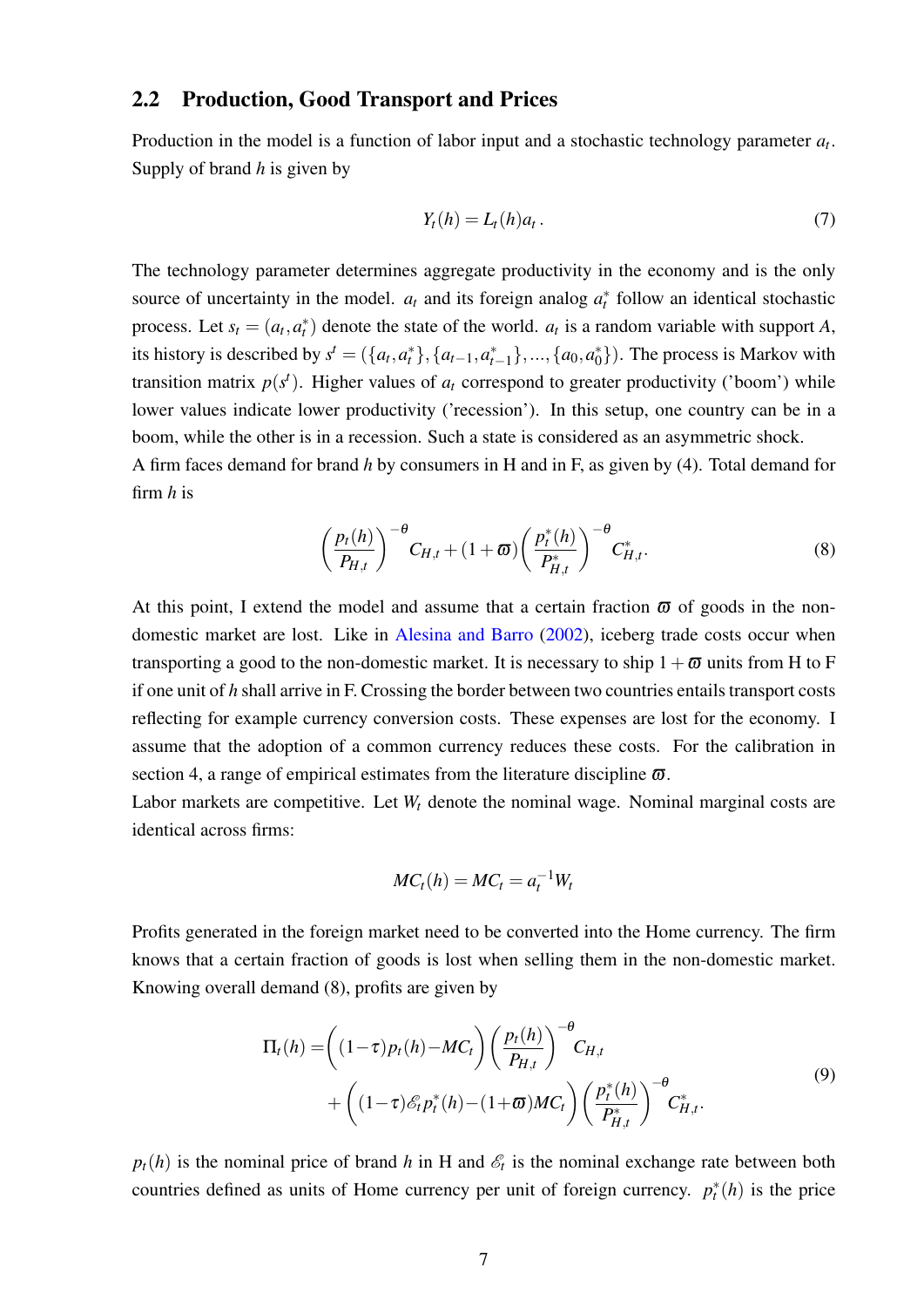of brand *h* in the foreign market. As in [Benigno and Benigno](#page-35-2) [\(2003\)](#page-35-2), τ is a country specific proportional tax on firms' revenues that is rebated to households via lump-sum transfers. This tax eliminates monopolistic markups.

The model features nominal rigidities: Firms set prices  $p_t(h)$  one period in advance, in  $t -$ 1. They form expectations about productivity in the next period and maximize the present discounted value of profits. For given prices, firms satisfy demand for their good<sup>[6](#page-10-0)</sup>. Firms optimally set prices equal to expected marginal nominal costs multiplied with the equilibrium markup Φ.

$$
p_t(h) = P_{H,t} = \Phi \mathbb{E}_{t-1}[MC_t]
$$
\n(10)

where  $\Phi$  is the level of monopolistic markup corrected by distortionary taxation:

$$
\Phi=\frac{\theta}{(\theta-1)(1-\tau)},\quad \Phi^*=\frac{\theta^*}{(\theta^*-1)(1-\tau^*)}
$$

 $\frac{\theta}{\theta-1}$  is the markup that arises due to monopolistic competition. For  $\Phi = 1$ , monopolistic distortions are completely eliminated by taxes. If they are not completely eliminated  $\Phi$  is greater than 1 and makes prices greater than their marginal costs.

Firms selling abroad also set their prices one period in advance. I assume that these prices are set according to the Producer Currency Pricing (PCP) model. This means that exported goods are sold in the currency of the producer. For example, goods produced in H and sold in F are priced in H's currency. The price firms receive from selling goods to a foreign country is not affected by exchange rate movements. For given quantities, exchange rate variations have no impact on profits, because prices move one to one. For consumers however, the price of nondomestic goods depends on the exchange rate. Let the price for exports that firms choose in their currency be denoted by  $\tilde{p}_t(h)$ . The actual price that consumers face in their currency is  $p_t^*(h)$ . Both prices are linked via the exchange rate:

<span id="page-10-1"></span>
$$
p_t^*(h) = \frac{\tilde{p}_t(h)}{\mathscr{E}_t} \tag{11}
$$

Firms choose the price of their export goods  $\tilde{p}_t(h)$  such that their profits [\(9\)](#page-9-1) are maximized.

$$
p_t^*(h) = P_{H,t}^* = \Phi(1+\varpi) \frac{\mathbb{E}_{t-1}[MC_t]}{\mathscr{E}_t}
$$
 (12)

The transportation costs  $\bar{\omega}$  increase prices of h in F. Prices of foreign brands in country H are analogous:

<span id="page-10-2"></span>
$$
p_t(f) = \tilde{p}_t(f)\mathscr{E}_t \tag{13}
$$

<span id="page-10-0"></span><sup>6</sup>Firms only sell goods, if their prices is higher than the marginal costs, that is  $P_{H,t} \geq MC_t$  and  $P_{H,t}^* \geq \frac{MC_t}{\mathcal{E}_t} (1+\varpi)$  Firms that do not met the participation constraint will not sell goods. I only look at versions of the model, where prices are higher than marginal costs.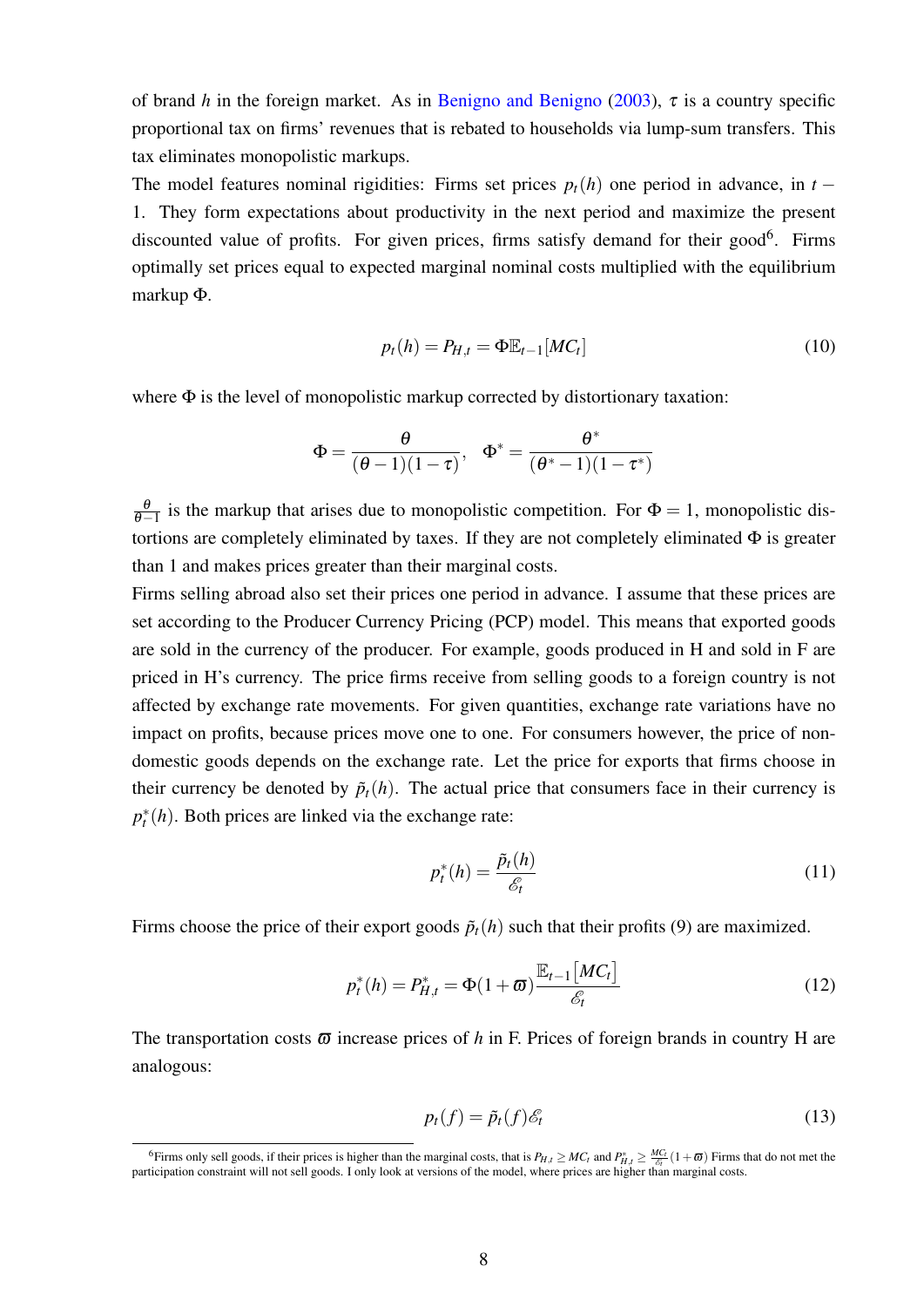For foreign goods we have

$$
P_{F,t}^* = \Phi^* \mathbb{E}_{t-1}[MC_t^*], \quad P_{F,t} = \Phi^*(1+\varpi)\mathscr{E}_t \mathbb{E}_{t-1}[MC_t^*]
$$
(14)

#### 2.3 Government and Central Bank

The government runs a balanced budget every period.

$$
T_t = \tau p_t(h) \left(\frac{p_t(h)}{P_{H,t}}\right)^{-\theta} C_{H,t} + \tau \mathcal{E}_t p_t^*(h) \left(\frac{p_t^*(h)}{P_{H,t}^*}\right)^{-\theta} C_{H,t}^*
$$

The model also features a central bank that controls the interest rate  $i_t$  and provides a nominal anchor for market expectations. Furthermore, the central bank has an inflation target Π. Inflation  $\Pi_t$  is defined as

$$
\Pi_t = \frac{P_t}{P_{t-1}}
$$

Monetary policy can be useful by closing output and employment gaps in the presence of price stickiness. The central bank uses interest rates to operate via the Euler equation. As in [Corsetti](#page-36-1) [and Pesenti](#page-36-1) [\(2002\)](#page-36-1), I introduce a monetary stance  $\mu_t = P_t C_t$  that controls nominal expenditures in the economy. This stance links the nominal interest rate in the Euler equation such that

$$
\frac{1}{\mu_t} = \beta (1 + i_{t+1}) \mathbb{E}_t \left[ \frac{1}{\mu_{t+1}} \right]
$$

 $\mu_{t+1}/\mu_t$  determines inflation  $\Pi_t$ , the steady state nominal interest rate is  $1+i=\Pi/\beta$ . In equilibrium one obtains that  $\mu_t = P_t C_t = W_t / \kappa^7$  $\mu_t = P_t C_t = W_t / \kappa^7$ . An expansionary monetary policy in H corresponds to interest rates cuts today or households' expectations about interest rate cuts in the future. In this case  $\mu_t$  lies above the trend, it coincides with increased nominal spending  $P_t C_t$  in the economy.

### 2.4 Market Clearing

The labor market in H and F is cleared:

$$
L_t = \int_0^1 L_t(h) dh, \quad L_t^* = \int_0^1 L_t(f) df
$$

International financial markets for bonds are cleared, all bonds are in zero net supply:

$$
B_{H,t} + B_{H,t}^* = 0, \quad B_{F,t} + B_{F,t}^* = 0
$$

Supply of each brand [\(7\)](#page-9-2) equals its aggregate demand [\(8\)](#page-9-0)

<span id="page-11-0"></span><sup>&</sup>lt;sup>7</sup> Inspect the Euler equation with logarithmic utility for that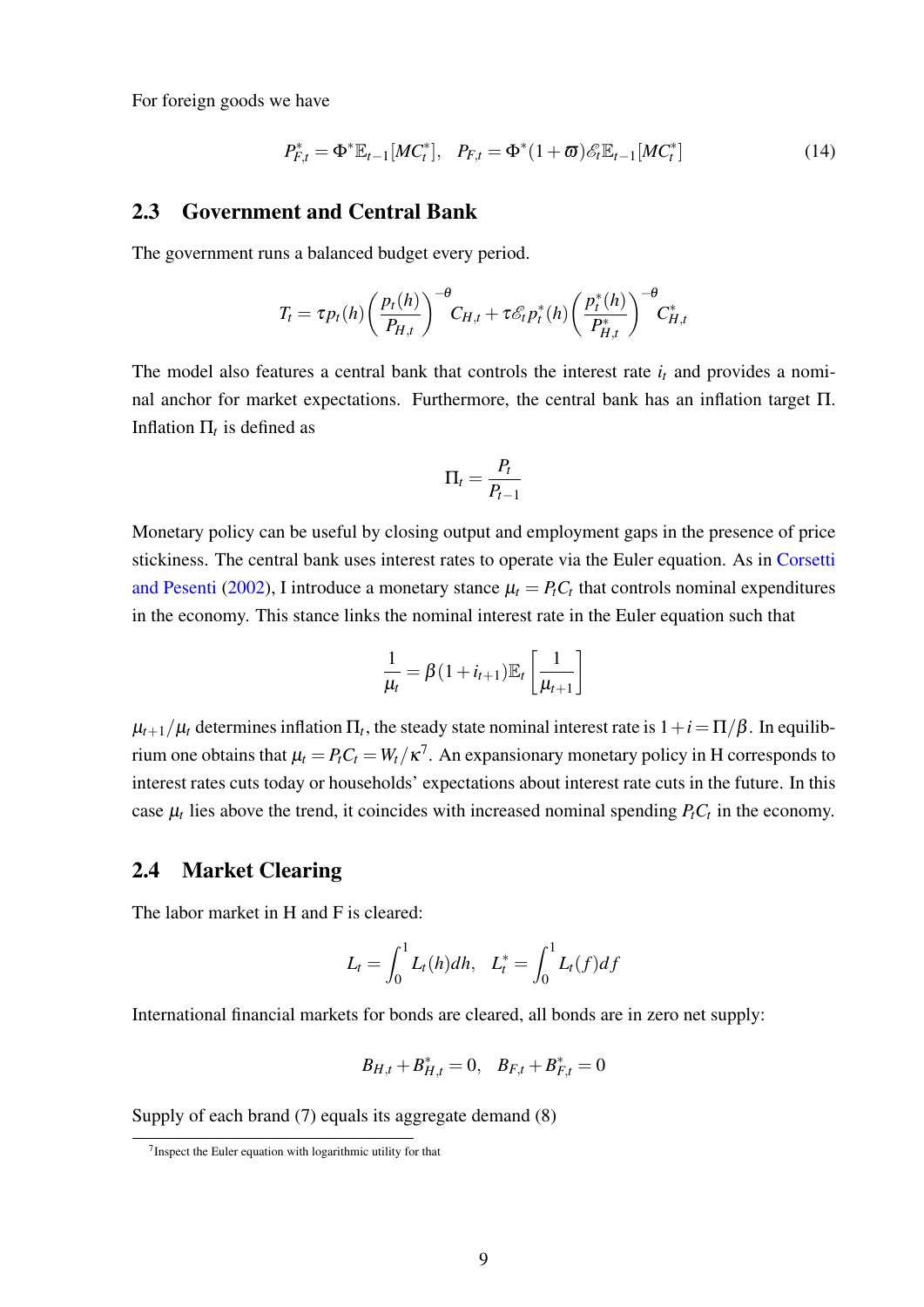### 2.5 Benchmark Allocations

This section discusses monetary policy in a currency union and with national currencies. I derive the allocation of consumption and labor in those two regimes with sticky prices.<sup>[8](#page-12-0)</sup> In section [3,](#page-15-0) the governments will choose between these two regimes.

#### 2.5.1 National Currency

Consider a central bank that commits to pre-announced rules in country H. The national authority in the Home country chooses its monetary stance  $\mu_t$  and maximizes expected utility of the representative agent. The central bank takes the information set of last period as given. As in [Corsetti and Pesenti](#page-36-7) [\(2005\)](#page-36-7), the central bank of H does not resort to time-inconsistent discretionary monetary policies, rather it acts under commitment:

$$
\max_{\{\mu_t(s^t)\}_{t=k}^{\infty}} \left[ \sum_{t=k}^{\infty} \sum_{s^t \in A} \beta^{t-k} p(s^t \mid s^0) \left( \ln(C_t) - \kappa L_t \right) \right]
$$

The problem is subject to the equilibrium conditions of the economy. For further details, see section [A.6.1.](#page-52-0) The optimal policy of the central bank ensures price stability:

<span id="page-12-2"></span>
$$
MC_t = \mathbb{E}_{t-1}[MC_t] \tag{15}
$$

This means, that the central bank chooses interest rates in such a way, that actual marginal costs for domestic firms always equal expected marginal costs. With this policy, the central bank replicates the flex-price equilibrium<sup>[9](#page-12-1)</sup> and eliminates any distortion coming from rigid prices. This implies that monetary policy is completely inward looking. The central bank stabilizes the domestic price index only. As noted by [Benigno and Benigno](#page-35-2) [\(2003\)](#page-35-2) this is a very special result and relies on the PCP assumption and that the trade elasticity of substitution (Cobb Douglas aggregator) as well as the intertemporal elasticity (log consumption) are both set to 1. An inward-looking monetary stance also means that only domestic productivity shocks are considered, and the central bank does not want to manipulate the terms of trade.

Consider an example: In one period, productivity in H is higher than previously expected. This means that marginal costs of home firms fall. In the presence of price stickiness, prices cannot fall in the same period. This means that prices of home goods are too high, implying inefficiently low demand for home goods. Optimal monetary policy cuts interest rates in such a situation. This boosts nominal expenditures of the economy and causes the exchange rate of the home country to depreciate. As the home currency gets cheaper, foreign households can now buy more home goods with their own currency. The exchange rate movement mimics the price fall that would have occurred in a flexible price world. This way, domestic and foreign demand is put to its efficient flex price level. With this policy in place, actual marginal costs always equal their expected value, implying price stability for the whole economy.

<span id="page-12-0"></span> ${}^{8}$ The benchmark allocations of a social planner is discussed in the Appendix [A.2.1,](#page-40-0) as well as the allocation in an economy with flexible prices Appendix [A.5.](#page-50-0)

<span id="page-12-1"></span><sup>&</sup>lt;sup>9</sup> see [A.5](#page-50-0)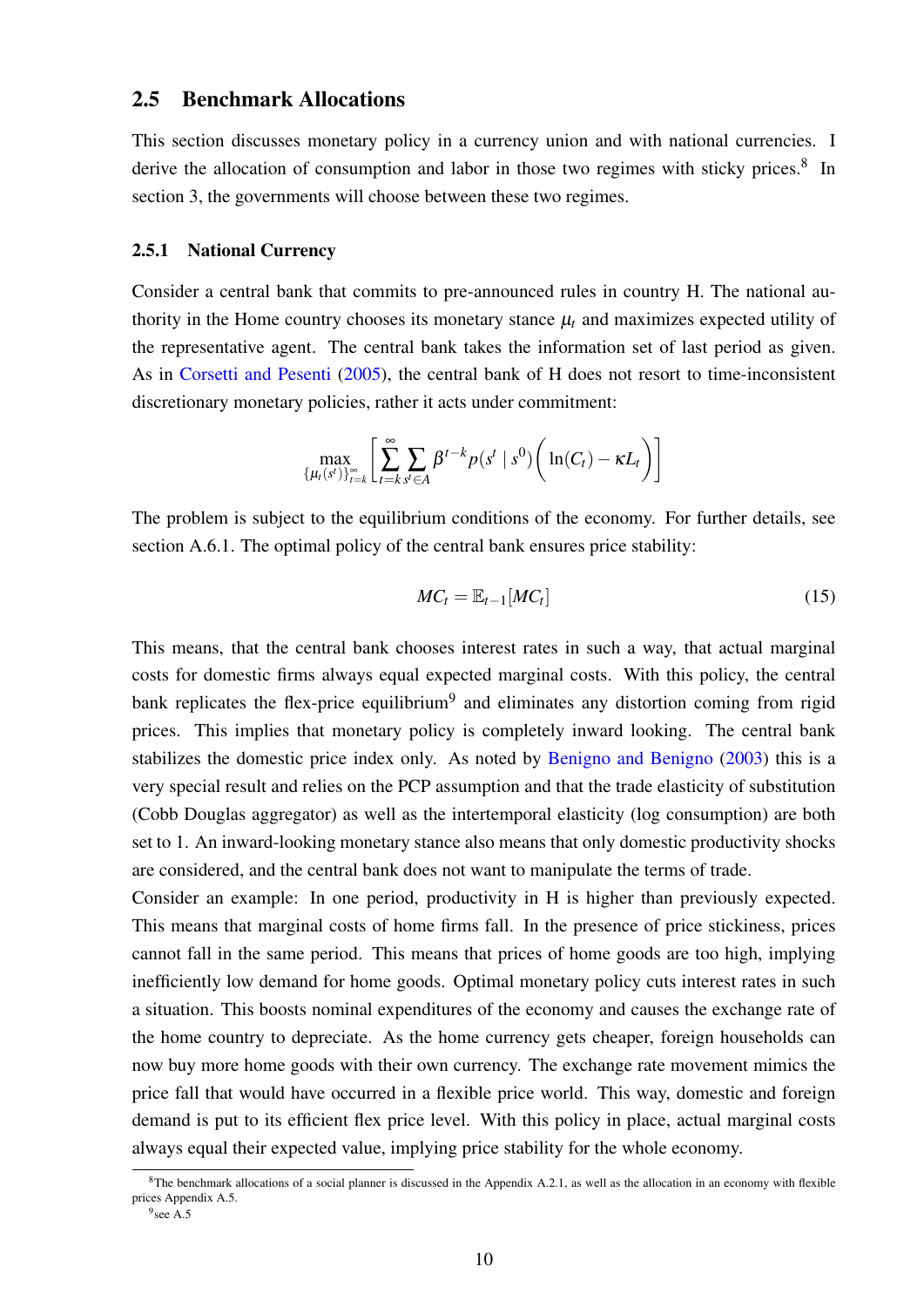The central bank in the Foreign country operates in the same way as in the Home country. The optimal policy of the central bank in F implies price stability for F and is completely inward looking as well. As a result, the exchange rate is flexible.

With both central banks following their policy rules, I can analytically compute consumption and labor as in [Corsetti and Pesenti](#page-36-1) [\(2002\)](#page-36-1). These variables have the superscript '*N*' for national.

<span id="page-13-0"></span>
$$
C_{Ht}^{N} = \frac{\gamma a_{t}}{\Phi \kappa} \qquad C_{Ht}^{*N} = \frac{(1 - \gamma)(\frac{1}{1 + \varpi})a_{t}}{\Phi \kappa}
$$
  
\n
$$
C_{Ft}^{N} = \frac{(1 - \gamma)(\frac{1}{1 + \varpi})a_{t}^{*}}{\Phi^{*} \kappa^{*}} \qquad C_{Ft}^{*N} = \frac{\gamma a_{t}^{*}}{\Phi^{*} \kappa^{*}}
$$
  
\n
$$
L_{t}^{N} = \frac{1}{\Phi \kappa} \left(\gamma + \frac{1 - \gamma}{1 + \varpi}\right) \qquad L_{t}^{*N} = \frac{1}{\Phi^{*} \kappa^{*}} \left(\frac{\gamma}{1 + \varpi} + 1 - \gamma\right)
$$
\n(16)

Consumption moves together with productivity, while labor does not, as in the efficient allo-cation of the social planner [\(A.1\)](#page-41-0). Trade costs  $\bar{\omega}$  decrease consumption and employment and cannot be eliminated by the central bank. There is also no other state variable, such as wealth. As in [Corsetti and Pesenti](#page-36-1) [\(2002\)](#page-36-1) the current account is always balanced and households of a country do not accumulate any debt or wealth. The reason for that is that endogenous terms of trade movements offset productivity shocks, if the inter- and intratemporal elasticity of substitution are both set to 1. For further details, see section [A.1.](#page-39-0) I also consider the possibility of a non-credible central bank in F that is not able to commit to any policies. If such a central bank is in charge, an inflationary bias can arise. The policy problem and the implied allocation is described in [A.6.4.](#page-56-0) For now, we focus on a situation in which both central banks can commit to policies as the main benchmark.

#### 2.5.2 Currency Union

In a currency union, monetary policy is conducted by a union-wide central bank that sets interest rates for the whole union. I assume that there are no trade costs in a currency union, as both countries use the same currency. The central bank of the union maximizes the weighted sum of both countries' representative agents' lifetime utility. Let  $\xi$  be the weight for country H and  $1-\xi$  be the weight for country F. The objective function for the union-wide central bank is

$$
\max_{\{\mu_t(s^t)\}_{t=k}^{\infty}}\bigg[\xi\sum_{t=ks^t\in A}^{\infty}\beta^{t-k}p(s^t\,|\,s^0)\bigg(\ln(C_t)-\kappa L_t\bigg)+(1-\xi)\sum_{t=ks^t\in A}^{\infty}\beta^{t-k}p(s^t\,|\,s^0)\bigg(\ln(C^*_t)-\kappa^*l^*_t\bigg)\bigg]
$$

subject to the equilibrium conditions in a currency union, see Appendix [A.6.2.](#page-53-0) Price stability is the optimal policy, as the central bank stabilizes the weighted average of both countries'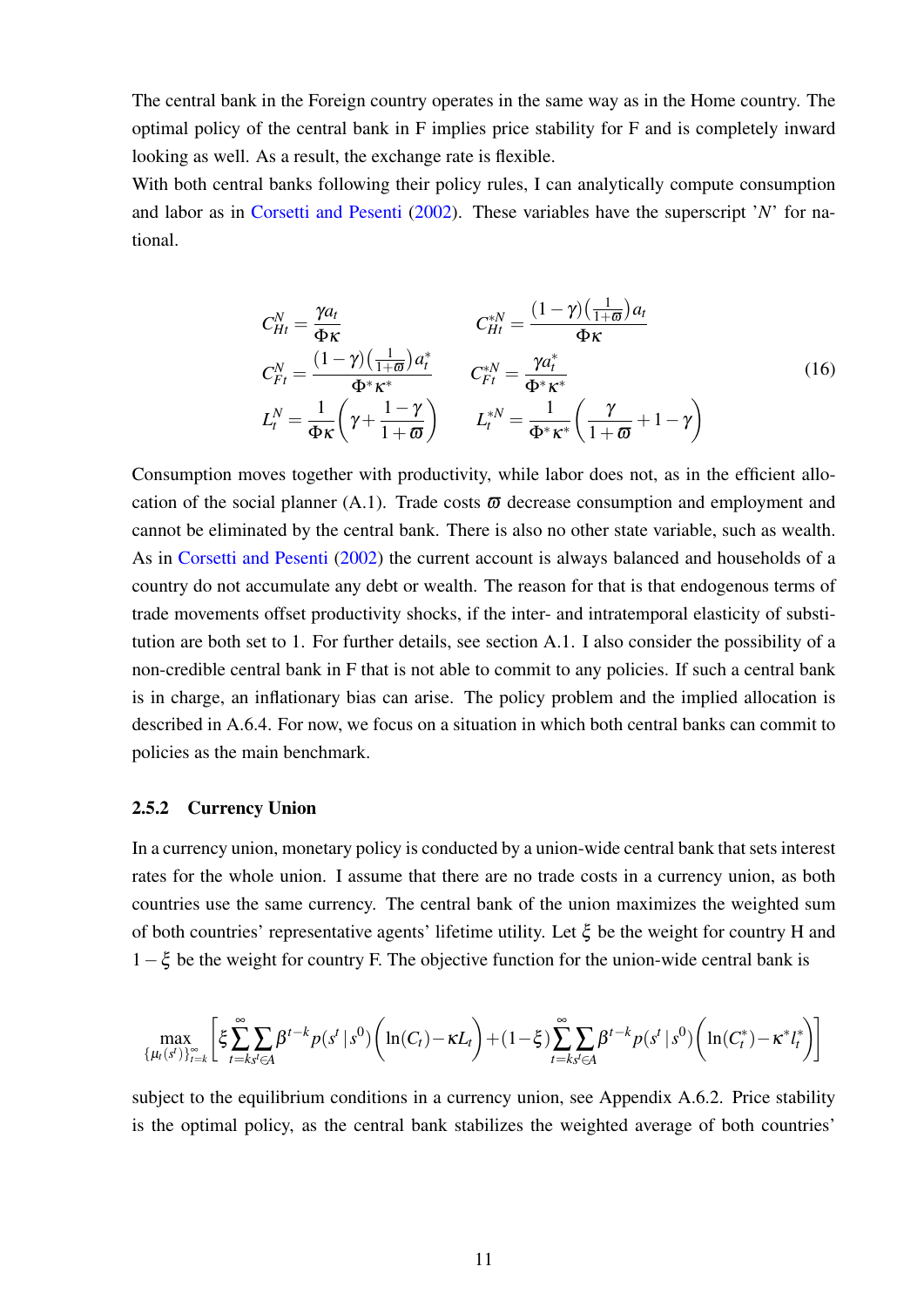marginal costs.:

<span id="page-14-2"></span>
$$
1 = \left( \left( \xi \gamma + (1 - \xi)(1 - \gamma) \right) \frac{MC_t}{\mathbb{E}_{t-1}[MC_t]} + \left( \xi (1 - \gamma) + (1 - \xi)\gamma \right) \frac{MC_t^*}{\mathbb{E}_{t-1}[MC_t^*]} \right)^{-1} \tag{17}
$$

Let  $\Psi = (\xi \gamma + (1 - \xi)(1 - \gamma))$  and  $1 - \Psi = (\xi (1 - \gamma) + (1 - \xi)\gamma)$  be the effective weights in front of marginal costs. To illustrate the intuition for this monetary rule, consider the case in which there is no Home bias ( $\gamma = 0.5$ ), e.g. Home and foreign goods are equally important to all. In that case, the effective weight is 0.5 as well, independent from the Pareto-weight  $\xi$ . As both countries like both goods in the same way, the central bank also stabilizes both marginal costs in the same way and Pareto-weights are irrelevant. Another interesting case is the scenario in which there is an equal weight  $\xi = 0.5$  for both countries. In this case, the effective weight is 0.5 as well. The central bank has to stabilize both countries equally, as both are equally important to the central bank and both have a *symmetric* Home bias to their own goods.[10](#page-14-0) Note, that if the weight for the Home country is 1 ( $\xi = 1$ ), the effective weight in front of the Home country's marginal costs equals γ. The effective weights for marginal costs are therefore in line with Home's weight for the corresponding goods in its own consumption bundle. For  $\xi = 0$ , the effective weights for Foreign marginal costs would be  $\gamma$ , in line with Foreign's taste for Foreign goods. In section [3,](#page-15-0) I derive how these effective weights become state dependant when there are exit options and how the central bank can use this to favor a specific country of the union to prevent it from exiting.

When both countries have the same productivity, monetary policy coincides with the policy, that a national central bank would have chosen in [\(15\)](#page-12-2). Actual and expected marginal costs are the same for both countries in that case. If there is an asymmetric shock, optimal unionwide monetary policy differs from national monetary policy. If one country experiences a boom with high productivity and the other a recession with low productivity, the central bank only stabilizes the economy on average.

Consumption and labor in a monetary union have the superscript '*U*' for Union.

<span id="page-14-1"></span>
$$
C_{Ht}^{U} = \frac{\gamma(\Psi a_{t}^{-1} + (1 - \Psi)a_{t}^{* - 1})^{-1}}{\Phi \kappa} \t C_{Ht}^{U} = \frac{(1 - \gamma)(\Psi a_{t}^{-1} + (1 - \Psi)a_{t}^{* - 1})^{-1}}{\Phi \kappa}
$$
  
\n
$$
C_{Ft}^{U} = \frac{(1 - \gamma)(\Psi a_{t}^{-1} + (1 - \Psi)a_{t}^{* - 1})^{-1}}{\Phi^{*} \kappa^{*}} \t C_{Ft}^{*U} = \frac{\gamma(\Psi a_{t}^{-1} + (1 - \Psi)a_{t}^{* - 1})^{-1}}{\Phi^{*} \kappa^{*}}
$$
  
\n
$$
L_{t}^{U} = \frac{1}{\Phi \kappa} \frac{a_{t}^{-1}}{\Psi a_{t}^{-1} + (1 - \Psi)a_{t}^{* - 1}} \t L_{t}^{*U} = \frac{1}{\Phi^{*} \kappa^{*}} \frac{a_{t}^{* - 1}}{\Psi a_{t}^{-1} + (1 - \Psi)a_{t}^{* - 1}}
$$
\n(18)

The amount of labor does depend on productivity in the monetary union. A negative response of employment to a productivity shock is a common feature in New Keynesian models. As prices are fixed, effectively fixing demand, an increase in productivity simply lowers employment. Galí [\(1999\)](#page-36-14) and [Basu et al.](#page-35-14) [\(2006\)](#page-35-14) provide evidence for the view that supply shock reduce hours worked. Agents of the recession country work more than agents in the boom country,

<span id="page-14-0"></span><sup>&</sup>lt;sup>10</sup>This would not be the case, if both countries have different Home biases. For example, if Foreign has a Home bias  $\gamma^*$ , the effective weight in front of Home marginal costs would be  $0.5\gamma + 0.5(1 - \gamma^*)$ .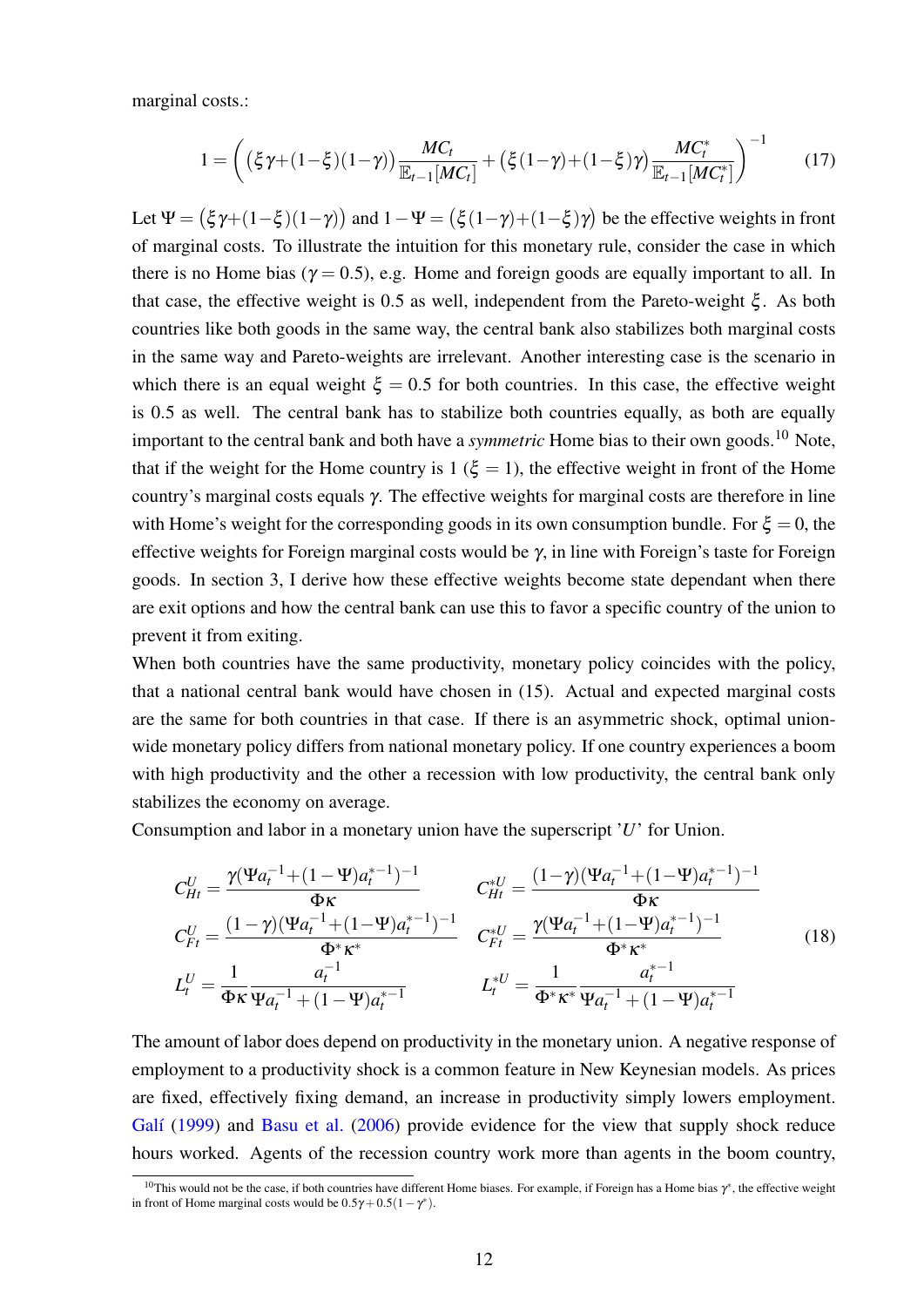since the central bank is not able to close all output and employment gaps. As a result, utility of agents in the recession country is lower than in the boom country, making it more attractive in a recession to leave the monetary union. As with national currencies, there is no other state variable, as households do not accumulate any debts or wealth. In a currency union, labor adjusts as a response to productivity shocks in such a way, that it offsets the movement in productivity. Production and consumption for both countries are always the same, implying a balanced current account and no debts dynamic. Note that labor is at the (efficient) flex-price level when productivity is the same for both countries. Trade costs are completely eliminated in a currency union.

## <span id="page-15-0"></span>3 Political Economy in a Currency Union

Consider now the political economy of currency unions. The goal is to model the decision process of a break-up of a currency union. I model the currency union as a dynamic contract, that each government is free to walk away from. This is based on [Ligon et al.](#page-37-12) [\(2002\)](#page-37-12) and draws from work by [Ljungqvist and Sargent](#page-37-13) [\(2004\)](#page-37-13), chapter 18-20 and [Thomas and Worrall](#page-38-4) [\(1988\)](#page-38-4). Suppose both countries are initially in a currency union. In every period, the governments of both countries decide if they want to leave. That is the only decision of the government. They base this decision on lifetime utility of the representative agent in the country given a certain state today. The allocation in the corresponding regimes are taken as given. If a representative agent is better off in a currency union than with national currencies, the government decides to stay in the union. This is the case if utility as a function of consumption and labor [\(18\)](#page-14-1) in a currency union plus the continuation value of the union is higher than utility with national currencies [\(16\)](#page-13-0). In contrast, a country leaves the union if an agent obtains higher lifetime utility with national currencies. In this case the *participation constraint* of the country is violated. I assume, that once a government has decided against a currency union, no further currency union can be formed in the future and everyone keeps national currencies for the rest of the time.

I use this to set up the scenarios discussed in the introduction: First I consider a model environment in which both countries start with a common currency and the governments decide in each period if they leave the union. After that, I discuss a union-wide Ramsey planner with transfers who takes the lack of commitment of both countries into account. In a next step, I discuss if a central bank with interest rate setting only is able to sustain the union as well. Last I consider interest rates and transfers combined.

### <span id="page-15-1"></span>3.1 National Social Planner with Exit Option

The monetary union is modeled as a contract that both governments are free to walk away from whenever they want to. The history  $s<sup>t</sup>$  summarizes past and present shocks and -conditional on the model- monetary regimes. Let  $u^i(s^t) = \ln(C^i(s^t)) - \kappa L^i(s^t)$  denote the period utility of country H and  $v^i(s^t)$  the corresponding per period utility of country F in regime  $i \in \{N, U\}$  for history  $s^t$ . Consumption and labor are as in the allocation of [\(18\)](#page-14-1) for the union and as in [\(16\)](#page-13-0)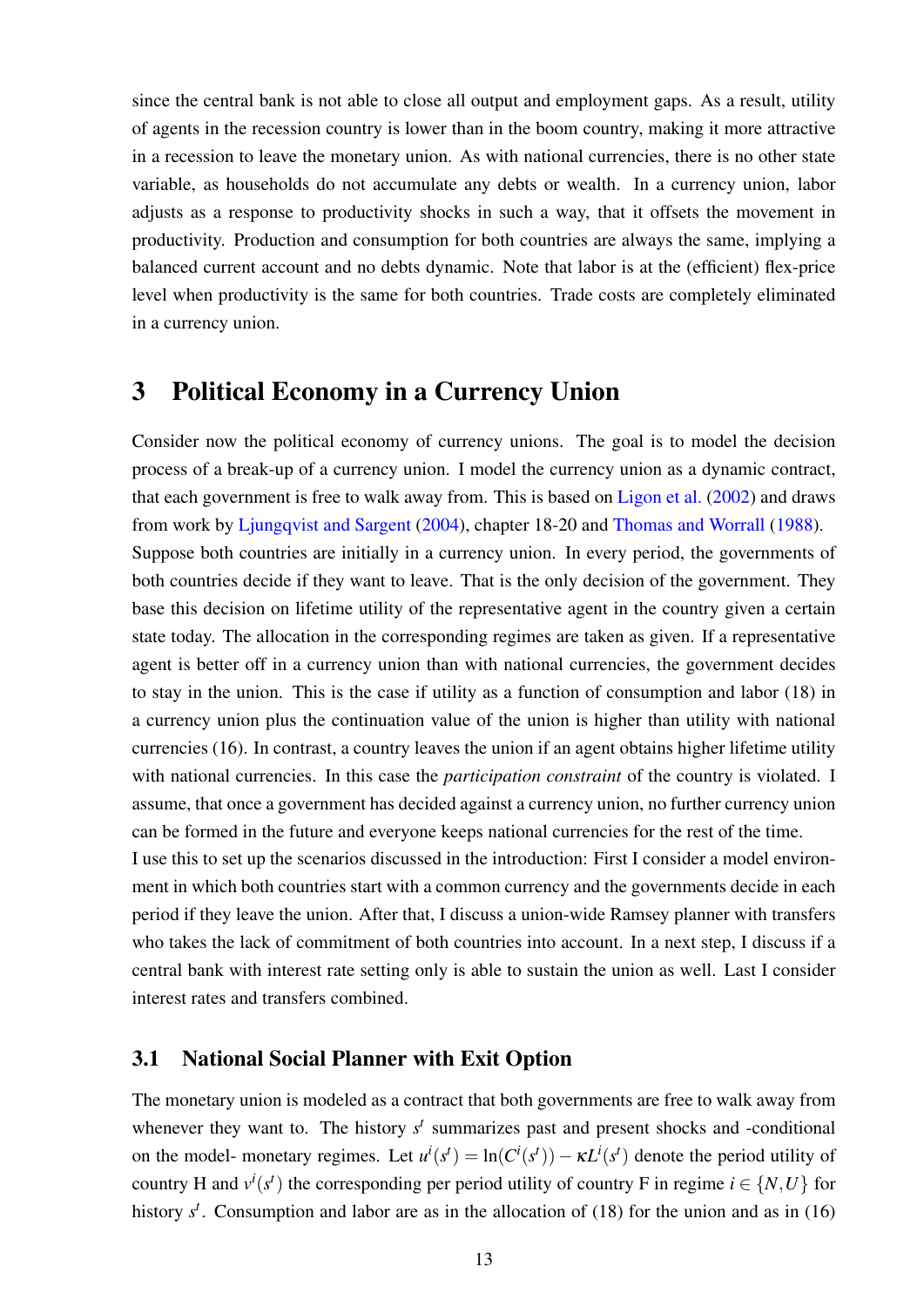with national currencies. The utility gain from a monetary union over national currencies from period *t* onward is defined as

$$
U_t(s^t) = u^U(s^t) - u^N(s^t) + \mathbb{E}_t \left[ \sum_{j=t+1}^{\infty} \beta^j (u^U(s^j) - u^N(s^j)) \right]
$$
(19)

The first term is the short-run gain from the union and the last term in expectation the long-run continuation gain from the union. The utility gain  $V_t(s^t)$  for country F is defined in an analogous way.

From an economic perspective, a national planner (for example the government) decides to leave the union as soon as the expected utility gain of the representative agent is negative. When this happens, the monetary union breaks up, even if the other country has a positive gain. More formally, a government has no incentive to leave the union, if

<span id="page-16-0"></span>
$$
U_t(s^t) \ge 0, \quad V_t(s^t) \ge 0.
$$
\n(20)

These two participation constraints are central for the political economy of currency unions. An allocation in a currency union is said to be *sustainable*, if both inequalities hold. Whether they hold, depend on the specific history  $s<sup>t</sup>$  that summarizes: The current state of the economy, how volatile the economy is expected to be and the transfer history in the contract. Remember that in a monetary union, the central bank struggles to effectively stabilize output if an asymmetric shock occurs. The more asymmetric the shock is, the larger is the welfare loss in a monetary union. With these participation constraints, the allocation of the national social planner can be computed for any sequence of shocks. Before doing this, let us compare this to a union-wide social planner with transfers.

### <span id="page-16-1"></span>3.2 Union-wide Social Planner with Transfers amid Exit Option

In a next step, I consider a union-wide planner that sets transfers (the Ramsey planner) taking the lack of commitment from member states into account. Therefore, the contract also includes transfers between countries. These transfers correspond to the lump-sum transfers in the two-country model before, see [\(3\)](#page-8-2). A contract  $T(\cdot)$  now specifies for all histories  $s^t$  a transfer  $T(s^t)$  from H to F. Consumption in a monetary union is therefore  $C^U(s_t) - T(s^t)$  for H and  $C^{*U}(s_t) + T(s^t)$  for F. Let  $u^i(s^t) = \ln(C^i(s_t) - T(s^t)) - \kappa L^i(s_t)$  denote the period utility of country H and  $v^i(s^t)$  for F as before that include transfers. If transfers are always zero, the situation is the same as in the allocation of a national social planner in section [3.1.](#page-15-1) To solve for optimal transfers, it is helpful to consider the Markov structure of the problem. The optimization problem of finding an efficient contract is always the same, when the same state occurs. Furthermore, an efficient contract has after every history  $s<sup>t</sup>$  an efficient continuation contract. As both participation constraints are therefore forward-looking, the set of sustainable continuation values depends only on the current state of the world. The challenge therefore is that the optimization is subject to forward looking and occasionally binding constraints (the participation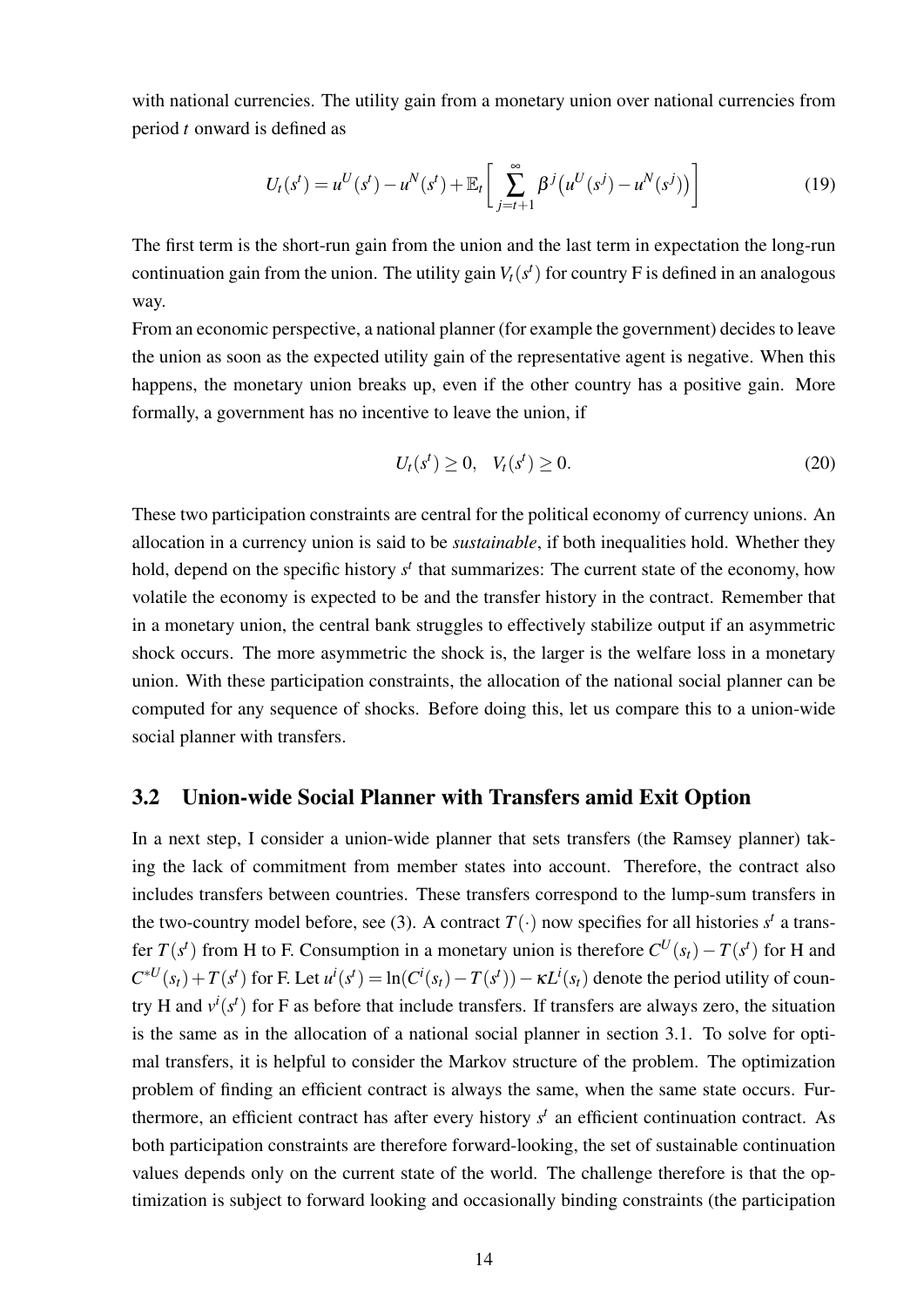constraints). A tool for solving this model is the promised utility approach. By introducing an additional state variable, promised utility, the planner obtains a policy instrument to solve this problem.<sup>[11](#page-17-0)</sup> To get all efficient contracts, the Pareto frontier and its domain of definition must be known. This depends on the convexity of the set of sustainable allocations and the set of sustainable discounted surplus. It can also be shown that the set of sustainable surpluses is a compact interval  $[U(s^t), \overline{U}(s^t)]$  for H and for F  $[V(s^t), \overline{V}(s^t)]$ , see Appendix [A.11.2.](#page-71-0) The  $\begin{bmatrix} 1 \\ 2 \end{bmatrix}$  (x)  $\begin{bmatrix} 2 \\ 1 \end{bmatrix}$  (x)  $\begin{bmatrix} 1 \\ 2 \end{bmatrix}$ minimum surplus is  $U(s^t) = 0$ , meaning that a currency union and national currencies yield the ¯ same utility.

Next define  $V(s^t, U(s^t))$  to be the ex post Pareto frontier which solves the following problem: Maximize F's surplus discounted to period *t* by choosing a transfer today  $T(s^t)$  for state  $s^t$ and making state-contingent promises about future utility  $U(s^{t+1})$ . This problem is subject to giving H at least  $U(s^t)$ .  $U(s^t)$  is promised utility in state  $s^t$  that was given by the planner to the country H in the period before. Since the new contract chosen at state  $s<sup>t</sup>$  must be sustainable, both participation constraints are required to be satisfied for all future states  $s^{t+1}$ . [Thomas](#page-38-4) [and Worrall](#page-38-4) [\(1988\)](#page-38-4) show that the Pareto frontier is decreasing, strictly concave and differentiable on the interval. This will also be the case here. It can also be shown that the constraint  $U(s^{t+1}) \leq \overline{U}(s^{t+1})$  is equivalent to  $V(s^{t+1}, U(s^{t+1})) \geq V(s^{t+1})$ . The bounds of the interval ¯ and the relationship between *V* and *U* are intuitive: When H receives the maximum surplus  $\bar{U}(s^{t+1})$  of the union in state  $s^{t+1}$ , F must receive the minimum surplus of the union in state  $s^{t+1}$ ,  $V(s^{t+1}) = V(s^{t+1}, \overline{U}(s^{t+1}))$ . If that is not fulfilled, one could either lower or increase one ¯ country's surplus and still have a sustainable contract.

The Pareto frontier is defined by

$$
V(st, U(st)) = \max_{T(st), (U(st+1))_{st+1}^{S}} \left(C^{*U}(st) + T(st) - \kappa^{*} l^{*U}(st) - \nu^{N}(st) + \beta \sum_{st+1}^{S} p(st+1 | st) V(st+1, U(st+1)) \right)
$$
  
s.t.  $[\lambda(st)] \ln (CU(st) - T(st)) - \kappa l^{U}(st) - uN(st) + \beta \sum_{st+1}^{S} p(st+1 | st) U(st+1) \ge U(st)$   
 $[\beta p(st+1 | st) \phi(st+1)] U(st+1) \ge 0$   
 $C(st) = CYH(st) C1-\gammaF(st)$   
 $YH(st) = CYH(st) + C*H(st)$   
 $YF(st) = CYF(st) + C*F(st)$   
(21)

The first constraint is the promise keeping constraint for H. The Lagrange multiplier  $\lambda(s^t)$  is attached to that constraint. As in [Marcet and Marimon](#page-37-11) [\(2019\)](#page-37-11),  $\lambda(s^t)$  can be interpreted as the planner's weight for H. The next two conditions are the participation constraints, they receive the Lagrange multipliers  $\beta p(s^{t+1} | s^t) \phi(s^{t+1})$  and  $\beta p(s^{t+1} | s^t) \zeta(s^{t+1})$  respectively. Notice the

<span id="page-17-0"></span><sup>&</sup>lt;sup>11</sup>[Marcet and Marimon](#page-37-11) [\(2019\)](#page-37-11) sideline the promised utility approach by studying a recursive Lagrangian instead. This provides a straightforward method to compute the solution. As promised utility in the application of this paper has an important interpretation and the set of feasible promised utility is easy to compute, I use this approach.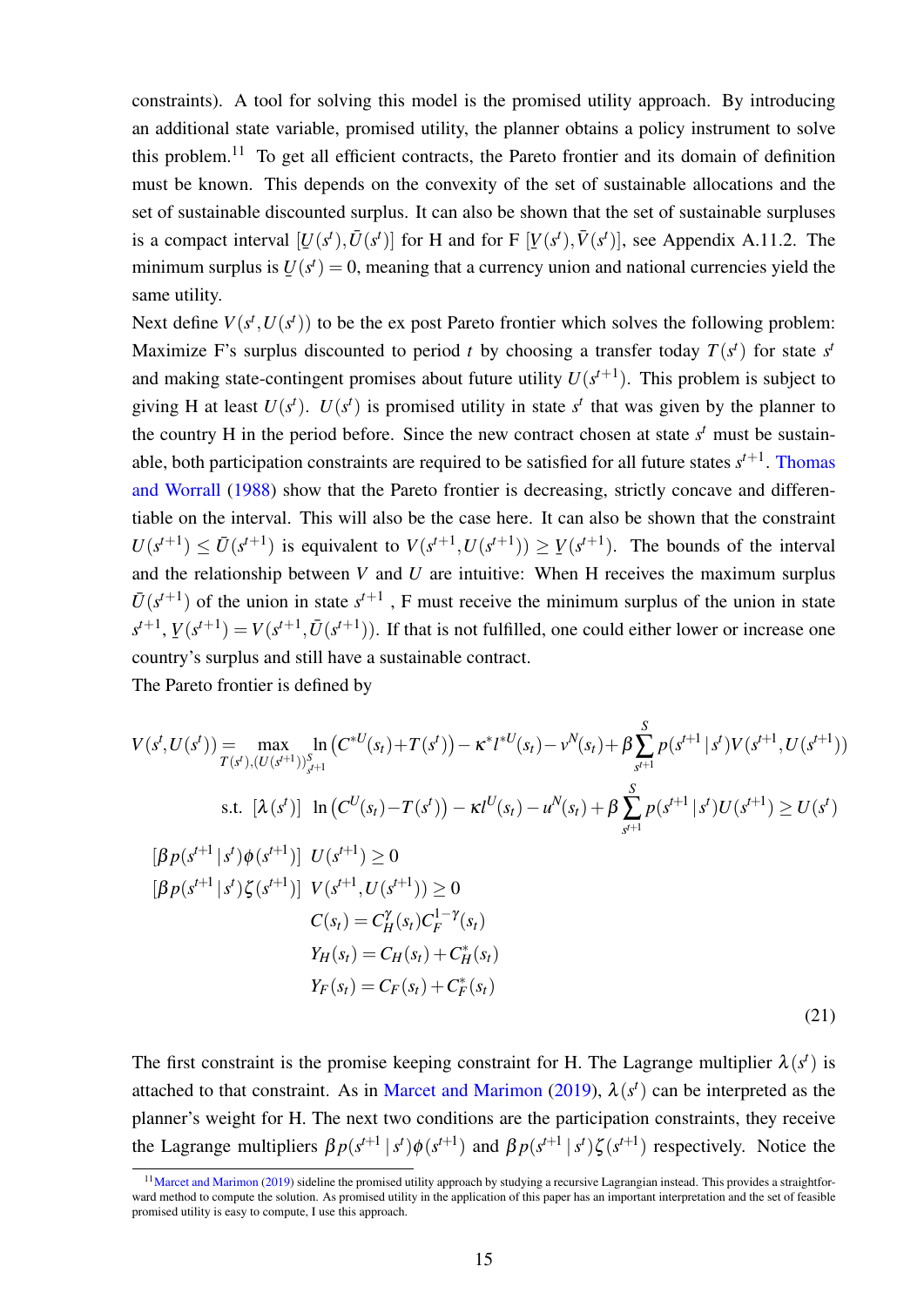timing of the social planner in this setup: The planner chooses a transfer  $T(s^t)$  given the overall history and makes a state contingent plan of continuation values for all states in the next period. I show in the Appendix [A.11.3](#page-71-1) that the Pareto frontier  $V_s(\cdot)$  is concave. Therefore, the following first order conditions are necessary and sufficient:

$$
-\frac{\frac{d}{dT(s^t)}u^{*U}(s_t)}{\frac{d}{dT(s^t)}u^{U}(s_t)} = \frac{C^U(s_t) - T(s^t)}{C^{*U}(s_t) + T(s^t)} = \lambda(s^t)
$$
\n(22)

and

$$
\frac{\lambda(s^t) + \phi(s^{t+1})}{1 + \zeta(s^{t+1})} = -V'(s^{t+1}, U(s^{t+1}))
$$
\n(23)

In addition, the envelope condition is:

<span id="page-18-3"></span><span id="page-18-2"></span><span id="page-18-0"></span>
$$
\lambda(s^t) = -V'(s^t, U(s^t))\tag{24}
$$

The optimal contract is therefore characterized by the evolution of  $\lambda(s^t)$  over time.  $\lambda(s^t)$ , according to [\(24\)](#page-18-0), measures the rate of transformation of the social planner: At which rate can H's surplus be traded ex post against that of F's surplus? The first order conditions also trace out a positively sloped relationship between  $U(s^{t+1})$  and actual consumption in H. If promised utility is increased for H, the social planner optimally also increases consumption for the same pe-riod<sup>[12](#page-18-1)</sup>. Once the state of nature  $s^{t+1}$  in the next period is known, the new value of  $\lambda(s^{t+1})$  which equals  $V(s^{t+1}, U(s^{t+1}))$  is determined by [\(23\)](#page-18-2). In that case it is important to consider, if the participation constraints bind. As  $\lambda(s^t)$  also equals the ratio of marginal utilities of consumption, this pins down the current optimal transfer together with the aggregate resource constraint.

The role of the participation constraints for the allocation of consumption can be illustrated by combining  $(24)$  and  $(23)$ .

$$
\frac{-V'_{s}(U(s^{t})) + \phi(s^{t+1})}{1 + \zeta(s^{t+1})} = -V'(s^{t+1}, U(s^{t+1}))\tag{25}
$$

There are three regions of interest for state  $s^{t+1}$ :

1. Neither participation constraint binds.

No participation constraint binds. This is the case for example when both countries are equally productive. This implies that both Lagrange multipliers are  $0 \left( \zeta(s^{t+1}) = 0, \phi(s^{t+1}) = 0 \right)$ :

$$
V^{'}(s^{t},U(s^{t+1}))=V^{'}(s^{t+1},U(s^{t+1}))
$$

Therefore the country's relative weight for the planner stays the same,  $\lambda(s^{t+1}) = \lambda(s^t)$ . The intuition is, if no country wants to leave the union, no change in the contract is necessary. The relative weight stays the same, promised utility is unchanged and the ratio of marginal utilities

<span id="page-18-1"></span><sup>&</sup>lt;sup>12</sup>This means that if the social planner becomes active and changes the allocation, she uses both policy instruments to increase utility. Current consumption and promised utility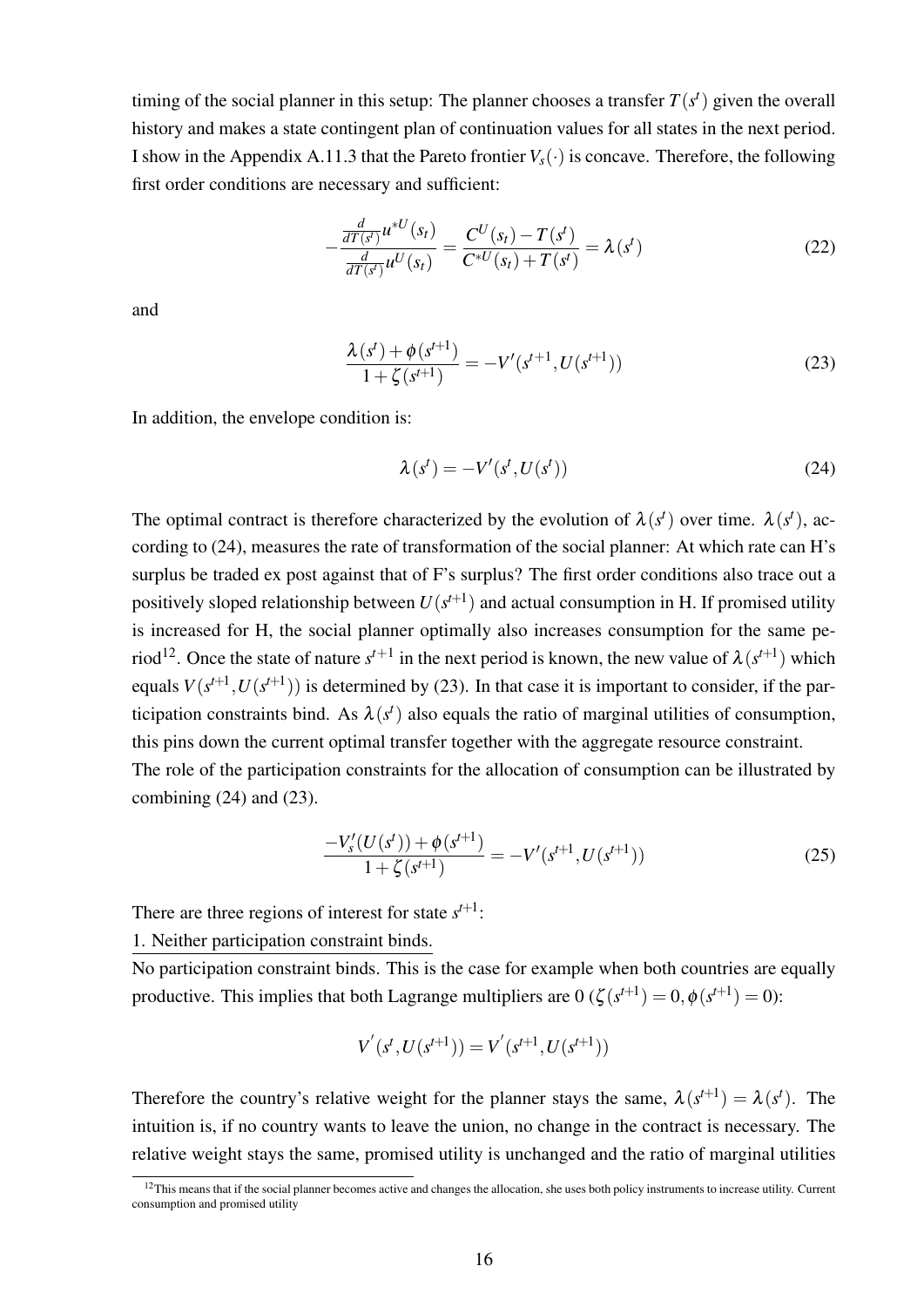is unchanged as well.

2. F's participation constraint binds.

F wants to leave the union, the participation constraint binds. Therefore  $\zeta(s^{t+1}) > 0$ ,  $\phi(s^{t+1}) = 0$ .

$$
\frac{-V^{'}(s^{t},U(s^{t}))}{1+\zeta(s^{t+1})}=-V^{'}(s^{t+1},U(s^{t+1}))\Rightarrow -V^{'}(s^{t},U(s^{t}))>-V^{'}(s^{t+1},U(s^{t+1}))\Rightarrow U(s^{t})>U(s^{t+1})
$$

Remember that  $V'(\cdot) < 0$ . If F's participation constraint binds in state  $s^{t+1}$ , promised utility  $U(s^{t+1})$  for H decreases, compared to the initial promise  $U(s^t)$ . As a result, H's relative consumption in that period decreases as well. This is done to make F stay in the union, as consumption and expected future utility of F increase to ensure that its participation constraint holds with equality.

3. H's participation constraint binds.

H's participation constraint binds. In that case  $\zeta(s^{t+1}) = 0$ ,  $\phi(s^{t+1}) > 0$  and

$$
-V^{'}(s^{t}, U(s^{t})) + \phi(s^{t+1}) = -V^{'}(s^{t+1}, U(s^{t+1})) \Rightarrow -V_{s}(U(s^{t})) < -V(s^{t+1}, U(s^{t+1})) \Rightarrow U(s^{t}) < U(s^{t+1}).
$$

Promised utility and relative consumption is increased in state  $s^{t+1}$  to make H stay in the monetary union. H's utility level is given by the binding participation constraint.

As in [Ligon et al.](#page-37-12) [\(2002\)](#page-37-12), an equation summarizes the dynamics for consumption: There exist state-dependent intervals  $[\lambda(s^{t+1}), \bar{\lambda}(s^{t+1})] \,\forall s^{t+1} \in S$ , such that  $\lambda(s^t)$  evolves according to the ¯ following rule: Let  $s^t$  be given and  $s^{t+1}$  be the state at time  $t + 1$ , then

<span id="page-19-1"></span>
$$
\lambda(s^{t+1}) \begin{cases}\n= \frac{\lambda(s^{t+1})}{\lambda(s^t)} & \text{if } \lambda(s^t) < \frac{\lambda(s^{t+1})}{\lambda(s^t)} \\
= \lambda(s^t) & \text{if } \lambda(s^t) \in [\frac{\lambda(s^{t+1}), \bar{\lambda}(s^{t+1})]}{s^t} \\
= \bar{\lambda}(s^{t+1}) & \text{if } \lambda(s^t) > \bar{\lambda}(s^{t+1}).\n\end{cases} \tag{26}
$$

where  $\lambda(s^{t+1}) \equiv -V'(U(s^{t+1}))$  and  $\overline{\lambda}(s^{t+1}) \equiv -V'(\overline{U}(s^{t+1}))$  are the endpoints of the equation, ¯ ¯ indicating whether the participation constraints bind, if the old contract  $\lambda(s^t)$  is still in place.

The intuition behind the evolution for  $\lambda(s^t)$  is the following: An optimal contract requires that the ratios of marginal utilities of both countries stay constant over time, whenever possible. Transfers are therefore chosen such that the old ratio  $\lambda(s^t)$  is the same as the new ratio  $\lambda(s^{t+1})$ if all constraints are satisfied. Whenever one of the participation constraints is violated for a certain state and for a given old contract, a new contract is put into place, that engineers the minimum change necessary in marginal utilities to satisfy both participation constraints. That is, put the country that wants to leave the union at its participation constraint by choosing the appropriate transfer. This new contract with its transfer system and its marginal utility ratio is in place as long as possible but will change again when one country is at is participation constraint. In the context of the two-country model, the evolution of  $\lambda(s^t)$  has a remarkable feature: As long as no new participation constraint binds transfers in % of GDP are constant over time  $13$ . This provides a simple rule that helps to sustain the monetary union. These transfers are

<span id="page-19-0"></span><sup>&</sup>lt;sup>13</sup>See the Appendix for the proof.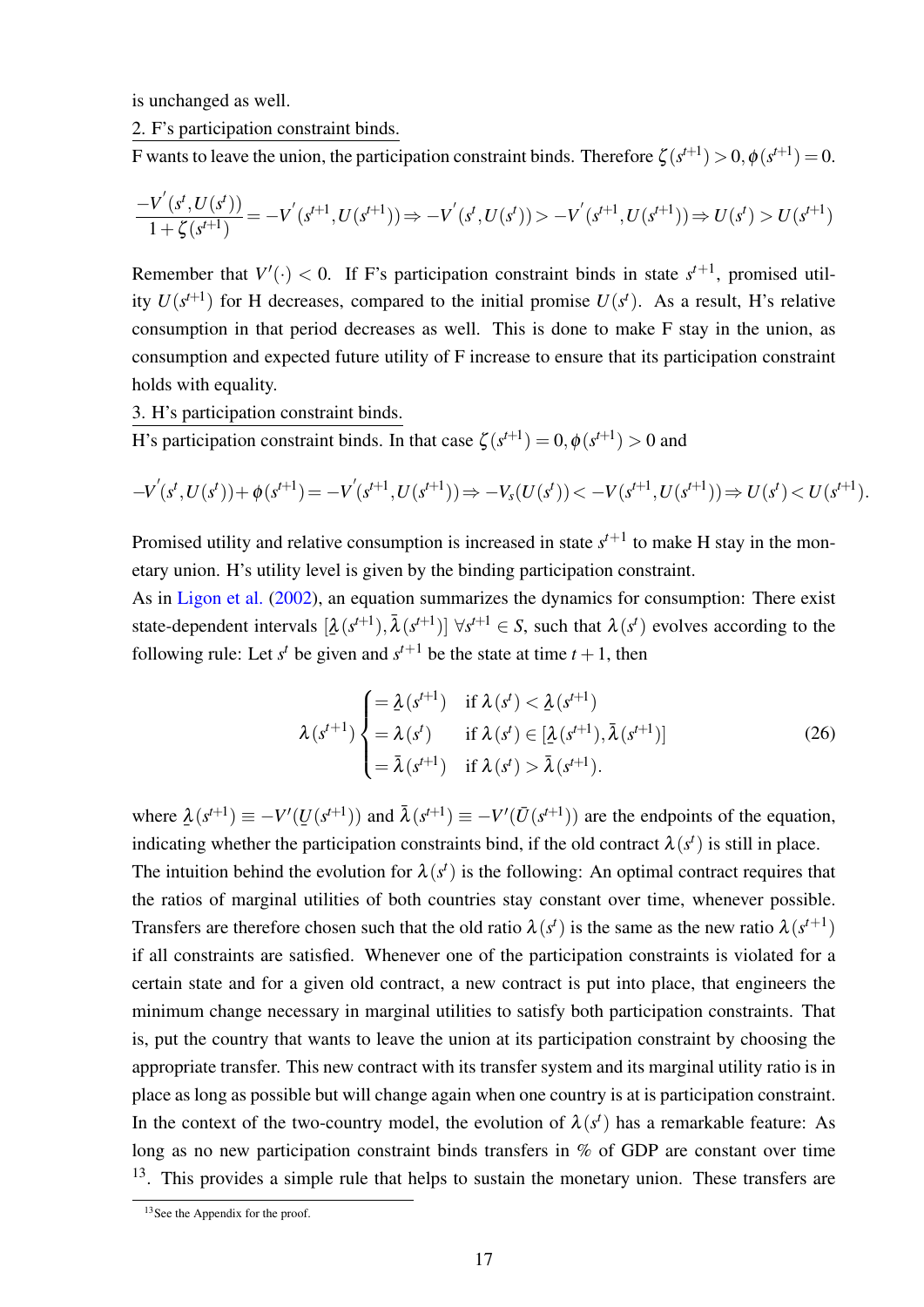only redistributing resources and do not increase risk sharing properties, as the model ensures consumption risk sharing. It is about redistributing the gains of a currency union via transfers to offset adverse employment effects.

Furthermore, there will be effects on output, employment and prices, as transfers shift consumption from one country to another. These general equilibrium effects are present, because countries have a preference for domestic goods due to their Home bias<sup>[14](#page-20-0)</sup>. For a further discussion of these effects, see section [A.9](#page-64-0) in the Appendix.

Starting with a certain state  $s^0$ , the Pareto frontier  $15$  can be traced out by letting the initial value  $\lambda(s^0)$  vary between the minimum value  $\underline{\lambda}(s^0)$  and maximum value  $\bar{\lambda}(s^0)$ . These contracts ¯ correspond to transfers that are chosen in such a way, that the gain of a currency union compared to national currencies is zero or its maximum possible value. A natural starting point are zero transfers with an equal gain split between both countries in the benchmark simulation.

I now outline the algorithm that solves for transfers and the overall allocation in the economy. Given the process for productivity  $a_t$  and  $a_t^*$ , a history  $s^t$  is simulated. Consumption and labor in a currency union and outside a currency union are then computed according to [\(18\)](#page-14-1) and [\(16\)](#page-13-0). Starting with zero transfers, the gain [\(19\)](#page-16-0) is computed and the algorithm checks for which *t* any of the gains are negative. The algorithm computes the set of feasible promised utilities and in the first period when the participation constraint binds for one country, transfers and the promise for that country are chosen such that the gain is set to zero. The Pareto weight is set to the corresponding endpoint of the state. Future utility (the promise) is explicitly written in state contingent form that include future transfers. These future transfers obey [\(22\)](#page-18-3) and [\(26\)](#page-19-1). The condition is, that marginal rate of transformation of the social planner stays the same in all states, except for the other asymmetric state when  $\lambda(s^t)$  is inversed.  $\lambda(s^t)$  is updated in the period with negative gains. With that, the new ratio of marginal rates of utility is computed that includes transfers, obeying [\(26\)](#page-19-1), as long as the next country has a positive gain. The promise keeping constraint is checked for all new transfer schemes. The updated lambda is then used, to compute new gains from that moment onward. As soon as another participation constraint binds, the algorithm computes a new  $\lambda(s^t)$  as before and updates the allocation.

#### 3.3 Union-wide Central Bank with Exit Option

Now consider the setup as before. Both countries can exit in every period and a social planner maximizes union-wide welfare, taking the lack of commitment of both member states into account. The only difference is that the planner uses monetary policy  $\mu(s^t)$  as an instrument instead of transfers.  $\mu(s^t)$  summarizes the history of monetary policy until now, if today's state is *s*. It reflects the path of interest rate that the central bank chooses. The central bank chooses

<span id="page-20-1"></span><span id="page-20-0"></span><sup>&</sup>lt;sup>14</sup>This goes back to an old debate between Keynes and Ohlin in 1929, the so-called Transfer debate. Back then the debate centered around transfers (debt repayments) of Germany to the Allied nations after its defeat in World War I and the general equilibrium effects of these transfers. <sup>15</sup>See Figur[e3](#page-75-0)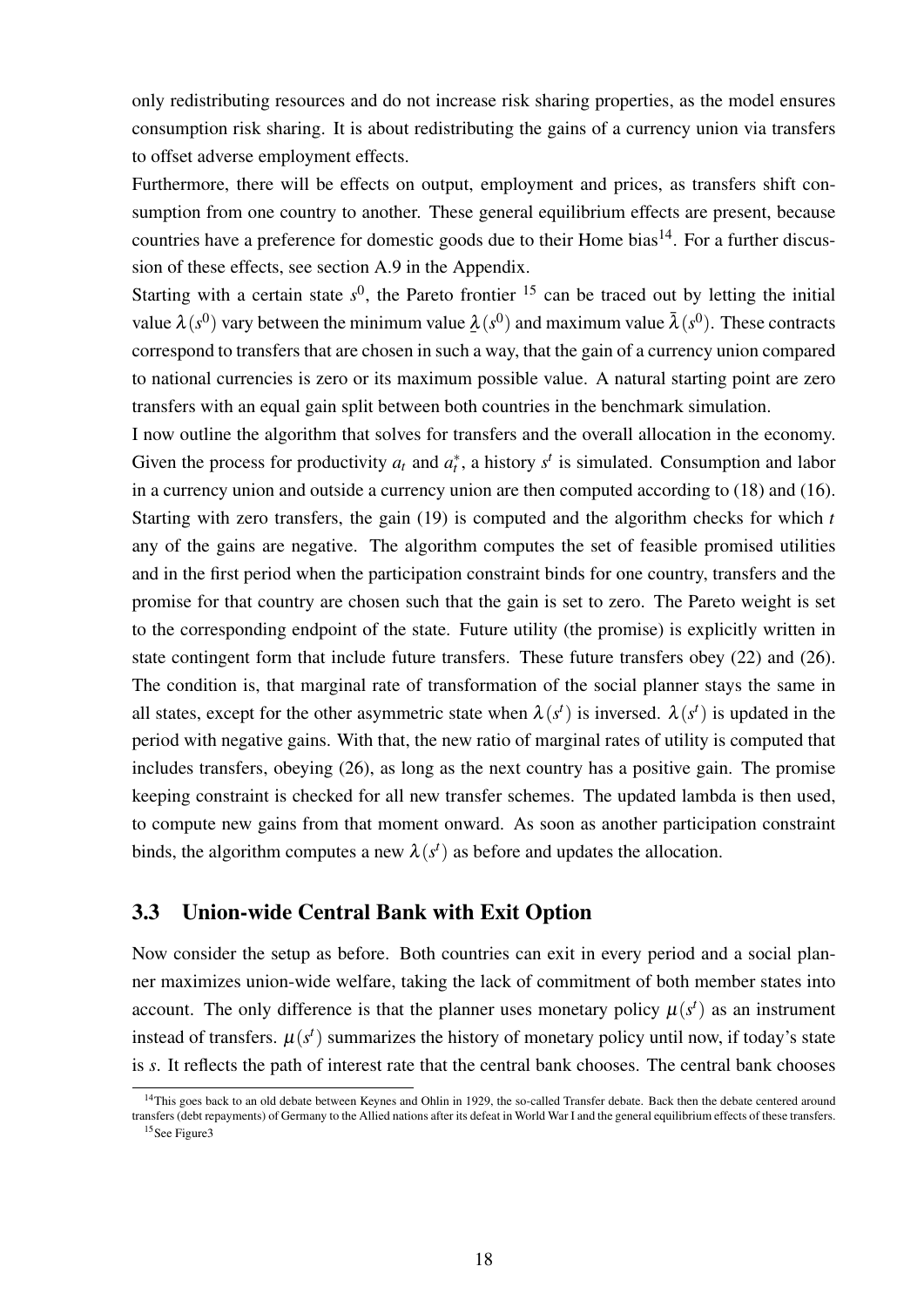the monetary stance today and promises future utility: $16$ 

$$
V_{s}(U(s^{t})) = \max_{\mu(s^{t}), (U(s^{t+1}))_{s^{t+1}}^{S}} \ln(C^{*U}(\mu(s^{t}))) - \kappa^{*}l^{*U} - \nu^{N}(s_{t}) + \beta \sum_{s^{t+1}}^{S} p(s^{t+1} | s^{t}) V(s^{t+1}, U(s^{t+1}))
$$
  
s.t.  $[\lambda(s^{t})] \ln(C^{U}(\mu(s^{t}))) - \kappa l^{U} - u^{N}(s_{t}) + \beta \sum_{s^{t+1}}^{S} p(s^{t+1} | s^{t}) U(s^{t+1}) \ge U(s^{t})$   

$$
[\beta p(s^{t+1} | s^{t}) \phi(s^{t+1})] U(s^{t+1}) \ge 0
$$
  

$$
[\beta p(s^{t+1} | s^{t}) \zeta(s^{t+1})] V(s^{t+1}, U(s^{t+1})) \ge 0
$$
  

$$
C(s_{t}) = C_{H}^{Y}(s_{t}) C_{F}^{1-\gamma}(s_{t})
$$
  

$$
l(\mu(s^{t})) a(s_{t}) = C_{H}(\mu(s^{t})) + C_{H}^{*}(\mu(s^{t}))
$$
  

$$
l(\mu(s^{t}))^{*} a(s_{t}) = C_{F}(\mu(s^{t})) + C_{F}^{*}(\mu(s^{t}))
$$
  
(27)

The first order conditions with respect to promised utility  $U(s^{t+1})$  are the same, the only difference is the first order condition with respect to the policy instrument  $\mu(s^t)$ :

$$
-\left[\frac{1}{\mu(s^t)}-\frac{(1-\gamma)a^{-1}(s_t)}{\sum_{s^t}^S p(s^t \mid s^{t-1})a^{-1}(s_t)\mu(s^t)}-\frac{\gamma a^{t-1}(s_t)}{\sum_{s^t}^S p(s^t \mid s^{t-1})a^{t-1}(s^t)\mu(s^t)}\right].
$$
  

$$
\left[\frac{1}{\mu(s^t)}-\frac{\gamma a^{-1}(s_t)}{\sum_{r=1}^S p(s^t \mid s^{t-1})a^{-1}(s_t)\mu(s^t)}-\frac{(1-\gamma)a^{t-1}(s_t)}{\sum_{s^t}^S p(s^t \mid s^{t-1})a^{t-1}(s_t)\mu(s^t)}\right]^{-1}=\lambda(s^t)
$$

Writing in terms of marginal costs of both countries:

$$
1 = \left(\frac{1-\gamma+\lambda(s^t)\gamma}{1+\lambda(s^t)}\frac{MC_t}{\mathbb{E}_{t-1}[MC_t]} + \frac{\gamma+\lambda(s^t)(1-\gamma)}{1+\lambda(s^t)}\frac{MC_t^*}{\mathbb{E}_{t-1}[MC_t^*]}\right)^{-1}
$$
(28)

The new monetary stance features *state-varying* Pareto weights  $\lambda(s^t)$  that vary over time. This means that compared to the initial stance without exit option [\(17\)](#page-14-2), the central bank stabilizes a time-varying weighted average of marginal costs of both countries. Monetary policy in both regimes is exactly the same if  $\lambda(s^t) = \frac{1-\xi}{\xi}$ . Hence, the central bank can stick to the structure of the old monetary rule but announce that the effective weights for both countries become state-dependent. If the participation constraint of one country is binding, the central bank puts more weight on stabilizing marginal costs of the crisis country today and promises to do that in the future as well. The mechanism at work is the following. Imagine the Home country is in a severe recession and wants to leave the union. As hours worked are too high, H wants to use national currencies to increase interest rates. A union-wide central bank recognizes that the participation constraint of H binds and increases the effective weight  $\lambda(s^t)$  for H. This implies that the central bank favors H when setting interest rates. Union-wide interest rates are higher than they would be without the threat of a break-up. This way the central bank stabilizes

<span id="page-21-0"></span><sup>&</sup>lt;sup>16</sup>Monetary policy under commitment implies that only consumption is targeted, but not employment. I adopt the same notion here.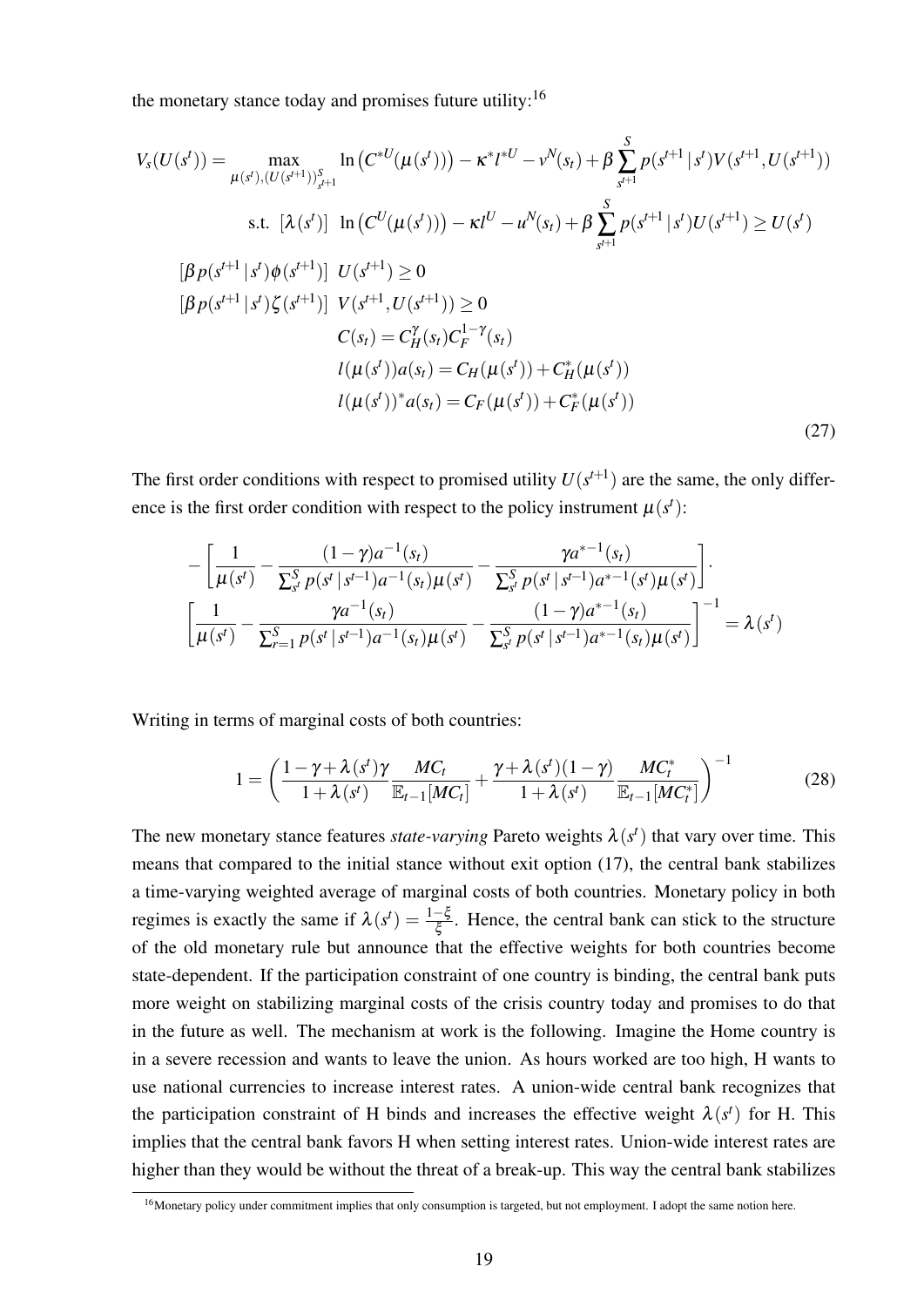marginal costs of the home country more and in turn puts the employment level of home closer to optimum. In addition, the central bank announces to conduct monetary policy in favor of H in the future. The Pareto weight  $\lambda(s^t)$  has persistently changed and the gains of H are exactly zero during the crisis period, such that it does not leave the union.  $\lambda(s^t)$  stays the same, until another participation constraint will bind.

Are there limitations for the central bank to redistribute resources between countries with interest rate setting? Yes, there is for example no way the central bank can put more weight on one country than on antoher in a symmetric current state of the economy. The best that monetary policy can do in such a situation is to close output and employment gaps of both countries. Only when there are asymmetric states, the central bank can alter the weights to favor a specific country. Therefore, the ability to make credible promises about future utility is limited for the central bank. The paper considers an example, in which transfers can sustain the union, while interest rate setting alone cannot.

### 3.4 Union-wide Central Bank and Transfers with Exit Option

Here I consider a joint response of both, monetary policy and fiscal policy. In the period in which the participation constraint of one country is binding, given the policy in place from the past, the central bank re-calibrates the weight of the country only for this period. In a next step, the fiscal authority, taking the new monetary policy today into account, sets fiscal transfers as in section [3.2](#page-16-1) and tries to sustain the union. I will consider two possibilities for the central bank. The first features an increase of the weight for the crisis country to one. The second option includes a drop in the weight for the crisis country to zero, this coincides with an increased economic activity for the whole union. In the experiment I will check if any of these two options increases the survival rate of the currency union, compared to other policy interventions.

### <span id="page-22-0"></span>4 Calibration

The section calibrates the model. The model seeks to highlight conditions under which a currency union such as the eurozone can break up. Towards that aim, I focus on two large members of the eurozone, namely Germany and Italy. The choice of Italy and Germany as the countries of interest has a reason: Both are the largest countries of their respective block: Germany being part of the so-called core (or the northern) block in the currency union, where the economy in the last twenty years expanded significantly. And Italy as the largest country of the so-called periphery (or the southern block) that experienced large economic downturns. I will use data from these two countries to calibrate trade openness and real interest rates. One period in the model taken to be a year.

Other parameters are calibrated based on the outside literature. Furthermore, a range of trade costs parameters will be considered, implying different amounts of gains coming from the union.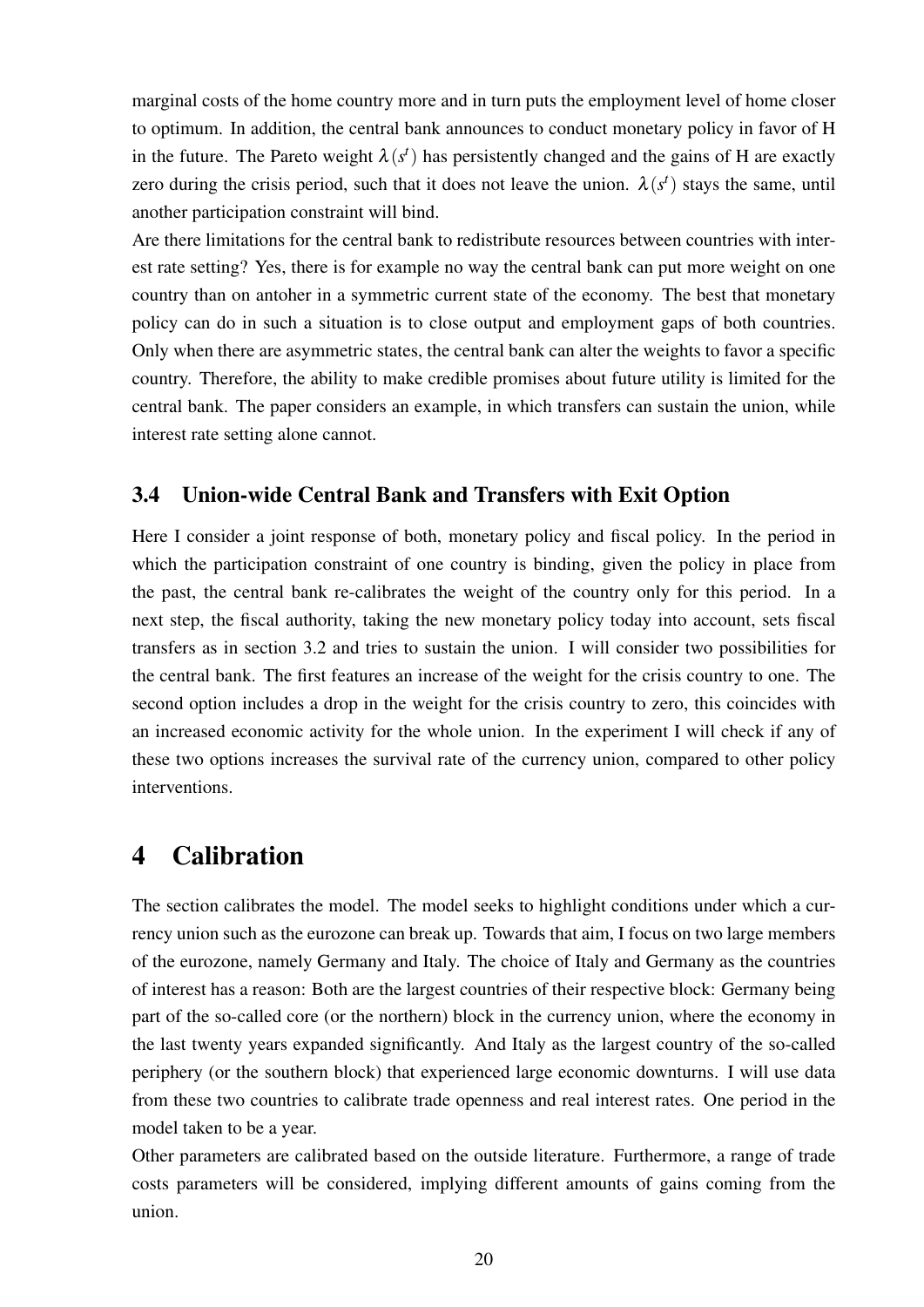### 4.1 Calibration of Preferences and Technology

Both Home and Foreign are assumed to be symmetric in their parameters. The discount factor  $β$  of the representative household is set to 0.98 to match a yearly real interest rate of about 2 % in line with [Brand et al.](#page-35-15) [\(2018\)](#page-35-15) for the eurozone. The Home bias parameter  $\gamma$  is set to 0.75 which is in line with Italy's trade openness in 2015 measured as imports relative to  $GDP<sup>17</sup>$  $GDP<sup>17</sup>$  $GDP<sup>17</sup>$ . The elasticity of substitution between domestic goods is set to 6 as in Galí  $(2008)$  implying a markup of 20%. I have made the following implicit assumptions by choosing preferences as in equation [\(1\)](#page-7-0). The intertemporal consumption elasticity is set to 1 so that consumption utility is log. As in [Corsetti and Pesenti](#page-36-1) [\(2002\)](#page-36-1), labor is just linear implying an infinite Frisch elasticity of labor supply, such that household satisfy labor demand.  $\kappa$  is set to 8/3 so that household spend one third of their time with labor. The trade elasticity of substitution between Home and foreign goods is set to 1, so that the consumption aggregator in [\(2\)](#page-7-1) is Cobb Douglas. Together with the assumption of log consumption, this implies that the current account is always balanced which is numerically convenient, see also section [A.1.](#page-39-0) A trade elasticity of 1 is at the lower end of available estimates surveyed by [Head and Mayer](#page-37-15) [\(2014\)](#page-37-15). Estimates vary widely. Lower values of the trade elasticities are in most cases related to measurements of short-run elasticities. Low values of trade elasticity imply for the model, that a reduction in trade costs has a smaller effect on the trade volume<sup>[18](#page-23-1)</sup>.

Table 1: Calibration

|                        |      | Symbol Value Description                             | Target                    |
|------------------------|------|------------------------------------------------------|---------------------------|
| B                      | 0.98 | Time discount rate                                   | Real rate of 2\% p.a.     |
| ν                      | 0.75 | Home bias for each country                           | Trade openness Italy 2015 |
| $\theta, (\theta^*)$ 6 |      | Elasticity of substitution of Home goods Galí (2008) |                           |

Next, I discuss choices for parameters that are central for the motives of forming a currency union. They are summarized in table 2. The calibration of  $\bar{\omega}$  is crucial, as it determines the trade gains from a currency union. If gains are very large, a currency union would always be formed and would never break up. Instead, if the gains are low, the monetary union becomes fragile. For example, [Micco et al.](#page-37-4) [\(2003\)](#page-37-4) find that bilateral trade increases by around 4-16% if a common currency is adopted. This is a bit higher than estimates by [Baldwin et al.](#page-35-5) [\(2008\)](#page-35-5) (5%), but much lower than [Rose](#page-38-2) [\(2000\)](#page-38-2). Therefore, the paper considers several specifications with large, medium and small trade gains that are in line with the wide range of estimates that the literature finds.

<span id="page-23-1"></span><span id="page-23-0"></span><sup>&</sup>lt;sup>17</sup> According to Eurostat imports relative to GDP in 2015 for Italy is 26.7%.

<sup>&</sup>lt;sup>18</sup>As discussed below, I calibrate the trade costs in such a way, that bilateral trade increases by 6.6% or 5%. In Section [5.3](#page-31-0) I discuss other values.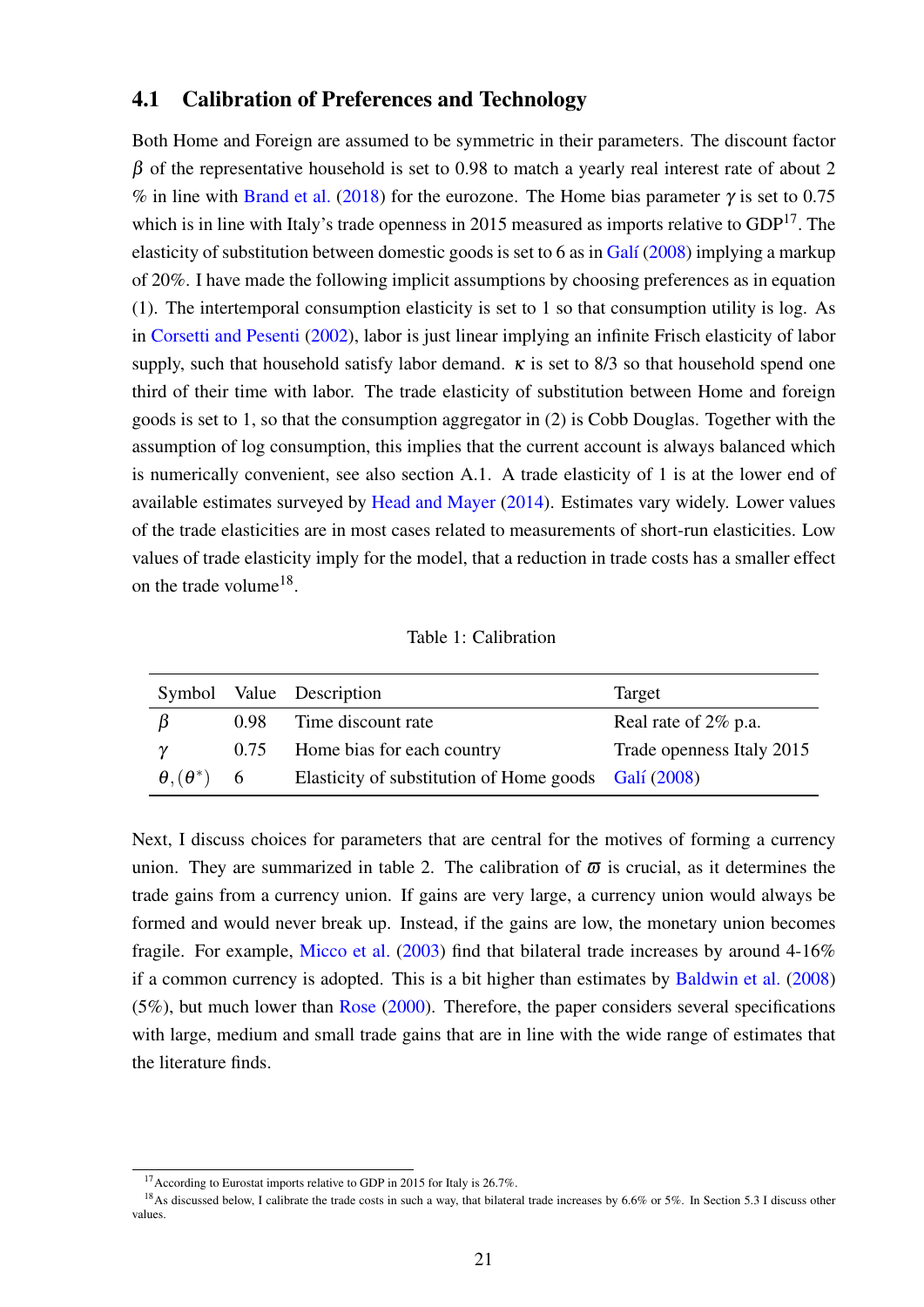|          | Symbol Medium gains Small gains Description |        |                       |
|----------|---------------------------------------------|--------|-----------------------|
| $\varpi$ | 0.066                                       | 0.05   | Transportation costs. |
|          | 0.5                                         | 0.5    | Weight of H           |
| τ        | $-0.2$                                      | $-0.2$ | Subsidy, no markup.   |

Table 2: Calibration of union trade gains

Large trade gains correspond to a larger increase in consumption and welfare when a currency union is formed and therefore are good for the stability of the currency union. Next to the trade gains, the underlying shock process is also of great relevance as it shapes the stabilization costs of a union. Those two things taken together determine the overall stability of a currency union. For the shock process, I consider the model with overall 25 possible states, in which each country can have 5 different productivity values:  $\mathscr{A} = \{a^{bb}, a^b, a^n, a^r, a^{rr}\}$ , where  $a^{bb} = 1.04$ indicates a big boom with very high productivity. It indicates GDP growth of  $4\%$ .  $a^b = 1.02$  is a normal boom with higher productivity,  $a^n = 1$  a neutral state and  $a^r$ ,  $a^{rr}$  indicate recessions of equal size as the boom. In that setup, there are 5 symmetric states, in which both countries have the same productivity, 20 are asymmetric. The probability for each country to have productivity  $\mathscr A$  is  $Prob = \{0.15, 0.4, 0.25, 0.15, 0.05\}$ . The first entry corresponds to the probability to go get productivity  $a^{bb} = 1.04$ . These probabilities aim to reflect the frequencies of these shocks, for example a big recession every 20 years (5% probability) or a mild recession every 6 to 7 years (15% probability). In addition to that, the shock process is assumed to be independent between countries and over time in the baseline model. The main reason is that an i.i.d. process limits the number of state variables and therefore makes the experiment tractable. In Section [5.4,](#page-31-1) I discuss the role of shock correlation between countries and the persistence of shocks over time.

# 5 Model Experiment and Results

This section demonstrates that the central bank can provide only little redistribution. That little, however, is enough to sustain the currency union as long as a common currency is sufficiently beneficial to start with. I show this by running a simulation of the model and compare the outcome of each planner in the simulation. This table reminds of the policy instruments used by each planner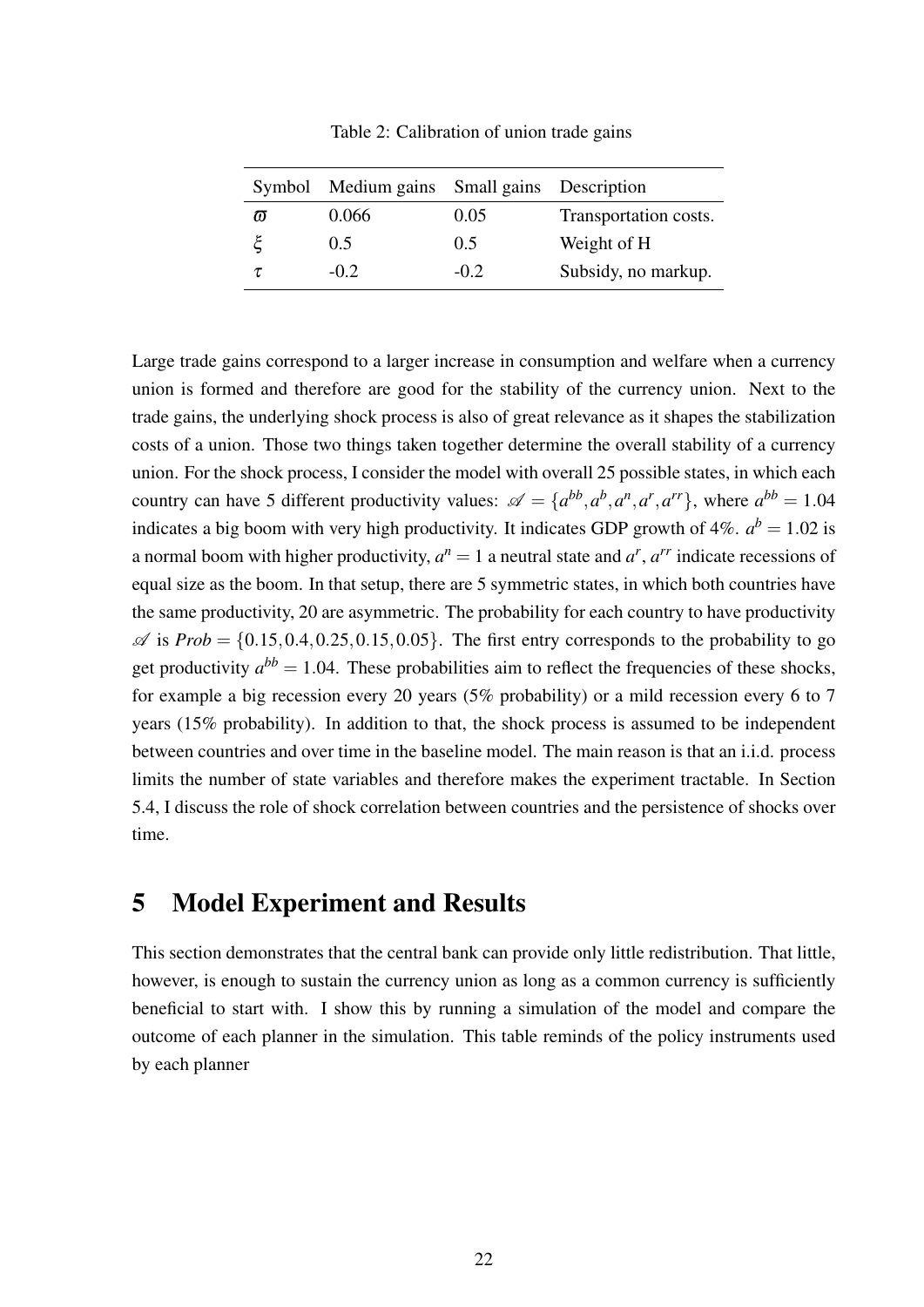| <b>Planner Allocation</b> | Transfers are used | Interest rates are used |
|---------------------------|--------------------|-------------------------|
| <b>National Planner</b>   |                    |                         |
| Union-wide Ramsey Planner |                    |                         |
| Union-wide Central Bank   |                    |                         |
| Transfers & Mon Pol       |                    |                         |

Table 3: Planners and which policy instruments is used to prevent a breakup

Each simulation has 100 periods. Overall, I run 2500 simulations. For each simulation and for each planner, I consider at which period the monetary regime shifts and which monetary regime prevails at period 100 – that is after 100 years. Using the result from each of the 2500 simulations, I can then state the average duration of a monetary regime and assess the stability of the currency union under a certain planner. To highlight the importance of the benefits of a currency union, I first run the simulation with large trade gains of 6.5% and then 5% .

### <span id="page-25-1"></span>5.1 Trade Gains 6.5%

The subsection considers the simulations with trade gains of  $6.5\%$ . I demonstrate that the union would eventually break up in the majority of the simulations in this scenario if only national planners act. Both, fiscal and monetary policies, succeed in sustaining the union in all simulations within the first 100 years, pushing the break-up probability to zero. In terms of average gains, both policy instruments are comparable with fiscal policy being slightly better. Essentially as long as the benefits of the currency union are large enough, it does not matter which policy saves the union. The only important thing is that some policy intervention happens if the union is under the threat of a break-up. The following table summarizes the results:

| Planner<br>Allocation | Prob. of a union<br>break-up next<br>period | Average break-up<br>period | Prob. of a<br>break-up within<br>100 periods | Average Gain |
|-----------------------|---------------------------------------------|----------------------------|----------------------------------------------|--------------|
| <b>National</b>       | 1.5 $%$                                     | 81.8                       | 79.8%                                        | 0.150        |
| Fiscal                | $0\%$                                       |                            | $0\%$                                        | 0.189        |
| Monetary              | $0\%$                                       |                            | $0\%$                                        | 0.188        |
| Fiscal & Mon          | $0\%$                                       |                            | $0\%$                                        | 0.189        |
| <b>First Best</b>     | $0\%$                                       |                            | $0\%$                                        | 0.189        |

<span id="page-25-0"></span>Table 4: Break-up under different planners, trade costs 6.5%

To understand the mechanics of the model, it is helpful to consider the allocation of consumption and labor under different regimes with no planner intervention.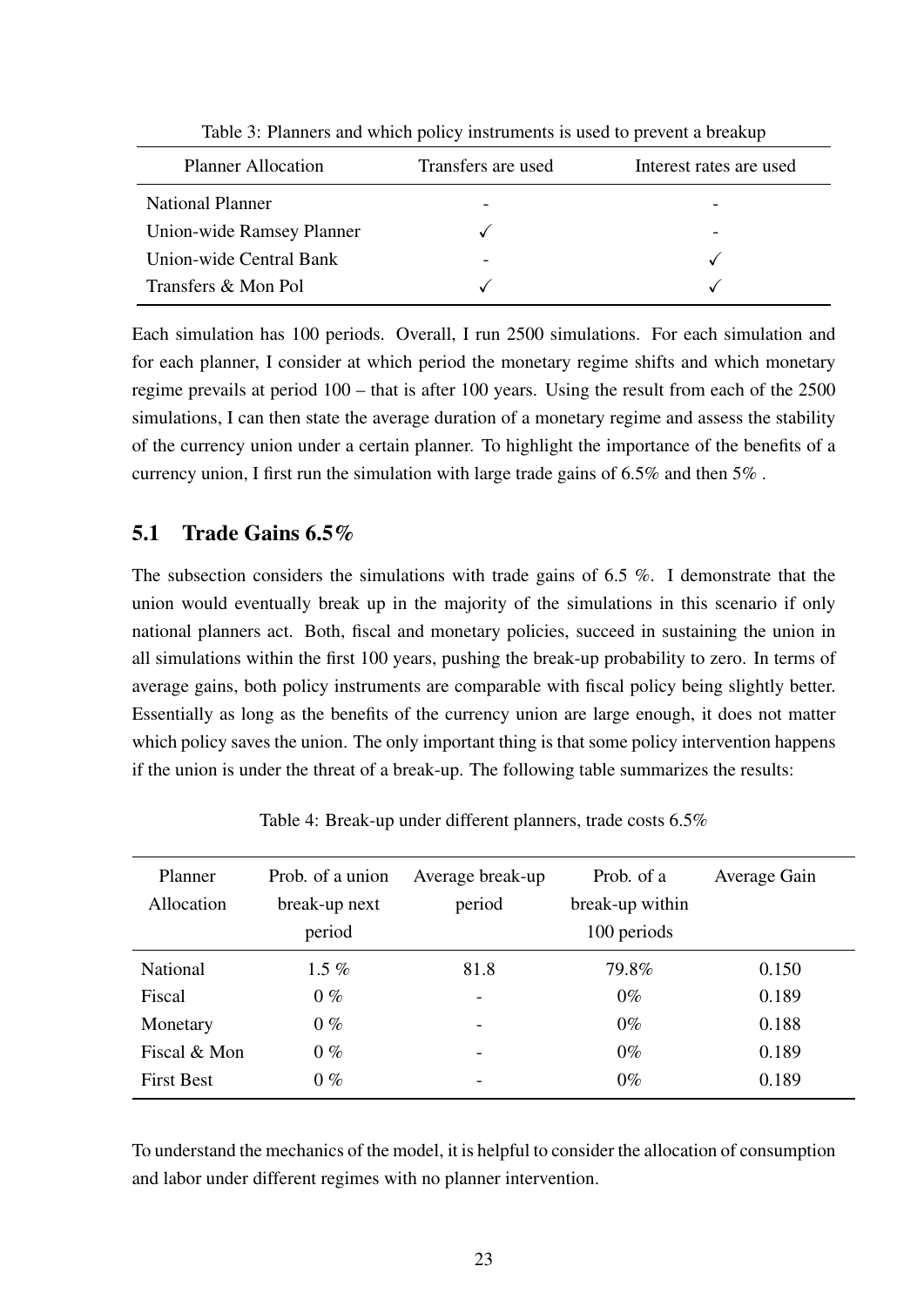|                          | Planner Allocation Average Consumption Average labor |               |  |
|--------------------------|------------------------------------------------------|---------------|--|
| <b>National Currency</b> | 14.144                                               | 24.61         |  |
| Currency Union           | $14.3703 (+1.6\%)$                                   | $25 (+1.57%)$ |  |
| <b>First Best</b>        | $14.3723 (+1.61\%)$                                  | $25 (+1.57%)$ |  |

Table 5: Allocation under different regimes, trade costs reduction of 6.5%

With trade costs reduced by 6.5% and a trade openness of 25%, consumption of both countries increases by around 1.6% in a currency union. The currency union is close to the allocation what the social planner would choose. In essence, preserving the currency union is close to first best.

National Planner: The only danger to the allocation of a currency with a national planner is an extreme situation in which one country experiences a strong boom, while the other is in a deep recession. If this happens in one of the simulations, short term stabilization costs of the recession country outweigh the long-term gains of a currency union. For the i.i.d. shock process this probability is 1.5% in each period, within the first 100 years such a shock emerges eventually in the majority of the simulations. The average break-up happens after 81 years.

Transfers: To avoid the break-up, fiscal transfers between countries can be deployed, as described in Section [3.](#page-15-0) Given the calibration of the model, transfers of 0.0025% of union-wide GDP per period to the crisis country are enough to sustain the currency union. Remember that transfers only get activated if one country would exit, given the current state of the economy. These transfers stay in place until the other country hits the participation constraint. With a trade increase of 6.5% the currency union is very beneficial and a yearly transfers scheme of 0.0025 % is enough to permanently stabilize the currency union.

Central Bank: A central bank that acts as in Section [3](#page-15-0) can also sustain the currency union, as long as the benefits of trade gains are as large as in this scenario. To illustrate how the central bank does this, consider one 100 year simulation (it could be any, where the union would break up at some point). I first plot the admissible range of interest rates that a central bank can implement in a currency union by varying the exogenous country weights in the monetary policy rule [\(17\)](#page-14-2) between zero and one. Those weights are chosen before the beginning of time and kept constant afterwards. This means in one extreme, the central bank puts full weight on F forever, while in the other extreme full weight on H.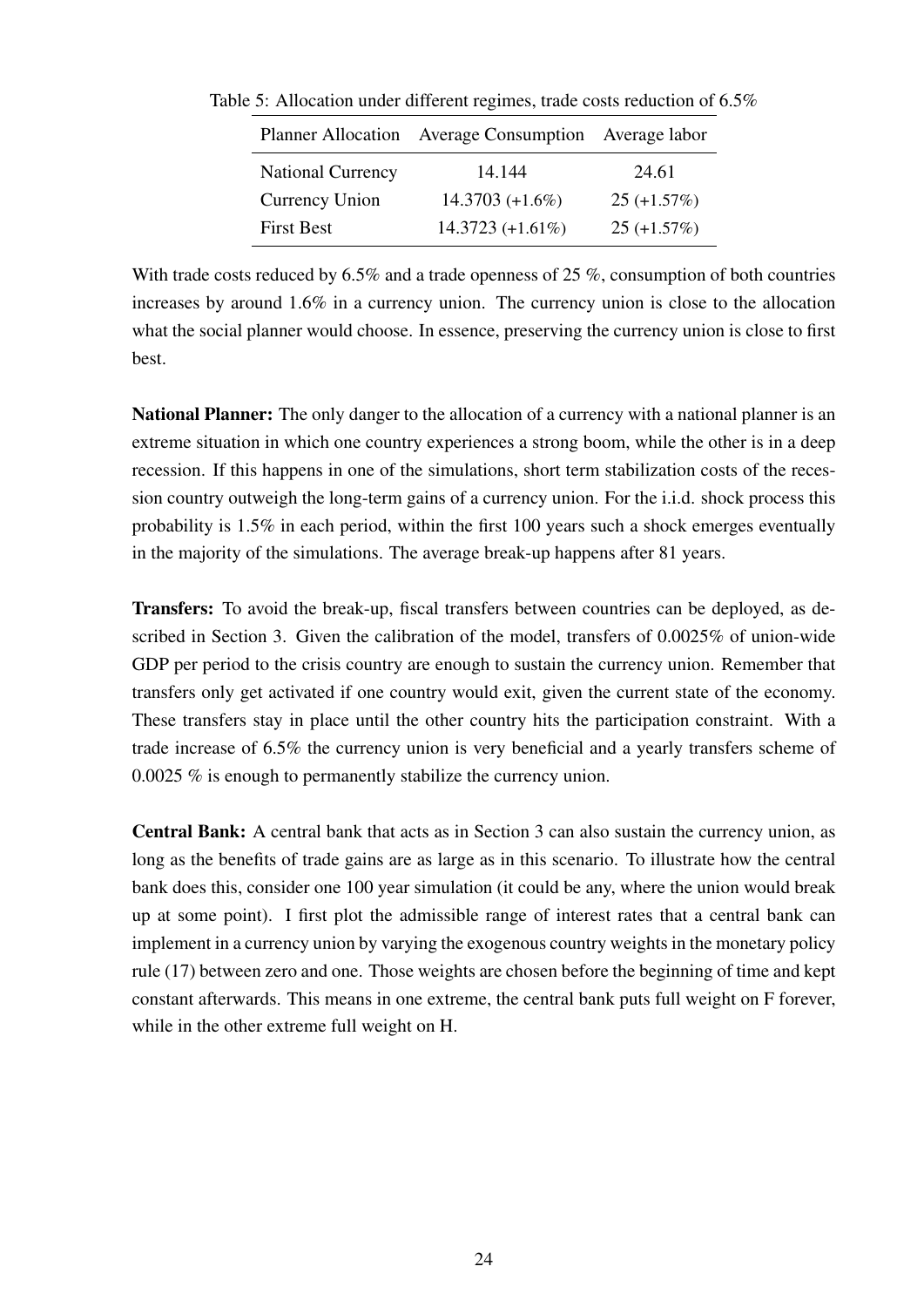<span id="page-27-0"></span>

Figure 1: Interest rates over time. The shaded area illustrates the range of interest rates that a union-wide central bank can optimally implement, when putting full weight on H or F respectively. The solid blue line indicates interest rates with equal weight. The vertical green line shows the period with the biggest asymmetric shock.

There are some points in time in which the central bank has a potentially large set of possible interest rates, while sometimes the set is just a line. The reason for that is that when both countries are in the same state of the economy, they also want the same interest rates. Only in those states in which the shock is asymmetric countries want different interest rates. The vertical green line indicates when the currency union is hit by the largest possible asymmetric shock in that simulation. This is the point in time, in which the interest rate range is the largest, as both countries want very different policies. It is also the moment of danger for the union as the recession country wants to exit. Consider in the next graph how the central bank sets interest rates when such a large asymmetric shock puts the union at risk of collapse.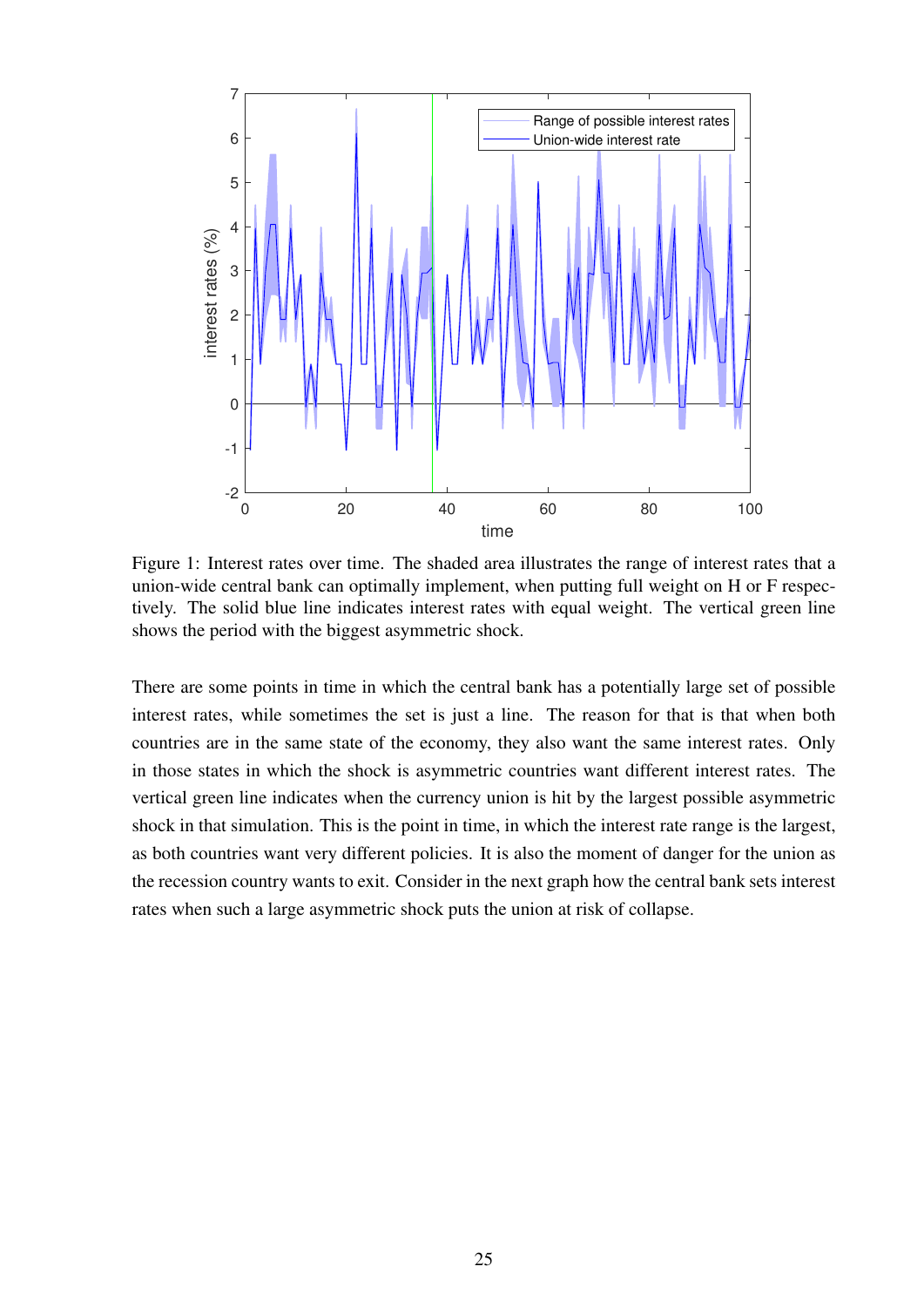

Figure 2: Interest rates over time in different regimes.

This graph shows a set of interest rates under different policy regimes around the crisis period 37, indicated by the vertical green line. The solid blue line and the shaded blue area illustrate interest rates as in Figure [1](#page-27-0) with fixed Pareto weights. The dotted red line shows the interest rate of H if it had national currencies, while the dashed magenta line shows the interest rate of a union-wide central bank that considers the exit option. What happens in the crisis period is that the union-wide central bank alters its monetary stance and deviates from the solid blue line with equal Pareto weights. As H would exit the currency union without any intervention in this example, the central bank puts interest rates closer to what H would have chosen with an own currency. In addition to that, the central bank promises to keep the Pareto weight for H at the higher level until another participation constraint binds. This means that interest rates in future periods are systematically closer to what H would like to have. This is enough to put H at its participation constraint and to sustain the union. Two things are worth being highlighted. First, as long as there is a currency union, the central bank is not able to replicate the allocation for the crisis country with national currencies by simply increasing/decreasing interest rates to the level they would have with national currencies. The reason for that is that the exchange rate is missing in a union. With national currencies and Producer Currency Pricing, interest rates can be decreased or increased without affecting production in the other country, as exchange rate movements ensure the shocks are absorbed. In a currency union, too low or too high interest rates will eventually hurt the other country's production which is bad for all members. This is also the reason, why average gains with monetary policy are slightly lower than with fiscal policy. Second, the central bank can only effectively favor a country and therefore redistribute in states that are asymmetric. In all symmetric states the central bank can only implement one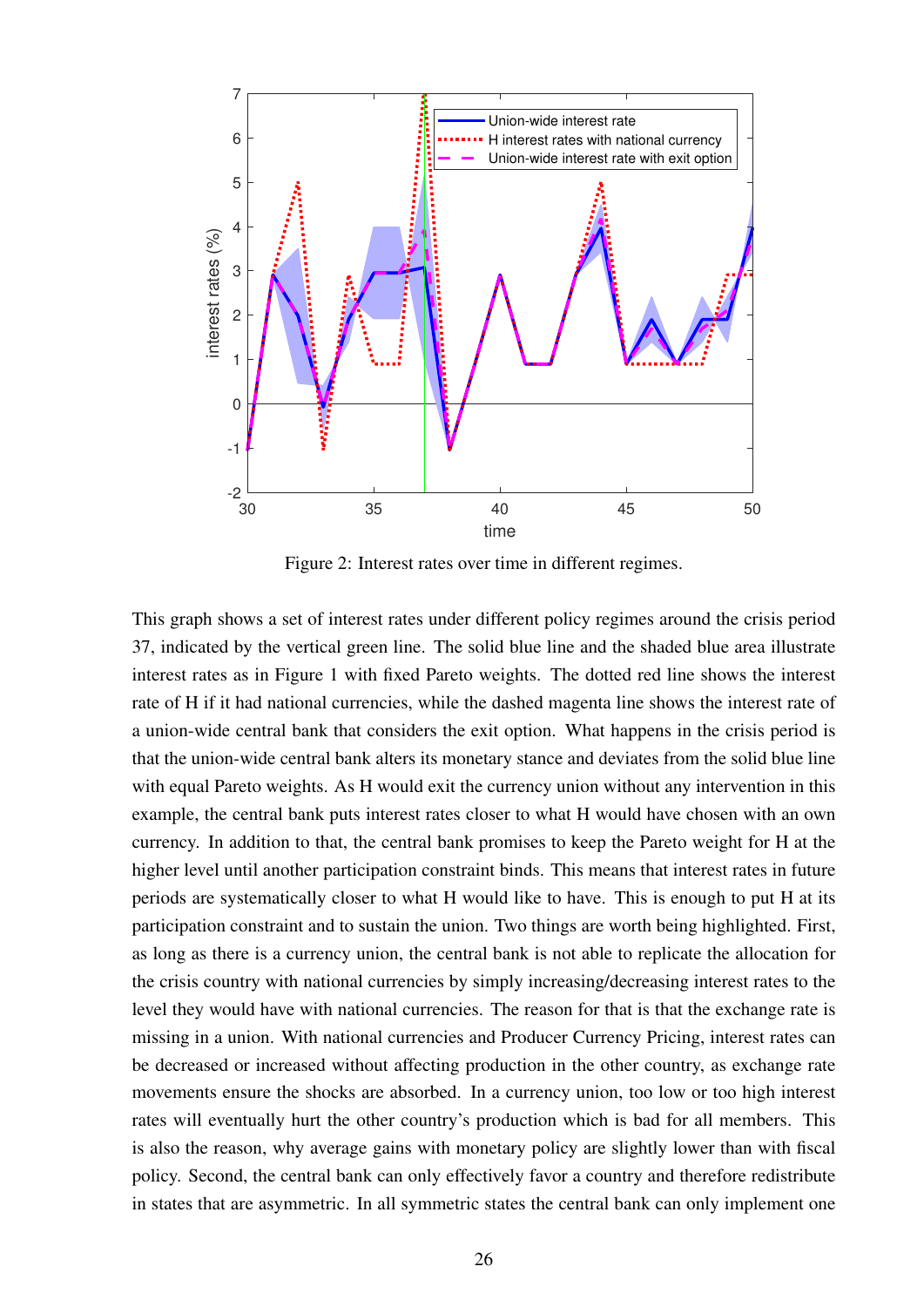interest rate, as both countries want the same policy. As a consequence, the central bank has to be more forceful in the asymmetric states. This leads to a strong increase in interest rates in the crisis period, from originally 3  $\%$  (the blue line) to 4 $\%$  (the magenta line) that uses up almost half of the policy space available to the central bank, which is 5.2% as the maximum that can favor H in that example. This lack of policy space will be important for a scenario in which a currency union is less beneficial to start with. With large trade gains as in the example here, the central bank can sustain the currency union in all simulations until the end.

Central Bank and Transfers: During a crisis period with a huge asymmetric shock the central bank puts full weight on the country that wants to leave the union. Emphasizing stabilization of crisis countries during an asymmetric shock alters interest rates in those periods and reduces the amount of necessary transfers to sustain the union from 0.0025% to 0.0017%, see Figures [9](#page-78-0) and [10.](#page-78-1) Augmenting fiscal with monetary policy does not yield additional benefits in form of higher welfare gains. The currency union can be sustained with that policy set in all simulations.

### <span id="page-29-1"></span>5.2 Trade Gains 5%

This subsection discusses how lower trade gains impact the effectiveness of policy instruments that aim to sustain the union. The simulation demonstrates that the union becomes substantially less stable with trade gains of only 5 %. With national planners only, the union collapses after some years. Importantly, fiscal transfers are still capable to preserve the union in all simulations until the end, while monetary policy cannot. The central bank is only able to extend the lifetime of the currency union for some time, but eventually it collapses in all simulations. As a consequence, the gain under a planner with fiscal transfers is substantially larger as with monetary policy. The following table summarizes these key results

| Planner           | Prob. of a union | Average         | Prob. of a      | Average Gain |
|-------------------|------------------|-----------------|-----------------|--------------|
| Allocation        | break-up next    | break-up period | break-up within |              |
|                   | period           |                 | 100 periods     |              |
| <b>National</b>   | $32\%$           | 2.7             | 100%            | 0.0002       |
| Fiscal            | $0\%$            | -               | $0\%$           | 0.0076       |
| Monetary          | $10\%$           | 8.4             | 100%            | 0.0007       |
| Fiscal & Mon      | $0\%$            |                 | $0\%$           | 0.0076       |
| <b>First Best</b> | $0\%$            | -               | $0\%$           | 0.0091       |

<span id="page-29-0"></span>Table 6: Break-up under different planners, trade costs 5%

As before, it is helpful to consider the pure allocations of consumption and labor under different regimes with a trade costs reduction of 5% in a currency union.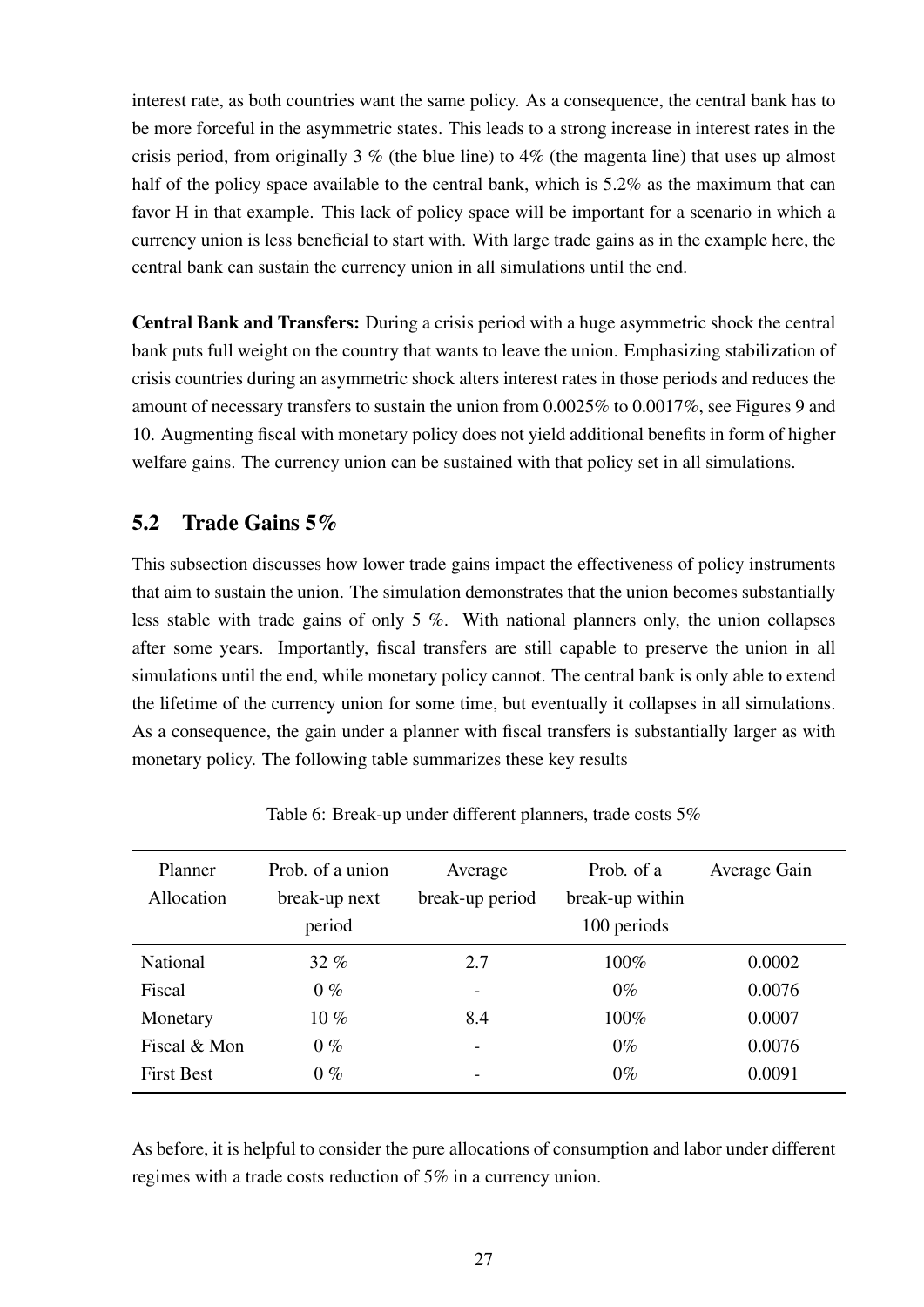| Regime                   | Average Consumption Average labor |                |  |
|--------------------------|-----------------------------------|----------------|--|
| <b>National Currency</b> | 14.1957                           | 24.6984        |  |
| <b>Currency Union</b>    | $14.3705 (+1.23\%)$               | $25 (+1.22\%)$ |  |
| <b>First Best</b>        | 14.3725 (+1.24%)                  | $25 (+1.22\%)$ |  |

Table 7: Allocation under different regimes, trade costs reduction of 5%

A 5 % decrease in trade costs in a currency union increases consumption in the simulation by around 1.23 %, employment by around 1.22%. This is slightly less than with a trade increase of 6.5%. Nevertheless, the consequence of that small change for stability are tremendous. The gains of a union under a social planner or fiscal transfers are lowered by about 50%, even though the union is sustained until the end in both cases. Compare the gains in Table [4](#page-25-0) and [6.](#page-29-0) The intuition for that sharp reduction is that a currency union –from an ex ante perspective in this calibration– would only be beneficial if trade gains are larger than 3.3%, see the discussion of Table [8.](#page-31-2) Trade benefits of 5% are around 1.7% above the threshold. With trade gains of around 6.5% it is 3.2% more than necessary – around double as much.

National Planner: As the gains are substantially lower in this setup, countries also hit their participation constraints more often. For the i.i.d. process here this breakup probability is 32% in every period. As soon as growth difference is more or equal than  $4\%$ , one country is at its participation constraint. The union quickly breaks up and does not last longer on average than 3 years.

Transfers: Fiscal lump sum transfers can always sustain the currency union. As soon as a large enough asymmetric shocks hits the union the transfer system gets started. The amount of transfers is bigger than in the subsection before and fluctuates more frequently as countries hit the participation constraint more frequently. A maximum of 0.12% of union-wide GDP is redistributed every period in this setup.

Central Bank: The central bank in a setup with lower trade gains struggles substantially to keep the currency union together with interest rate setting only. In the simulation, the central bank can only extend the lifetime of a currency union for some time, but not permanently. If the asymmetric shock is too large, there is little the central bank can do on its own to sustain the currency union. The reason for that is that interest rates are a poor tool to redistribute between countries. The model highlights two mechanisms that are important. First the central bank cannot redistribute in all symmetric states, which limits the ability to make promises about future redistribution. And second, pushing interest rates too far in one direction is so hurtful for one country's production that it gets costly for all countries. As a consequence, the central bank in this scenario can only accommodate the smallest asymmetric shocks that would lead to a break up (a growth difference of 4%). As soon as shocks are bigger than 4%, the central bank fails to satisfy the participation constraint of at least one country and the union collapses.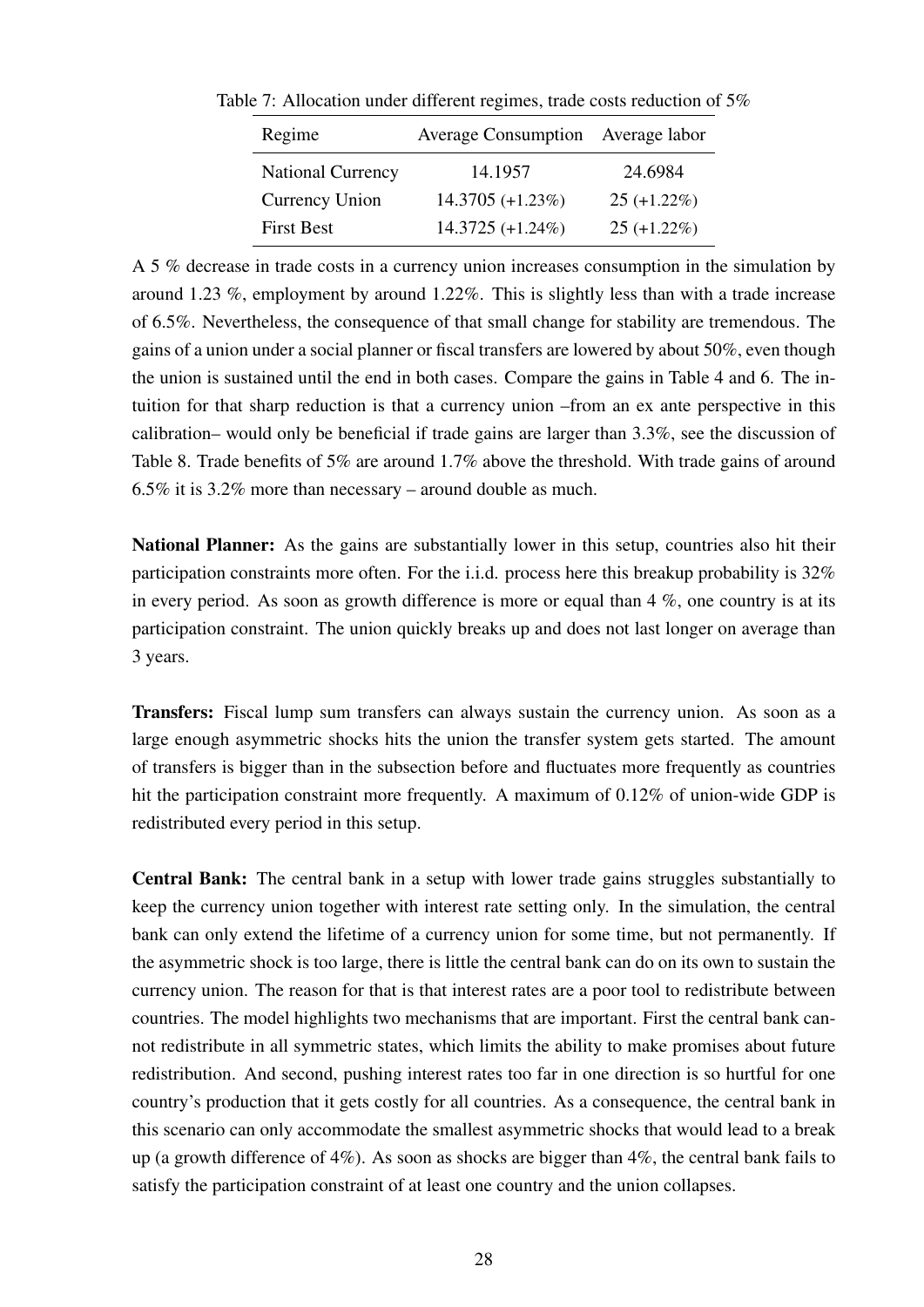Central Bank and Transfers: As before, using both policy instruments at the same time succeeds in sustaining the currency union. Adding monetary policy to the mix does not alter the average gain.

### <span id="page-31-0"></span>5.3 The Role of Trade Gains

The previous subsections have shown that a small difference of trade gains can impact the stability of the currency union substantially. In addition the effectiveness of monetary policy to sustain the union has been reduced considerably. This subsection gives a summary for which trade gains which policy works. To obtain these results, the model and the simulation has been run with a set of different trade gains. The next table summarizes the results:

| <b>Trade Gains</b> | Probability of<br>dangerous shocks | Transfers can always<br>sustain the union | Central bank can<br>sustain the union |  |
|--------------------|------------------------------------|-------------------------------------------|---------------------------------------|--|
| $> 6.7\%$          | $0\%$                              | yes                                       | yes                                   |  |
| $[6.6\%, 6.4\%]$   | 1.5 $%$                            | yes                                       | yes                                   |  |
| $[6.3\%, 3.3\%]$   | $[1.5\%, 73\%]$                    | yes                                       | no                                    |  |
| $3.3\% >$          | $73\% >$                           | no                                        | no                                    |  |

<span id="page-31-2"></span>Table 8: Break-up under trade gains

If trade gains are larger than 6.7% no country would ever decide to leave the union, no policy interventions are necessary and therefore the union is sustained forever. For trade gains between 6.6% and 6.4% there is a possibility that the union breaks up if the biggest possible asymmetric shock hits the union. Both, fiscal and monetary policy succeed in sustaining the union. That is the setup as in Section [5.1.](#page-25-1) If trade gains are lower than 6.4% monetary policy will not always sustain the union, as the costs of stabilization in the union are too large when a big asymmetric shock hits the union. The gains of the union cannot be sufficiently redistributed with interest rate setting alone, see Section [5.2.](#page-29-1) Transfers however always manage to sustain the union, up to trade gains to 3.3%. If trade gains are lower than this, even transfers between countries cannot sustain the union. A joint fiscal and monetary intervention does not increase the survival rate of a currency union, independent if the central bank puts full weight on crisis countries in the crisis period or induces an economic boom in the currency union to increase the available amount of fiscal transfers between countries. The reason for that is that from an ex ante perspective the currency union would not be beneficial to start with if trade gains are so low. As long as the currency union yields benefits so that it is desirable to form one from an ex ante perspective, lump sum fiscal transfers can sustain the union.

### <span id="page-31-1"></span>5.4 Sensitivity and Robustness

Shock correlation: The shock correlation between countries is crucial for the ability of a unionwide central bank to stabilize both countries at the same time. The more correlated productivity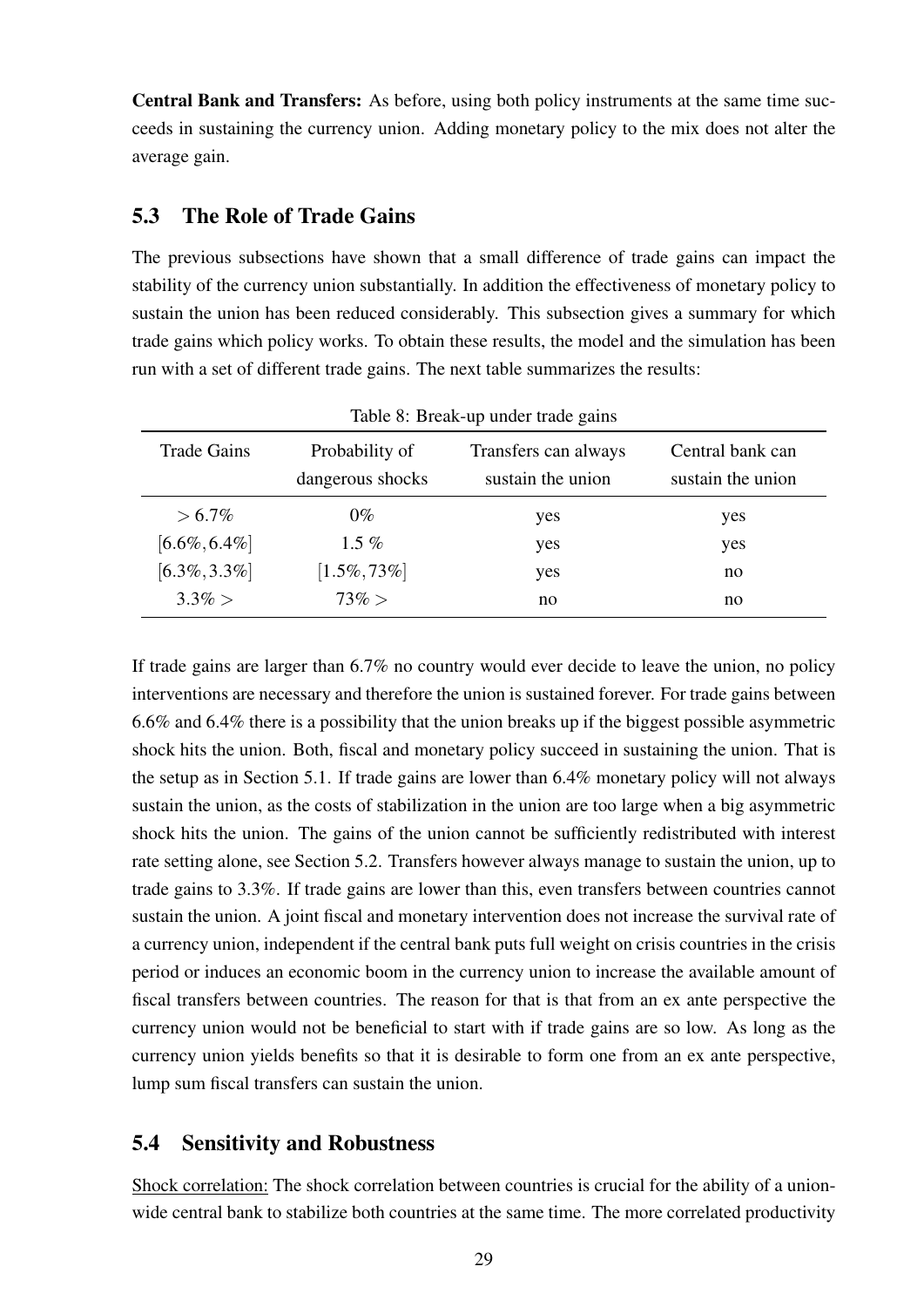is, the more often countries are in a similar state of the economy. This implies that the one policy instrument available for the central bank satisfies the need of both countries more often. Therefore, the currency union becomes more attractive and the stability of the currency union increases. The reverse would be true, if productivity shocks are negatively correlated. An i.i.d. process implies zero correlation. Empirically, GDP growth and productivity between European countries like Germany and Italy are positively correlated, which indicates that the union would in fact be more stable.

Shock persistence: If asymmetric shocks become more persistent, there are a several effects. First, the union becomes more expensive as there can be potentially a longer time horizon with asymmetric shocks – The opposite is true for persistent symmetric shocks. More asymmetric shocks after a large shock can however benefit the ability of the central bank to redistribute when a small asymmetry between countries persists. As discussed before, this asymmetry is needed for interest rate to be able to redistribute in the first place. Therefore, if the asymmetric shocks after the large shock are sufficiently small but persistent, this makes the union more stable.

Bond market and asset positions: The baseline model features a classical [Cole and Obstfeld](#page-35-12) [\(1991\)](#page-35-12) economy in which agents do not have an incentive to engage in cross border trade. In the specification with log preferences and a Cobb Douglas consumption aggregator the willingness to trade goods between countries and the willingness to save over time exactly offset each other. This implies that the current account remains balanced at all points in time – given a zero asset position as an initialization. Changing the parameters of the model, as for example the intertemporal elasticity of substitution or the trade elasticity would also change the asset position. It would then become a state variable. Alternatively, one could also change the initial asset position and make one country the debtor and the other the creditor. These initial debts would then enter the model as a state variable. For the central bank this additional state variable could be a way to augment its ability to sustain the currency union. As debts are of nominal nature, the central bank can use inflation to alter the real value of asset positions and therefore to manufacture real transfers between countries. If for example one country is very indebted and hits the participation constraint, the central bank can promise to inflate away the value of its debt over time<sup>[19](#page-32-0)</sup>. The reduction of the real value of debts is as if a transfer from the creditor country to the indebted country has been made. Therefore, the central bank is also able to redistribute during asymmetric states. This could substantially augment the ability of the central bank to sustain the currency union. Of course, this policy tool also has limits as the value of asset positions converges to zero if all debts are being inflated away.

The role of currency pricing: How exports are being priced in a world with national currencies is crucial for the value of the outside option. The baseline model assumes that firms use the currency of their own country to price their exports, that is they use Producer Currency Pricing. As discussed before, such a model environment makes a flexible exchange rate desirable as the exchange rate absorbs economic shocks. National currencies – the outside option – are therefore

<span id="page-32-0"></span><sup>&</sup>lt;sup>19</sup>In this model, there are no further costs of higher inflation.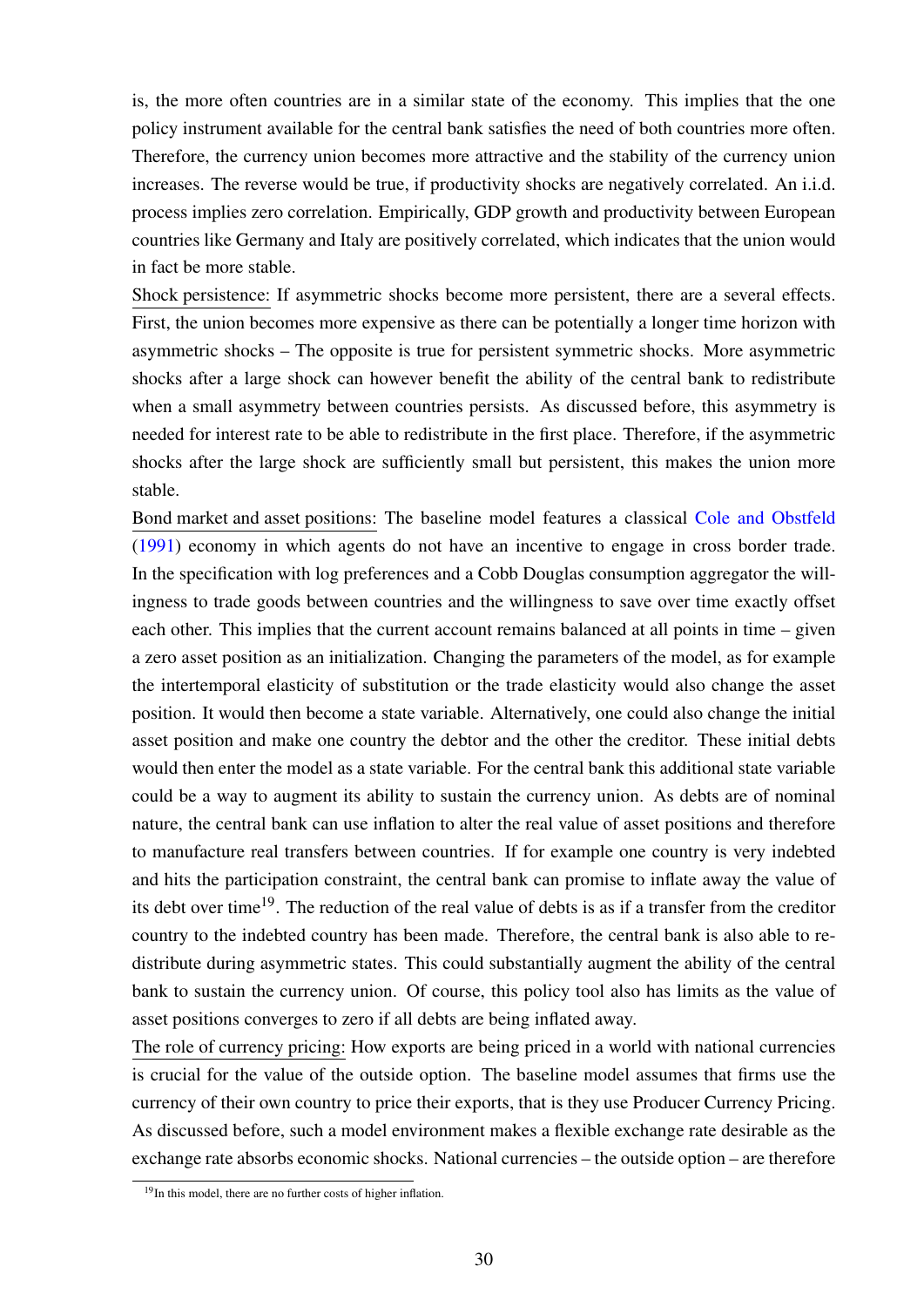attractive in the baseline model. If we consider an environment with a pricing scheme that leans more towards local currency pricing, flexible exchange rates become less potent in absorbing shocks, the outside option of a currency union becomes less attractive. In the current model setup such intermediate pricing models can be captured. As in [Corsetti and Pesenti](#page-36-15) [\(2001\)](#page-36-15), I augment the export price of firms in terms of their currency by an elasticity of pass-through to the non-domestic market  $\eta$  and  $\eta^*$ . For this exercise, I keep that elasticity as exogenous. The foreign currency price of the home good, equation [\(11\)](#page-10-1) in the baseline model, then becomes:

$$
p_t^*(h) = \frac{\tilde{p}_t(h)}{\mathscr{E}_t^{\eta^*}} \qquad 0 \le \eta \le 1
$$

For  $\eta = 1$  we arrive at the original Producer Currency Pricing Model, in which the exchange rate pass-through is complete and prices are set in the producers currency. With  $\eta = 0$ , we arrive at the other extreme of Local Currency Pricing. For foreign prices in the Home country, the same can be done with equation [\(13\)](#page-10-2) to obtain  $p_t(f) = \tilde{p}_t^*(f) \mathcal{E}^{\eta}$ . The presence of an exchange rate pass-trough affects prices of non-domestic goods in the domestic market for all countries. For a given exchange rate pass-through, monetary policy optimally uses the following monetary rule for  $H^{20}$  $H^{20}$  $H^{20}$ 

$$
\gamma + \left(1-\gamma\right)\left(1-\eta\right) = \frac{\gamma MC_t}{E_{t-1}\left(MC_t\right)} + \frac{\left(1-\gamma\right)\left(1-\eta\right)MC_t^*\mathcal{E}_t^{1-\eta}}{E_{t-1}\left(MC_t^*\mathcal{E}_t^{1-\eta}\right)}
$$

For F we have

$$
\gamma + \left(1 - \gamma\right)\left(1 - \eta\right) = \frac{\gamma MC_t^*}{E_{t-1}\left(MC_t^*\right)} + \frac{\left(1 - \gamma\right)\left(1 - \eta\right)MC_t\mathcal{E}_t^{-\left(1 - \eta\right)}}{E_{t-1}\left(MC_t\mathcal{E}_t^{-\left(1 - \eta\right)}\right)}
$$

If  $\eta = 1$  as in the baseline model, then the rule is identical to monetary policy with national currencies under PCP, equation [\(15\)](#page-12-2). For the other extreme of LCP case with  $\eta = 0$  one arrives at a similar monetary stance as a union-wide central bank in [\(17\)](#page-14-2). It is as if the fixed Pareto weights of the countries were chosen to be 1 or 0 respectively. Both central banks consider marginal costs of the other country, as the exchange rate does not ensure that prices of non-domestic goods can adjust freely. The weights on marginal costs for each central bank are the corresponding weights in taste for goods in the consumption basket of their correspondent agents [\(2\)](#page-7-1). This new monetary rule impacts the allocation of consumption and labor with national currencies. Overall the allocation becomes more similar to the one in the currency union, the only difference is that with LCP the allocation is as if the union-wide central bank would put full weight on the corresponding country. This has several implications. First: The outside option becomes overall less attractive and the union becomes overall more stable. In addition to that a union-wide central bank can in principle replicate the allocation with national currencies

<span id="page-33-0"></span><sup>20</sup>See [A.6.5](#page-59-0) for a derivation.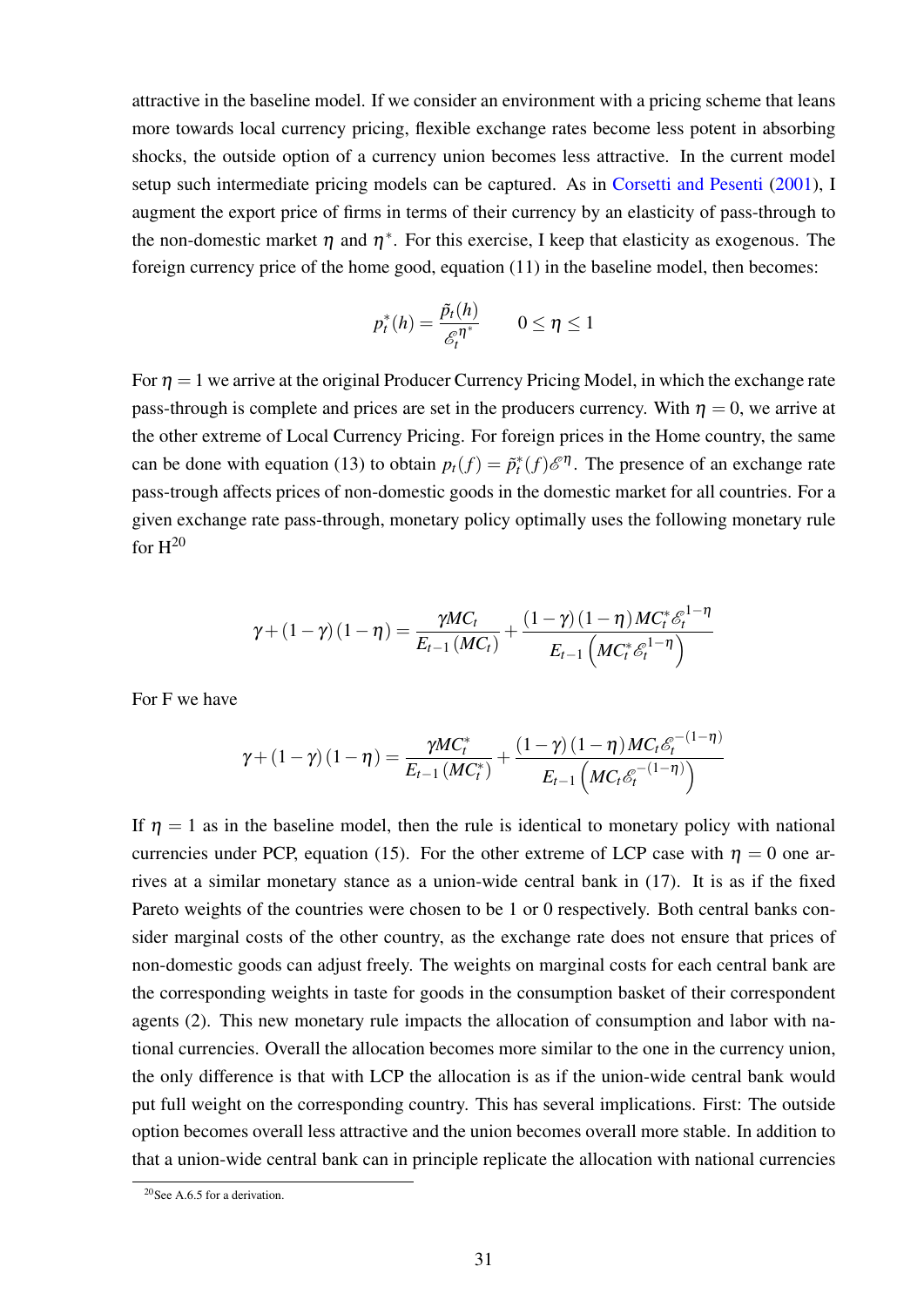in the union. The ability of the central bank to stabilize the union improves substantially. If the exchange rate pass through is an intermediate value, say 0.5, the implicit weight on marginal costs of non domestic goods decreases as their price in domestic currencies becomes more flexible. This implies that the outside option in such a scenario becomes more attractive as in the case with LCP, but is still less attractive as the PCP case in the baseline scenario.

## 6 Conclusion

This paper shows how a currency union can be sustained with fiscal and monetary policies when member states have an exit option. If there is a big asymmetric shock, trade gains in a union are outweighed by less effective monetary policy. The recession country is severely affected, as gaps in the level of employment are more hurtful in a recession than in a boom. Therefore, the recession country exits in a severe crisis and the union collapses. The paper discusses, how the currency union can be sustained via fiscal or monetary policies. The first option is a fiscal intervention by a union-wide Ramsey planner: A simple and credible transfer rule gives the crisis country a constant fraction of union-wide GDP over time. This is enough to prevent a breakup of the union. These transfers are in place as long as the other country of the currency union is not in a crisis. If a crisis happens and the other country wants to exit, the rule is reversed and the new crisis country gets transfers. In the benchmark simulation of the model, the currency union can always be sustained with transfers. Both countries are better off ex post and ex ante compared to a situation when no policies are in place that sustain the currency union. The second option that the paper considers is monetary policy. If there are no fiscal transfers, the central bank can take the lack of commitment from the countries into account. In normal times, the central bank stabilizes a weighted average of the economy from both countries. The weights depend on the size of the economy and on the Pareto weights for the country. This paper derives that these weights become state-dependent when there are participation constraints: As soon as one country hits the participation constraint, the weight of that country increases and the central bank systematically favors the crisis country in its policy. The greater weight persists, until another participation constraint binds. In some situations, the central bank can sustain the union with that policy, but not in all. The central bank needs sufficiently many small asymmetric shocks in the future that can be used to favor a specific country. In addition to that, large trade gains from the currency union are needed. If this is not the case, the central bank has not enough room to favor one country and fails to sustain the union. A joint intervention of the union-wide central bank and fiscal transfers does not increase the survival rate of a currency union compared to a situation when only transfers are used.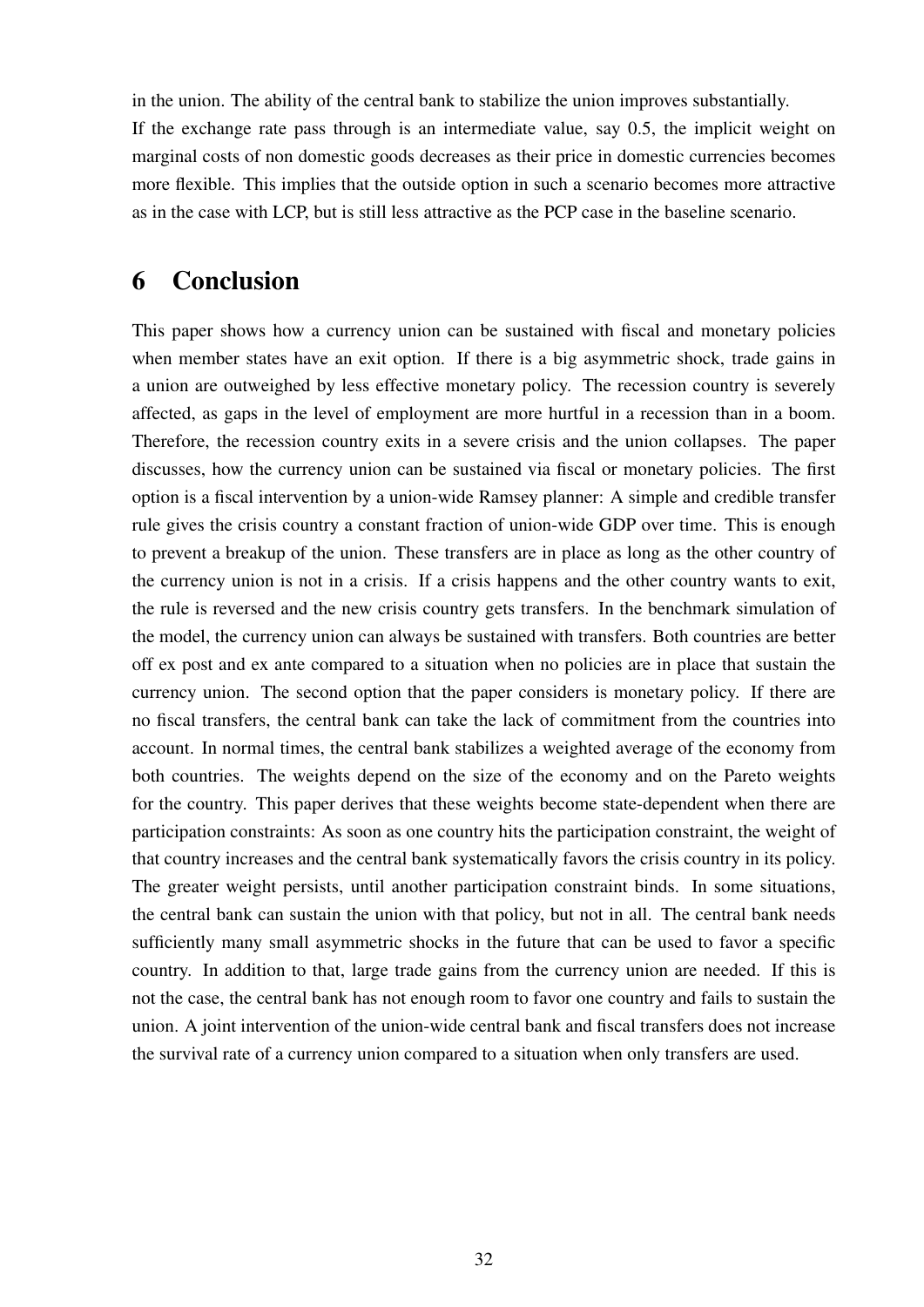# References

- <span id="page-35-13"></span>Ábrahám, Á., Carceles-Poveda, E., Liu, Y., and Marimon, R. (2019). On the optimal design of a Financial Stability Fund. *Working Paper*.
- <span id="page-35-4"></span>Alesina, A. and Barro, R. J. (2002). Currency Unions. *The Quarterly Journal of Economics*, 117(2):409–436.
- <span id="page-35-11"></span>Auclert, A. and Rognlie, M. (2014). Monetary Union Begets Fiscal Union. *mimeo Stanford University*.
- <span id="page-35-6"></span>Baier, S. L., Bergstrand, J. H., and Feng, M. (2014). Economic integration agreements and the margins of international trade. *Journal of International Economics*, 93(2):339–350.
- <span id="page-35-8"></span>Balassa, B. (1961). *The Theory of Economic Integration*, volume 1st Editio.
- <span id="page-35-5"></span>Baldwin, R., Di Nino, V., Fontagne, L., De Santis, R. A., and Taglioni, D. (2008). *Study on the Impact of the Euro on Trade and FDI*, volume 321.
- <span id="page-35-14"></span>Basu, S., Fernald, J. G., and Kimball, M. S. (2006). Are technology improvements contractionary? *American Economic Review*, 96(5):1418–1448.
- <span id="page-35-0"></span>Bayer, C., Kim, C., and Kriwoluzky, A. (2018). The term structure of redenomination risk. *CEPR Discussion Paper*, (No. DP12965).
- <span id="page-35-2"></span>Benigno, G. and Benigno, P. (2003). Price Stability in Open Economies. *The Review of Economic Studies*, 70(4):743–764.
- <span id="page-35-3"></span>Bodenstein, M., Guerrieri, L., and Labriola, J. (2019). Macroeconomic Policy Games. *Journal of Monetary Economics*, 101(January 2019):64–81.
- <span id="page-35-9"></span>Bolton, P. and Roland, G. (1997). The Breakup of Nations: A Political Economy Analysis. *The Quarterly Journal of Economics*, 112(4):1057–1090.
- <span id="page-35-15"></span>Brand, C., Bielecki, M., and Penalver, A. (2018). The natural rate of interest: estimates, drivers, and challenges to monetary policy. *ECB Occasional Paper Series*, December(217):1–68.
- <span id="page-35-7"></span>Chari, V. V., Dovis, A., and Kehoe, P. (2020). Rethinking Optimal Currency Areas. *Journal of Monetary Economics*, 111(May):80–94.
- <span id="page-35-1"></span>Clarida, R., Galí, J., and Gertler, M. (2002). A simple framework for international monetary policy analysis. *Journal of Monetary Economics*, 49(5):879–904.
- <span id="page-35-10"></span>Cohen, B. J. (1993). Beyond EMU: The Problem of Sustainability. *Economics and Politics*, 5(2):187–203.
- <span id="page-35-12"></span>Cole, H. L. and Obstfeld, M. (1991). Commodity trade and international risk sharing. How much do financial markets matter? *Journal of Monetary Economics*, 28(1):3–24.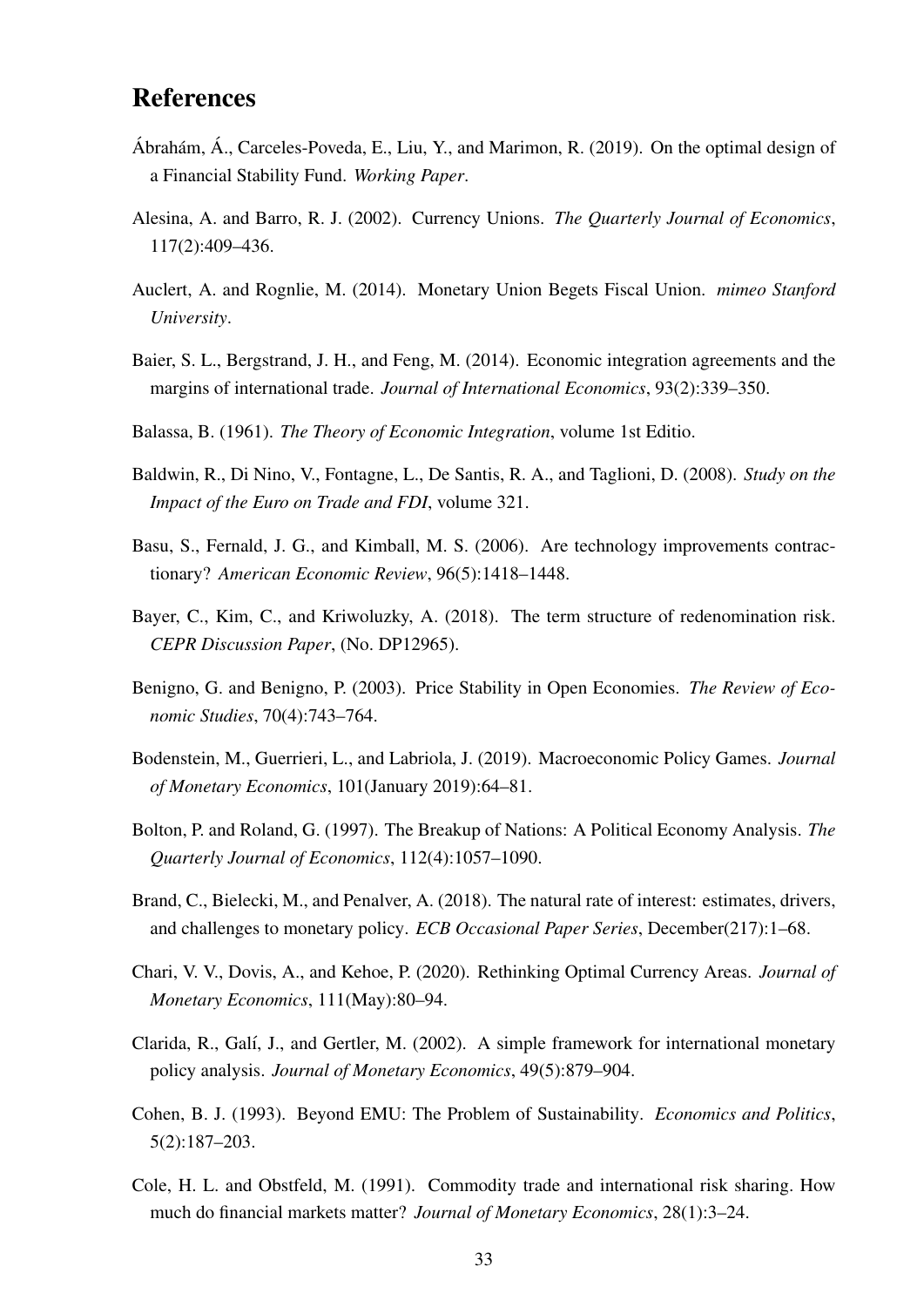- Corsetti, G., Dedola, L., and Leduc, S. (2011). *Optimal Monetary Policy in Open Economies*. Number 11. Elsevier B.V., 1 edition.
- Corsetti, G., Dedola, L., and Leduc, S. (2018). Exchange Rate Misalignment, Capital Flows, and Optimal Monetary Policy Trade-offs. *Discussion Paper, Centre for Macroeconomics (CFM).*, (June).
- <span id="page-36-0"></span>Corsetti, G. and Pesenti, P. (2001). Welfare and Macroeconomic Interdependence. *Quarterly Journal of Economics*, 116(2):421–445.
- <span id="page-36-1"></span>Corsetti, G. and Pesenti, P. (2002). Self-validating optimum currency areas. *NBER Working Paper*.
- <span id="page-36-2"></span>Corsetti, G. and Pesenti, P. (2005). International Dimensions of Optimal Monetary Policy. *Journal of Monetary Economics*, 52(2):281–305.
- Devereux, M. B. and Engel, C. (2003). Monetary policy in the open economy revisited : Price setting and exchange-rate Flexibility. *The Review of Economic Studies*, 70:765–783.
- Egorov, K. and Mukhin, D. (2020). Optimal Policy under Dollar Pricing. *2019 Meeting Papers 1510, Society for Economic Dynamics*.
- Eichengreen, B. (1992). Is Europe an Optimum Currency Area. In *The European Community after 1992*, pages 138–161.
- Eijffinger, S. C., Kobielarz, M. L., and Uras, B. R. (2018). Sovereign default, exit and contagion in a monetary union. *Journal of International Economics*, 113:1–19.
- Engel, C. (2011). Currency Misalignments and Optimal Monetary Policy: A Reexamination. *American Economic Review*, 101(October):2796–2822.
- Farhi, E. and Werning, I. (2017). Fiscal unions. *American Economic Review*, 107(12):3788– 3834.
- Ferrari, A., Marimon, R., and Simpson-Bell, C. (2020). Fiscal and Currency Union with Default and Exit. *Working Paper*.
- Frankel, J. A. and Rose, A. K. (2002). An estimate of the effect of common currencies on trade and income. *Quarterly Journal of Economics*, 117(2):437–466.
- Friedman, M. (1953). The Case for Flexible Exchange Rates. *Essays in Positive Economics*, II(1953):157–203.
- Fuchs, W. and Lippi, F. (2006). Monetary Union with Voluntary Participation. *Review of Economic Studies*, 73:437–457.
- Galí, J. (1999). Technology, employment, and the business cycle: Do technology shocks explain aggregate fluctuations? *American Economic Review*, 89(1):249–271.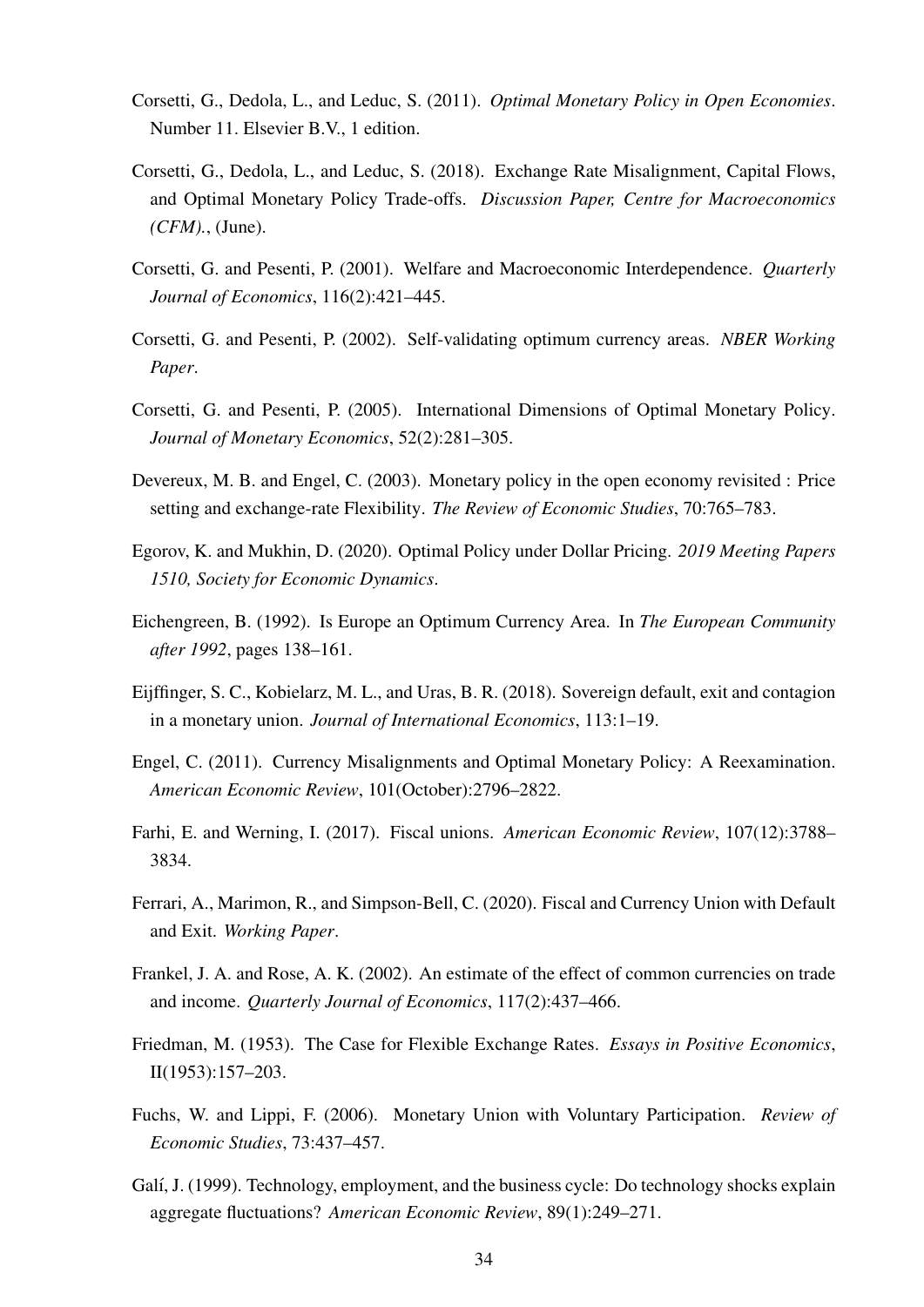- Galí, J. (2008). *Monetary Policy, Inflation, and the Business Cycle*. Princeton University Press.
- Gali, J. and Monacelli, T. (2005). Monetary Policy and Exchange Rate Volatility in a Small Open Economy. *Review of Economic Studies*, 72:707–734.
- Glick, R. and Rose, A. K. (2002). Does a currency union affect trade? The time-series evidence. *European Economic Review*, 46(6):1125–1151.
- Haas, E. B. (1958). *The Uniting of Europe: Political, Social, and Economic Forces, 1950-1957*, volume 76.
- Head, K. and Mayer, T. (2014). *Gravity Equations: Workhorse,Toolkit, and Cookbook*, volume 4. Elsevier B.V.
- Ilzetzki, E., Reinhart, C. M., and Rogoff, K. S. (2019). Exchange Arrangements Entering the Twenty-First Century: Which Anchor will Hold? *The Quarterly Journal of Economics*, 134(2):599–646.
- Kenen, P. (1969). The Theory of Optimum Currency Areas: An Eclectic View. *Monetary problems of the international economy*, 45(3):41–60.
- Kocherlakota, N. R. (1996). Implications of Efficient Risk Sharing without Commitment. *Review of Economic Studies*, 63(4):595–609.
- Koeppl, T. (2004). Differentiability of the Efficient Frontier when Commitment to Risk Sharing is Limited. *Queen's Economics Department Working Paper*, (1049).
- Kriwoluzky, A., Müller, G. J., and Wolf, M. (2019). Exit expectations and debt crises in currency unions. *Journal of International Economics*, 121.
- <span id="page-37-0"></span>Ligon, E., Thomas, J. P., and Worrall, T. (2002). Informal Insurance Arrangements with Limited Commitment : Theory and Evidence from Village Economies. *Review of Economic Studies*, 69:209–244.
- Ljungqvist, L. and Sargent, T. J. (2004). *Recursive macroeconomic theory*, volume 2.
- Marcet, A. and Marimon, R. (2019). Recursive Contracts. *Econometrica*, 87(5):1589–1631.
- McKinnon, R. I. (1963). Optimum Currency Areas. *The American Economic Review*, 53(4):717–725.
- Micco, A., Stein, E., and Ordonez, G. (2003). The currency union effect on trade: early evidence from EMU. *Economic Policy October*, (October):315–356.
- Mukhin, D. (2018). An Equilibrium Model of the International Price System. *Working Paper*.
- Müller, A., Storesletten, K., and Zilibotti, F. (2019). Sovereign debt and structural reforms. *American Economic Review*, 109(12):4220–4259.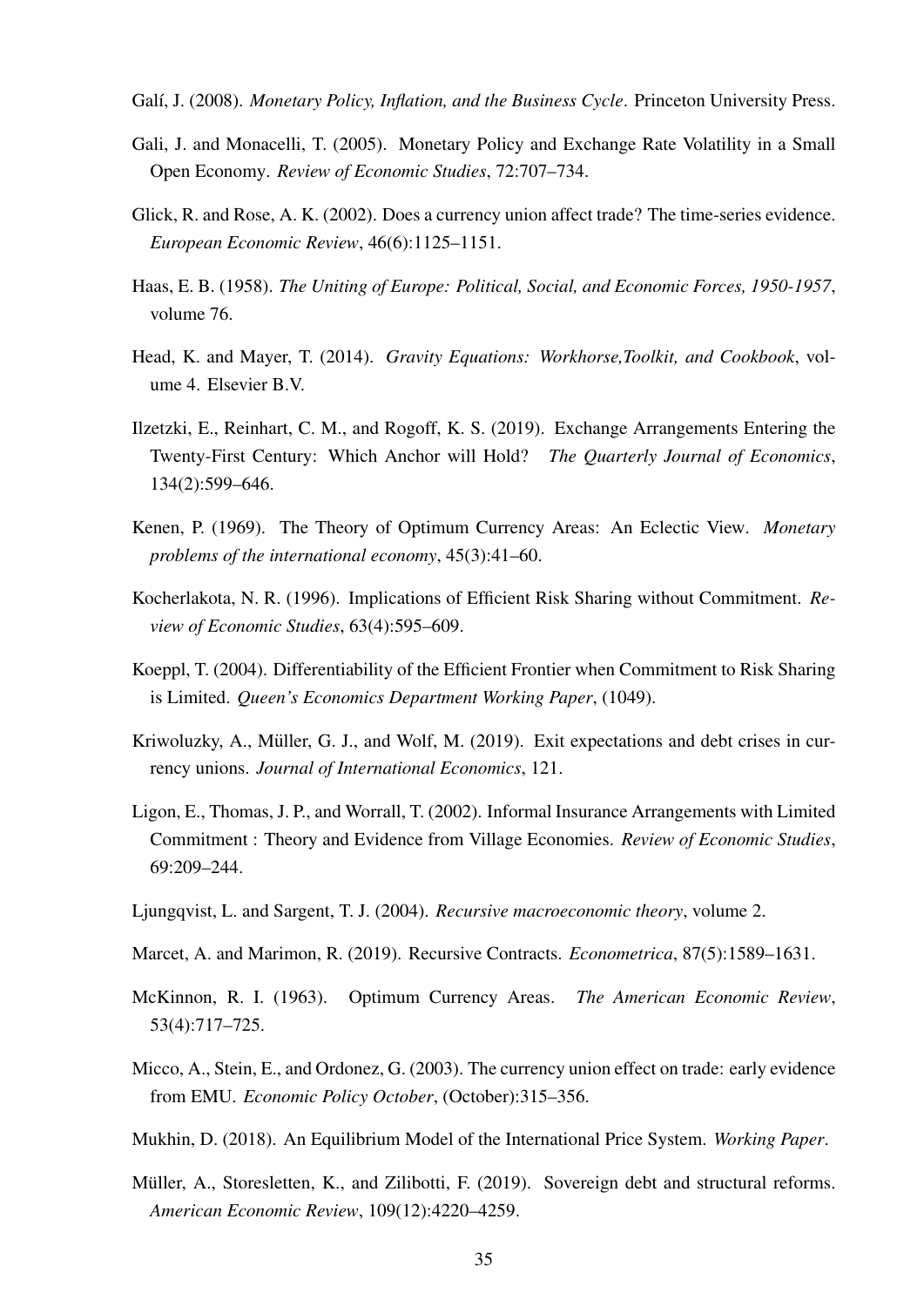- Mundell, R. A. (1961). A Theory of Optimum Currency Areas. *Amercian Economic Review*, 51(4):657–665.
- Rose, A. K. (2000). One Money one Market: Estimating the Effect of Common Currencies on Trade. *Economic Policy*, 15(30).
- Schmitt-Grohé, S. and Uribe, M. (2016). Downward nominal wage rigidity, currency pegs, and involuntary unemployment. *Journal of Political Economy*, 124(5):1466–1514.
- Shambaugh, J. C. (2012). The Euro's Three Crises. *Brookings Papers on Economic Activity*, pages 157–231.
- <span id="page-38-0"></span>Thomas, J. and Worrall, T. (1988). Self-Enforcing Wage Contracts. *The Review of Economic Studies*, 55,(4):541–553.

Woodford, M. (2003). *Interest and Prices*. Number Princeton University Press.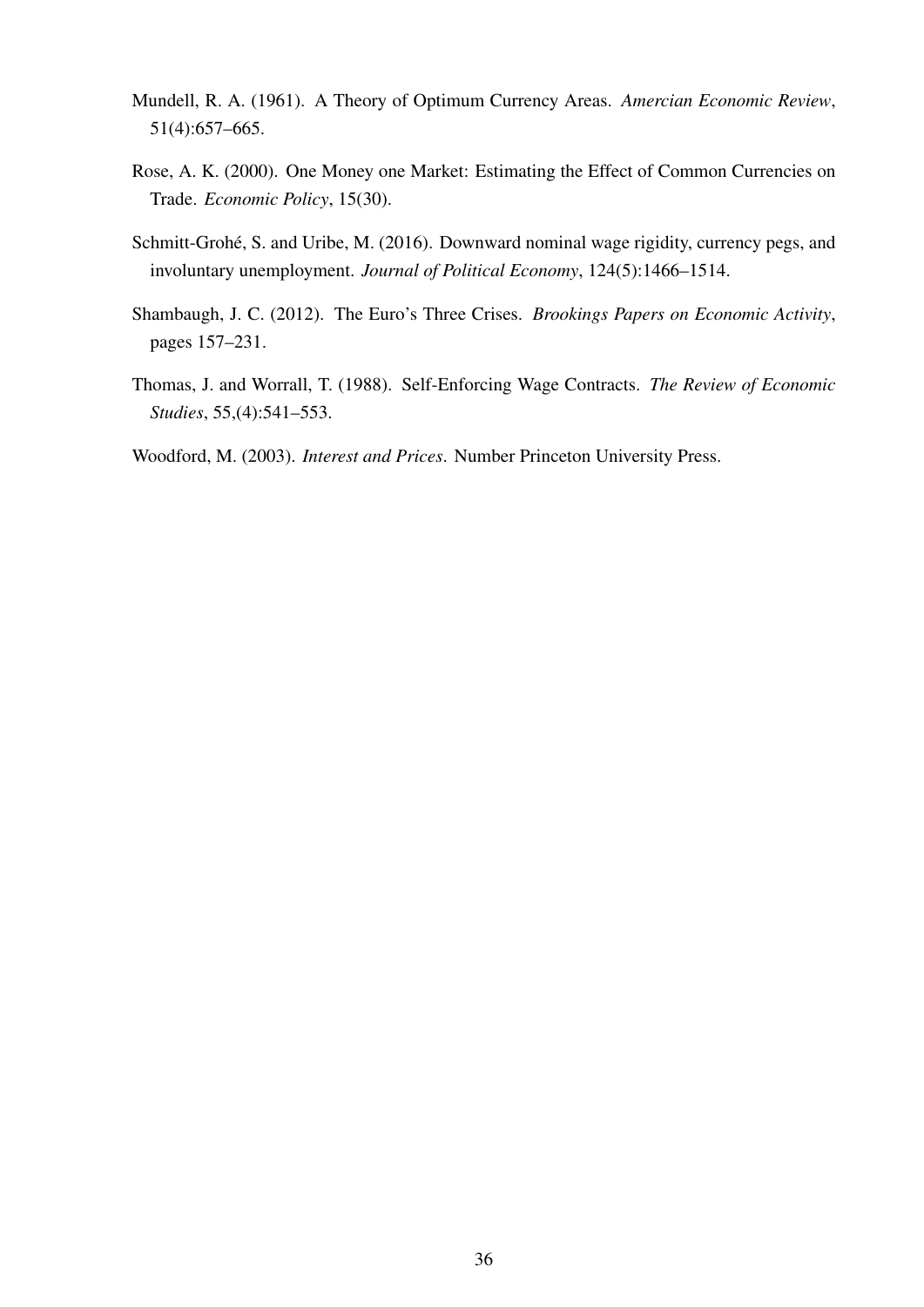## A For Online Publication: Appendix

### A.1 The Current Account and Risk Sharing

As in the model of [Corsetti and Pesenti](#page-36-0) [\(2001\)](#page-36-0) the current account is balanced in all points in time, if the model is initialized with zero wealth. This goes back to work by [Cole and Obstfeld](#page-35-0) [\(1991\)](#page-35-0) and is reflected in the model: Consumption risk is shared efficiently, there is no need for debts or savings in certain states. Intuitively, risk sharing is ensured via endogenous terms of trade movements. The terms of trade are defined as the relative price of domestic imports in terms of domestic exports, in case of PCP, as in [\(5\)](#page-8-0)  $\mathcal{T} = \mathcal{E} P_F^* / P_H$  Consider a productivity boom in H. In such a situation an expansionary policy is optimal for the central bank in H. Therefore, the exchange rate depreciates, terms of trade depreciate as well. With one unit of F's currency, more units of H's currency can now be bought. Productivity has increased the production of h-type goods, therefore the nominal value of H's exports measured in its currency has increased. At the same time, it has become more expensive for H to buy non-domestic goods. In this special setup<sup>[21](#page-39-0)</sup> the nominal value of exports always equals the nominal value of imports due to that mechanism. Note that F has to pay less for h-type goods in terms of F's currency due to H's exchange rate depreciation. Therefore, even though F does not produce more goods, it can afford to buy more h-type goods without running a current account deficit. With this mechanism in place H's productivity increase spills over to the other country.

In a currency union the exchange rate is fixed and terms of trade movements cannot absorb any asymmetric shocks hitting the economy. Another mechanism of the model makes sure that in such a situation the current account is balanced: As the central bank stabilizes the average of the economy, wedges in the labor market occur. For the boom country monetary policy is not expansionary enough creating a negative wedge, while for the recession country it is too expansionary creating a positive wedge. As a result, employment in the recession country is higher and in the boom country it is lower. With the special setup considered in this paper, overall production of both countries in the currency union is the same. Current accounts are therefore also balanced with asymmetric shocks.

#### Balanced Current Accounts

The current account is balanced all the time for both monetary regimes, value of imports equal values of exports:

$$
P_{F,t}C_{F,t} = \mathscr{E}_t P_{H,t}^* C_{H,t}^*
$$

$$
\Phi^*(1+\varpi)\mathscr{E}_t \mathbb{E}_{t-1}[MC_t^*]\frac{(1-\gamma)a_t^*}{\Phi^*(1+\varpi)\kappa^*} = \Phi \mathscr{E}_t(1+\varpi)\frac{1}{\mathscr{E}_t}\mathbb{E}_{t-1}[MC_t]\frac{(1-\gamma)a_t}{\Phi(1+\varpi)\kappa}
$$

Trade costs cancel each other out, they do not matter for a balanced current account. Plugging

<span id="page-39-0"></span> $21$ The elasticity of substitution between Home and foreign goods is 1, as is the intertemporal elasticity. Furthermore, firms use producer currency pricing.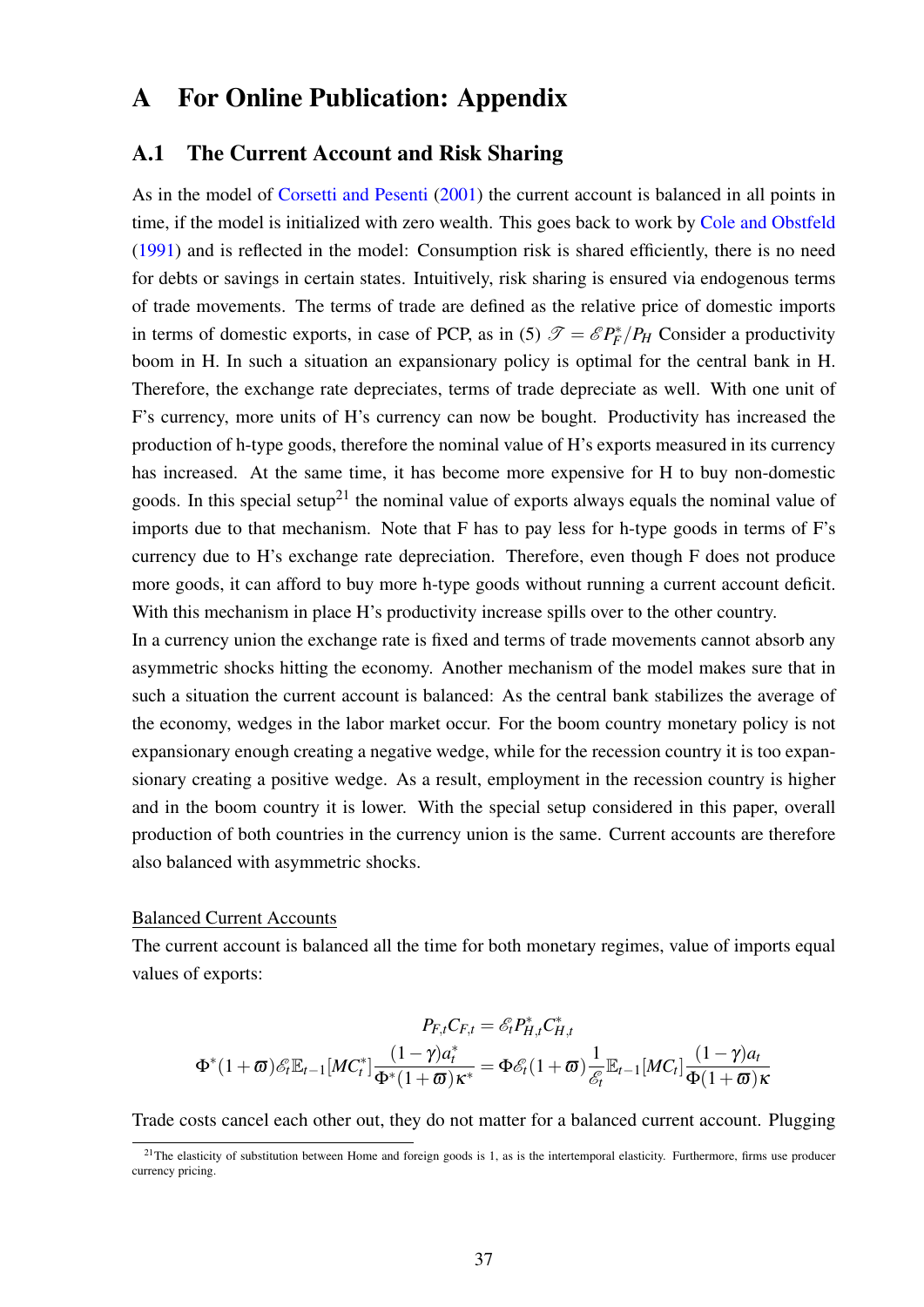in marginal costs and the equilibrium exchange rate gives

$$
\frac{\mathbb{E}_{t-1}[a_t^{-1}\mu_t]}{a_t^{-1}} / \frac{\mathbb{E}_{t-1}[a_t^{*-1}\mu_t^*]}{a_t^{*-1}} \mathbb{E}_{t-1}[\kappa^* a_t^{*-1}\mu_t^*] \frac{(1-\gamma)a_t}{\kappa^*} = \mathbb{E}_{t-1}[a_t^{-1}\mu_t \kappa] \frac{(1-\gamma)a_t}{\kappa}
$$
\n
$$
\left(\frac{\mathbb{E}_{t-1}[a_t^{*-1}\mu_t^*]}{a_t^{*-1}}\right)^{-1} \mathbb{E}_{t-1}[a_t^{*-1}\mu_t^*]a_t^* = \left(\frac{\mathbb{E}_{t-1}[a_t^{-1}\mu_t]}{a_t^{-1}}\right)^{-1} \mathbb{E}_{t-1}[a_t^{-1}\mu_t]a_t
$$

which is true. Intuitively, in a world with producer currency pricing and elasticity of substitution of 1 between Home and foreign goods, terms of trade movements make sure that risk is perfectly pooled in that economy. This means that the current account between both countries is balanced all the time.

Consumption Risk Sharing

Each country consumes a constant fraction of the produced good in all regimes, as given by the analytic expression for consumption.

### A.2 Derivations

#### A.2.1 Allocation of the Social Planner

An interesting benchmark allocation for the model of the economy is the allocation of the social planner. I assume that the social planner can freely allocate labor and consumption and faces no trade costs. She maximizes welfare of all agents subject to the resource constraints of the economy:

$$
\max_{\{C_t, L_t, C_t^*, L_t^*\}} \mathbb{E}_t \bigg[ \sum_{\tau=t}^{\infty} \beta^{\tau} \bigg( \ln(C_{\tau}) - \kappa L_{\tau} \bigg) \bigg] + \mathbb{E}_t \bigg[ \sum_{\tau=t}^{\infty} \beta^{\tau} \bigg( \ln(C_{\tau}^*) - \kappa^* L_{\tau}^* \bigg) \bigg]
$$
  
s.t.  $Y_t(h) = L_t(h)a_t = \underbrace{\int_0^1 C_t(h, j) d_j}_{C_t(h)} + \underbrace{\int_0^1 C_t^*(h, j^*) d_j^*}_{C_t^*(h)}$   
 $Y_t(f) = L_t(f)a_t = \underbrace{\int_0^1 C_t(f, j) d_j + \int_0^1 C_t^*(f, j^*) d_j^*}_{C_t(f)}.$ 

This problem can be written as:

$$
\max_{\{C_t, L_t, C_t^*, L_t^*\}} \mathbb{E}_t \bigg[ \sum_{\tau=t}^{\infty} \beta^{\tau} \bigg( \ln(C_{\tau}) - \kappa L_{\tau} \bigg) \bigg] + \mathbb{E}_t \bigg[ \sum_{\tau=t}^{\infty} \beta^{\tau} \bigg( \ln(C_t^*) - \kappa^* L_{\tau}^* \bigg) \bigg]
$$
  
s.t.  $Y_t = L_t a_t = C_{H,t} + C_{H,t}^*$   
 $Y_t^* = L_t^* a_t^* = C_{F,t} + C_{F,t}^*$   
 $C_t = C_{H,t}^{\gamma} C_{F,t}^{1-\gamma}$   
 $C_t^* = C_{H,t}^{*1-\gamma} C_{F,t}^{*\gamma}$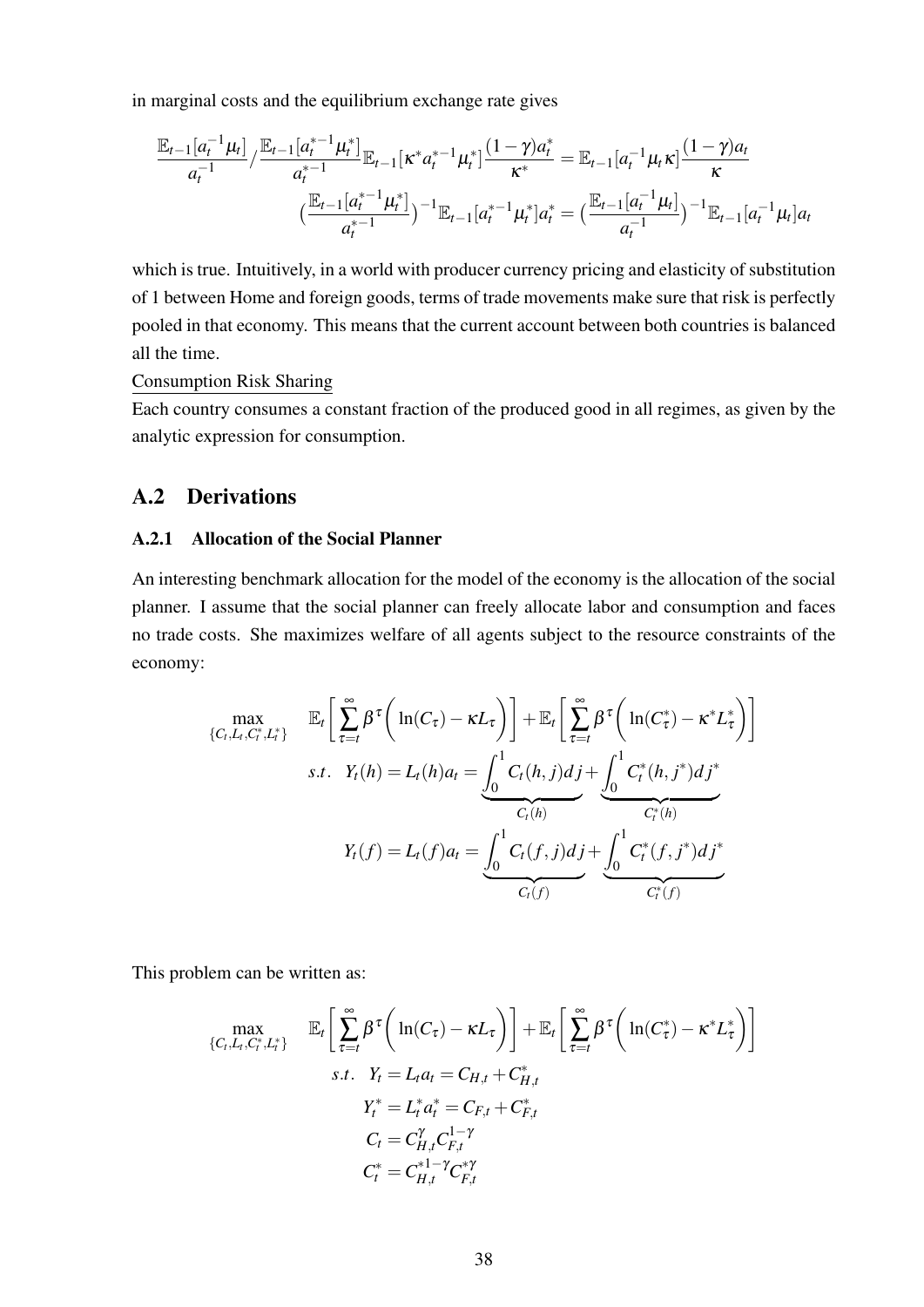She then determines the optimal amount of labor, which produces the goods given the technological constraints and then allocates the goods to each consumer. The Lagrangian is given by:

$$
\max_{C_{H,t}, C_{F,t}, C_{H,t}^*, C_{F,t}^*, L_t, L_t^*} L = \gamma \ln(C_{H,t}) + (1 - \gamma) \ln(C_{F,t}) - \kappa L_t + (1 - \gamma) \ln(C_{H,t}^*) + \gamma \ln(C_{F,t}^*) - \kappa^* L_t^*
$$
  
+  $\lambda_{1t} (a_t L_t - C_{H,t} - C_{H,t}^*) + \lambda_{2t} (a_t^* L_t^* - C_{F,t} - C_{F,t}^*)$ 

The first order conditions are:

$$
L_{L_t}: \t\kappa = \lambda_{1t} a_t \t L_{L_t^*}: \t\kappa^* = \lambda_{2t} a_t^*
$$
  
\n
$$
L_{C_{H,t}}: \t\frac{\gamma}{C_{H,t}} = \lambda_{1t} \t L_{C_{F,t}^*}: \t\frac{1-\gamma}{C_{F,t}} = \lambda_{2t} \t L_{C_{H,t}^*}: \t\frac{\gamma}{C_{F,t}^*} = \lambda_{2t}
$$
  
\n
$$
L_{C_{H,t}^*}: \t\frac{\gamma}{C_{H,t}^*} = \lambda_{1t} \t L_{C_{F,t}^*}: \t\frac{\gamma}{C_{F,t}^*} = \lambda_{2t}
$$

Combining these conditions, the allocation of the social planner is:

$$
C_{H,t} = \frac{\gamma}{\kappa} a_t \qquad C_{H,t}^* = \frac{1 - \gamma}{\kappa} a_t \qquad (A.1)
$$

$$
C_{F,t} = \frac{1 - \gamma}{\kappa^*} a_t^* \qquad C_{F,t}^* = \frac{\gamma}{\kappa^*} a_t^* \qquad (A.2)
$$

$$
L_t = \frac{1}{\kappa} \tag{A.3}
$$

#### A.2.2 Market Economy: Consumer's Problem

In the market economy, each individual maximizes her own utility. the Lagrangian of that maximization problem is given by:

$$
L(h = j) = \mathbb{E}_{t} \left[ \sum_{\tau=t}^{\infty} \beta^{\tau} \left( \ln(C_{\tau}) - \kappa L_{\tau} + \lambda_{\tau} (-B_{H,\tau} + (1 + i_{\tau-1}) B_{H,\tau-1} - \mathscr{E} B_{F,\tau} + (1 + i_{\tau-1}^*) \mathscr{E}_{\tau} B_{F,\tau-1} + \int \Pi_{t-1}(h) dh - P_{H,\tau} C_{H,\tau} - P_{F,\tau} C_{F,\tau} + W_{\tau} L_{\tau} \right) \right]
$$

Consumption  $C_t$  consists of a combination of a Home and foreign consumption bundle given by:

$$
C_t=C_{H,t}^{\gamma}C_{F,t}^{1-\gamma}
$$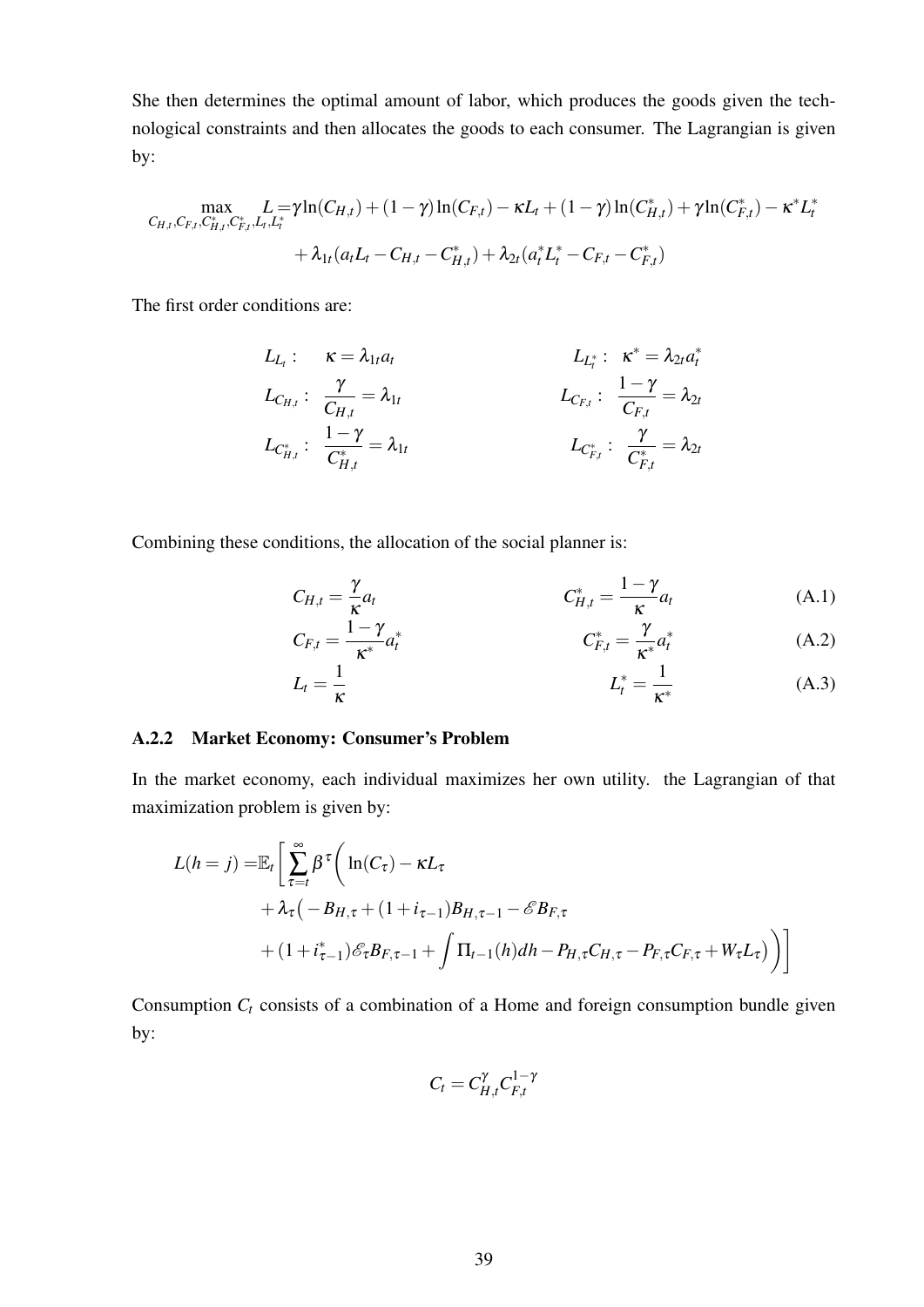We can obtain the first order conditions (focs) with respect to  $C_{H,\tau}$ ,  $C_{F,\tau}$ ,  $L_{\tau}$ ,  $B_{H,\tau}$ ,  $B_{F,\tau}$ :

$$
L_{C_{H,t}}: \t\frac{\gamma}{C_{H,t}} = \lambda_t P_{H,t}
$$
  
\n
$$
L_{C_{F,t}}: \t\frac{1-\gamma}{C_{F,t}} = \lambda_t P_{F,t}
$$
  
\n
$$
L_{L_t}: \t\kappa = \lambda_t W_t
$$
  
\n
$$
L_{B_{H,t}}: \t\lambda_t = \beta \mathbb{E}_t [\lambda_{t+1}(1+i_t)]
$$
  
\n
$$
L_{B_{F,t}}: \t\epsilon_t \lambda_t = \beta \mathbb{E}_t [\epsilon_{t+1} \lambda_{t+1}(1+i_t^*)]
$$

and the budget constraint

$$
B_{H,t} + \mathcal{E}_t B_{F,t} \le (1 + i_{t-1}) B_{H,t-1} - T_t + W_t L_t
$$
  
+  $(1 + i_{t-1}^*) \mathcal{E}_t B_{F,t-1} + \int_0^1 \Pi_{t-1}(h) dh - \int_0^1 p_t(h) C_t(h, j) dh - \int_0^1 p_t(f) C_t(f, j) df$ 

Using the first two focs and taking a geometric average with weights  $\gamma$  and  $1-\gamma$  gives:

$$
\gamma^{\gamma}(1-\gamma)^{1-\gamma} = \lambda_t (P_{H,t} C_{H,t})^{\gamma} (P_{F,t} C_{F,t})^{1-\gamma}
$$

which yields

$$
\lambda_t = \frac{1}{P_t C_t}
$$

where

$$
P_t \equiv \frac{P_{H,t}^{\gamma} P_{F,t}^{1-\gamma}}{\gamma^{\gamma} (1-\gamma)^{1-\gamma}}
$$

is defined as the utility-based price index in country H. Therefore, Home and foreign consumption are just the corresponding fraction of overall consumption:

$$
P_{t}C_{t} = \frac{1}{\gamma}P_{H,t}C_{H,t} = \frac{1}{1-\gamma}P_{F,t}C_{F,t}
$$

Foreign country

For F, the optimization problem is the same, except that

$$
C_t^* = C_{H,t}^{*1-\gamma} C_{F,t}^{*\gamma}
$$

This changes the first two first order condition with respect to Home and foreign good con-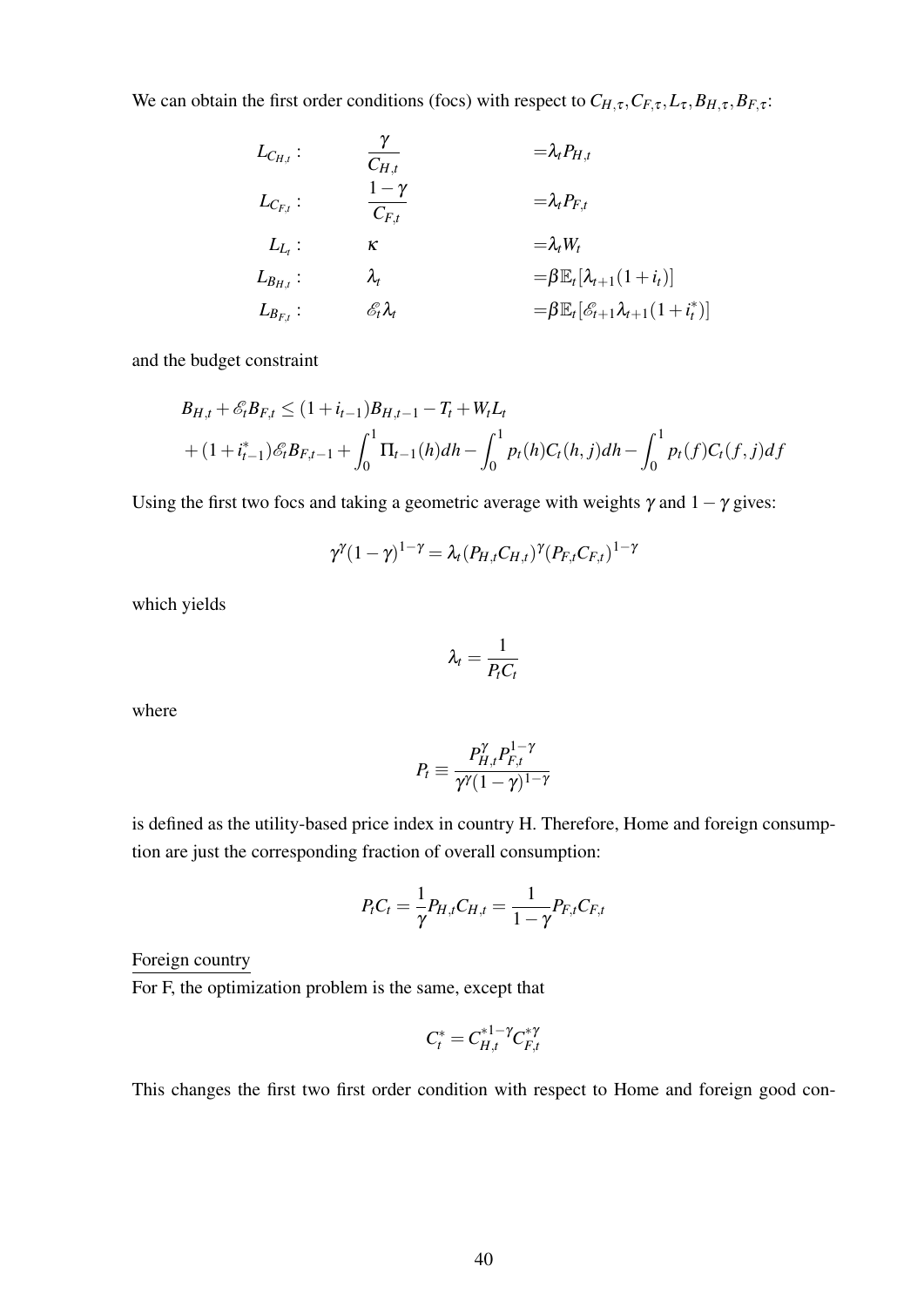sumption:

$$
L_{C_{H,t}}: \qquad \qquad \frac{1-\gamma}{C_{H,t}^*} \qquad \qquad = \lambda_t^* P_{H,t}^* \\ L_{C_{F,t}}: \qquad \qquad \frac{\gamma}{C_{F,t}^*} \qquad \qquad = \lambda_t^* P_{F,t}^*
$$

Those two first order conditions can be combined to:

$$
\gamma^{\gamma}(1-\gamma)^{1-\gamma} = \lambda_t^*(P_{H,t}^* C_{H,t}^*)^{1-\gamma}(P_{F,t}^* C_{F,t}^*)^{\gamma}
$$

which yields

$$
\lambda_t^* = \frac{1}{P_t^* C_t^*}
$$

where

$$
P_t^* \equiv \frac{P_{H,t}^{*1-\gamma} P_{F,t}^{*\gamma}}{\gamma^{\gamma}(1-\gamma)^{1-\gamma}}
$$

is defined as the utility-based price index in country F. Therefore, Home and foreign consumption are just the corresponding fraction of overall consumption:

$$
P_t^*C_t^* = \frac{1}{1-\gamma}P_{H,t}^*C_{H,t}^* = \frac{1}{\gamma}P_{F,t}^*C_{F,t}^*
$$

#### A.2.3 Intertemporal Allocation

Combining both consumption focs with the bond foc gives the Euler equation:

$$
\frac{1}{C_t} = \beta(1+i_t)\mathbb{E}_t\left[\frac{P_t}{P_{t+1}}\frac{1}{C_{t+1}}\right]
$$

Now let's take a closer look at the financial market of the model. Let the variable  $Q_{t,t+1}$  be the stochastic discount rate for *j*:

$$
Q_{t,t+1} \equiv \beta \frac{P_t C_t}{P_{t+1} C_{t+1}}
$$

The expected stochastic discount factor is related to the inverse nominal interest rate (from the bond foc)

$$
\mathbb{E}_{t}[Q_{t,t+1}] = \frac{1}{1+i_{t}} \quad \mathbb{E}_{t}[Q_{t,t+1} \frac{\mathscr{E}_{t+1}}{\mathscr{E}_{t}}] = \frac{1}{1+i_{t}^{*}}.
$$

In a symmetric model in which all agent can access the same domestic financial markets the individual discount factors are the same  $(Q_{t,t+1} = Q_{t,t+1})$ . Therefore, the nominal interest rates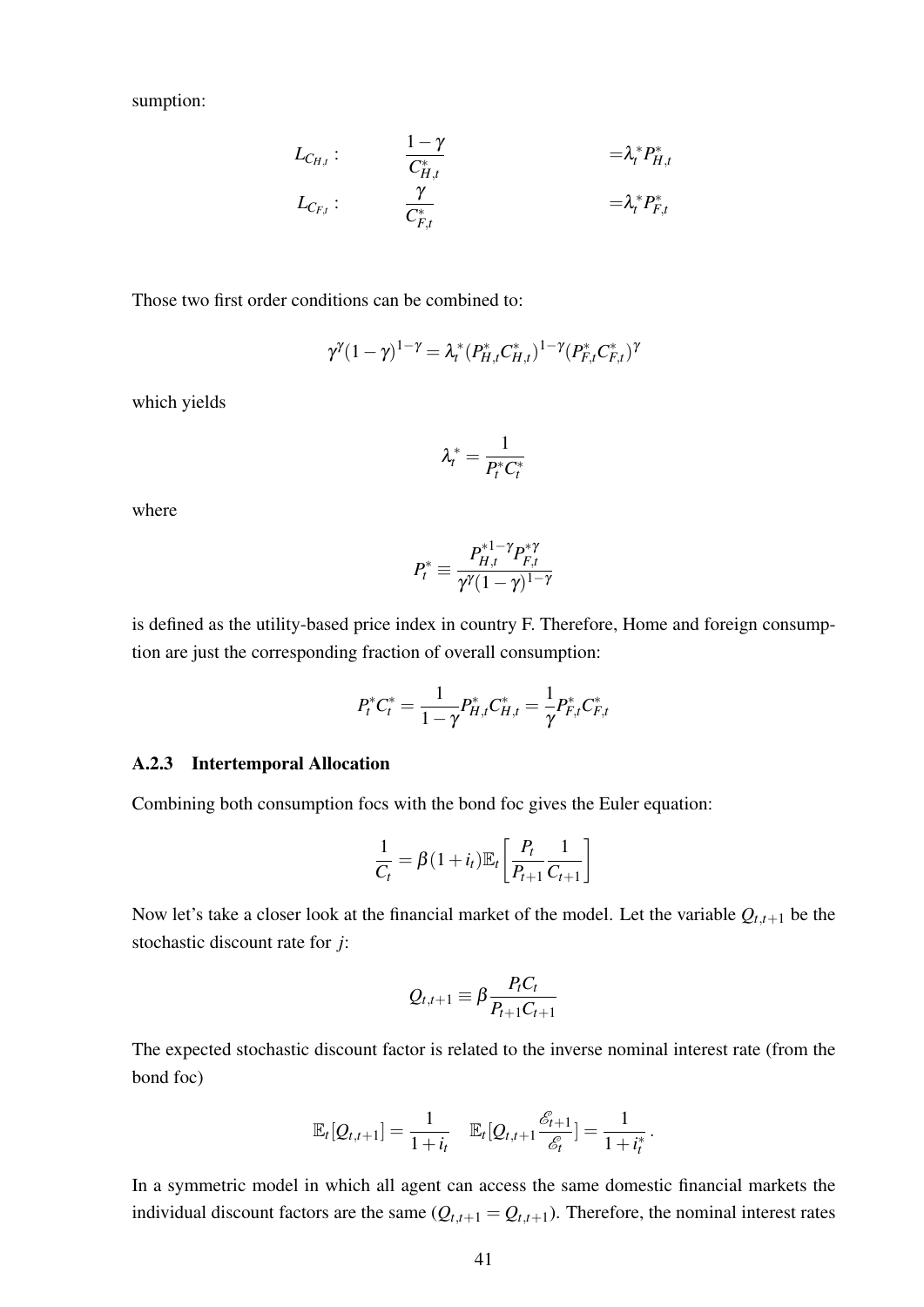parity is given by:

$$
(1+i_t) = \mathbb{E}_t \left[ \frac{\mathcal{E}_{t+1}}{P_{t+1} C_{t+1}} \right] \mathbb{E}_t \left[ \frac{\mathcal{E}_t}{P_{t+1} C_{t+1}} \right]^{-1} (1+i_t^*)
$$

Finally, bonds are in zero net supply:

$$
\int_0^1 B_{H,t-1} dj + \int_0^1 B_{H,t-1}^* dj^* = 0
$$
  

$$
\int_0^1 B_{F,t-1} dj + \int_0^1 B_{F,t-1}^* dj^* = 0
$$

The first order condition for labor gives a condition that determines wages *W<sup>t</sup>* for that period. In addition, a transversality condition is imposed in order to ensure that consumers really exhaust their resources.

#### A.2.4 Prices

Firms selling brand *h* maximize profits:

$$
\max \mathbb{E}_{t-1} [Q_{t-1,t}((1-\tau)p_t(h) - MC_t) \int_0^1 C_t(h,j) \, d\,j +
$$
\n
$$
\left( \frac{\mathscr{E}_t(1-\tau)\tilde{p}_t(h)}{\mathscr{E}_t} - (1+\varpi)MC_t) \right) \int_0^1 C_t^*(h,j^*) \, d\,j^*)]
$$

Accounting for consumer's demand [\(4\)](#page-8-1) they choose prices such that they maximize their profits:

$$
\max_{p_t(h), \tilde{p}_t(h)} \mathbb{E}_{t-1}[Q_{t-1,t}(((1-\tau)p_t(h)-MC_t) \left(\frac{p_t(h)}{P_{H,t}}\right)^{-\theta} C_{H,t} +
$$

$$
((1-\tau)\tilde{p}_t(h) - (1+\varpi)MC_t)) \left(\frac{\tilde{p}_t(h)}{\tilde{P}_{H,t}}\right)^{-\theta} C_{H,t}^*]
$$

For a firm the optimal domestic price is equal to marginal costs augmented by the equilibrium markup and an appropriate discount.

$$
p_t(h) = \frac{1}{(1-\tau)} \frac{\theta}{\theta-1} \frac{\mathbb{E}_{t-1} [Q_{t-1,t} p_t(h)^{-\theta} P_{h,t}^{\theta} C_{H,t} M C_t]}{\mathbb{E}_{t-1} [Q_{t-1,t} p_t(h)^{-\theta} P_{h,t}^{\theta} C_{H,t}]}
$$

Plugging in the stochastic discount rate and the relationship between expenditures for goods H and overall expenditures gives the price as in the main text:

$$
p_t(h) = \frac{1}{(1-\tau)} \frac{\theta}{\theta-1} \mathbb{E}_{t-1}[MC_t]
$$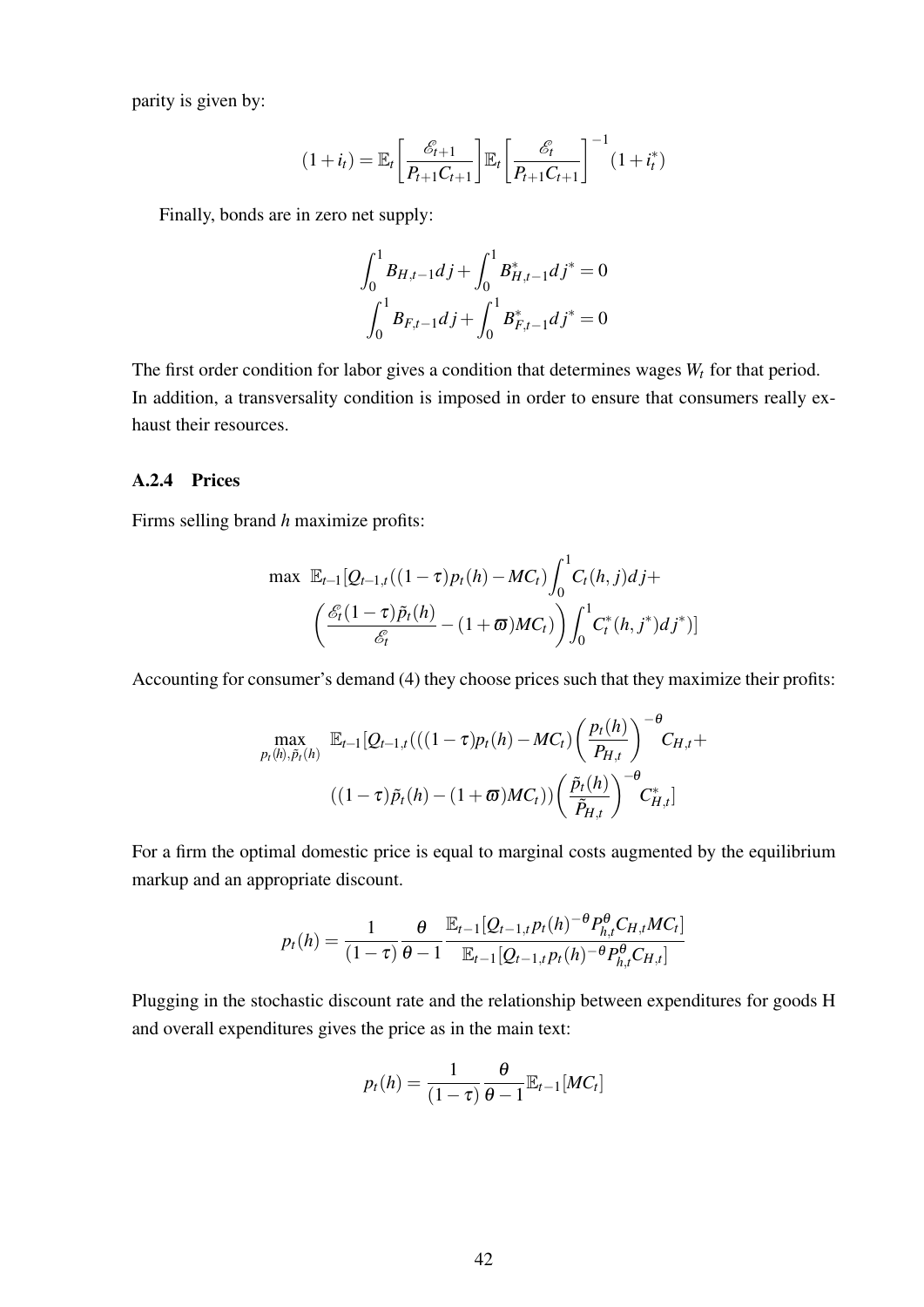The optimal price of Home goods in the foreign market can be obtained by differentiating the firm's objective function with respect to  $\tilde{p}_t(h)$ :

$$
\mathbb{E}_{t-1}\left[Q_{t-1,t}\left((1-\tau)(1-\theta)\left(\frac{\tilde{p}_t(h)}{\tilde{P}_{H,t}}\right)^{-\theta}C_{H,t}^* + \theta(1+\varpi)MC_t\left(\frac{\tilde{p}_t(h)}{\tilde{P}_{H,t}}\right)^{-\theta}\tilde{p}_t(h)^{-1}C_{H,t}^*\right)\right] = 0
$$
\n
$$
\mathbb{E}_{t-1}\left[Q_{t-1,t}\left((1-\tau)(\theta-1)\left(\frac{\tilde{p}_t(h)}{\tilde{P}_{H,t}}\right)^{-\theta}C_{H,t}^*\right)\right] = \mathbb{E}_{t-1}\left[Q_{t-1,t}\left(\theta(1+\varpi)MC_t\left(\frac{\tilde{p}_t(h)}{\tilde{P}_{H,t}}\right)^{-\theta}\tilde{p}_t(h)^{-1}C_{H,t}^*\right)\right]
$$
\n
$$
\tilde{p}_t(h) = \frac{1}{(1-\tau)}\frac{\theta(1+\varpi)}{\theta-1}\frac{\mathbb{E}_{t-1}[Q_{t-1,t}\tilde{p}_t(h)^{-\theta}\tilde{P}_{H,t}^{\theta}C_{H,t}^*MC_t]}{\mathbb{E}_{t-1}[Q_{t-1,t}\tilde{p}_t(h)^{-\theta}\tilde{P}_{H,t}^{\theta}C_{H,t}^*]}
$$

Plug in the stochastic discount factor.

$$
\tilde{p}_t(h) = \frac{1}{(1-\tau)} \frac{\theta(1+\varpi)}{\theta-1} \frac{\mathbb{E}_{t-1}[\frac{P_{t-1}C_{t-1}}{P_{t}C_{t}} \tilde{p}_t(h)^{-\theta} \tilde{P}_{H,t}^{\theta} C_{H,t}^* MC_t]}{\mathbb{E}_{t-1}[\frac{P_{t-1}C_{t-1}}{P_{t}C_{t}} \tilde{p}_t(h)^{-\theta} \tilde{P}_{H,t}^{\theta} C_{H,t}^*]} \n\tilde{p}_t(h) = \frac{1}{(1-\tau)} \frac{\theta(1+\varpi)}{\theta-1} \frac{\mathbb{E}_{t-1}[\frac{C_{H,t}^*}{P_{t}C_{t}} MC_t]}{\mathbb{E}_{t-1}[\frac{C_{H,t}^*}{P_{t}C_{t}}]}
$$

Plug in demand for  $C_{H,t}^*$ 

$$
\tilde{p}_t(h) = \frac{1}{(1-\tau)} \frac{\theta(1+\varpi)}{\theta-1} \frac{\mathbb{E}_{t-1}[\frac{(1-\gamma)P_t^*C_t^*/P_{H,t}^*}{P_tC_t}MC_t]}{\mathbb{E}_{t-1}[\frac{(1-\gamma)P_t^*C_t^*/P_{H,t}^*}{P_tC_t}]}
$$
\n
$$
\tilde{p}_t(h) = \frac{1}{(1-\tau)} \frac{\theta(1+\varpi)}{\theta-1} \frac{\mathbb{E}_{t-1}[\frac{C_t^*}{C_t}MC_t]}{\mathbb{E}_{t-1}[\frac{C_t^*}{C_t}]}
$$

Consumption of both countries is always the same in a symmetric calibration, since terms of trade movements ensure perfect risk sharing. Therefore

$$
\tilde{p}_t(h) = \frac{1}{(1-\tau)} \frac{\theta(1+\varpi)}{\theta-1} \mathbb{E}_{t-1}[MC_t]
$$
\n
$$
p_t^*(h) = P_{H,t}^* = \frac{1}{(1-\tau)} (1+\varpi) \frac{\theta}{\theta-1} \frac{\mathbb{E}_{t-1}[MC_t]}{\mathscr{E}_t}
$$

The firm then supplies for the given prices (wages and good prices) the amount of goods demanded by the consumers. This in the end determines the amount of work in the economy. With flexible prices, the expectations operator just drops and firms choose prices such that they match actual marginal costs, augmented with the equilibrium mark up.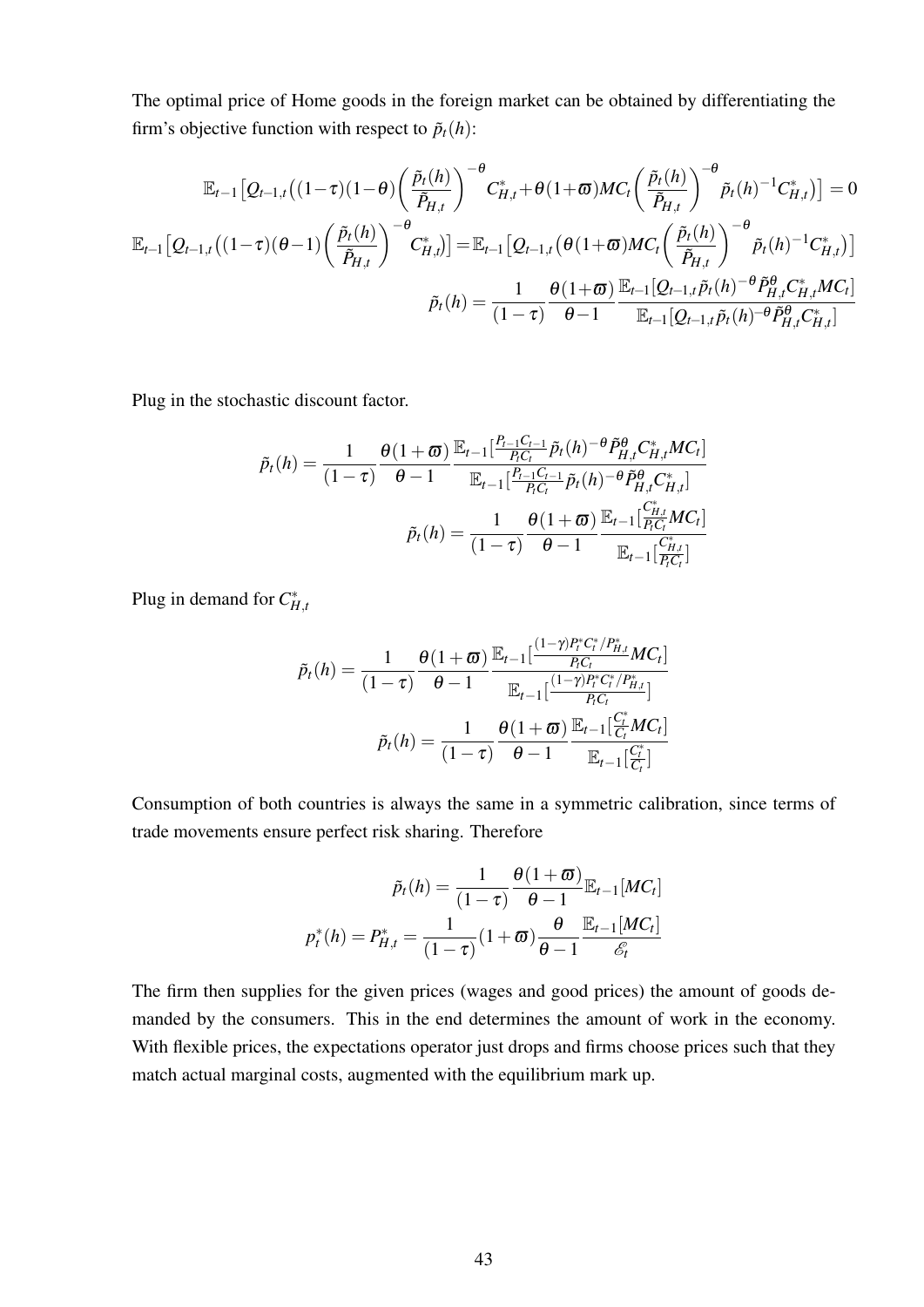#### A.2.5 Consumption

The first order condition of the consumer's problem yields, when optimizing w.r.t  $C_{H,t}$  and  $C_{F,t}$ 

$$
1 = \lambda_t * P_{H,t}^{\gamma} P_{F,t}^{1-\gamma} \underbrace{(C_{H,t})^{\gamma} (C_{F,t})^{1-\gamma}}_{C_t} \underbrace{\frac{1}{\gamma^{\gamma} (1-\gamma)^{1-\gamma}}}{\frac{1}{\frac{1}{\gamma_w}}}
$$

This gives:

$$
\lambda_t = \frac{1}{P_t C_t}
$$

using the solution for the prices, consumption  $C_t$  is given by  $(\lambda_t = 1/P_t C_t = 1/P_t C_t = 1/\mu_t)$ :

$$
C_t = \frac{\gamma_w \mu_t}{P_{H,t}^{\gamma} P_{F,t}^{1-\gamma}}
$$

or more explicit

$$
C_t = \left(\frac{1}{1+\varpi}\right)^{1-\gamma} \frac{\gamma_w \Phi^{-\gamma} \Phi^{*- (1-\gamma)} \mu_t \mathscr{E}_t^{-(1-\gamma)}}{(\mathbb{E}_{t-1}[MC_t])^{\gamma} (\mathbb{E}_{t-1}[MC_t^*)^{1-\gamma}} C_t^* = \left(\frac{1}{1+\varpi}\right)^{1-\gamma} \frac{\gamma_w \Phi^{*- \gamma} \Phi^{*- (1-\gamma)} \mu_t^* \mathscr{E}_t^{1-\gamma}}{(\mathbb{E}_{t-1}[MC_t])^{1-\gamma} (\mathbb{E}_{t-1}[MC_t^*)^{\gamma}}
$$

#### A.2.6 Labor

The firm chooses labor such that it meets global demand for the brand:

$$
L_t(h) = a_t^{-1} (p_t(h)^{-\theta} P_{H,t}^{\theta} C_{H,t} + p_t^*(h)^{-\theta} (P_{H,t}^* {\theta} C_{H,t}^*)
$$

 $MC_t = a_t^{-1}W_t$ . Rearranging the labor foc, plugging in  $\lambda = 1/\mu$  and you arrive at:

$$
MC_t = a_t^{-1} \mu_t \kappa
$$

In a symmetric equilibrium  $p_t(h) = P_{H,t}$ . Since households consume a constant fraction of foreign and Home goods  $(P_t C_t \gamma = P_{H,t} C_{H,t})$ , one can plug in  $C_{H,t}$  and  $C_{H,t}^*$  respectively to obtain:

$$
L_t(h) = a_t^{-1} \left( \gamma \frac{P_t C_t}{P_{H,t}} + (1 - \gamma) \frac{P_t^* C_t^*}{P_{H,t}^*} \right)
$$
  

$$
\Phi_{E_{t-1}[MC_t]}^{E_{t-1}[MC_t]}
$$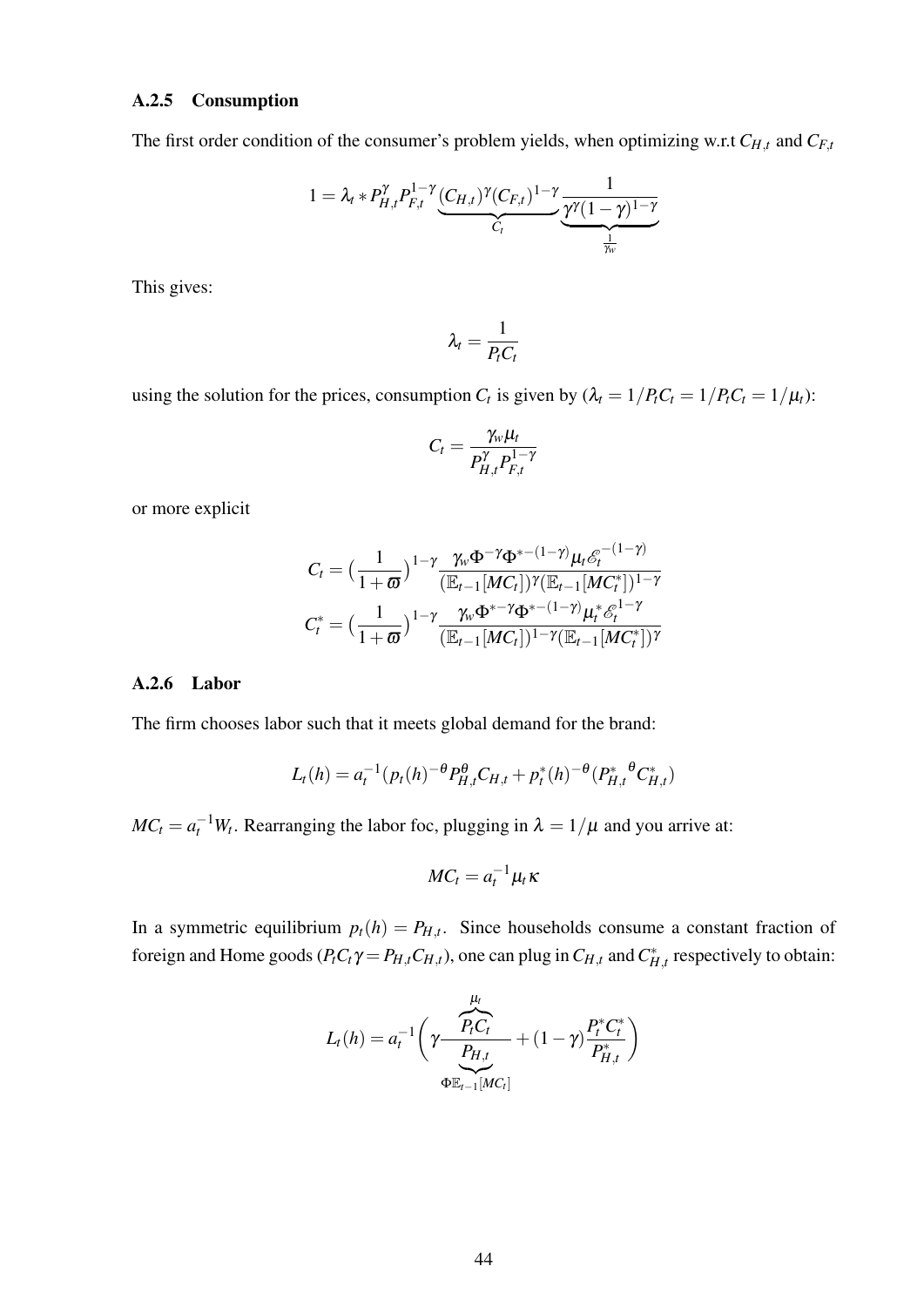Plugging in  $P_{H,t}^*$  and the monetary stance and assuming that the degree of monopolistic distortion is the same in both countries

$$
L_t(h) = \frac{1}{\Phi} a_t^{-1} \left( \gamma \frac{\mu_t}{\mathbb{E}_{t-1}[MC_t]} + \frac{(1-\gamma)}{1+\varpi} \frac{\mu_t^*}{\frac{\mathbb{E}_{t-1}[MC_t]}{\mathscr{E}_t}} \right)
$$

Augment the expression and use the relationship between both monetary stances and the exchange rate:

$$
L_t(h) = \frac{1}{\Phi \kappa} \left( \gamma \frac{\overbrace{a_t^{-1} \kappa \mu_t}^{MC_t}}{\mathbb{E}_{t-1}[MC_t]} + \frac{(1-\gamma)}{1+\varpi} \frac{\overbrace{a_t^{-1} \kappa \mu_t}^{C_t}}{\mathbb{E}_{t-1}[MC_t]} \right)
$$

Demand of for every good in F and H is a function of the marginal costs of the firm producing that good:

$$
L_t(h) = \frac{1}{\Phi_K} \left( \gamma \frac{MC_t}{\mathbb{E}_{t-1}(MC_t)} + \frac{(1-\gamma)}{1+\varpi} \frac{MC_t}{\mathbb{E}_{t-1}(MC_t)} \right)
$$
  

$$
L_t^*(f) = \frac{1}{\Phi^* \kappa^*} \left( \frac{1-\gamma}{1+\varpi} \frac{MC_t^*}{\mathbb{E}_{t-1}(MC_t^*)} + \gamma \frac{MC_t^*}{\mathbb{E}_{t-1}(MC_t^*)} \right)
$$

## A.3 Solution Free Market and Flexible Prices

#### A.3.1 National Currency

The consumer solves the lifetime optimization problem. All variables can be expressed as a function of shocks  $a_t$ ,  $a_t^*$  and economic parameter. The expectations operator drops when prices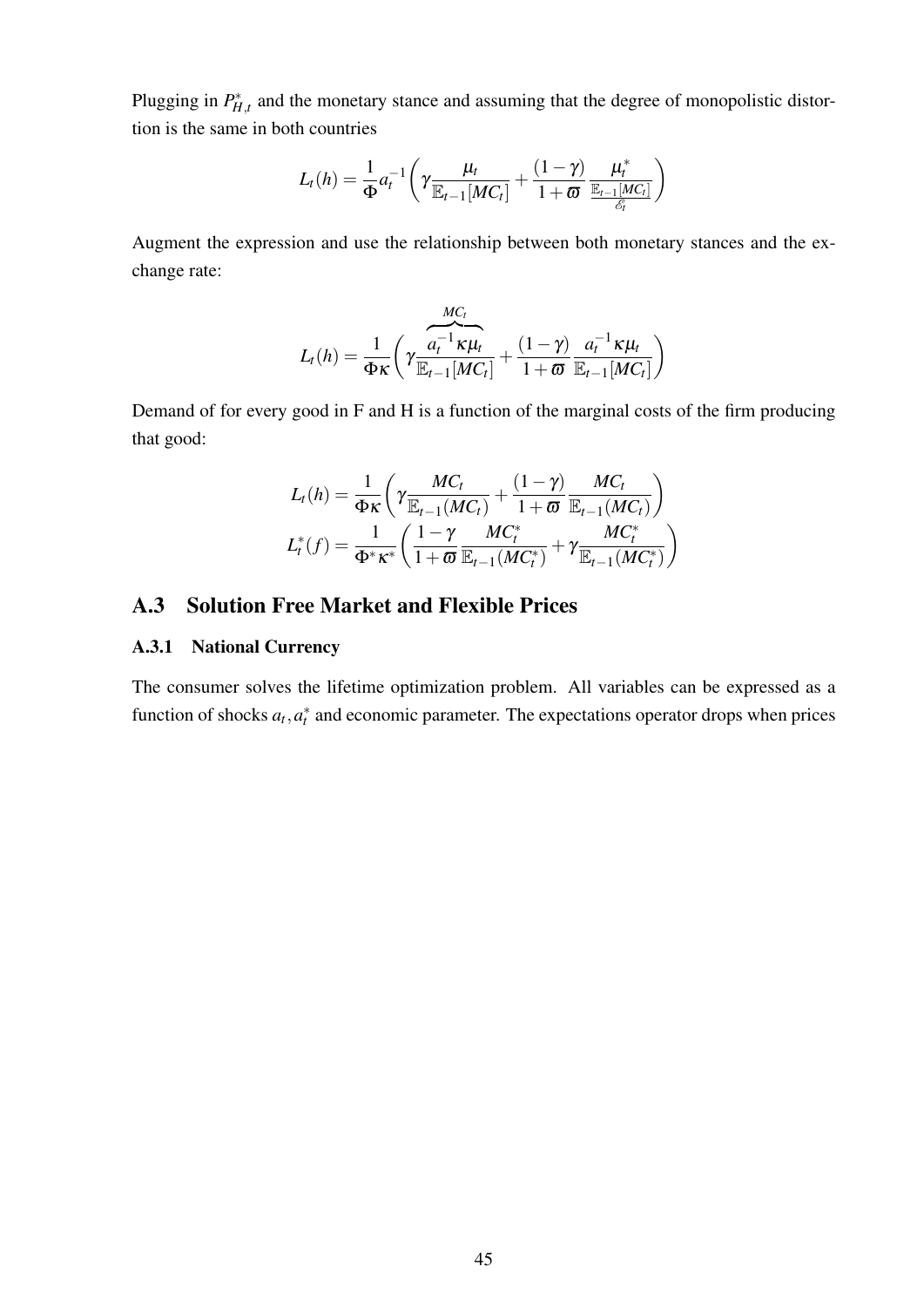are flexible.

$$
\mathcal{E}_t = \frac{\mu_t}{\mu_t^*} \tag{A.4}
$$

$$
MC_t = \kappa a_t^{-1} \mu_t \tag{A.5}
$$

$$
MC_t^* = \kappa^* a_t^{*-1} \mu_t^* \tag{A.6}
$$

$$
P_{H,t} = \Phi M C_t \tag{A.7}
$$

$$
P_{F,t} = \Phi^*(1+\varpi)\mathscr{E}_t M C_t^* \tag{A.8}
$$

$$
P_{F,t}^* = \Phi^* M C_t^* \tag{A.9}
$$

$$
P_{H,t}^* = \Phi(1+\varpi)\frac{1}{\mathcal{E}_t}MC_t
$$
\n(A.10)

$$
C_t = \left(\frac{1}{1+\varpi}\right)^{1-\gamma} \frac{\gamma_w \mu_t \mathscr{E}_t^{-1(1-\gamma)}}{(\Phi MC_t)^{\gamma}(\Phi^*MC_t^*)^{1-\gamma}}
$$
(A.11)

$$
C_t^* = \left(\frac{1}{1+\varpi}\right)^{1-\gamma} \frac{\gamma_w \mu_t^* \mathscr{E}_t^{1-\gamma}}{(\Phi MC_t)^{1-\gamma}(\Phi^*MC_t^*)^{\gamma}}
$$
(A.12)

$$
L_t(h) = \frac{1}{\Phi \kappa} \left( \gamma + \frac{(1 - \gamma)}{1 + \varpi} \right) \tag{A.13}
$$

$$
L_t^*(f) = \frac{1}{\Phi^* \kappa^*} \left( \frac{1 - \gamma}{1 + \varpi} + \gamma \right) \tag{A.14}
$$

# A.3.2 Currency Union

$$
\mathscr{E}_t = 1 \tag{A.15}
$$

$$
MC_t = \kappa a_t^{-1} \mu_t \tag{A.16}
$$

$$
MC_t^* = \kappa^* a_t^{*-1} \mu_t^* \tag{A.17}
$$

$$
P_{H,t} = \Phi M C_t \tag{A.18}
$$

$$
P_{F,t} = \Phi^* M C_t^* \tag{A.19}
$$

$$
P_{F,t}^* = \Phi^* M C_t^* \tag{A.20}
$$

$$
P_{H,t}^* = \Phi M C_t \tag{A.21}
$$

$$
C_t = \frac{\gamma_w \mu_t \mathcal{E}_t^{-1(1-\gamma)}}{(\Phi M C_t)^{\gamma} (\Phi^* M C_t^*)^{1-\gamma}}
$$
(A.22)

$$
C_t^* = \frac{\gamma_w \mu_t^* \mathcal{E}_t^{1-\gamma}}{(\Phi MC_t)^{1-\gamma} (\Phi^*MC_t^*)^{\gamma}}
$$
(A.23)

$$
L_t(h) = \frac{1}{\Phi \kappa} \tag{A.24}
$$

$$
L_t^*(f) = \frac{1}{\Phi \kappa^*} \tag{A.25}
$$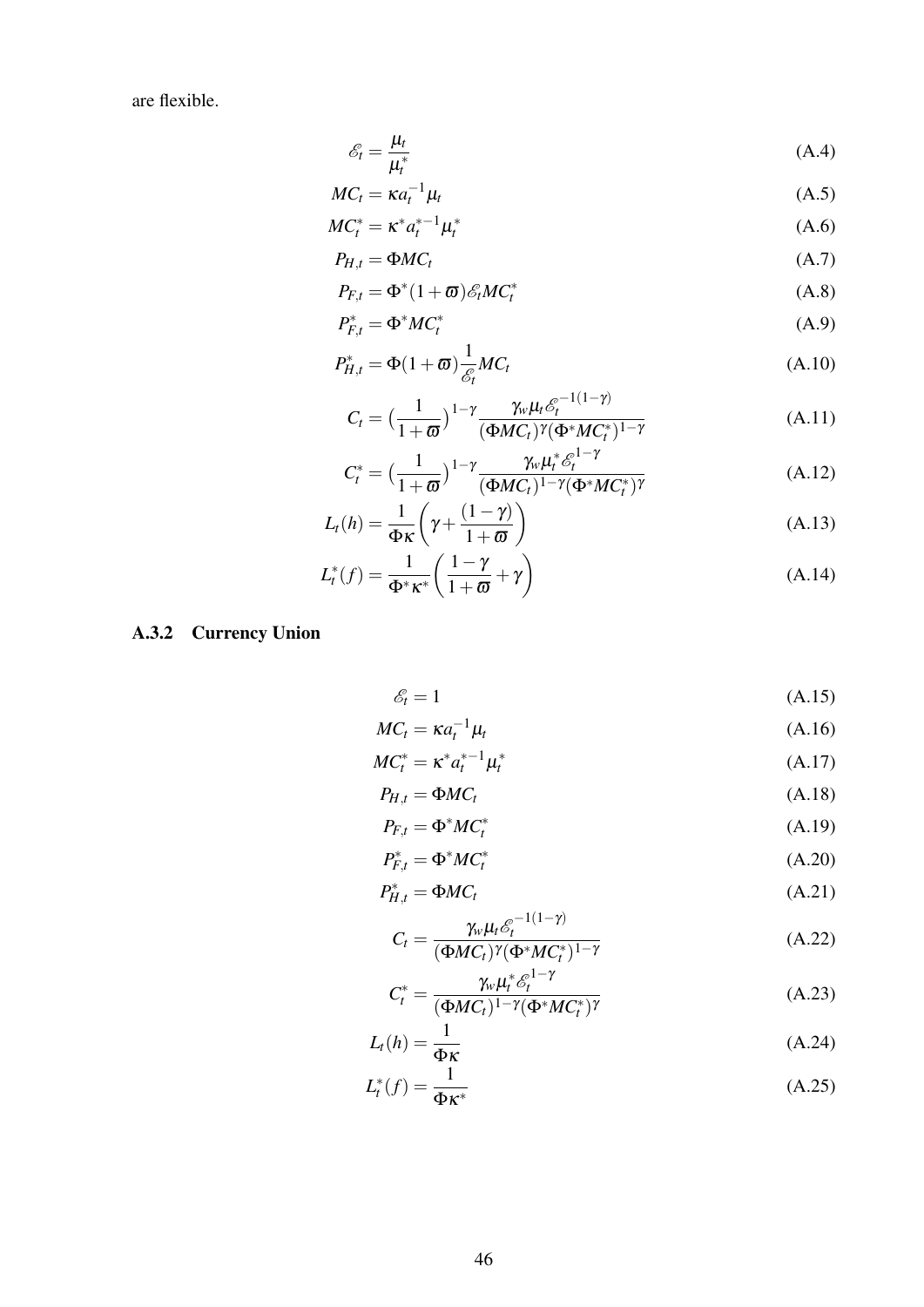# A.4 Solution Central Bank and Sticky Prices

## A.4.1 National Currency

The consumer solves the lifetime optimization problem. All variables can be expressed as a function of shocks  $a_t$ ,  $a_t^*$ , monetary stances  $\mu_t$ ,  $\mu_t^*$  and economic parameter.

$$
\mathcal{E}_t = \frac{\mu_t}{\mu_t^*} \tag{A.26}
$$

$$
MC_t = \kappa a_t^{-1} \mu_t \tag{A.27}
$$

$$
MC_t^* = \kappa^* a_t^{*-1} \mu_t^* \tag{A.28}
$$

$$
P_{H,t} = \Phi \mathbb{E}_{t-1}[MC_t] \tag{A.29}
$$

$$
P_{F,t} = \Phi^*(1+\varpi)\mathscr{E}_t \mathbb{E}_{t-1}[MC_t^*]
$$
\n(A.30)

$$
P_{F,t}^* = \Phi^* \mathbb{E}_{t-1}[MC_t^*]
$$
\n(A.31)

$$
P_{H,t}^* = \Phi(1+\varpi) \frac{1}{\mathcal{E}_t} \mathbb{E}_{t-1}[MC_t]
$$
\n(A.32)

$$
C_t = \left(\frac{1}{1+\varpi}\right)^{1-\gamma} \frac{\gamma_w \mu_t \mathcal{E}_t^{-1(1-\gamma)}}{(\Phi \mathbb{E}_{t-1}[MC_t])^{\gamma} (\Phi^* \mathbb{E}_{t-1}[MC_t^*)^{1-\gamma}}
$$
(A.33)

$$
C_t^* = \left(\frac{1}{1+\varpi}\right)^{1-\gamma} \frac{\gamma_w \mu_t^* \mathcal{E}_t^{1-\gamma}}{(\Phi \mathbb{E}_{t-1}[MC_t])^{1-\gamma}(\Phi^* \mathbb{E}_{t-1}[MC_t^*)^{\gamma}} \tag{A.34}
$$

$$
L_t(h) = \frac{1}{\Phi_K} \left( \gamma \frac{MC_t}{\mathbb{E}_{t-1}[MC_t]} + \frac{(1-\gamma)}{1+\varpi} \frac{MC_t}{\mathbb{E}_{t-1}[MC_t]} \right)
$$
(A.35)

$$
L_t^*(f) = \frac{1}{\Phi^* \kappa^*} \left( \frac{1 - \gamma}{1 + \varpi} \frac{MC_t^*}{\mathbb{E}_{t-1}[MC_t^*]} + \gamma \frac{MC_t^*}{\mathbb{E}_{t-1}[MC_t^*]} \right)
$$
(A.36)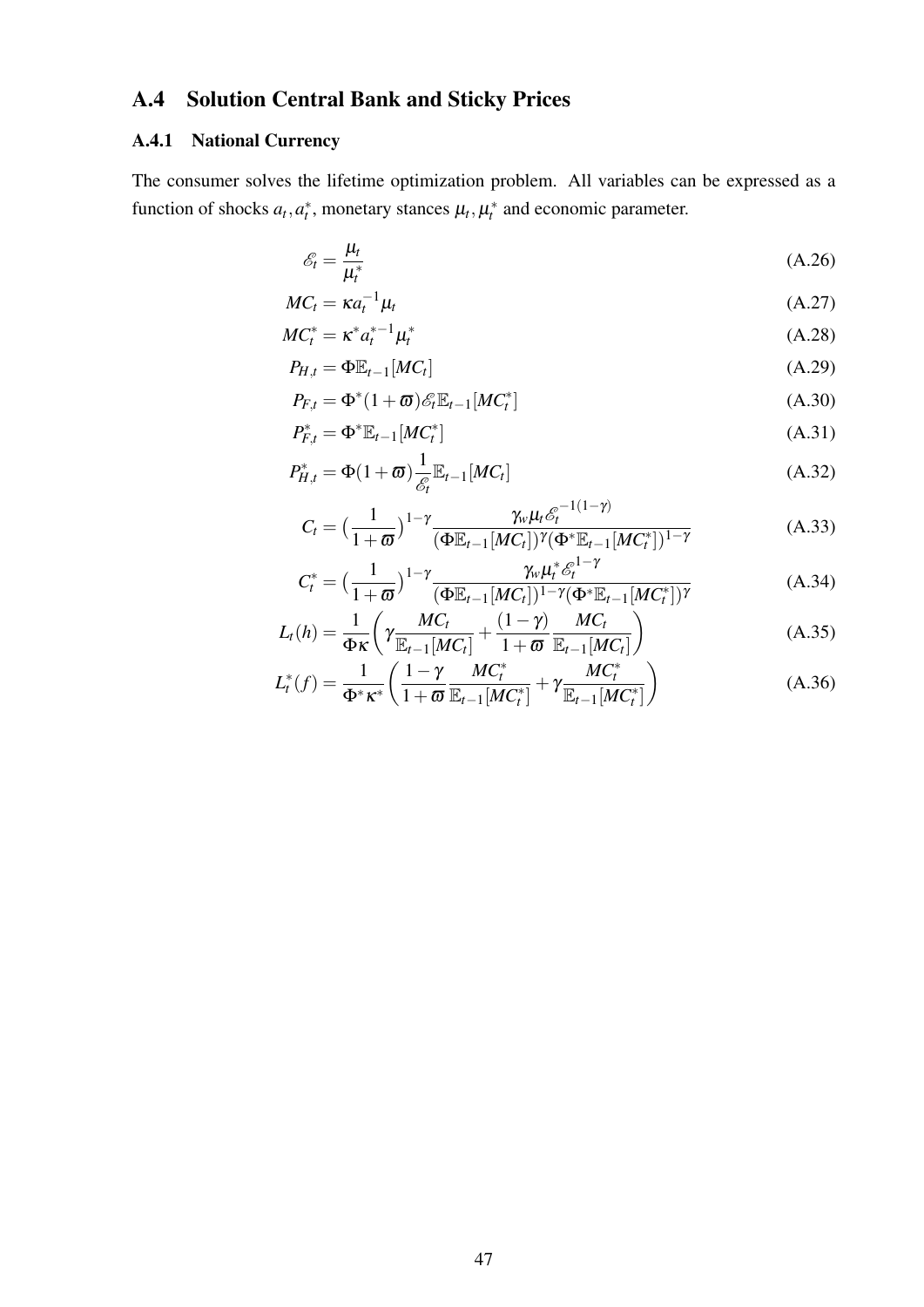#### A.4.2 Currency Union

$$
\mathcal{E}_t = 1 \tag{A.37}
$$

$$
MC_t = \kappa a_t^{-1} \mu_t^U \tag{A.38}
$$

$$
MC_t^* = \kappa^* a_t^{*-1} \mu_t^U \tag{A.39}
$$

$$
P_{H,t} = \Phi \mathbb{E}_{t-1}[MC_t] \tag{A.40}
$$

$$
P_{F,t} = \Phi^* \mathcal{E}_t \mathbb{E}_{t-1} [MC_t^*]
$$
\n(A.41)

$$
P_{F,t}^* = \Phi^* \mathbb{E}_{t-1}[MC_t^*]
$$
\n
$$
(A.42)
$$

$$
P_{H,t}^* = \Phi \frac{1}{\mathcal{E}_t} \mathbb{E}_{t-1}[MC_t]
$$
\n(A.43)

$$
C_{t} = \frac{\gamma_{w} \mu_{t}^{U} \mathcal{E}_{t}^{-1(1-\gamma)}}{(\Phi \mathbb{E}_{t-1}[MC_{t}])^{\gamma} (\Phi^{*} \mathbb{E}_{t-1}[MC_{t}^{*}])^{1-\gamma}}
$$
(A.44)

$$
C_t^* = \frac{\gamma_w \mu_t^U \mathcal{E}_t^{1-\gamma}}{(\Phi \mathbb{E}_{t-1}[MC_t])^{1-\gamma}(\Phi^* \mathbb{E}_{t-1}[MC_t^*])^{\gamma}}
$$
(A.45)

$$
L_t(h) = \frac{1}{\Phi \kappa} \left( \gamma \frac{M C_t}{\mathbb{E}_{t-1}[M C_t]} + (1 - \gamma) \frac{M C_t}{\mathbb{E}_{t-1}[M C_t]} \right) \tag{A.46}
$$

$$
L_t^*(f) = \frac{1}{\Phi^* \kappa^*} \left( \gamma \frac{MC_t^*}{\mathbb{E}_{t-1}[MC_t^*]} + (1 - \gamma) \frac{MC_t^*}{\mathbb{E}_{t-1}[MC_t^*]} \right)
$$
(A.47)

## A.5 Free Market and Flexible Prices

Now consider a decentralized economy, in which market forces determine the allocation. I show here that the flex price allocation is an important welfare benchmark. I consider two regimes, one with national currencies and one in a currency union.

#### A.5.1 National Currency

Households maximize their lifetime utility by choosing consumption and supplying labor:

$$
\max_{\{C_t, L_t, B_t\}} \mathbb{E}_t \left[ \sum_{j=t}^{\infty} \beta^j \left( \ln \left( (C_{H,j})^{\gamma} (C_{F,j})^{1-\gamma} \right) - \kappa L_j \right] \right]
$$
  
s.t.  $B_{H,t} + \mathcal{E}_t B_{F,t} + P_{H,t} C_{H,t} + P_{F,t} C_{F,t} =$   

$$
(1 + i_{t-1}) B_{H,t-1} - T_t + W_t L_t + (1 + i_{t-1}) \mathcal{E}_t B_{F,t-1} + \Pi_{H,t}
$$

Firms selling brand *h* maximize profits given the marginal costs, accounting for consumers' demand and the pricing strategy and trade costs with national currencies:

$$
\max_{p_t(h),\tilde{p}_t(h)} \left( (1-\tau)p_t(h) - MC_t \right) \left( \frac{p_t(h)}{P_{H,t}} \right)^{-\theta} C_{H,t} + \left( \frac{\mathcal{E}_t(1-\tau)\tilde{p}_t(h)}{\mathcal{E}_t} - (1+\varpi)MC_t) \right) \left( \frac{\tilde{p}_t(h)}{\tilde{P}_{H,t}} \right)^{-\theta} C_{H,t}^*
$$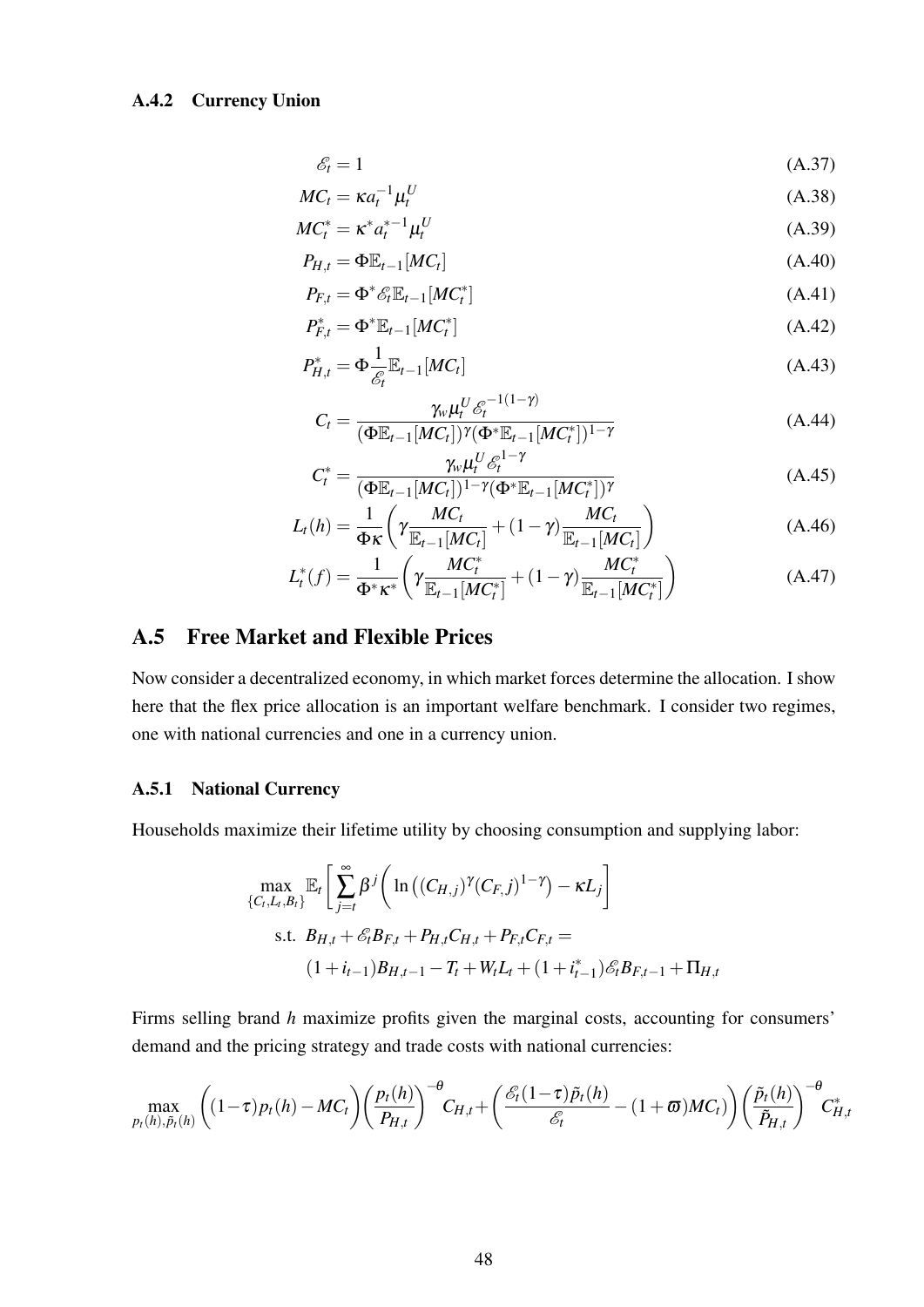The solution steps of that problem are in the appendix. Consumption and labor here have a superscript *n*:

$$
C_{Ht}^{n} = \frac{\gamma a_{t}}{\Phi \kappa} \qquad C_{Ht}^{*n} = \frac{(1 - \gamma) \left(\frac{1}{1 + \varpi}\right) a_{t}}{\Phi \kappa}
$$
  
\n
$$
C_{Ft}^{n} = \frac{(1 - \gamma) \left(\frac{1}{1 + \varpi}\right) a_{t}^{*}}{\Phi^{*} \kappa^{*}} \qquad C_{Ft}^{*n} = \frac{\gamma a_{t}^{*}}{\Phi^{*} \kappa^{*}}
$$
  
\n
$$
L_{t}^{n} = \frac{1}{\Phi \kappa} \left(\gamma + \frac{1 - \gamma}{1 + \varpi}\right) \qquad L_{t}^{*n} = \frac{1}{\Phi^{*} \kappa^{*}} \left(\frac{\gamma}{1 + \varpi} + 1 - \gamma\right)
$$
\n(A.48)

The distribution of consumption in a decentralized allocation is the same, except that monopolistic markups lower consumption and employment, while trade costs lower consumption of non-domestic goods and overall employment.

#### A.5.2 Currency Union

Households face the same problem as before:

$$
\max_{\{C_t, L_t, B_t\}} \mathbb{E}_t \left[ \sum_{j=t}^{\infty} \beta^j \left( \ln \left( (C_{H,j})^{\gamma} (C_{F,j})^{1-\gamma} \right) - \kappa L_j \right] \right]
$$
  
s.t.  $B_{H,t} + \mathcal{E}_t B_{F,t} + P_{H,t} C_{H,t} + P_{F,t} C_{F,t} =$   

$$
(1 + i_t) B_{H,t-1} - T_t + W_t L_t + (1 + i_t^*) \mathcal{E}_t B_{F,t-1} + \Pi_{H,t}
$$

In contrast to the case with national currencies, there are no trade costs and no exchange rate in a currency union:

$$
\max_{p_t(h), p_t^*(h)} \left( (1-\tau) p_t(h) - MC_t \right) \left( \frac{p_t(h)}{P_{H,t}} \right)^{-\theta} C_{H,t} + \left( (1-\tau) p_t^*(h) - MC_t \right) \left( \frac{p_t^*(h)}{P_{H,t}^*} \right)^{-\theta} C_{H,t}^*
$$

Consumption and labor are not a function of trade costs anymore and have superscript *u*:

$$
C_{Ht}^{u} = \frac{\gamma a_t}{\Phi \kappa} \qquad C_{Ht}^{*u} = \frac{(1 - \gamma)a_t}{\Phi \kappa}
$$
  
\n
$$
C_{Ft}^{u} = \frac{(1 - \gamma)a_t^{*}}{\Phi^{*}\kappa^{*}} \qquad C_{Ft}^{*u} = \frac{\gamma a_t^{*}}{\Phi^{*}\kappa^{*}}
$$
  
\n
$$
L_t^{u} = \frac{1}{\Phi \kappa} \qquad L_t^{*u} = \frac{1}{\kappa^{*}\Phi^{*}}
$$
\n(A.49)

Overall, employment and consumption in a currency union with flexible prices are the same as in the social planner's allocation, except for the monopolistic distortion.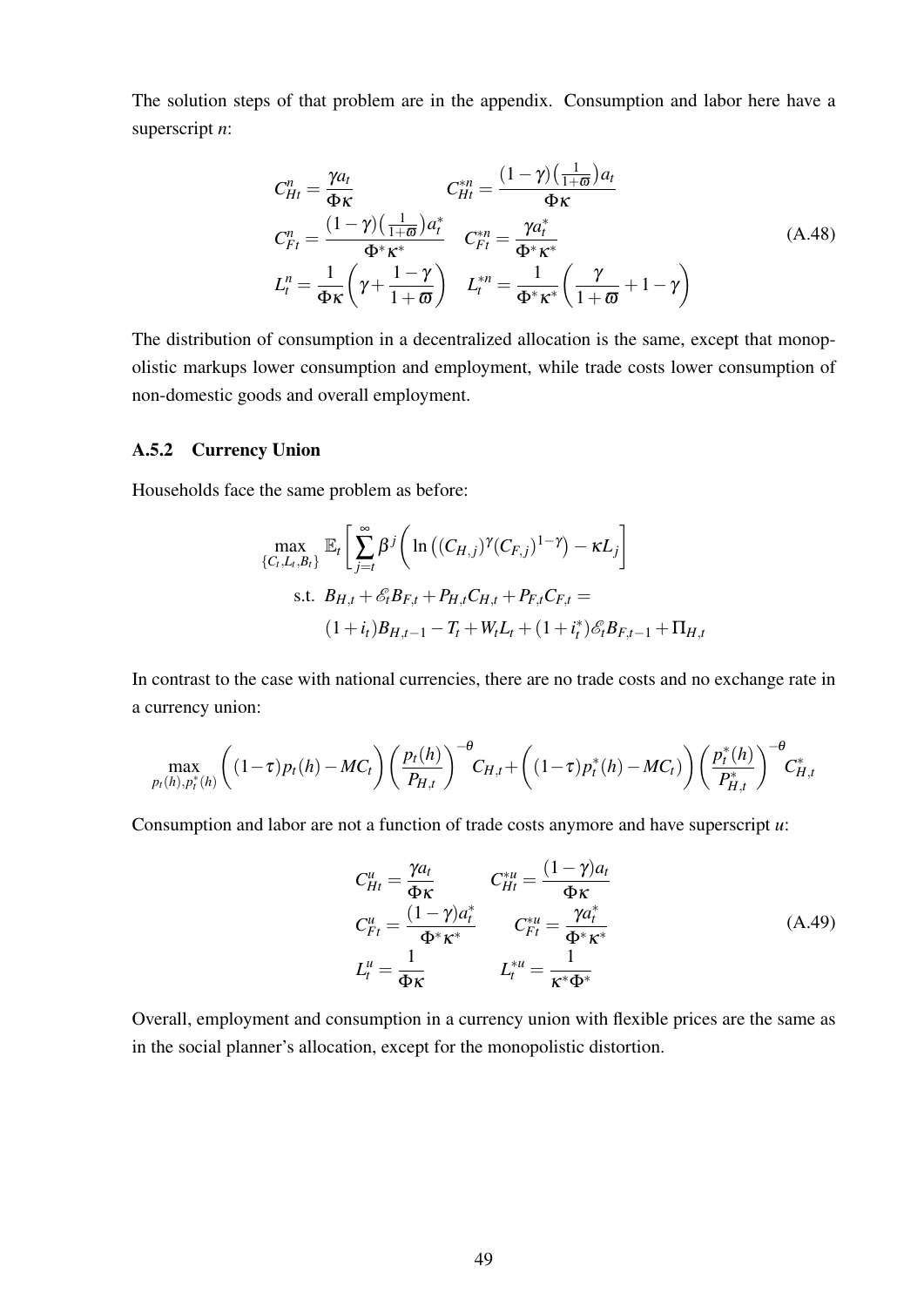## A.6 Monetary Policy

For analytic convenience, let's introduce a monetary stance  $\mu_t$  that controls nominal expenditures *PtC<sup>t</sup>* in the economy. It links the nominal interest rate in the Euler equation such that

$$
\frac{1}{\mu_t} = \beta(1+i_t)\mathbb{E}_t[\frac{1}{\mu_{t+1}}]
$$

 $\mu_{t+1}/\mu_t$  determines the inflation target  $\pi$ , the steady state nominal interest rate is  $1+i = \pi/\beta$ . In equilibrium one obtains that  $\mu_t = P_t C_t = W_t / \kappa^{22}$  $\mu_t = P_t C_t = W_t / \kappa^{22}$  $\mu_t = P_t C_t = W_t / \kappa^{22}$ . An expansionary monetary policy in H corresponds with interest rates cuts today or households' expectations about interest rate cuts in the future. In this case  $\mu_t$  lies above the trend, it coincides with increased nominal spending  $P_t C_t$  in the economy.

#### A.6.1 Optimal National Monetary Policy under Commitment

A national authority maximizes expected utility of the representative agent. I use a statecontingent notation:

$$
\max_{\{\mu_t(s^t)\}_{t=k}^{\infty}} \left[ \sum_{t=k}^{\infty} \sum_{s^t \in A} \beta^{t-k} p(s^t \mid s^0) \left( \ln(C_t) - \kappa L_t \right) \right]
$$
\n
$$
\text{s.t.} C_t = \left( \frac{1}{1+\varpi} \right)^{1-\gamma} \frac{\gamma_w \left( \frac{\theta-1}{\theta} \right)^{\gamma} \left( \frac{\theta^* - 1}{\theta^*} \right)^{1-\gamma} \mu_t(s^t) \mathcal{E}_t^{-1(1-\gamma)}}{\left( \mathbb{E}_{t-1} [MC_t] \right)^{\gamma} \left( \mathbb{E}_{t-1} [MC_t^*] \right)^{1-\gamma}}
$$
\n
$$
L_t(h) = \frac{\theta - 1}{\theta \kappa} \left( \gamma \frac{MC_t}{\mathbb{E}_{t-1} [MC_t]} + \frac{(1-\gamma)}{1+\varpi} \frac{MC_t}{\mathbb{E}_{t-1} [MC_t]} \right)
$$
\n
$$
MC_t = \kappa a_t^{-1} \mu_t(s^t)
$$
\n
$$
MC_t^* = \kappa^* a_t^{*-1} \mu_t^*(s^t)
$$
\n
$$
\mathcal{E}_t = \frac{1-\gamma}{\gamma} \frac{\mu_t(s^t)}{\mu_t^*(s^t)}
$$
\n
$$
\mathbb{E}_{t-1} [MC_t] = \sum_{s^t \in A} p(s^t \mid s^0) MC_t
$$
\n
$$
\mathbb{E}_{t-1} [MC_t^*] = \sum_{s^t \in A} p(s^t \mid s^0) MC_t^*
$$

Plugging in:

$$
\max_{\{\mu_t(s^t)\}_{t=k}^{\infty}} \left[ \sum_{t=k}^{\infty} \sum_{s^t \in A} \beta^{t-k} p(s^t \mid s^0) \right]
$$
\n
$$
\left( \ln\left( \left( \frac{1}{1+\varpi} \right)^{1-\gamma} \frac{\gamma_w \left( \frac{\theta-1}{\theta} \right)^{\gamma} \left( \frac{\theta^* - 1}{\theta^*} \right)^{1-\gamma} \mu_t(s^t) \left( \frac{1-\gamma}{\gamma} \frac{\mu_t(s^t)}{\mu_t^*(s^t)} \right)^{-1(1-\gamma)}}{(\sum_{s^t \in A} p(s^t \mid s^0) \kappa a_t^{-1} \mu_t(s^t))^{\gamma} (\sum_{s^t \in A} p(s^t \mid s^0) \kappa^* a_t^{*-1} \mu_t^*(s^t))^{1-\gamma}} - \kappa \frac{\theta-1}{\theta \kappa} \left( \gamma \frac{\kappa a_t^{-1} \mu_t(s^t)}{\sum_{s^t \in A} p(s^t \mid s^0) \kappa a_t^{-1} \mu_t(s^t)} + \frac{(1-\gamma)}{1+\varpi} \frac{\kappa a_t^{-1} \mu_t(s^t)}{\sum_{s^t \in A} p(s^t \mid s^0) \kappa a_t^{-1} \mu_t(s^t)} \right) \right) \right]
$$

<span id="page-52-0"></span><sup>&</sup>lt;sup>22</sup> Inspect the Euler equation with logarithmic utility for that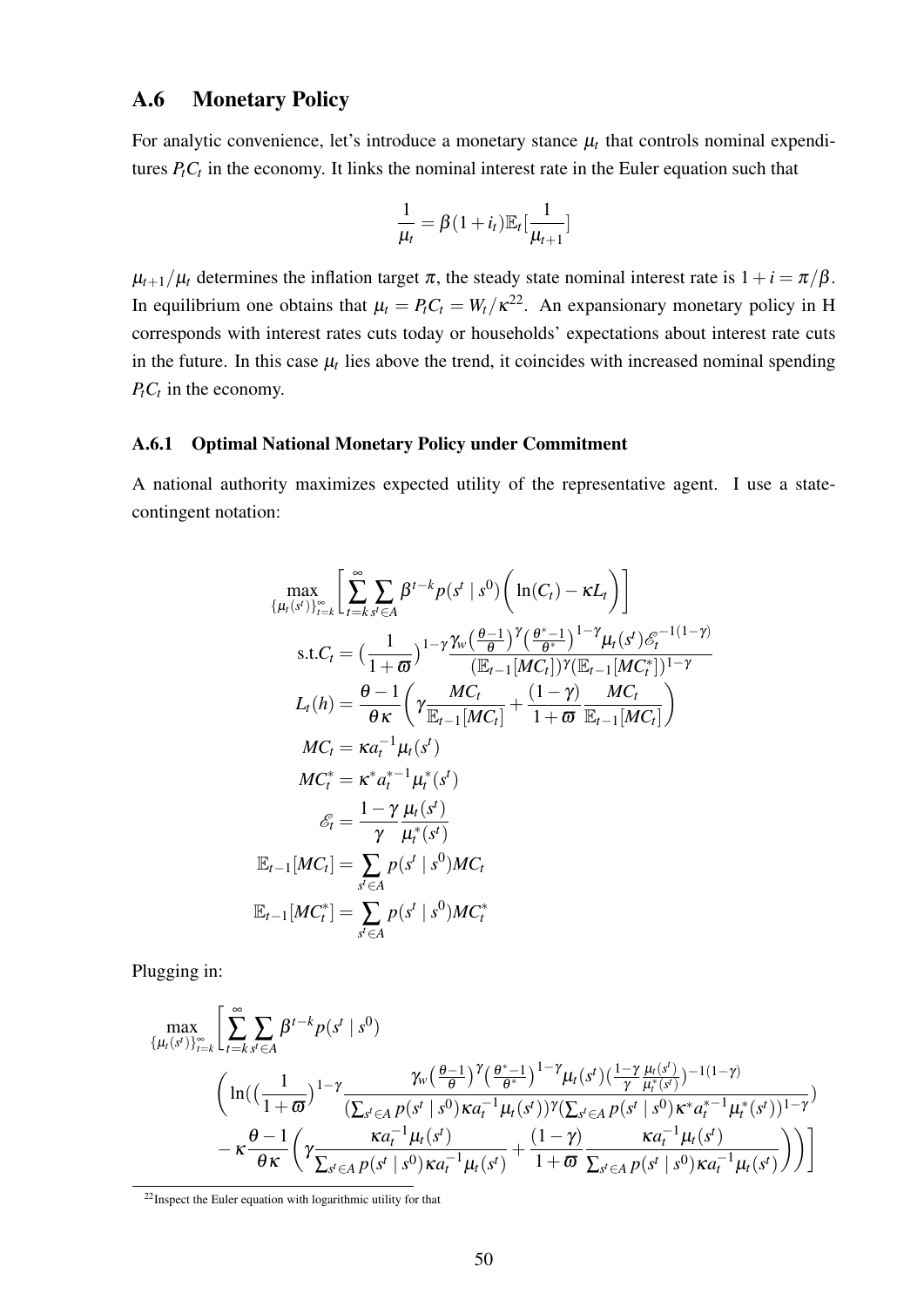Dissolve the ln expression

$$
\max_{\{\mu_t(s^t)\}_{t=k}^{\infty} \sum_{s^t \in A} p(s^t \mid s^0) \left[ \ln \left( \left( \frac{1}{1+\varpi} \right)^{1-\gamma} \gamma_w \left( \frac{\theta-1}{\theta} \right)^{\gamma} \left( \frac{\theta^* - 1}{\theta^*} \right)^{1-\gamma} \left( \frac{1-\gamma}{\gamma} \right)^{-(1-\gamma)} \right) + \ln(\mu_t(s^t)) - (1-\gamma) (\ln(\mu_t(s^t)) - \ln(\mu_t^*(s^t))) - \gamma \ln(\sum_{s^t \in A} p(s^t \mid s^0) \kappa a_t^{-1} \mu_t(s^t)) - (1-\gamma) \ln(\sum_{s^t \in A} p(s^t \mid s^0) \kappa^* a_t^{*-1} \mu_t^*(s^t)) \right] - \sum_{s^t} p(s^t \mid s^{t-1}) \left[ \kappa \frac{\theta-1}{\theta \kappa} \left( \gamma \frac{\kappa a_t^{-1} \mu_t(s^t)}{\sum_{s^t} p(s^t \mid s^{t-1}) \kappa a_t^{-1} \mu_t(s^t)} + \frac{1-\gamma}{1+\varpi} \frac{\kappa a_t^{-1} \mu_t(s^t)}{\sum_{s^t \in A} p(s^t \mid s^{t-1}) \kappa a_t^{-1} \mu_t(s^t)} \right) \right].
$$

Note, that the last term representing labor is just a constant under monetary policy under commitment, the first order condition is

$$
\frac{1}{\mu_t(s^t)} - \frac{(1-\gamma)}{\mu_t(s^t)} - \gamma \frac{\kappa a_t^{-1}}{\sum_{s^t \in A} p(s^t \mid s^0) \kappa a_t^{-1} \mu_t(s^t)} = 0
$$

This can be rewritten to get the optimal monetary policy as in the main text:

$$
\frac{1}{\mu_t(s^t)} = \frac{\kappa a_t^{-1}}{\sum_{s^t \in A} p(s^t \mid s^0) \kappa a_t^{-1} \mu_t(s^t)}
$$

$$
\mu_t(s^t) a_t^{-1}(s^t) = \mathbb{E}_{t-1} \left[ \mu_t(s^t) a_t^{-1}(s^t) \right]
$$

## A.6.2 Optimal Monetary Policy in a Currency Union under Commitment

Now take a look at the monetary optimization problem:

$$
\min \xi \left( \mathbb{E}_{t-1} \left[ \ln \frac{\mathbb{E}_{t-1} [MC_t]^{\gamma} \mathbb{E}_{t-1} [MC_t^*]^{1-\gamma}}{MC_t^{\gamma} (MC_t^*)^{1-\gamma}} \right] \right) + (1-\xi) \left( \mathbb{E}_{t-1} \left[ \ln \frac{\mathbb{E}_{t-1} [MC_t]^{1-\gamma} \mathbb{E}_{t-1} [MC_t^*]^{\gamma}}{MC_t^{1-\gamma} (MC_t^*)^{\gamma}} \right] \right)
$$
\n
$$
\min \xi \left( \mathbb{E}_{t-1} \left[ \gamma \ln \frac{\mathbb{E} [MC_t]}{MC_t} + (1-\gamma) \ln \frac{\mathbb{E} [MC_t^*]}{MC_t^*} \right] + (1-\xi) \left( \mathbb{E}_{t-1} \left[ (1-\gamma) \ln \frac{\mathbb{E} [MC_t]}{MC_t} + \gamma \ln \frac{\mathbb{E} [MC_t^*]}{MC_t^*} \right] \right)
$$
\n
$$
\min \mathbb{E} \left[ \left( \xi \gamma + (1-\xi)(1-\gamma) \right) \ln \left( \frac{\mathbb{E} [MC_t]}{MC_t} \right) + \left( \xi (1-\gamma) + (1-\xi)\gamma \right) \ln \left( \frac{\mathbb{E} [MC_t^*]}{MC_t^*} \right) \right]
$$

Weights do not matter if  $\gamma = 1/2$ , every country values Home and foreign goods equally. The state contingent objective function is

$$
\min \sum_{s' \in A} p(s^t \mid s^0) \Big[ \left( \xi \gamma + (1 - \xi)(1 - \gamma) \right) \ln \left( \frac{\sum_{s' \in A} p(s^t \mid s^0) [a_t^{-1}(s^t) \mu_t(s^t)]}{a_t^{-1}(s^t) \mu_t(s^t)} \right) + \left( \xi (1 - \gamma) + (1 - \xi) \gamma \right) \ln \left( \frac{\sum_{s' \in A} p(s^t \mid s^0) [a_t^{* - 1}(s^t) \mu_t(s^t)]}{a_t^{* - 1}(s^t) \mu_t(s^t)} \right) \Big]
$$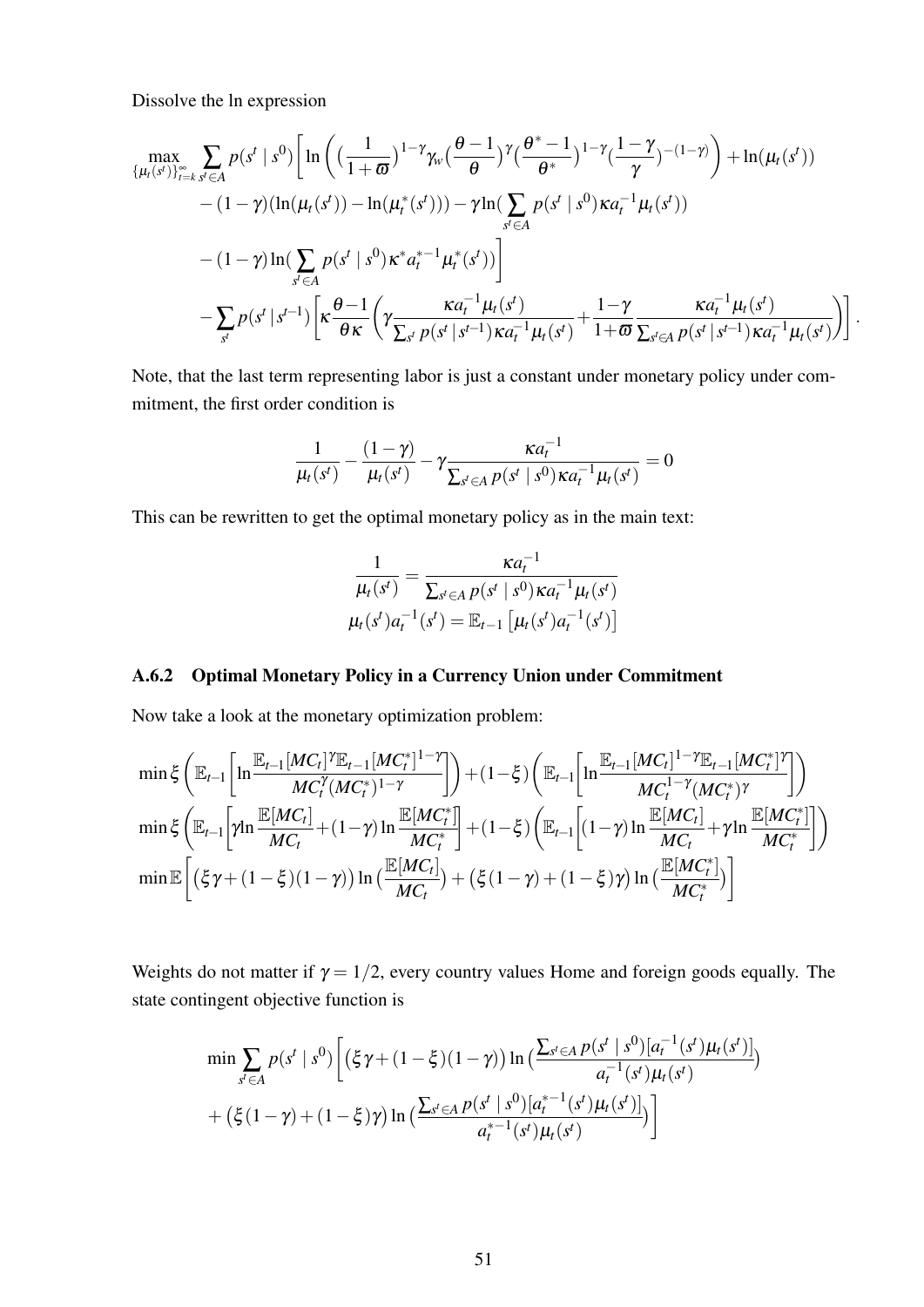The first order condition with respect to  $\mu_t(\bar{A})$  is

$$
(\xi \gamma + (1 - \xi)(1 - \gamma))p(\bar{A}) \left[ \frac{a_t^{-1}(\bar{A})}{\sum_{s' \in A} p(s' | s^{t-1}) a_t^{-1}(s_t) \mu_t(s_t)} \sum_{s' \in A} p(s' | s^0) - \frac{a_t^{-1}(\bar{A})}{a_t^{-1}(\bar{A}) \mu_t(\bar{A})} \right] + (\xi (1 - \gamma) + (1 - \xi)\gamma)p(\bar{A}) \left[ \frac{a_t^{*-1}(\bar{A})}{\sum_{s' \in A} p(s' | s^{t-1}) a_t^{*-1}(s_t) \mu_t(s_t)} \sum_{s' \in A} p(s' | s^{t-1}) - \frac{a_t^{*-1}(\bar{A})}{a_t^{*-1}(\bar{A}) \mu_t(\bar{A})} \right] = 0
$$

Solving for  $\mu_t(\bar{A})$ :

$$
\mu_t(\bar{A}) = \left( \left( \xi \gamma + (1 - \xi)(1 - \gamma) \right) \frac{a_t^{-1}(\bar{A})}{\mathbb{E}_{t-1}[a_t^{-1} \mu_t]} + \left( \xi (1 - \gamma) + (1 - \xi) \gamma \right) \frac{a_t^{*-1}(\bar{A})}{\mathbb{E}_{t-1}[a_t^{*-1} \mu_t]} \right)^{-1}
$$

For symmetric consumption baskets without Home bias as in [Corsetti and Pesenti](#page-36-1) [\(2002\)](#page-36-1), the objective functions boils down to:

$$
\min_{\mu_t} \sum_{s' \in A} p(s^t \mid s^0) \left[ \gamma (\ln(\sum_{s' \in A} p(s^t \mid s^0) [a_t^{-1} \mu_t]) - \ln(a_t^{-1} \mu_t)) \right] + \sum_{s' \in A} p(s^t \mid s^0) \left[ (1 - \gamma) (\ln(\sum_{s' \in A} p(s^t \mid s^0) [a_t^{*-1} \mu_t]) - \ln(a_t^{*-1} \mu_t)) \right]
$$

giving the same optimal monetary stance as in [Corsetti and Pesenti](#page-36-1) [\(2002\)](#page-36-1).

Maximizing expected lifetime utility ex ante leads to the same monetary rule:

$$
\max_{\mu_s} \xi \sum \beta^t \left( \sum p_s \left[ \ln(C_s) - \kappa L_s \right] \right) + (1 - \xi) \sum \beta^t \left( \sum p_s \left[ \ln(C_s^*) - \kappa l_s^* \right] \right)
$$

Plugging in consumption and labor, the foc for the monetary stance is:

$$
\xi p_s \left[ \frac{1}{\mu_s} - \frac{\gamma \kappa a^{-1}}{\mathbb{E}[MC_t]} - \frac{(1-\gamma)\kappa^* a^{*-1}}{\mathbb{E}[MC_t^*]} \right] + (1-\xi) p_s \left[ \frac{1}{\mu_s} - \frac{(1-\gamma)\kappa a^{-1}}{\mathbb{E}[MC_t]} - \frac{(\gamma \kappa^* a^{*-1})}{\mathbb{E}[MC_t]} \right]
$$

$$
+ \xi \sum_{p_A^-} \left( \frac{-\gamma p_s \kappa a^{-1}}{\mathbb{E}[MC_t]} - \frac{(1-\gamma)p_s \kappa^* a^{*-1}}{\mathbb{E}[MC_t^*]} \right) + (1-\xi) \sum_{p_A^-} \left( \frac{-(1-\gamma)p_s \kappa a^{-1}}{\mathbb{E}[MC_t]} - \frac{\gamma p_s \kappa^* a^{*-1}}{\mathbb{E}[MC_t^*]} \right) = 0
$$

Rearranging a bit gives

$$
\frac{\xi p_s}{\mu_s} + \frac{(1-\xi)p_s}{\mu_s} - \frac{\xi \gamma p_s \kappa a^{-1}}{\mathbb{E}[MC_t]} - \frac{(1-\xi)(1-\gamma)p_s \kappa a^{-1}}{\mathbb{E}[MC_t]} - \frac{\xi (1-\gamma)p_s \kappa^* a^{*-1}}{\mathbb{E}[MC_t^*]} - \frac{(1-\xi)\gamma p_s \kappa^* a^{*-1}}{\mathbb{E}[MC_t^*]} = 0
$$
  

$$
\mu_t(\bar{A}) = \left( \left( \xi \gamma + (1-\xi)(1-\gamma) \right) \frac{a_t^{-1}(\bar{A})}{\mathbb{E}_{t-1}[a_t^{-1}\mu_t]} + \left( \xi (1-\gamma) + (1-\xi)\gamma \right) \frac{a_t^{*-1}(\bar{A})}{\mathbb{E}_{t-1}[a_t^{*-1}\mu_t]} \right)^{-1}
$$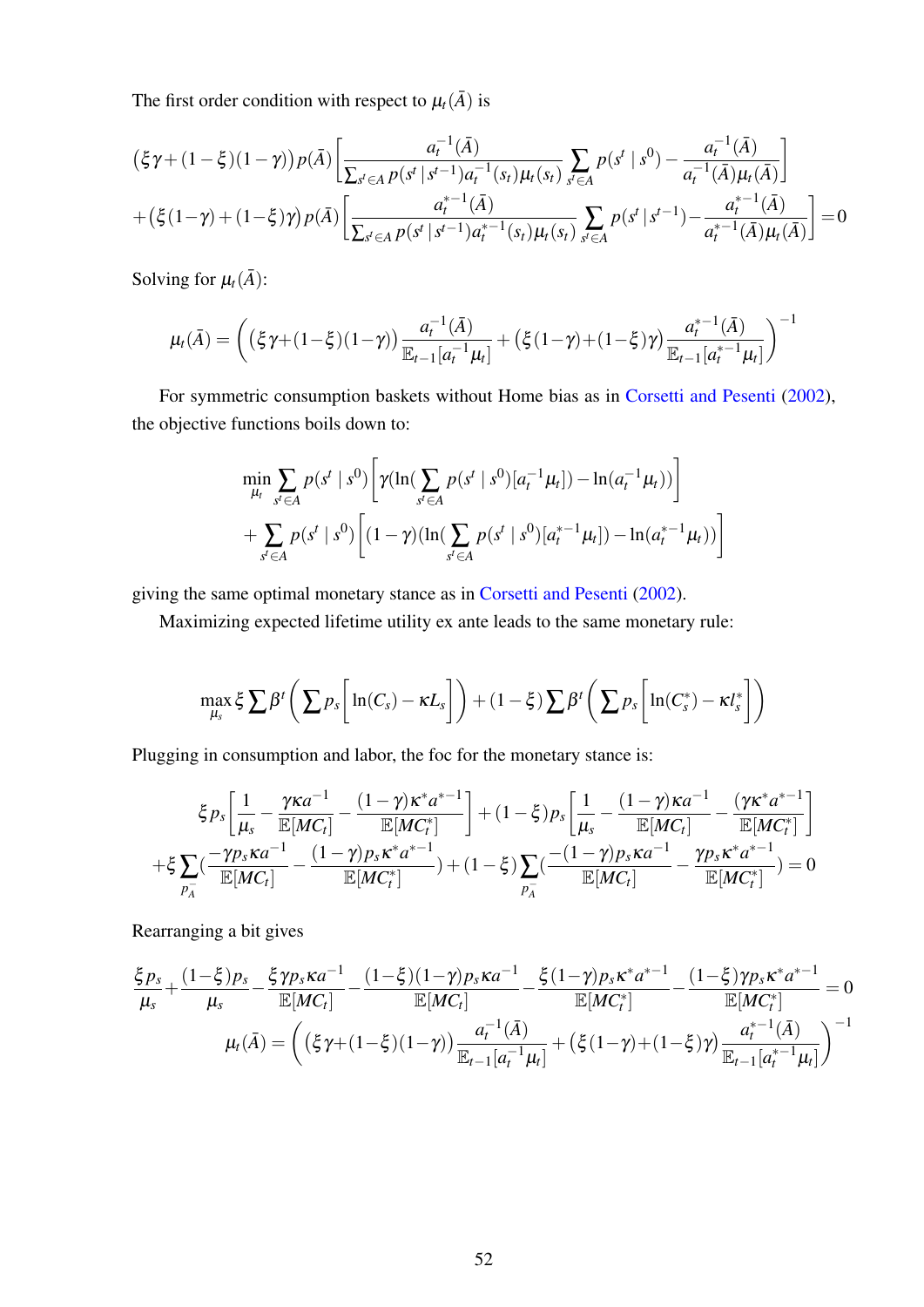#### A.6.3 Optimal Discretion with National Currencies

Now consider optimal monetary policy under discretion, the monetary authority maximizes

$$
\max_{\{\mu_t(s^t)\}_{t=k}^{\infty}} \left[ \sum_{t=k}^{\infty} \sum_{s^t \in A} \beta^{t-k} p(s^t \mid s^t) \left( \ln(C_t) - \kappa L_t \right) \right]
$$

The decisive difference to the optimization problem before is that the information set (inside the probability function) is for period  $t$  not  $t - 1$ . The problem is subject to all equilibrium conditions. Plugging these in as before, the central bank has to maximize

$$
\max_{\mu_{t}(s^{t})} \ln \left( \left( \frac{1}{1+\varpi} \right)^{1-\gamma} \gamma_{w}(\Phi)^{-\gamma}(\Phi)^{-(1-\gamma)}(\frac{1-\gamma}{\gamma})^{-(1-\gamma)} \right) + \ln(\mu_{t}(s^{t})) \n- (1-\gamma)(\ln(\mu_{t}(s^{t})) - \ln(\mu_{t}^{*}(s^{t}))) - \gamma \ln(\sum_{s^{t} \in A} p(s^{t} | s^{0}) \kappa a_{t}^{-1} \mu_{t}(s^{t})) \n- (1-\gamma)\ln(\sum_{s^{t} \in A} p(s^{t} | s^{0}) \kappa^{*} a_{t}^{*-1} \mu_{t}^{*}(s^{t})) \n- \kappa \frac{1}{\Phi \kappa} \frac{1+\gamma \varpi}{1+\varpi} \left( \frac{\kappa a_{t}^{-1} \mu_{t}(s^{t})}{\sum_{s^{t} \in A} p(s^{t} | s^{t-1}) \kappa a_{t}^{-1} \mu_{t}(s^{t})} \right).
$$

In this case labor is not just a constant and the focs with respect to monetary policy in state  $\bar{A}$ are

$$
\frac{1}{\mu_t(\bar{A})} - \frac{(1-\gamma)}{\mu_t(\bar{A})} - \gamma \frac{\kappa a_t(\bar{A})^{-1}}{\sum_{s' \in A} p(s' \mid s^0) \kappa a_t^{-1} \mu_t(s')}\n- \kappa \frac{1}{\Phi \kappa} \frac{1 + \gamma \varpi}{1 + \varpi} \left[ \frac{\kappa a_t(\bar{A})^{-1}}{\sum_{s' \in A} p(s' \mid s^0) \kappa a_t^{-1} \mu_t(s') } - \frac{\kappa a_t(\bar{A})^{-1} \mu_t(\bar{A}) \kappa a_t(\bar{A})^{-1}}{\left( \sum_{s' \in A} p(s' \mid s^0) \kappa a_t^{-1} \mu_t(s') \right)^2} \right] = 0
$$

Rearrange to get

$$
\frac{\gamma}{\mu_t(\bar{A})} - \gamma \frac{a_t(\bar{A})^{-1}}{\sum_{s' \in A} p(s^t \mid s^0) a_t^{-1} \mu_t(s^t)}
$$
\n
$$
= \underbrace{\frac{1 + \gamma \varpi}{\Phi(1 + \varpi)}}_{\Theta^N} \frac{a_t(\bar{A})^{-1}}{\sum_{s' \in A} p(s^t \mid s^0) a_t^{-1} \mu_t(s^t)} \left[1 - \frac{a_t(\bar{A})^{-1} \mu_t(\bar{A})}{\sum_{s' \in A} p(s^t \mid s^0) a_t^{-1} \mu_t(s^t)}\right]
$$

The solution of this problem in general differs from  $a_t^{-1}\mu_t(s^t) = \sum_{s^t \in A} p(s^t | s^0) a_t^{-1}\mu_t(s^t)$ . Rearrange a bit and use the notation with the expectation operator again:

$$
\frac{\gamma}{\mu_t(\bar{A})} = \gamma \frac{a_t(\bar{A})^{-1}}{\mathbb{E}_{t-1} a_t^{-1} \mu_t(s^t)} + \Theta^N \frac{a_t(\bar{A})^{-1}}{\mathbb{E}_{t-1} a_t^{-1} \mu_t(s^t)} \left[ 1 - \frac{a_t(\bar{A})^{-1} \mu_t(\bar{A})}{\mathbb{E}_{t-1} a_t^{-1} \mu_t(s^t)} \right]
$$
\n
$$
\Rightarrow \frac{\gamma}{\Theta^N} = \left( 1 - \frac{a_t(\bar{A})^{-1} \mu_t(\bar{A})}{\mathbb{E}_{t-1} a_t^{-1} \mu_t(s^t)} + \frac{\gamma}{\Theta^N} \right) \frac{a_t(\bar{A})^{-1}}{\mathbb{E}_{t-1} a_t^{-1} \mu_t(s^t)}
$$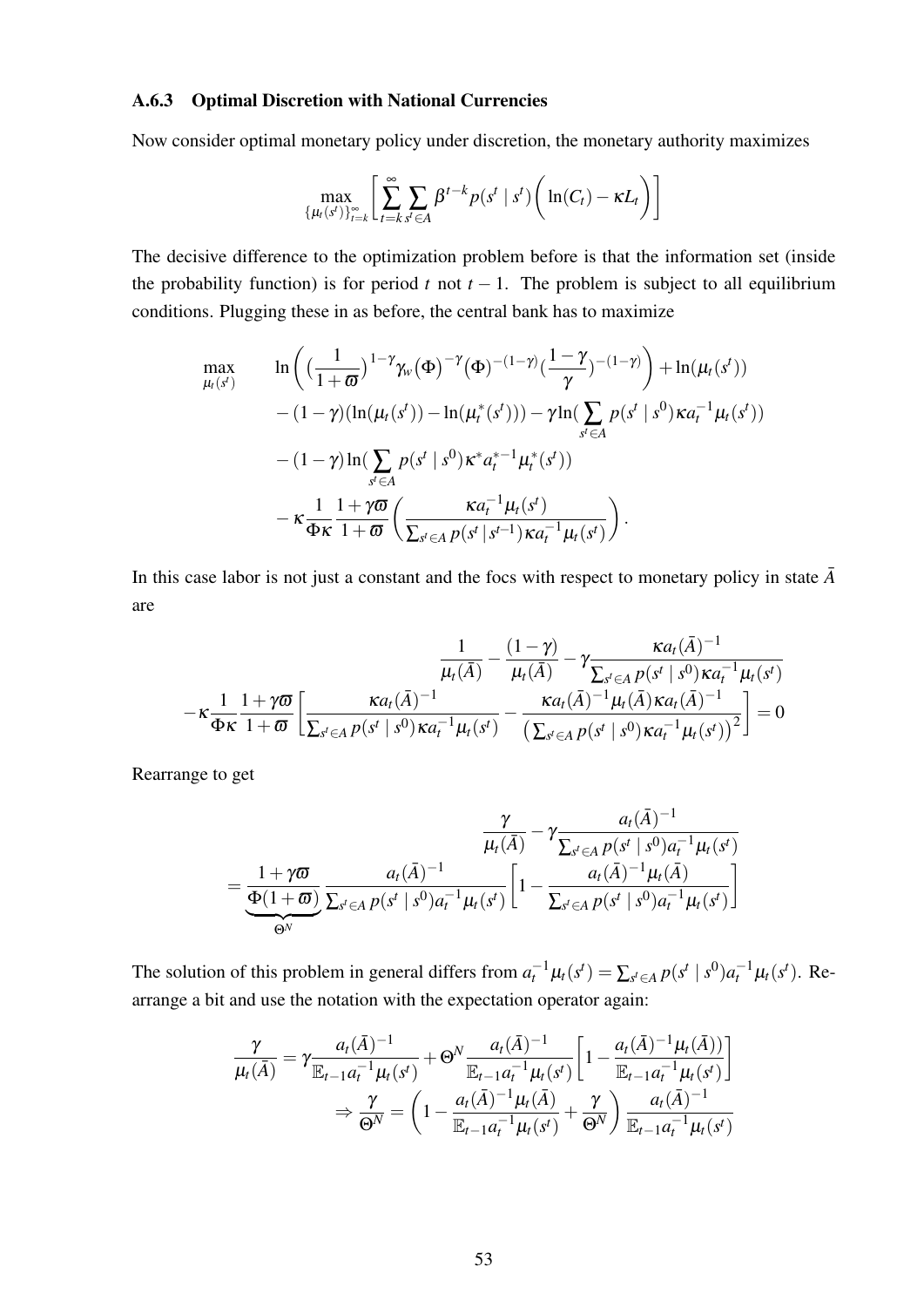Optimal monetary policy in state  $\overline{A}$  is hence characterized by

$$
\frac{a_t(\bar{A})^{-1}\mu_t(\bar{A})}{\mathbb{E}_{t-1}a_t^{-1}\mu_t(s^t)}=\frac{\gamma}{\Theta^N}
$$

If

$$
\frac{\gamma}{\Theta^N} = 1 \quad \text{then} \quad a_t^{-1} \mu_t(s^t) = \mathbb{E}_{t-1} a_t^{-1} \mu_t(s^t)
$$

There is no bias in the monetary policy decision rule and output and employment gaps are closed. Even under discretion monetary policy puts the economy to its first best. If

$$
\frac{\gamma}{\Theta^N} > 1, \quad \text{then} \quad a_t^{-1} \mu_t(s^t) > \mathbb{E}_{t-1} a_t^{-1} \mu_t(s^t)
$$

Monetary policy has an inflationary bias, as the size of the domestic economy (or the preference for domestic goods consumption, depending on your interpretation)  $\gamma$  is so great, that the central bank cares more about domestic markups. If

$$
\frac{\gamma}{\Theta^N} < 1 \qquad \text{then} \qquad a_t^{-1} \mu_t(s^t) < \mathbb{E}_{t-1} a_t^{-1} \mu_t(s^t)
$$

Monetary policy has a deflationary bias. The domestic economy is relatively unimportant for consumers welfare and the central bank tries to make foreign goods cheaper via terms of trade movements. (explanation via markups is analogous, noting that smaller values for Θ*<sup>N</sup>* < 1 imply higher markups.

The reason for the bias under monetary policy under discretion is that firms anticipate that monetary policy wants to use surprise policies. In the case of an inflationary bias monetary policy tries to inflate away the domestic markup when firms cannot react anymore. Anticipating that, domestic firms already increase the price before. The deflationary bias stems from the desire of the central bank to use surprise terms of trade movements to make non-domestic goods cheaper. Under PCP foreign firms still receive the same price, but domestic consumers have to pay less.

#### A.6.4 Optimal Discretion in a Union

Now consider the central bank in F, that acts under discretion. This means that the information set of the expectation operator in the maximization problem is for period *t* and not for period  $t-1$ . The objective function is therefore:

$$
\min \mathbb{E}_{t}[W_t^{*flex} - W_t^*] = \min \mathbb{E}_{t}\left[\ln\left(C_t^{*flex}/C_t^*\right) - \kappa L_t^{*flex} + \kappa L_t^*\right]
$$

Under discretion monetary policy is characterized by the following rule:

$$
\mu_t^* = \frac{\gamma}{\Theta^{*N}} \frac{\mathbb{E}_{t-1} [a_t^{*-1} \mu_t^*]}{a_t^{*-1}}
$$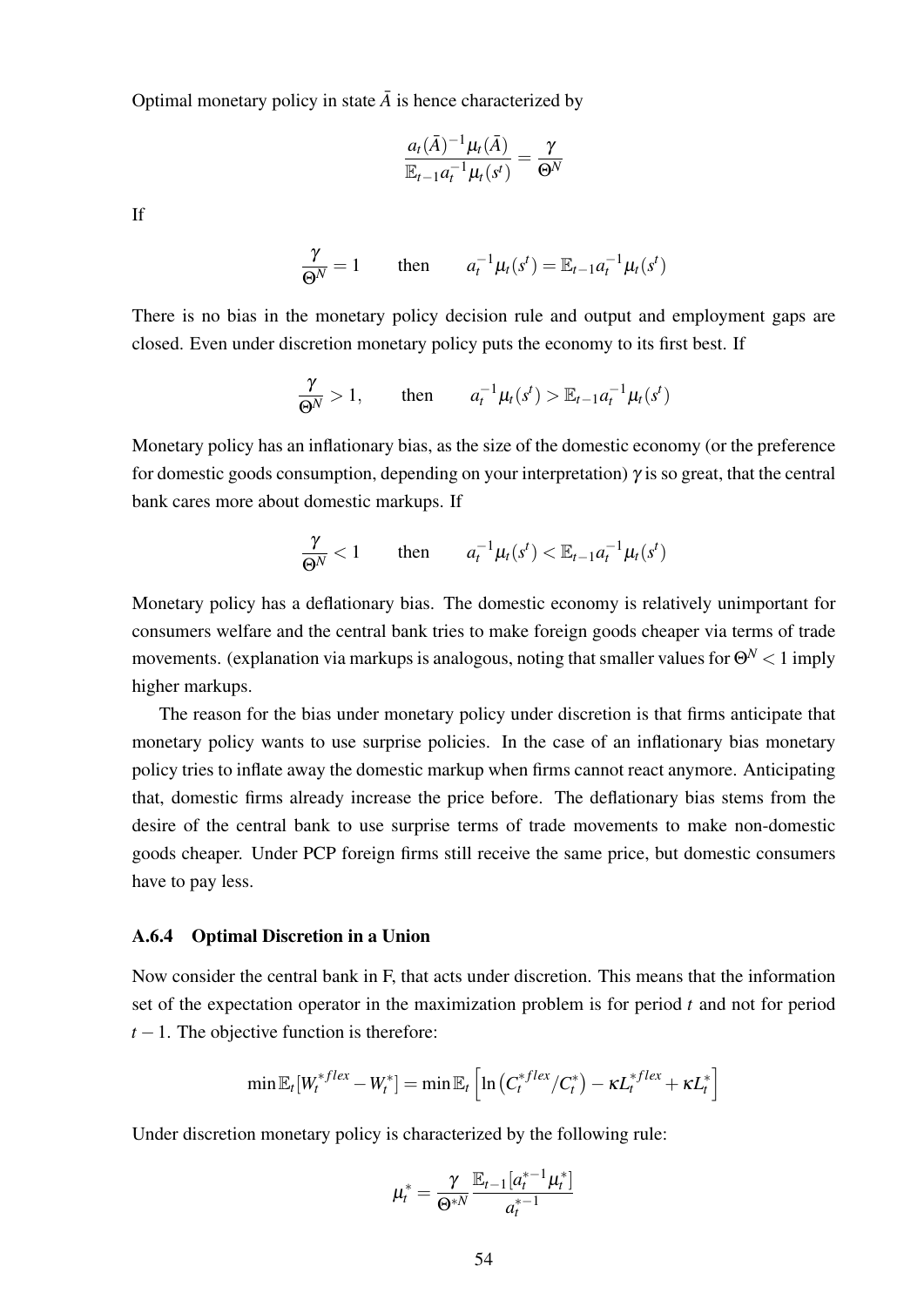where  $\frac{\gamma}{\Theta^{*N}}$  is a bias<sup>[23](#page-57-0)</sup> stemming from discretionary policy. As discussed by [Corsetti and Pesenti](#page-36-0) [\(2001\)](#page-36-0), this bias can either be inflationary or deflationary. If  $\frac{\gamma}{\Theta^{*N}} = 1$ , then there is no bias, if  $\frac{\gamma}{\Theta^{*N}} > 1$  there is an inflationary bias. As domestic markups are very important for the welfare of the agents in the economy, the central bank tries to inflate away the monopolistic markups. That is, when  $\Theta^{*N}$  is small and/or when  $\gamma$  is very large. In contrast a deflationary bias arises, if  $\frac{\gamma}{\Theta^{*N}}$  < 1. In that case domestic markups and domestic goods in general are less important and the central bank tries to deflate the value of the currency such that domestic consumers can buy more non-domestic goods. This case is in particular relevant, if  $\gamma$  is low. That is if consumers have a strong preference for non-domestic goods.

A common central bank maximizes a weighted sum of both countries' lifetime utility

$$
\max_{\{\mu_t(s^t)\}_{t=k}^{\infty}} \left[ \xi \sum_{t=k}^{\infty} \sum_{s^t \in A} \beta^{t-k} p(s^t \mid s^t) \left( \ln(C_t) - \kappa L_t \right) + (1-\xi) \sum_{t=k}^{\infty} \sum_{s^t \in A} \beta^{t-k} p(s^t \mid s^t) \left( \ln(C_t^*) - \kappa^* l_t^* \right) \right]
$$

subject to the equilibrium conditions in a currency union:

<span id="page-57-0"></span><sup>23</sup>Θ∗*<sup>N</sup>* =

$$
MC_t = \kappa a_t^{-1} \mu_t^U
$$
  
\n
$$
MC_t^* = \kappa^* a_t^{*-1} \mu_t^U
$$
  
\n
$$
C_t = \frac{\gamma_w \mu_t^U \mathcal{E}_t^{-1(1-\gamma)}}{(\Phi \mathbb{E}_{t-1}[MC_t])^{\gamma} (\Phi^* \mathbb{E}_{t-1}[MC_t^*)^{1-\gamma}}
$$
  
\n
$$
C_t^* = \frac{\gamma_w \mu_t^U \mathcal{E}_t^{1-\gamma}}{(\Phi \mathbb{E}_{t-1}[MC_t])^{1-\gamma} (\Phi^* \mathbb{E}_{t-1}[MC_t^*)^{\gamma}}
$$
  
\n
$$
L_t(h) = \frac{1}{\kappa \Phi} \left( \gamma \frac{MC_t}{\mathbb{E}_{t-1}[MC_t]} + (1-\gamma) \frac{MC_t}{\mathbb{E}_{t-1}[MC_t]} \right)
$$
  
\n
$$
L_t^*(f) = \frac{1}{\kappa^* \Phi^*} \left( \gamma \frac{MC_t^*}{\mathbb{E}_{t-1}[MC_t^*]} + (1-\gamma) \frac{MC_t^*}{\mathbb{E}_{t-1}[MC_t^*]} \right)
$$

Recall that  $\Phi \frac{1+\gamma\omega}{1+\omega} = \Theta^N$  and let  $\Phi = \Theta^U$ . As the markups in the union do not contain any trade costs  $\Theta^U < \Theta^N$ . The central bank maximizes

$$
\begin{split} \max_{\{\mu_{t}(s^{t})\}_{t=k}^{\infty}} & \Bigg[ \xi \Bigg( \ln (\frac{\gamma_{w} \mu_{t}^{U}}{(\sum_{s^{t} \in A} p(s^{t} \mid s^{t-1}) \kappa a_{t}^{-1} \mu_{t}^{U})^{\gamma} (\sum_{s^{t} \in A} p(s^{t} \mid s^{t-1}) \kappa^{*} a_{t}^{*-1} \mu_{t}^{U})^{1-\gamma}}) \\ & - \Theta^{U} \Bigg( \frac{\kappa a_{t}^{-1} \mu_{t}^{U}}{\sum_{s^{t} \in A} p(s^{t} \mid s^{t-1}) \kappa a_{t}^{-1} \mu_{t}^{U}} \Bigg) \Bigg) \\ & + (1-\xi) \Bigg( \ln (\frac{\gamma_{w} \mu_{t}^{U}}{(\sum_{s^{t} \in A} p(s^{t} \mid s^{t-1}) \kappa a_{t}^{-1} \mu_{t}^{U})^{1-\gamma} (\sum_{s^{t} \in A} p(s^{t} \mid s^{t-1}) \kappa^{*} a_{t}^{*-1} \mu_{t}^{U})^{\gamma}}) \\ & - \Theta^{*U} \Bigg( \frac{\kappa^{*} a_{t}^{* -1} \mu_{t}^{U}}{\sum_{s^{t} \in A} p(s^{t} \mid s^{t-1}) \kappa^{*} a_{t}^{*-1} \mu_{t}^{U}} \Bigg) \Bigg) \Bigg] \\ \end{split}
$$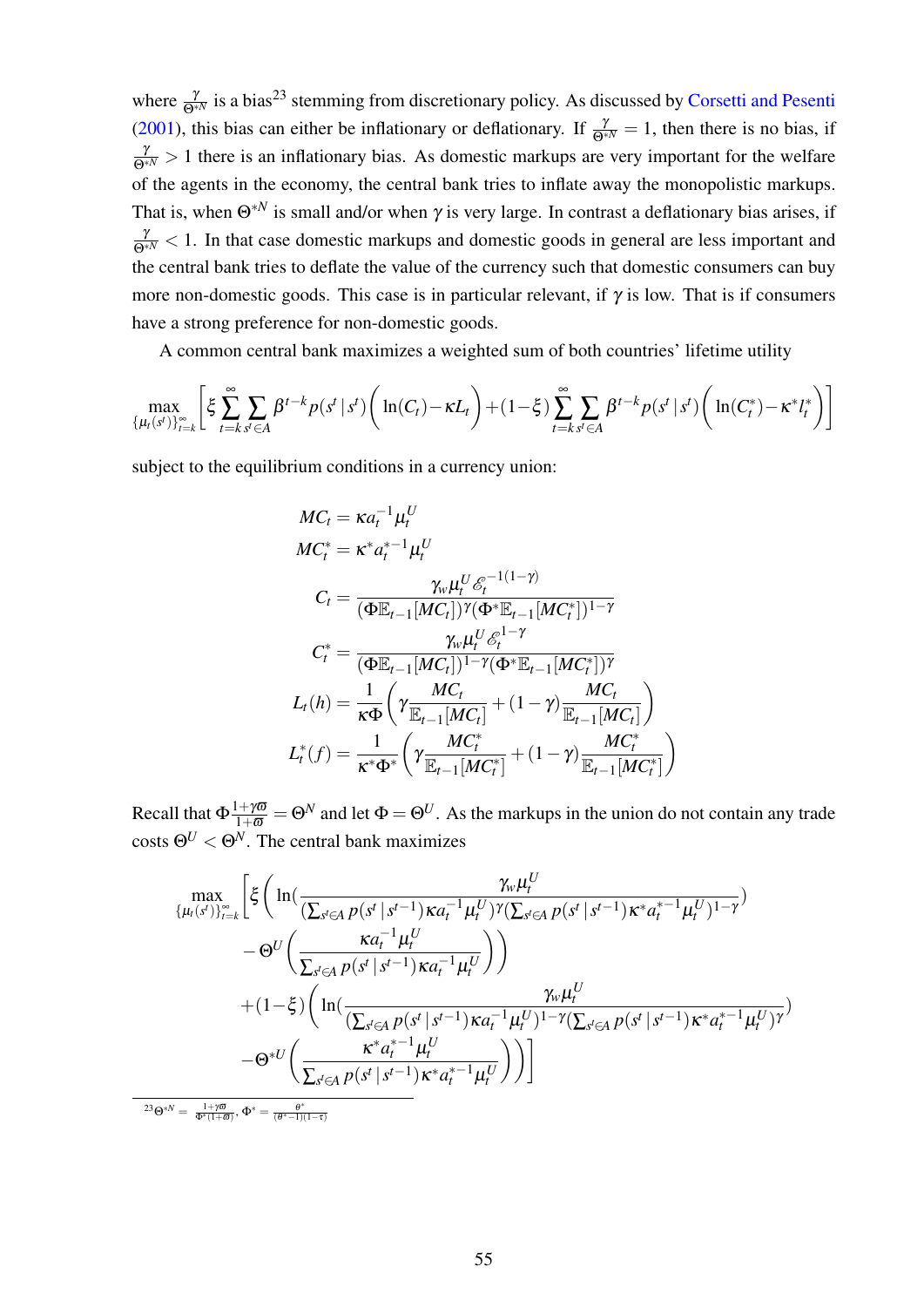The first order conditions are

$$
\xi \left[ \frac{1}{\mu(\bar{A})} - \frac{\gamma a_t^{-1}(\bar{A})}{\sum_{s' \in A} p(s^t \mid s^{t-1}) a_t^{-1} \mu_t^U} - \frac{(1-\gamma) a_t^{*-1}(\bar{A})}{\sum_{s' \in A} p(s^t \mid s^{t-1}) a_t^{*-1} \mu_t^U} - \Theta^U \left( \frac{a_t^{-1}(\bar{A})}{\sum_{s' \in A} p(s^t \mid s^{t-1}) a_t^{-1} \mu_t^U} - \frac{a_t^{-1}(\bar{A}) \mu_t(\bar{A}) a_t^{-1}(\bar{A})}{(\sum_{s' \in A} p(s^t \mid s^{t-1}) a_t^{-1} \mu_t^U)^2} \right) + (1-\xi) \left[ \frac{1}{\mu(\bar{A})} - \frac{(1-\gamma) a_t^{-1}(\bar{A})}{\sum_{s' \in A} p(s^t \mid s^{t-1}) a_t^{-1} \mu_t^U} - \frac{\gamma a_t^{*-1}(\bar{A})}{\sum_{s' \in A} p(s^t \mid s^{t-1}) a_t^{*-1} \mu_t^U} - \Theta^{*U} \left( \frac{a_t^{*-1}(\bar{A})}{\sum_{s' \in A} p(s^t \mid s^{t-1}) a_t^{*-1} \mu_t^U} - \frac{a_t^{*-1}(\bar{A}) \mu_t(\bar{A}) a_t^{*-1}(\bar{A})}{(\sum_{s' \in A} p(s^t \mid s^{t-1}) a_t^{*-1} \mu_t^U)^2} \right) = 0
$$

Rearrange and compare to the solution before

$$
\frac{1}{\mu_t(\bar{A})} = (\xi \gamma + (1 - \xi)(1 - \gamma)) \frac{a_t^{-1}(\bar{A})}{\mathbb{E}_{t-1}[a_t^{-1}\mu_t]} + (\xi(1 - \gamma) + (1 - \xi)\gamma) \frac{a_t^{*-1}(\bar{A})}{\mathbb{E}_{t-1}[a_t^{*-1}\mu_t]} \n+ \Theta^U \xi \left(1 - \frac{a_t^{-1}(\bar{A})\mu_t(\bar{A})}{\mathbb{E}_{t-1}[a_t^{-1}\mu_t]} \right) \frac{a_t^{-1}(\bar{A})}{\mathbb{E}_{t-1}[a_t^{-1}\mu_t]} + \Theta^{*U}(1 - \xi) \left(1 - \frac{a_t^{*-1}(\bar{A})\mu_t(\bar{A})}{\mathbb{E}_{t-1}[a_t^{*-1}\mu_t]} \right) \frac{a_t^{*-1}(\bar{A})}{\mathbb{E}_{t-1}[a_t^{*-1}\mu_t]}
$$

The first row is the same as under commitment in a monetary union, while the second one represents the inflationary or deflationary bias .

Consider a state where both countries have the same productivity:  $a_t(\overline{A}) = a_t^*(\overline{A})$ ,

$$
\frac{1}{\mu_t(\bar{A})} = \frac{a_t^{-1}(\bar{A})}{\mathbb{E}_{t-1}[a_t^{-1}\mu_t]} + (\xi \Theta^U + (1-\xi)\Theta^{*U}) \frac{a_t^{-1}(\bar{A})}{\mathbb{E}_{t-1}[a_t^{-1}\mu_t]} \left[1 - \frac{a_t^{-1}(\bar{A})\mu_t(\bar{A})}{\mathbb{E}_{t-1}[a_t^{-1}\mu_t]}\right]
$$

This can be rearranged in the same way as before for  $\Theta^U = \Theta^{*U}$ 

$$
\frac{1}{\Theta^U} = \frac{a_t^{-1}}{\mathbb{E}_{t-1}[a_t^{-1}\mu_t]} \left[1 - \frac{a_t^{-1}\mu_t}{\mathbb{E}_{t-1}[a_t^{-1}\mu_t]} + \frac{1}{\Theta^U}\right]
$$

The solution is

$$
\frac{1}{\Theta^U} = \frac{a_t^{-1}(\bar{A})\mu_t(\bar{A})}{\mathbb{E}_{t-1}a_t^{-1}\mu_t}
$$

Compare this to the discretionary monetary policy in H outside the union:

$$
\frac{\gamma}{\Theta^N} = \frac{a_t(\bar{A})^{-1}\mu_t(\bar{A})}{\mathbb{E}_{t-1}a_t^{-1}\mu_t}
$$

For the first best allocation we know that the LHS must be one. We know that  $\Theta^N < \Theta^U$ , but  $\gamma$  < 1. This means that there are only gains of a union, if the drop in markups is sufficiently large. As the deflationary bias stemming from incentives to manipulate the exchange rate is removed,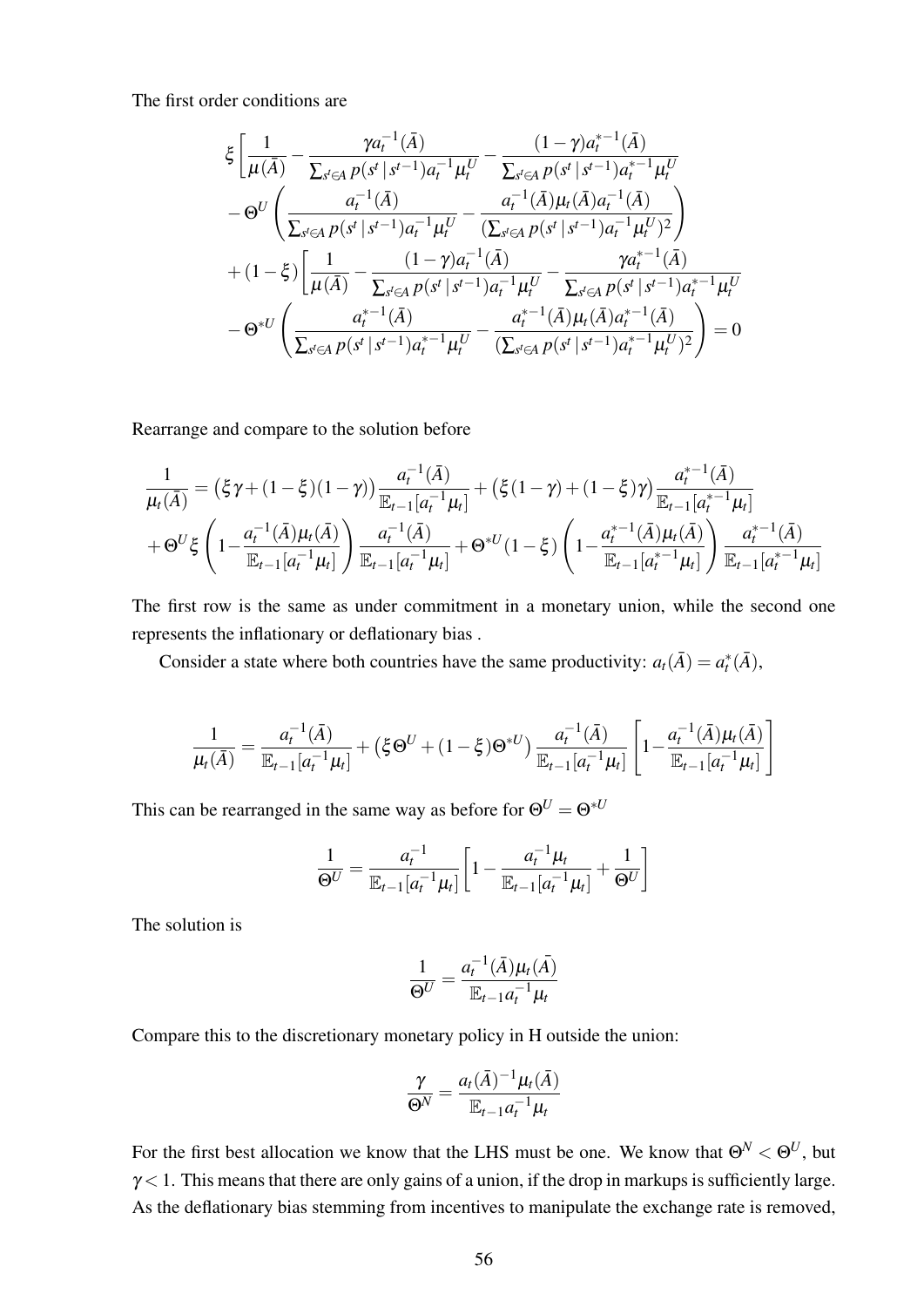the mitigating effect for the inflationary bias disappears. then markup is lower because of lower trade costs + if asymmetric markup shocks, bias of MP is lower.

Consider an asymmetric shock. In such a case the bias from markups of the boom country leads to and inflationary bias as  $\left(1 - \frac{a_t^{-1}(\bar{A})\mu_t(\bar{A})}{\bar{a}}\right)$  $\mathbb{E}_{t-1}[a_t^{-1}\mu_t]$  $\vert$  > 0 while the recession country induces a deflationary bias s  $\left(1 - \frac{a_t^{-1}(\bar{A})\mu_t(\bar{A})}{\sum_{k=1}^{\infty} a_k^{-1}(\bar{A})^2}\right)$  $\mathbb{E}_{t-1}[a_t^{-1}\mu_t]$  $\Big) < 0$ 

#### A.6.5 Monetary Policy under Commitment with Pass Through

The central bank in H maximizes under commitment

$$
\max_{\mu_t} \quad \ln(C_t)
$$

With exchange rate pass through foreign prices are augmented by the exchange rate factor, consumption and the objective function then is

$$
\max_{\mu_t} \quad \ln \left( \frac{\gamma_W \left( \frac{\theta - 1}{\theta} \right)^{\gamma} \left( \frac{\theta^* - 1}{\theta^*} \right)^{1 - \gamma} \mu_t \mathscr{E}_t^{-\eta(1 - \gamma)}}{\left[ E_{t-1} \left( M C_t^* \mathscr{E}_t^{1 - \eta} \right) \right]^{1 - \gamma}} \right)
$$

Plugging in marginal costs and the exchange rate, then spread out the log gives

$$
\max_{\mu_t} \quad \ln(\mu_t) - (1 - \gamma)\eta(\ln \mu_t - \ln \mu_t^*) + const
$$

$$
- \gamma \ln \mathbb{E}[\kappa a_t^{-1} \mu_t] - (1 - \gamma) \ln \mathbb{E}\left[\kappa^* a_t^{*-1} \mu_t^* \left(\frac{\mu_t}{\mu_t^*}\right)^{1-\eta}\right]
$$

The first order condition is

$$
\frac{\gamma}{\mu_t} + \frac{(1-\gamma)(1-\eta)}{\mu_t} - \frac{\gamma a_t^{-1} \kappa}{\mathbb{E}[\kappa a_t^{-1} \mu_t]} - \frac{(1-\gamma)(1-\eta) \kappa^* a_t^{*-1} \frac{\mu_t^*}{\mu_t^{*1-\eta}} \mu_t^{-\eta}}{\mathbb{E}[\kappa^* a_t^{*-1} \mu_t^* \frac{\mu_t}{\mu_t^{*1-\eta}}]} = 0
$$

Rearranging and plugging in again marginal costs gives the monetary rule for H

$$
\gamma + (1 - \gamma)(1 - \eta) = \frac{\gamma MC_t}{\mathbb{E}[MC_t]} + \frac{(1 - \gamma)(1 - \eta)MC_t^* \frac{\mu}{\mu^*}^{1 - \eta}}{\mathbb{E}[MC_t^* \frac{\mu_t}{\mu_t^*}^{1 - \eta}]}
$$

In the case of PCP (full pass through,  $\eta = 1$ ) one arrives at

$$
MC_t = \mathbb{E}_t [MC_t]
$$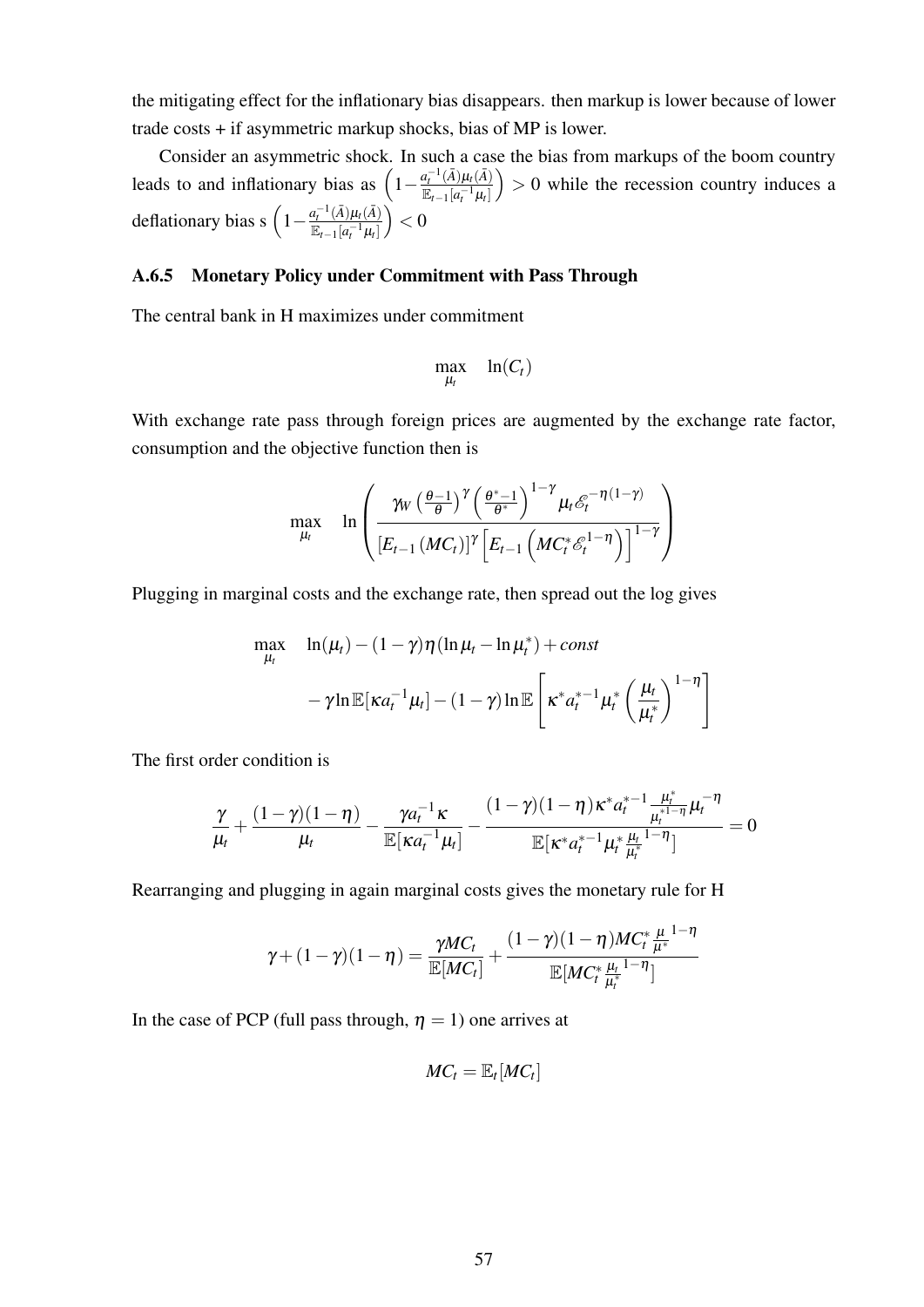In the case of LCP (no pass through,  $\eta = 0$ ) one arrives at

$$
\gamma + (1 - \gamma) = \frac{\gamma MC_t}{\mathbb{E}[MC_t]} + \frac{(1 - \gamma)MC_t^* \frac{\mu}{\mu^*}}{\mathbb{E}[MC_t^* \frac{\mu_t}{\mu^*}]} \n1 = \frac{\gamma \kappa a_t^{-1} \mu_t}{\mathbb{E}[MC_t]} + \frac{(1 - \gamma) \kappa^* a_t^{*-1} \mu_t}{\mathbb{E}[\kappa^* a_t^{*-1} \mu_t]} \n\mu_t = \left(\frac{\gamma \kappa a_t^{-1}}{\mathbb{E}[MC_t]} + \frac{(1 - \gamma) \kappa^* a_t^{*-1}}{\mathbb{E}[\kappa^* a_t^{*-1} \mu_t]}\right)^{-1}
$$

This can be done for the Foreign country as well. The objective function there is

$$
\max_{\mu_t} \quad \ln \left( \frac{MC_t^{1-\gamma} \mathcal{E}_t^{-(1-\eta)(1-\gamma)} MC_t^{*\gamma}}{\mathbb{E}[MC_t \mathcal{E}^{-(1-\eta)}]^{1-\gamma} \mathbb{E}[MC_t^*]^{\gamma}} \right)
$$

The derivation is analogous.

## A.7 Closed form solution of Consumption and Labor

#### A.7.1 National Currency under Commitment

Plug in monetary policy in a world with national currencies only:

$$
C_t = \left(\frac{1}{1+\varpi}\right)^{1-\gamma} \frac{\gamma_w \frac{\mathbb{E}_{t-1}[a_t^{-1}\mu_t]}{a_t^{-1}} \left(\frac{\frac{\mathbb{E}_{t-1}[a_t^{-1}\mu_t]}{a_t^{-1}}}{\frac{\mathbb{E}_{t-1}[a_t^{*-1}\mu_t]}{a_t^{*}}}\right)^{-1(1-\gamma)}}{(\Phi \mathbb{E}_{t-1}[\kappa a_t^{-1}\mu_t])^{\gamma}(\Phi^* \mathbb{E}_{t-1}[{\kappa^* a_t^{*-1}\mu_t}])^{1-\gamma}} \\ \Rightarrow C_t = \frac{\left(\frac{1}{1+\varpi}\right)^{1-\gamma} \gamma_w a_t \left(\frac{a_t}{a_t^*}\right)^{\gamma-1}}{(\Phi \kappa)^{\gamma}(\Phi^* \kappa^*)^{(1-\gamma)}} = \frac{\left(\frac{1}{1+\varpi}\right)^{1-\gamma} \gamma_w a_t^{\gamma} a_t^{*(1-\gamma)}}{(\Phi \kappa)^{\gamma}(\Phi^* \kappa^*)^{(1-\gamma)}}
$$

Foreign Consumption

$$
C_t^* = \frac{\left(\frac{1}{1+\overline{\omega}}\right)^{1-\gamma} \gamma_w a_t^{1-\gamma} a_t^{*\gamma}}{(\Phi \kappa)^{1-\gamma} (\Phi^* \kappa)^\gamma}
$$

If you plug int both forms of consumption into the exchange rate condition, this equation is true, because the exchange rate is augmented by  $(1 - \gamma)/\gamma$  labor is given by:

$$
L_t(h) = \frac{1}{\Phi \kappa} \left( \gamma \frac{MC_t}{\mathbb{E}_{t-1}[MC_t]} + \frac{(1-\gamma)}{1+\varpi} \frac{MC_t}{\mathbb{E}_{t-1}[MC_t]} \right)
$$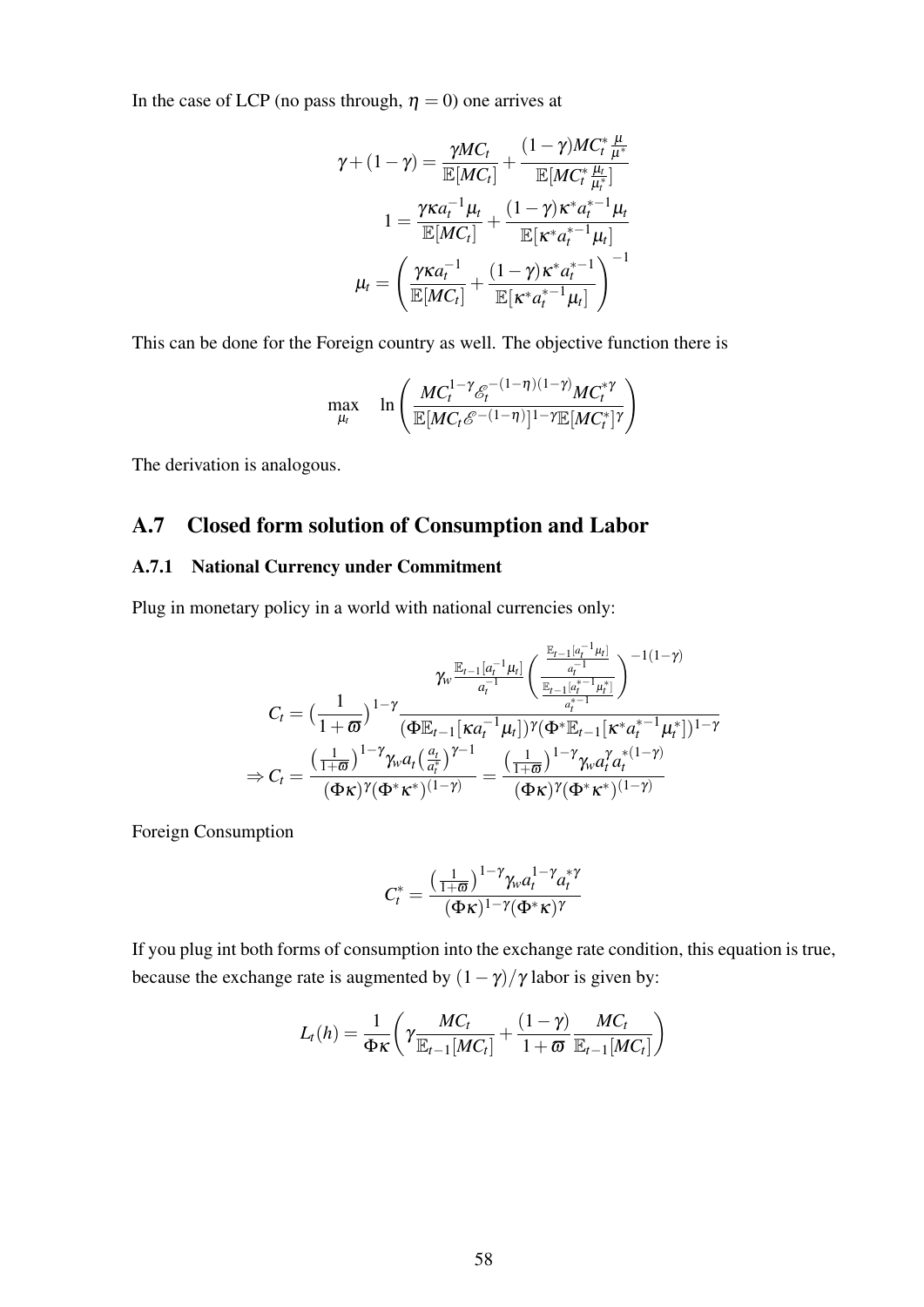Plugging in monetary policy:

$$
L_t(h) = \frac{1}{\Phi_K} \left( \gamma \frac{\kappa a_t^{-1} \frac{\mathbb{E}_{t-1}[a_t^{-1} \mu_t]}{a_t^{-1}}}{\mathbb{E}_{t-1}[\kappa a_t^{-1} \mu_t]} + \frac{(1-\gamma)}{1+\varpi} \frac{\kappa a_t^{-1} \frac{\mathbb{E}_{t-1}[a_t^{-1} \mu_t]}{a_t^{-1}}}{\mathbb{E}_{t-1}[\kappa a_t^{-1} \mu_t]} \right)
$$
  
\n
$$
\Rightarrow L_t(h) = \frac{1}{\Phi_K} \left( \gamma + \frac{1-\gamma}{1+\varpi} \right)
$$

## A.7.2 National Currency under Discretion

Plug in monetary policy in a world with national currencies only:

$$
C_t = \left(\frac{1}{1+\varpi}\right)^{1-\gamma} \frac{\gamma_w \frac{\gamma}{\Theta^N} \frac{\mathbb{E}_{t-1}[a_t^{-1}\mu_t]}{a_t^{-1}}}{\left(\Phi \mathbb{E}_{t-1}[\kappa a_t^{-1}\mu_t]\right)} \left(\frac{\frac{\gamma}{\Theta^N} \mathbb{E}_{t-1}[a_t^{*1}\mu_t]}{\frac{\gamma}{\Theta^N} \mathbb{E}_{t-1}[a_t^{*1}\mu_t^*]} \right)^{-1(1-\gamma)} \n\Rightarrow C_t = \frac{\left(\frac{1}{1+\varpi}\right)^{1-\gamma} \gamma_w \frac{\gamma}{\Theta^N} a_t \left(\frac{a_t}{a_t^*}\right)^{\gamma-1}}{\left(\Phi \kappa\right)^{\gamma} (\Phi^* \mathbb{E}_{t-1}[K^* a_t^{*1}\mu_t^*])^{1-\gamma}} = \left(\frac{1}{1+\varpi}\right)^{1-\gamma} \gamma_w \frac{\gamma}{\Theta^N} \frac{a_t^{\gamma} a_t^{\gamma}(1-\gamma)}{\left(\Phi \kappa\right)^{\gamma} (\Phi^* \kappa)^{(1-\gamma)}}
$$

To keep the expression tractable, I assumed that  $\frac{\gamma}{\Theta^N} = \frac{\gamma}{\Theta^* N}$ . Foreign Consumption is

$$
C_t^* = \left(\frac{1}{1+\varpi}\right)^{1-\gamma} \gamma_w \frac{\gamma}{\Theta^N} \frac{a_t^{1-\gamma} a_t^{*\gamma}}{(\Phi \kappa)^{1-\gamma} (\Phi^* \kappa)^{*\gamma}}
$$

If you plug int both forms of consumption into the exchange rate condition, this equation is true, because the exchange rate is augmented by  $(1 - \gamma)/\gamma$ . Labor is given by:

$$
L_t(h) = \frac{1}{\Phi K} \left( \gamma \frac{MC_t}{\mathbb{E}_{t-1}[MC_t]} + \frac{(1-\gamma)}{1+\varpi} \frac{MC_t}{\mathbb{E}_{t-1}[MC_t]} \right)
$$

Plugging in monetary policy:

$$
L_t(h) = \frac{1}{\Phi \kappa} \left( \gamma \frac{\kappa a_t^{-1} \frac{\gamma}{\Theta^N} \frac{\mathbb{E}_{t-1}[a_t^{-1} \mu_t]}{a_t^{-1}}}{\mathbb{E}_{t-1}[\kappa a_t^{-1} \mu_t]} + \frac{(1-\gamma)}{1+\varpi} \frac{\kappa a_t^{-1} \frac{\gamma}{\Theta^N} \frac{\mathbb{E}_{t-1}[a_t^{-1} \mu_t]}{a_t^{-1}}}{\mathbb{E}_{t-1}[\kappa a_t^{-1} \mu_t]} \right)
$$
  
\n
$$
\Rightarrow L_t(h) = \frac{1}{\Phi \kappa} \frac{\gamma}{\Theta^N} \left( \gamma + \frac{1-\gamma}{1+\varpi} \right)
$$
  
\n
$$
\Rightarrow L_t^*(f) = \frac{1}{\Phi^* \kappa} \frac{\gamma}{\Theta^{*N}} \left( \gamma + \frac{1-\gamma}{1+\varpi} \right)
$$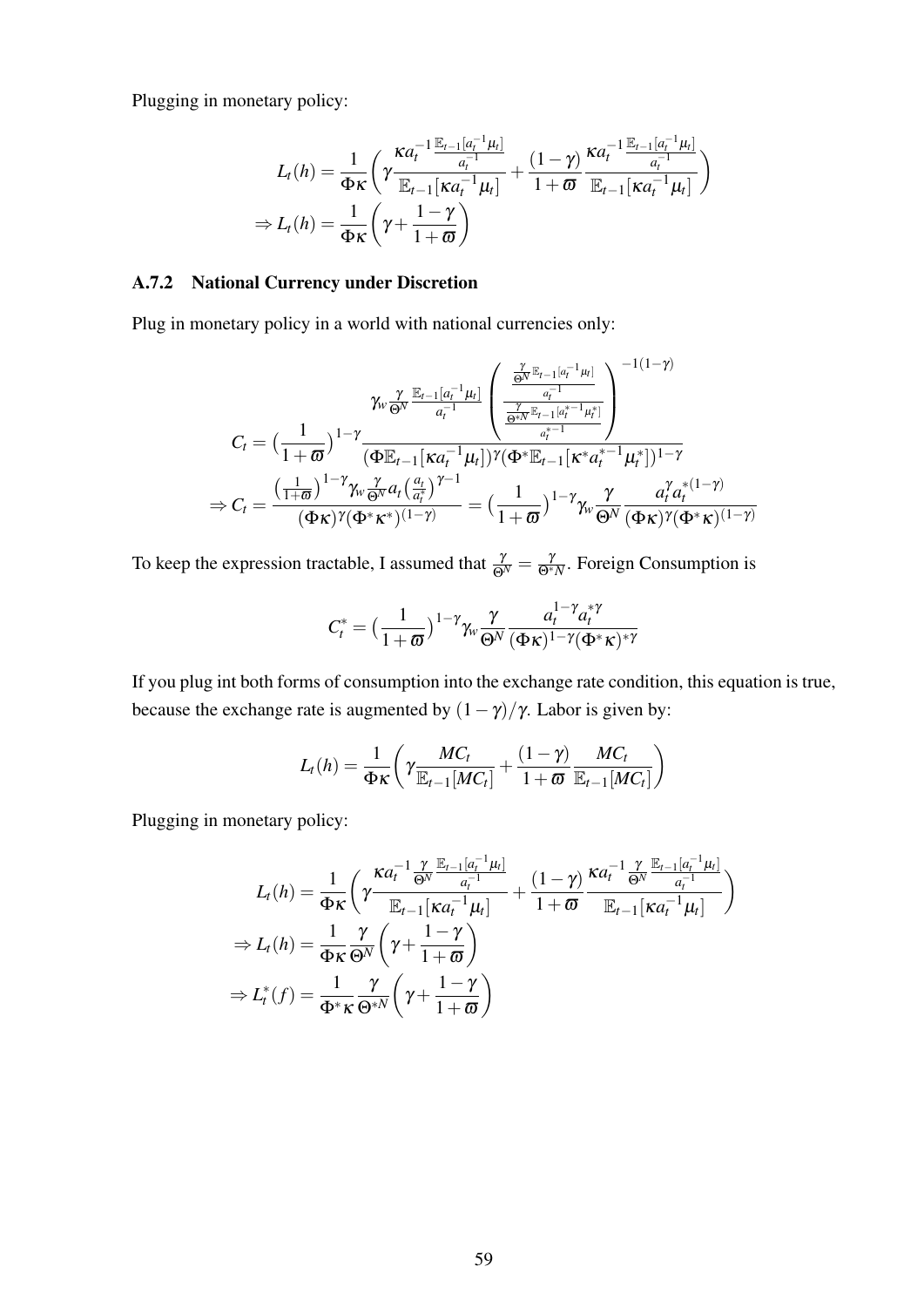#### A.7.3 National Currency, Commitment in H and Discretion in F

Plug in monetary policy in a world with national currencies only:

$$
C_{t} = \left(\frac{1}{1+\varpi}\right)^{1-\gamma} \frac{\gamma_{w} \frac{\mathbb{E}_{t-1}[a_{t}^{-1}\mu_{t}]}{a_{t}^{-1}} \left(\frac{\frac{\mathbb{E}_{t-1}[a_{t}^{-1}\mu_{t}]}{a_{t}^{-1}}}{\frac{\gamma}{\mathbb{B}^{*N}\mathbb{E}_{t-1}[a_{t}^{*}-1\mu_{t}^{*}]}{a_{t}^{*}-1}}\right)^{-1(1-\gamma)}}{\left(\Phi\mathbb{E}_{t-1}[\kappa a_{t}^{-1}\mu_{t}]\right)^{\gamma}(\Phi^{*}\mathbb{E}_{t-1}[\kappa^{*}a_{t}^{*}-1\mu_{t}^{*}])^{1-\gamma}}{\times}
$$
\n
$$
\Rightarrow C_{t} = \frac{\left(\frac{1}{1+\varpi}\right)^{1-\gamma}\gamma_{w}a_{t}\left(\frac{a_{t}}{a_{t}^{*}-\frac{\gamma}{\mathbb{B}^{*N}}}\right)^{\gamma-1}}{\left(\Phi\kappa\right)^{\gamma}\left(\Phi^{*}\kappa^{*}\right)^{(1-\gamma)}} = \left(\frac{1}{1+\varpi}\frac{\gamma}{\Theta^{*N}}\right)^{1-\gamma}\gamma_{w}\frac{a_{t}^{\gamma}a_{t}^{*}(1-\gamma)}{\left(\Phi\kappa\right)^{\gamma}\left(\Phi^{*}\kappa^{*}\right)^{(1-\gamma)}}
$$

If only one country has a bias, it is transmitted through the exchange rate. Foreign Consumption is

$$
C_t^* = \left(\frac{1}{1+\varpi}\right)^{1-\gamma} \frac{\gamma_w \frac{\gamma}{\varphi^{*N}} \frac{\mathbb{E}_{t-1}[a_t^{*-1}\mu_t^*]}{a_t^{*-1}}}{\left(\frac{\varphi^{*N}}{\varphi^{*N}}\right)^{1-\gamma}} \left(\frac{\frac{\mathbb{E}_{t-1}[a_t^{-1}\mu_t]}{a_t^{*-1}}}{\frac{\gamma}{\varphi^{*N}}\mathbb{E}_{t-1}[a_t^{*-1}\mu_t^*]} \right)^{1-\gamma}}{\left(\frac{1}{1+\varpi}\right)^{1-\gamma} \frac{\gamma_w \frac{\gamma}{\varphi^{*N}}a_t\left(\frac{a_t}{a_t^{*}\frac{\gamma}{\varphi^{*N}}}\right)^{1-\gamma}}{a_t^{*}-1-\gamma}} = \left(\frac{1}{1+\varpi}\right)^{1-\gamma} \gamma_w \left(\frac{\gamma}{\varphi^{*N}}\right)^{\gamma} \frac{a_t^{1-\gamma}a_t^{*}\gamma}{\left(\varphi^{*N}\right)^{1-\gamma} \left(\varphi^{*}K^{*}\right)^{\gamma}}} = \left(\frac{1}{1+\varpi}\right)^{1-\gamma} \gamma_w \left(\frac{\gamma}{\varphi^{*N}}\right)^{\gamma} \frac{a_t^{1-\gamma}a_t^{*}\gamma}{\left(\varphi^{*N}\right)^{1-\gamma} \left(\varphi^{*}K^{*}\right)^{\gamma}} = \left(\frac{1}{1+\varpi}\right)^{1-\gamma} \gamma_w \left(\frac{\gamma}{\varphi^{*N}}\right)^{\gamma} \frac{a_t^{1-\gamma}a_t^{*}\gamma}{\left(\varphi^{*N}\right)^{1-\gamma} \left(\varphi^{*}K^{*}\right)^{\gamma}}
$$

Both countries end up consuming less of the non-domestic good. If you plug in both forms of consumption into the exchange rate condition, this equation is true, because the exchange rate is augmented by  $(1 - \gamma)/\gamma$ . Labor is given by:

$$
L_t(h) = \frac{1}{\Phi \kappa} \left( \gamma \frac{MC_t}{\mathbb{E}_{t-1}[MC_t]} + \frac{(1-\gamma)}{1+\varpi} \frac{MC_t}{\mathbb{E}_{t-1}[MC_t]} \right)
$$

Plugging in monetary policy for H

$$
L_t(h) = \frac{1}{\Phi \kappa} \left( \gamma \frac{\kappa a_t^{-1} \frac{\mathbb{E}_{t-1}[a_t^{-1} \mu_t]}{a_t^{-1}}}{\mathbb{E}_{t-1}[\kappa a_t^{-1} \mu_t]} + \frac{(1-\gamma)}{1+\varpi} \frac{\kappa a_t^{-1} \frac{\mathbb{E}_{t-1}[a_t^{-1} \mu_t]}{a_t^{-1}}}{\mathbb{E}_{t-1}[\kappa a_t^{-1} \mu_t]} \right)
$$
  
\n
$$
\Rightarrow L_t(h) = \frac{1}{\Phi \kappa} \left( \gamma + \frac{1-\gamma}{1+\varpi} \right)
$$

and for F Plugging in monetary policy:

$$
L_t^*(f) = \frac{1}{\Phi^* \kappa^*} \left( \gamma \frac{\kappa^* a_t^{*-1} \frac{\gamma}{\Theta^* N} \frac{\mathbb{E}_{t-1} [a_t^{*-1} \mu_t^*]}{a_t^{*-1}}}{\mathbb{E}_{t-1} [\kappa^* a_t^{*-1} \mu_t^*]} + \frac{(1-\gamma)}{1+\varpi} \frac{\kappa^* a_t^{*-1} \frac{\gamma}{\Theta^* N} \frac{\mathbb{E}_{t-1} [a_t^{*-1} \mu_t]}{a_t^{*-1}}}{\mathbb{E}_{t-1} [\kappa^* a_t^{*-1} \mu_t]} \right)
$$
  
\n
$$
\Rightarrow L_t^*(f) = \frac{1}{\Phi^* \kappa^*} \frac{\gamma}{\Theta^* N} \left( \gamma + \frac{1-\gamma}{1+\varpi} \right)
$$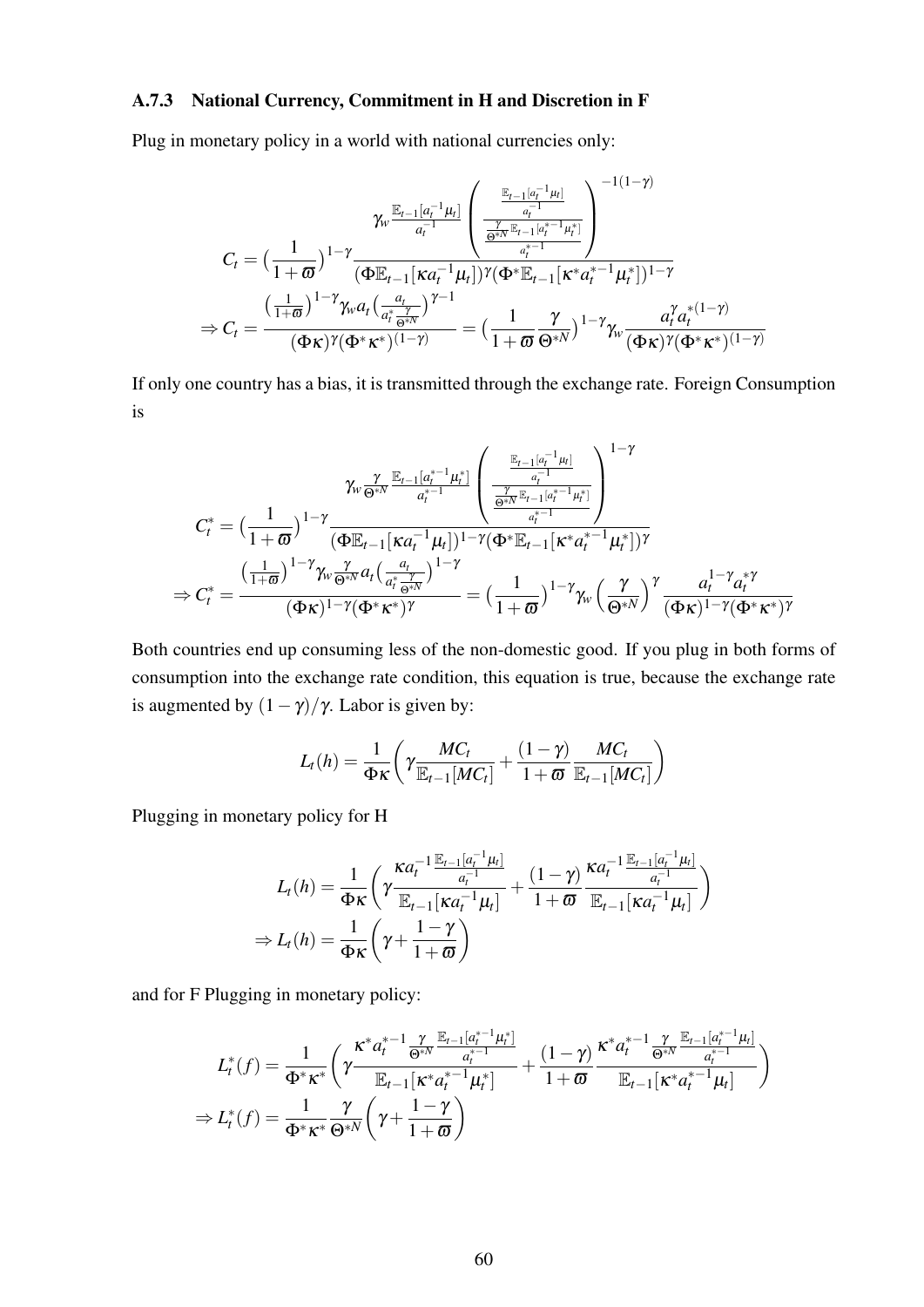## A.7.4 Currency Union under Commitment

Plug in monetary policy in a world with a currency union.

Now calculate consumption

$$
C_{t} = \frac{\gamma_{w} \left( \left( \xi \gamma + (1 - \xi)(1 - \gamma) \right) \frac{a_{t}^{-1}}{\mathbb{E}_{t-1}[a_{t}^{-1}\mu_{t}]} + \left( \xi(1 - \gamma) + (1 - \xi)\gamma \right) \frac{a_{t}^{*-1}}{\mathbb{E}_{t-1}[a_{t}^{*1}\mu_{t}]} \right)^{-1}}{(\Phi \mathbb{E}_{t-1}[MC_{t}])^{\gamma}(\Phi^{*} \mathbb{E}_{t-1}[MC_{t}^{*}])^{1-\gamma}}
$$

$$
C_{t} = \frac{\gamma_{w} \left( \left( \xi \gamma + (1 - \xi)(1 - \gamma) \right) a_{t}^{-1} + \left( \xi(1 - \gamma) + (1 - \xi)\gamma \right) a_{t}^{*-1} \right)^{-1}}{(\Phi \kappa)^{\gamma}(\Phi^{*} \kappa^{*})^{1-\gamma}}
$$

The last step only works, if shocks are iid, such that  $\mathbb{E}_{t-1}[a_t^{*-1}\mu_t] = \mathbb{E}_{t-1}[a_t^{-1}\mu_t]$ . If not, keep it and compute numerically. With  $C_t = C_{H,t}^{\gamma} C_{F,t}^{1-\gamma}$  $F_{f,t}^{(1)}$ , consumption of Home and foreign goods is:

$$
C_{H,t} = \frac{\gamma \bigg( \left( \xi \gamma + (1 - \xi)(1 - \gamma) \right) a_t^{-1} + \left( \xi (1 - \gamma) + (1 - \xi) \gamma \right) a_t^{* - 1} \bigg)^{-1}}{\Phi \kappa}
$$
  

$$
C_{F,t} = \frac{(1 - \gamma) \bigg( \left( \xi \gamma + (1 - \xi)(1 - \gamma) \right) a_t^{-1} + \left( \xi (1 - \gamma) + (1 - \xi) \gamma \right) a_t^{* - 1} \bigg)^{-1}}{\Phi^* \kappa^*}
$$

Labor in a currency union is:

$$
L_{t}(h) = \frac{1}{\Phi_{K}} \left( \gamma \frac{a_{t}^{-1} \mu_{t}}{\mathbb{E}_{t-1}[a_{t}^{-1} \mu_{t}]} + (1-\gamma) \frac{a_{t}^{-1} \mu_{t}}{\mathbb{E}_{t-1}[a_{t}^{-1} \mu_{t}]} \right)
$$
  
\n
$$
L_{t}(h) = \frac{1}{\Phi_{K}} \left( \frac{a_{t}^{-1} \left( \left( \xi \gamma + (1-\xi)(1-\gamma) \right) \frac{a_{t}^{-1}}{\mathbb{E}_{t-1}[a_{t}^{-1} \mu_{t}]} + \left( \xi (1-\gamma) + (1-\xi)\gamma \right) \frac{a_{t}^{*-1}}{\mathbb{E}_{t-1}[a_{t}^{*1} \mu_{t}]} \right)^{-1}}{\mathbb{E}_{t-1}[a_{t}^{-1} \mu_{t}]} \right)
$$
  
\n
$$
L_{t}(h) = \frac{1}{\Phi_{K}} \left( \frac{a_{t}^{-1}}{(\xi \gamma + (1-\xi)(1-\gamma))a_{t}^{-1} + (\xi (1-\gamma) + (1-\xi)\gamma)a_{t}^{*-1}} \right)
$$

## A.8 Allocation and Monetary Policy in [Corsetti and Pesenti](#page-36-1) [\(2002\)](#page-36-1)

In [Corsetti and Pesenti](#page-36-1) [\(2002\)](#page-36-1), the consumption basket is symmetric and both countries weight good H with  $\gamma$ :

$$
C_t = C_{H,t}^{\gamma} C_{F,t}^{1-\gamma}, \quad C_t^* = C_{H,t}^{*\gamma} C_{F,t}^{*1-\gamma}
$$

As a result, the benchmark allocations are different: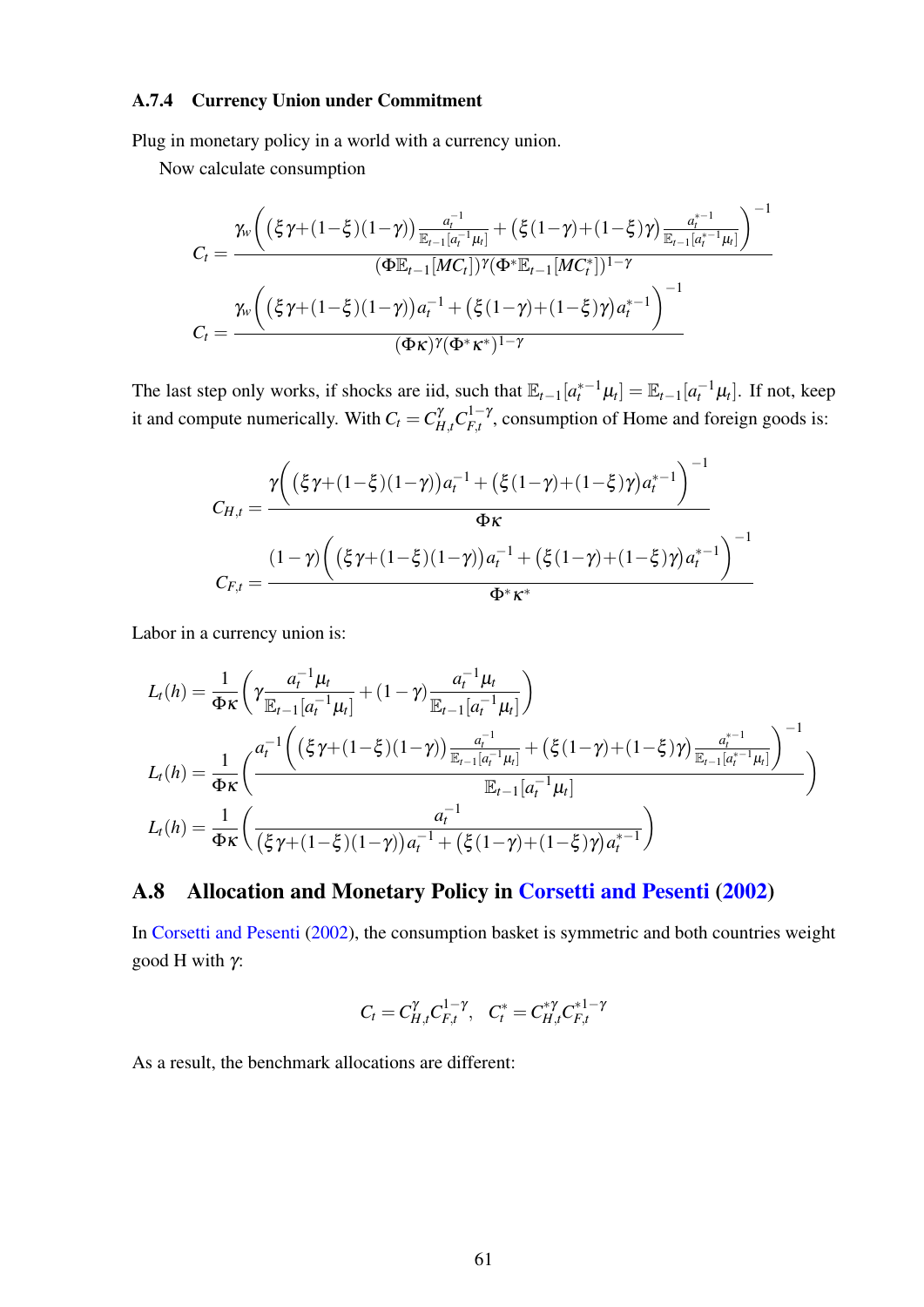Social Planner:

| Consumption                                                                          | \n $C_{H,t} = \frac{1}{2\kappa} a_t \, C_{H,t}^* = \frac{1}{2\kappa} a_t$ \n |
|--------------------------------------------------------------------------------------|------------------------------------------------------------------------------|
| \n $C_{F,t} = \frac{1}{2\kappa^*} a_t^* \, C_{F,t}^* = \frac{1}{2\kappa^*} a_t^*$ \n |                                                                              |
| \n        Labor\n $L_t = \frac{1}{\kappa} L_t^* = \frac{1}{\kappa^*}$ \n             |                                                                              |

Flexible Prices (National Currencies)

 $Consumption$ 

$$
C_{H,t} = \frac{\gamma}{\kappa} a_t C_{H,t}^* = \frac{1-\gamma}{\kappa} a_t
$$

$$
C_{F,t} = \frac{\gamma}{\kappa^*} a_t^* C_{F,t}^* = \frac{1-\gamma}{\kappa^*} a_t^*
$$

$$
L_t = \frac{1}{\kappa} L_t^* = \frac{1}{\kappa^*}
$$

 $Labor$ 

Sticky Prices (National Currencies)

$$
\begin{aligned}\n\text{Monetary Policy} & \mu_t = \frac{\mathbb{E}[a_t^{-1}\mu_t]}{a_t^{-1}} \\
\text{Consumption} & C_t = \frac{\left(\frac{1}{1+\varpi}\right)^{1-\gamma} \gamma a_t^{1-\gamma} a_t^{*\gamma}}{\kappa^{1-\gamma} \kappa^{*\gamma}} C_t^* = \frac{\left(\frac{1}{1+\varpi}\right)^{\gamma} (1-\gamma) a_t^{1-\gamma} a_t^{*\gamma}}{\kappa^{1-\gamma} \kappa^{*\gamma}} \\
\text{Labor} & L_t = \frac{1}{\kappa} \left(\gamma + \frac{1-\gamma}{1+\varpi}\right) L_t^* = \frac{1}{\kappa} \left(\frac{\gamma}{1+\varpi} + (1-\gamma)\right)\n\end{aligned}
$$

Sticky Prices (Currency Union)

Monetary Policy

\n
$$
\mu_{t} = \left(\gamma \frac{a_{t}^{-1}}{\mathbb{E}_{t-1}[a_{t}^{-1} \mu_{t}]} + \frac{(1-\gamma)a_{t}^{*-1}}{\mathbb{E}_{t-1}[a_{t}^{*-1} \mu_{t}]} \right)^{-1}
$$
\nConsumption

\n
$$
C_{t} = \frac{\gamma a_{t}^{1-\gamma} a_{t}^{*\gamma}}{\kappa^{1-\gamma} \kappa^{*\gamma}} C_{t}^{*} = \frac{(1-\gamma)a_{t}^{1-\gamma} a_{t}^{*\gamma}}{\kappa^{1-\gamma} \kappa^{*\gamma}}
$$
\nLabor

\n
$$
L_{t} = \frac{1}{\kappa} \frac{a_{t}^{-1}}{\gamma a_{t}^{-1} + (1-\gamma)a_{t}^{*-1}} L_{t}^{*} = \frac{1}{\kappa} \frac{a_{t}^{*-1}}{\gamma a_{t}^{-1} + (1-\gamma)a_{t}^{*-1}}
$$

## <span id="page-64-0"></span>A.9 Consumption, Prices and Labor with Transfers

With transfers from the union-wide planner (superscript *P*) that benefit country F, consumption of Home agents is lower with transfers:  $C_t^P = C_t^U - T_t$ . Production needs to satisfy this new demand

$$
y_t^P(h) = \left(\frac{\gamma}{\gamma_w}(C_t^U - T_t) + \frac{1 - \gamma}{\gamma_w}(C_t^{*U} + T_t)\right)
$$

$$
y_t^P(f) = \left(\frac{1 - \gamma}{\gamma_w}(C_t^U - T_t) + \frac{\gamma}{\gamma_w}(C_t^{*U} + T_t)\right)
$$

With transfers going from H to  $F(T_t > 0)$  overall consumption is shifted from Home goods to foreign goods. As a result, employment in the foreign country increases while it decreases in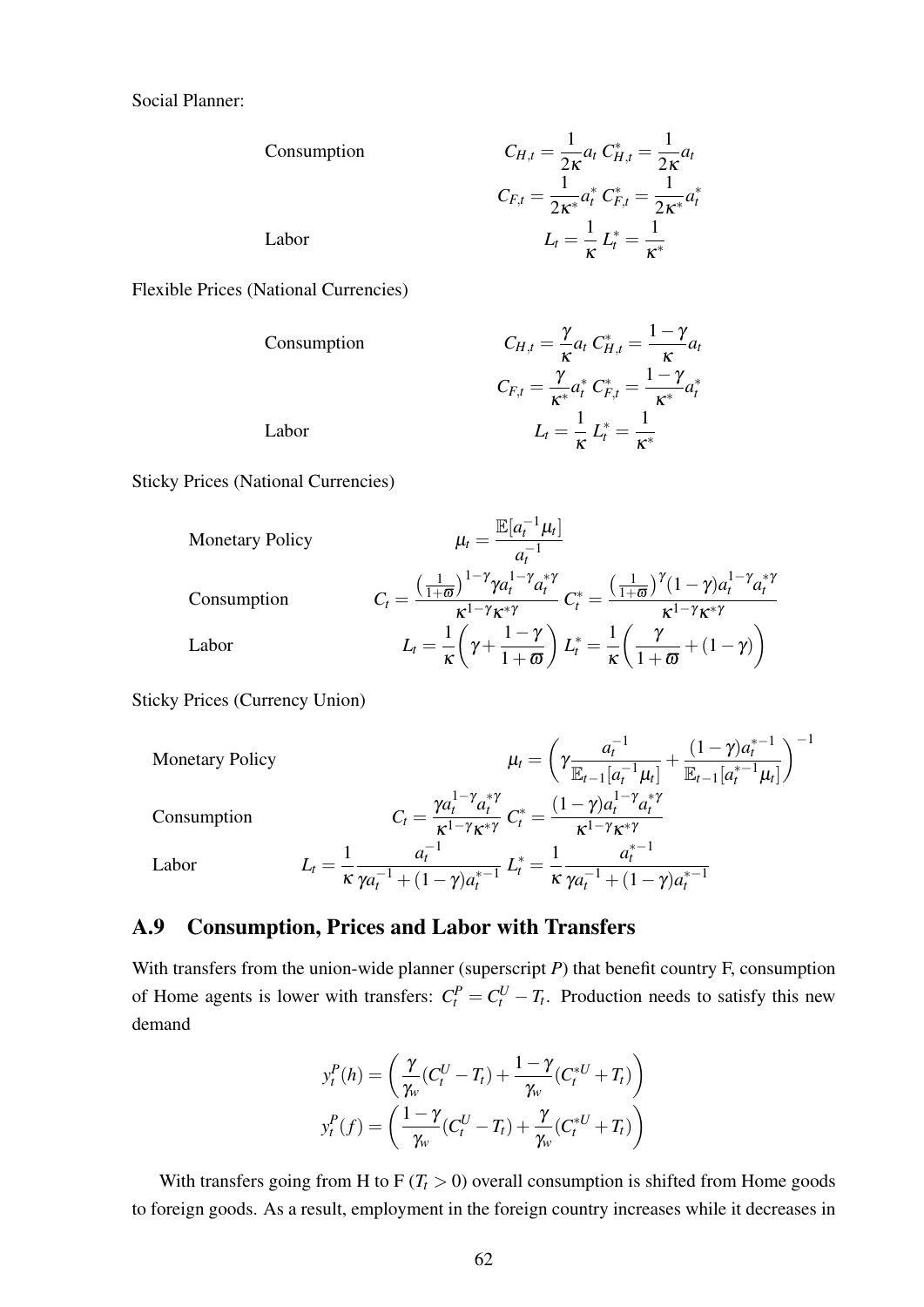the Home country, as long as each country has a Home bias ( $\gamma > 0.5$ ).

$$
L_t^P = L_t^U + a_t^{-1} \frac{1 - 2\gamma}{\gamma_w} T_t, \qquad L_t^{*P} = L_t^{*U} - a_t^{*-1} \frac{1 - 2\gamma}{\gamma_w} T_t
$$

There is also an effect on prices, as firms expect the transfer scheme to be in place for the immediate future for most possible states of the world, see also Appendix [A.9.](#page-64-0) In the end, Home firms lower their prices for the next period as the demand for these goods gets lower, while prices of foreign goods increase. The terms of trade [\(5\)](#page-8-0), defined as prices of foreign exports times the exchange rate over prices of Home exports permanently increase when transfers go to F, see also Figure [4.](#page-75-0) Recall that with a recession in F and a boom in H, the exchange rate immediately increases with national currencies: As H's monetary policy is optimally more expansive, the exchange rate (Home currency per foreign currency) goes up (H's currency becomes less valuable) and the terms of trade go up as well *permanently*. This might be an unwanted side effect. In the benchmark calibration, the effects are quantitatively very small, as transfers are very small as well. The Euler equation only changes, because of price changes. Lump-sum transfers do not directly distort the intertemporal decision of households. I assume that households do not anticipate the possibility of a 'regime change' in transfers before. That means, if there are zero transfers before, the model is solved as if households do not expect any changes in the transfer scheme before. As soon as the transfers are announced by the social planner, households take the transfers as given and form expectations about it. In the period of announcement, firms adjust their prices for next period taking the future transfers into account. Therefore in the period of transfer announcement, inflation jumps. Note however that this effect is also very small: If transfers go to F from H, prices of F goods rise, while prices of H goods fall. In the aggregate price index these effects partially offset each other. There are only minor effects, for the Foreign country that receives transfers, the aggregate price index goes slightly up, as for F Foreign goods are more important. For H the opposite holds.

#### Consumption

With transfers from the union-wide planner (superscript *P*), consumption becomes  $C_t^P = C_t^U + T_t$ and  $C_t^{*P} = C_t^{*U} - T_t$ . The transfers are used by consumers such that the consumption of h goods and f goods changes. The ratio of h goods to the overall consumption bundle is still the same with that specification of preferences. Lump-sum transfers are not distortionary. The ratio is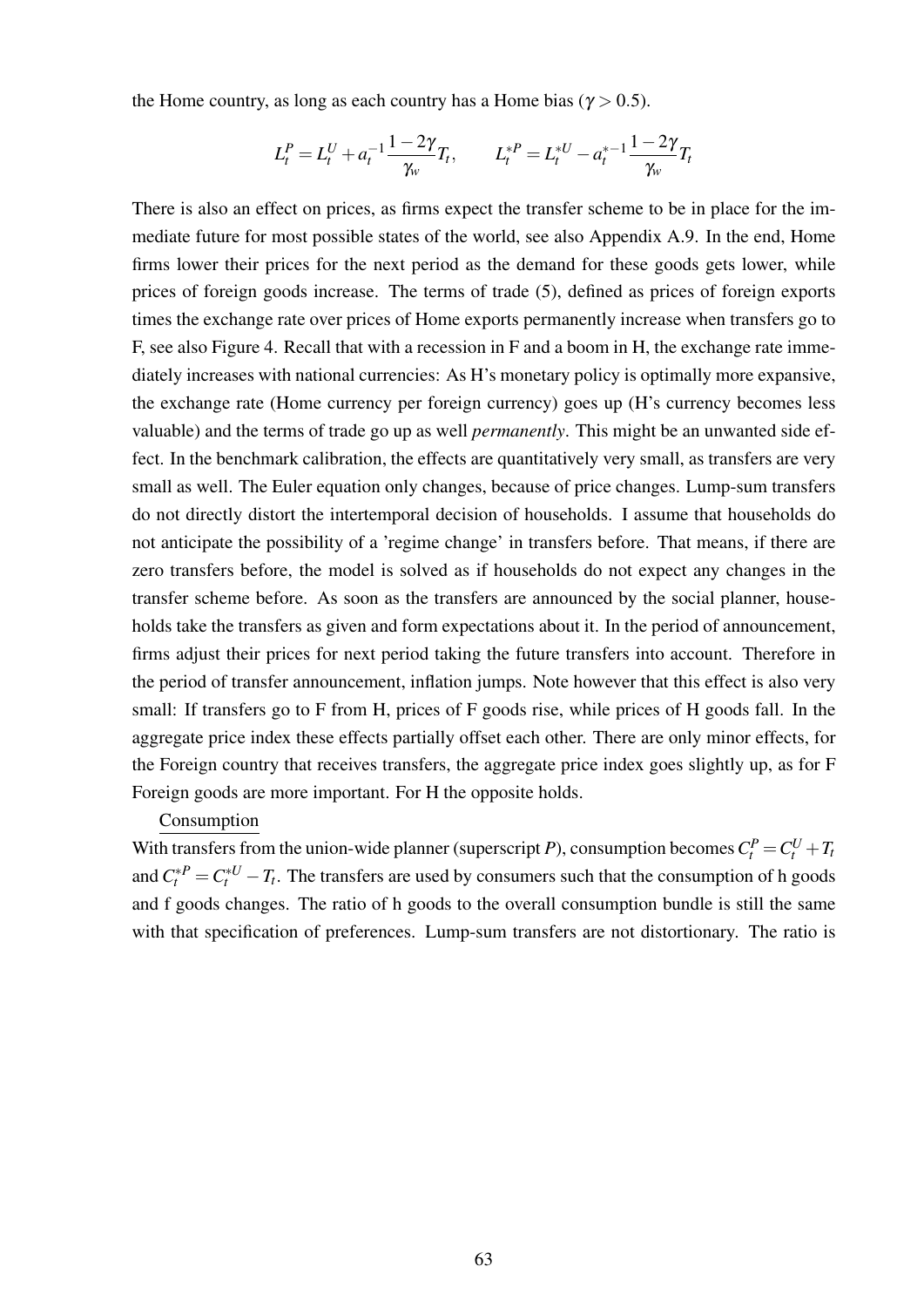given by:

$$
\begin{split} &\frac{C_{H,t}^U}{C_t^U} \\ &= \frac{\gamma \bigg( \big(\xi \gamma + (1-\xi)(1-\gamma)\big) a_t^{-1} + \big(\xi(1-\gamma) + (1-\xi)\gamma\big) a_t^{*-1} \bigg)^{-1} }{\Phi \kappa} \\ &= \frac{\gamma \bigg( \big(\xi \gamma + (1-\xi)(1-\gamma)\big) a_t^{-1} + \big(\xi(1-\gamma) + (1-\xi)\gamma\big) a_t^{*-1} \bigg)^{-1} \bigg)^{\gamma} \bigg( \frac{(1-\gamma) \bigg( \big(\xi \gamma + (1-\xi)(1-\gamma)\big) a_t^{-1} + \big(\xi(1-\gamma) + (1-\xi)\gamma\big) a_t^{*-1} \bigg)^{-1} }{\Phi^* \kappa^*} \\ &= \frac{\gamma}{\gamma_w} \end{split}
$$

Therefore, consumption of h by a Home agent is given by

$$
C_{H,t}^{P} = \frac{\gamma}{\gamma_w} (C_t^U - T_t),
$$
  
\n
$$
C_{H,t}^{P} = \frac{1 - \gamma}{\gamma_w} (C_t^U - T_t),
$$
  
\n
$$
C_{F,t}^{P} = \frac{\gamma}{\gamma_w} (C_t^{*U} + T_t),
$$
  
\n
$$
C_{F,t}^{*P} = \frac{\gamma}{\gamma_w} (C_t^{*U} + T_t)
$$

Prices

Firms know that in a transfer union demand will change. They maximize their profits, accounting for consumer's new demand including transfers. Note that the stocastic discount factor and marginal costs do not change, as lump-sum transfers do not distort the decision of households:

$$
\max_{p_t^P(h), \tilde{p}_t^P(h)} \mathbb{E}_{t-1}[Q_{t-1,t}(((1-\tau)p_t^P(h)-MC_t) \left(\frac{p_t^P(h)}{P_{H,t}}\right)^{-\theta} C_{H,t}^P + ((1-\tau)\tilde{p}_t^P(h)-MC_t)) \left(\frac{\tilde{p}_t^P(h)}{\tilde{P}_{H,t}}\right)^{-\theta} C_{H,t}^{*P}]
$$

Plug in demand

$$
\max_{p_t^P(h), \tilde{p}_t^P(h)} \mathbb{E}_{t-1} \bigg[ Q_{t-1,t} \big( ((1-\tau) p_t^P(h) - MC_t) \bigg( \frac{p_t^P(h)}{P_{H,t}} \bigg)^{-\theta} \frac{\gamma}{\gamma_w} (C_t^U - T_t) + ((1-\tau) \tilde{p}_t^P(h) - MC_t) \bigg( \frac{\tilde{p}_t^P(h)}{\tilde{P}_{H,t}} \bigg)^{-\theta} \frac{1-\gamma}{\gamma_w} (C_t^{*U} + T_t) \bigg]
$$

Write the problem in state-contingent form, dropping the time index for simplicity:

$$
\max_{p^{P}(h), \tilde{p}^{P}(h)} \sum_{s} p(s \mid s^{-1}) \left[ Q_{t-1,t}(s_{t}) \left( ((1-\tau)p^{P}(h) - MC(s_{t})) \left( \frac{p^{P}(h)}{P_{H}} \right)^{-\theta} \frac{\gamma}{\gamma_{w}} (C^{U}(s_{t}) - T(s^{t})) \right) \right] + \left( (1-\tau)\tilde{p}(h) - MC(s_{t})) \right) \left( \frac{\tilde{p}(h)}{\tilde{P}_{H}} \right)^{-\theta} \frac{1-\gamma}{\gamma_{w}} (C^{*U}(s_{t}) + T(s^{t})) \right)
$$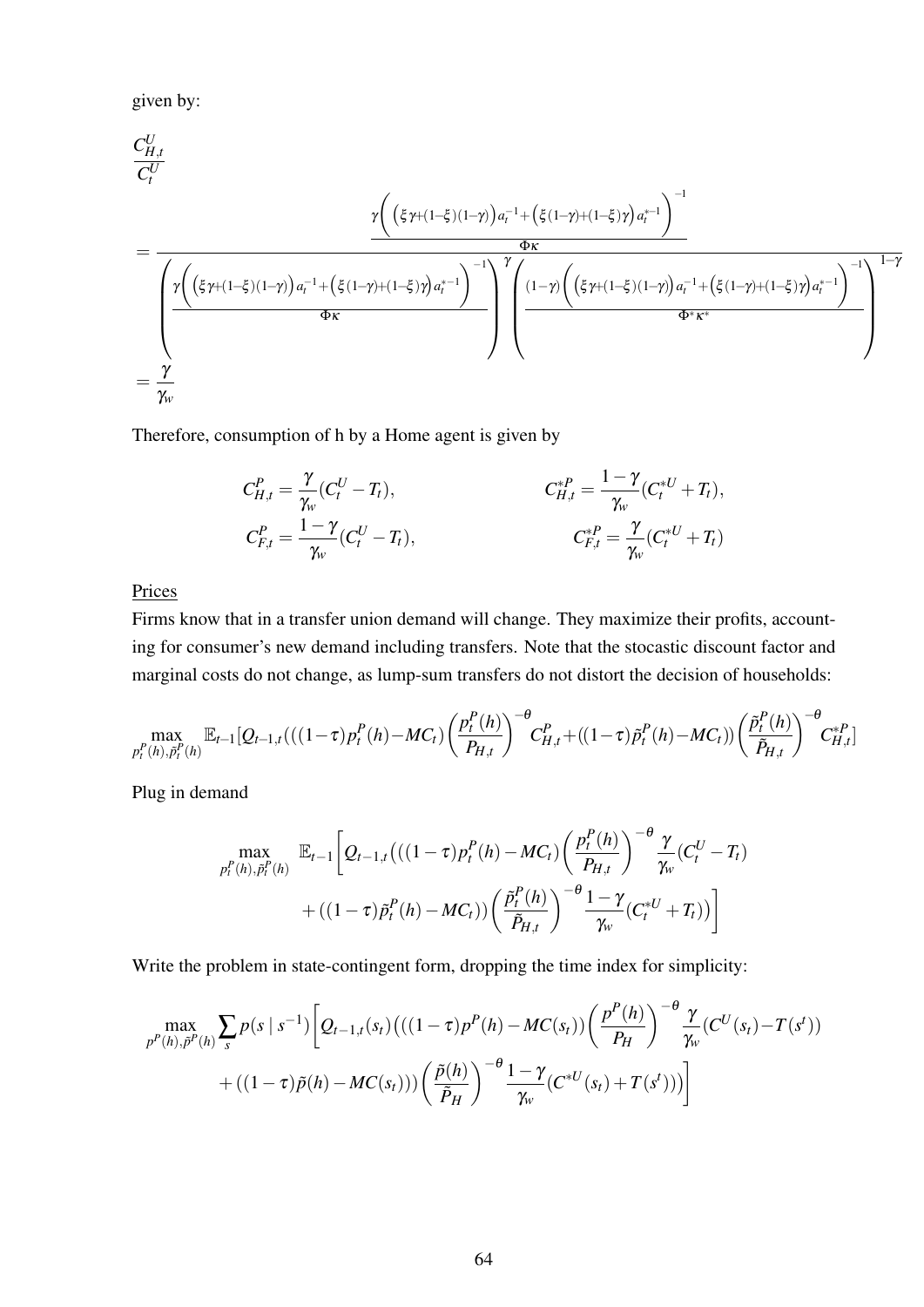The first order condition is with respect to  $p^P(h)$ 

$$
\sum_{s} p(s \mid s^{-1}) \left[ Q_{t-1,t}(s_t) \left( (1-\tau)(1-\theta) \left( \frac{p^P(h)}{P_H} \right)^{-\theta} + MC(s_t) \theta p^P(h)^{-1} \left( \frac{p^P(h)}{P_H} \right)^{-\theta} \right) \cdot \left( \frac{\gamma}{\gamma_w} (C^U(s_t) - T(s^t)) \right) \right] = 0
$$

Due to symmetric firms we have  $P_{H,t} = p_t(h)$ . One period price stickiness means that the price  $p<sup>P</sup>(h)$  is predetermined and does not depend on the state. Therefore, we arrive at

$$
p^{P}(h) = \frac{\theta}{(\theta-1)(1-\tau)} \frac{\sum_{s} p(s|s^{-1}) \left[Q_{t-1,t}(s_{t}) \left(MC(s_{t}) \left(\frac{\gamma}{\gamma_{w}} \left(C^{U}(s_{t})-T(s^{t})\right)\right)\right)\right]}{\sum_{s} p(s|s^{-1}) \left[Q_{t-1,t}(s_{t}) \left(\left(\frac{\gamma}{\gamma_{w}} \left(C^{U}(s_{t})-T(s^{t})\right)\right)\right)\right]}
$$

Turn to the stochastic discount factor  $Q_{t-1,t}(s_t) = \beta \frac{P_{t-1}C_{t-1}(s_t)}{PC_{t}(s_t)}$  $\frac{P_t - P_{t-1}(s_t)}{P_t C_t(s_t)}$ . Note, that this discount factor was derived from the Euler equation and is not a function of Transfers. The Transfers are lump-sum and do not distort household's intertemporal decision. Therefore, we arrive at

$$
p^{P}(h) = \frac{\theta}{(\theta-1)(1-\tau)} \frac{\sum_{s} p(s \, | \, s^{-1}) \left[ (MC(s_t) (\frac{\frac{\gamma}{\gamma_{w}}(C^U(s_t) - T(s^t))}{(C^U(s_t))}) \right]}{\sum_{s} p(s \, | \, s^{-1}) \left[ \left( \frac{\frac{\gamma}{\gamma_{w}}(C^U(s_t) - T(s^t))}{(C^U(s_t))} \right) \right]}
$$

With  $T(s^t) = 0$ , we arrive at the same condition for prices as before. As shown before, Transfers are a constant fraction of GDP, therefore  $T(s^t)/C^U(s_t)$  is the same value for all states, except for the state, in which transfers reverse.

$$
p^{P}(h) = \frac{\theta}{(\theta-1)(1-\tau)} \sum_{s} p(s|s^{-1})MC(s_t)
$$

setting prices equal to expected marginal costs times the markup. NFor the price in the foreign market  $\tilde{p}^P(h)$ , the firm has the following first order condition

$$
\sum_{s} p(s \mid s^{-1}) \left[ Q_{t-1,t}(s_t) \left( (1-\tau)(1-\theta) \left( \frac{\tilde{p}^P(h)}{\tilde{P}^P_H} \right)^{-\theta} + MC(s_t) \theta \tilde{p}^P(h)^{-1} \left( \frac{\tilde{p}^P(h)}{\tilde{P}^P_H} \right)^{-\theta} \right) \cdot \left( \frac{1-\gamma}{\gamma_w} (C^{*U}(s_t) + T(s^t)) \right) \right] = 0
$$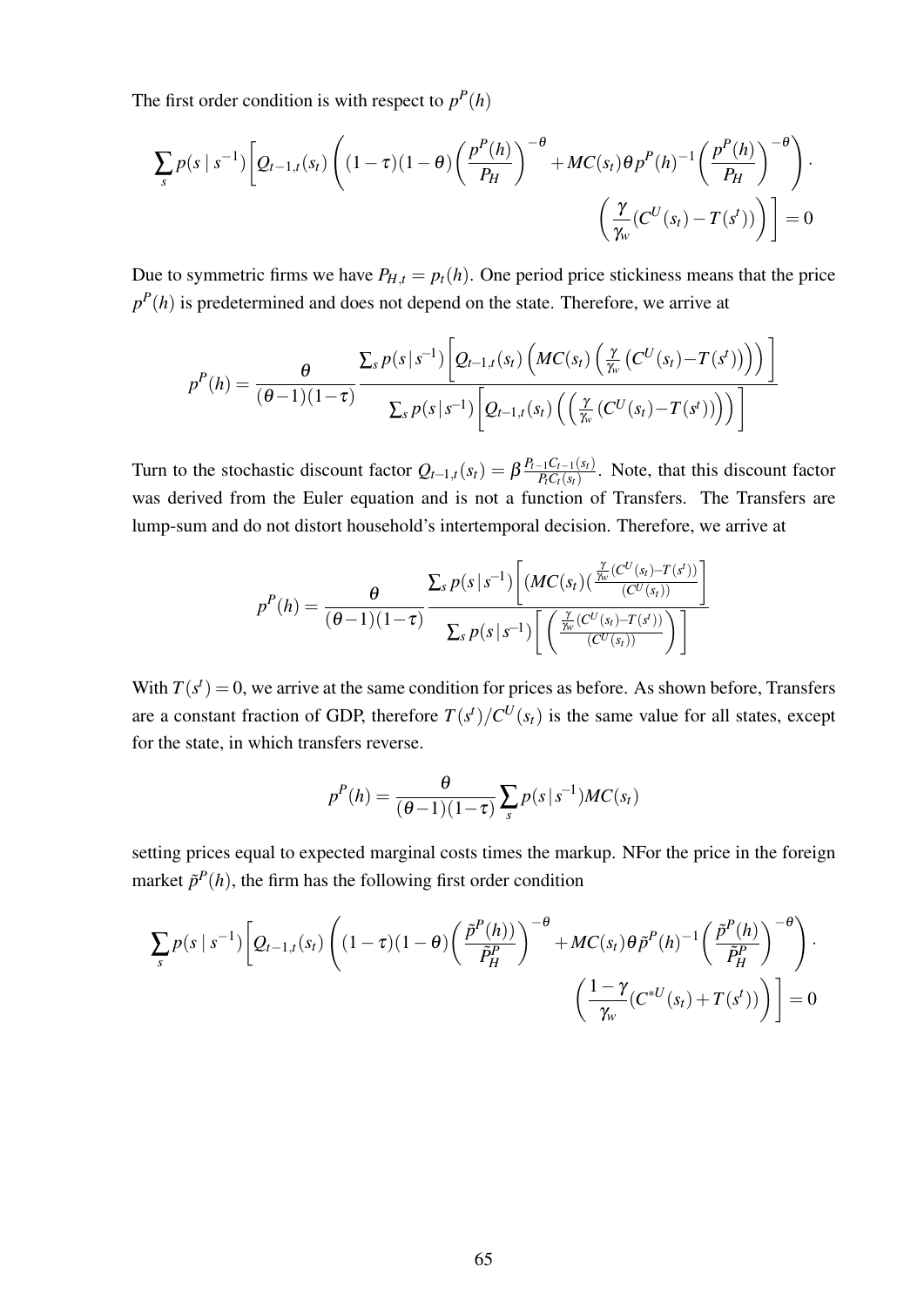Rearrange

$$
- \sum_{s} p(s|s^{-1}) \left[ Q_{t-1,t}(s_t) \left( (1-\tau)(1-\theta) \right) \left( \frac{1-\gamma}{\gamma_w} (C^{*U}(s_t) + T(s^t)) \right) \right]
$$
  
= 
$$
\sum_{s} p(s|s^{-1}) \left[ Q_{t-1,t}(s_t) \left( MC(s_t) \theta \tilde{p}^P(h)^{-1} \right) \cdot \left( \frac{1-\gamma}{\gamma_w} (C^{*U}(s_t) + T(s^t)) \right) \right]
$$

As  $\tilde{p}^P(h)$  is predetermined we can draw it out and arrive at

$$
\tilde{p}^{P}(h) = \frac{\theta}{(\theta-1)(1-\tau)} \frac{\sum_{s} p(s|s^{-1}) \left[Q_{t-1,t}(s_{t}) \left(MC(s_{t}) \left(\frac{1-\gamma}{\gamma_{w}} \left(C^{*U}(s_{t})+T(s^{t})\right)\right)\right)\right]}{\sum_{s} p(s|s^{-1}) \left[Q_{t-1,t}(s_{t}) \left(\left(\frac{1-\gamma}{\gamma_{w}} \left(C^{*U}(s_{t})+T(s^{t})\right)\right)\right)\right]} \\ = \frac{\theta}{(\theta-1)(1-\tau)} \frac{\sum_{s} p(s|s^{-1}) \left[\left(MC(s_{t}) \left(\frac{\frac{1-\gamma}{\gamma_{w}} \left(C^{*U}(s_{t})+T(s^{t})\right)}{C^{U}(s_{t})}\right)\right)\right]}{\sum_{s} p(s|s^{-1}) \left[\left(\frac{\frac{1-\gamma}{\gamma_{w}} \left(C^{*U}(s_{t})+T(s^{t})\right)}{C^{U}(s_{t})}\right)\right]}
$$

 $C^{*U}(s_t)/C^U(s_t)$  are still the same in all states,  $T(s^t)/C^U(s_t)$  is also the same in all states, except for the state with a huge asymmetric shock.

$$
\max_{p_t^{*P}(f), p_t(f)} \mathbb{E}_{t-1} \left[ Q_{t-1,t}^*((1-\tau)p_t^{*P}(f) - MC_t^{*P}) \left( \frac{p_t^{*P}(f)}{P_{F,t}^*} \right)^{-\theta} C_{F,t}^{*P} + ((1-\tau)p_t(f) - MC_t^{*P}) \left( \frac{p_t(f)}{P_{F,t}} \right)^{-\theta} C_{F,t}^P \right]
$$

The first order condition with respect to  $p_t^*$ <sup>*P*</sup>(*f*) is

$$
\sum_{s} p(s \mid s^{-1}) \left[ Q_{t-1,t}^*(s_t) \left( (1-\tau)(1-\theta) \left( \frac{p^{*P}(f)}{P_F^*} \right)^{-\theta} + MC(s_t) \theta p^{*P}(f)^{-1} \left( \frac{p^{*P}(f)}{P_F^*} \right)^{-\theta} \right) \cdot \left( \frac{\gamma}{\gamma_w} (C^{*U}(s_t) + T(s^t)) \right) \right] = 0
$$

$$
p^{*P}(f) = \frac{\theta}{(\theta-1)(1-\tau)} \frac{\sum_{s} p(s|s^{-1}) \left[Q_{t-1,t}^*(s_t) \left(MC^{*P}(s_t) \left(\frac{\gamma}{\gamma_w} \left(C^{*U}(s_t) + T(s^t)\right)\right)\right)\right]}{\sum_{s} p(s|s^{-1}) \left[Q_{t-1,t}^*(s_t) \left(\left(\frac{\gamma}{\gamma_w} \left(C^{*U}(s_t) + T(s^t)\right)\right)\right)\right]}
$$
  

$$
= \frac{\theta}{(\theta-1)(1-\tau)} \frac{\sum_{s} p(s|s^{-1}) \left[\left(MC^{*P}(s_t) \left(\frac{\gamma}{\gamma_w} \frac{\left(C^{*U}(s_t) + T(s^t)\right)}{C^{*U}(s_t) + T(s^t)}\right)\right)\right]}{\sum_{s} p(s|s^{-1}) \left[\left(\left(\frac{\gamma}{\gamma_w} \frac{\left(C^{*U}(s_t) + T(s^t)\right)}{C^{*U}(s_t) + T(s^t)}\right)\right)\right]}
$$
  

$$
= \frac{\theta}{(\theta-1)(1-\tau)} \mathbb{E}[MC_t^{*P}]
$$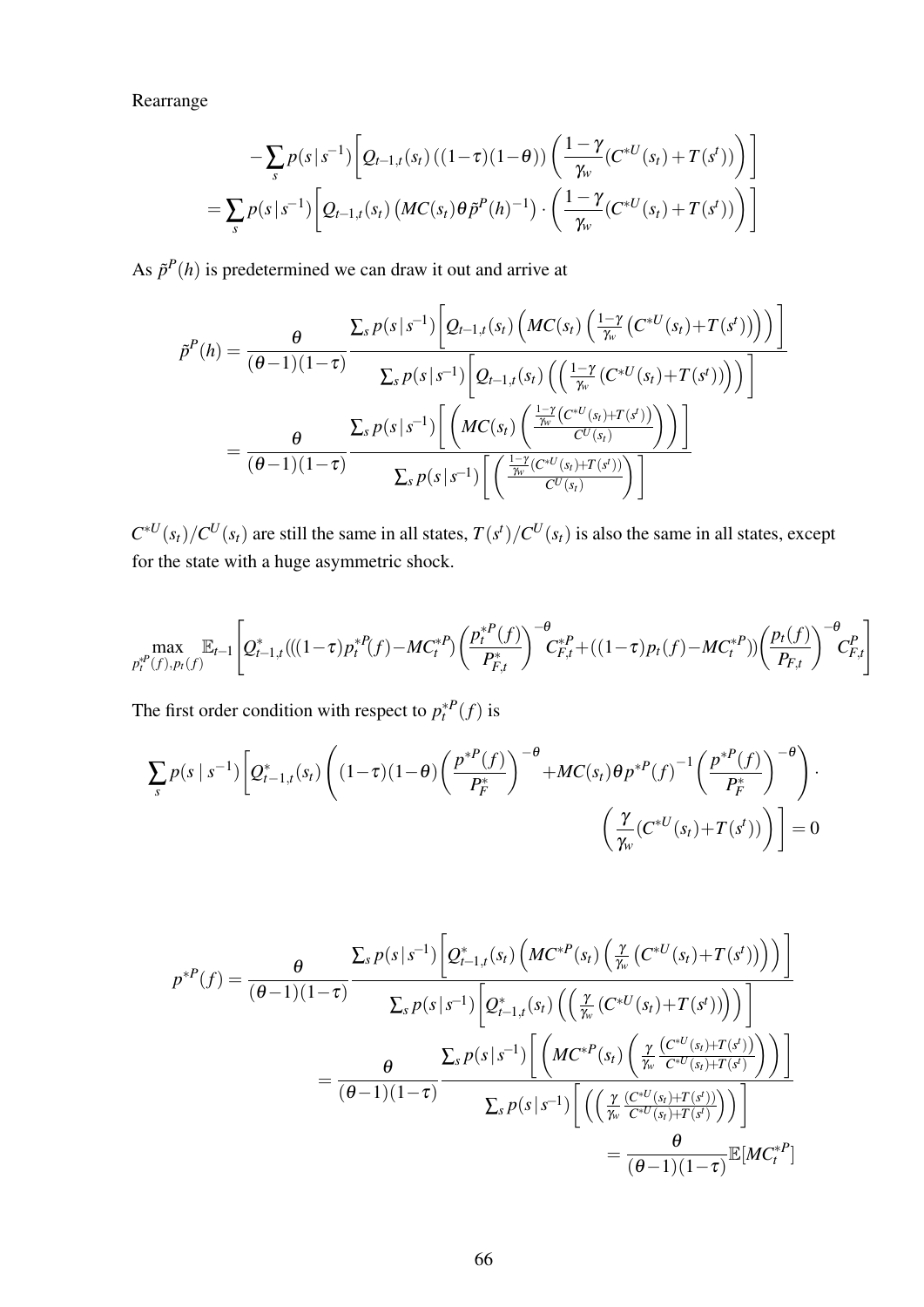for foreign good prices in the Home country, we have

$$
p^{P}(f) = \frac{\theta}{(\theta-1)(1-\tau)} \frac{\sum_{s} p(s|s^{-1}) \left[Q_{t-1,t}^{*}(s_{t}) \left(MC^{*P}(s_{t}) \left(\frac{1-\gamma}{\gamma_{w}}(C^{U}(s_{t})-T(s^{t}))\right)\right)\right]}{\sum_{s} p(s|s^{-1}) \left[Q_{t-1,t}^{*}(s_{t}) \left(\left(\frac{1-\gamma}{\gamma_{w}}(C^{U}(s_{t})-T(s^{t}))\right)\right)\right]}
$$

$$
= \frac{\theta}{(\theta-1)(1-\tau)} \frac{\sum_{s} p(s|s^{-1}) \left[\left(MC^{*P}(s_{t}) \left(\frac{1-\gamma}{\gamma_{w}}\frac{(C^{U}(s_{t})-T(s^{t}))}{C^{*U}(s_{t})+T(s^{t})}\right)\right)\right]}{\sum_{s} p(s|s^{-1}) \left[\left(\left(\frac{1-\gamma}{\gamma_{w}}\frac{(C^{U}(s_{t})-T(s^{t}))}{C^{*U}(s_{t})+T(s^{t})}\right)\right)\right]}
$$

With that we can calculate the corresponding national price indices under the planner regime

$$
P_t^P = \frac{P_{F,t}^{1-\gamma} P_{H,t}^{\gamma}}{\gamma^{\gamma} (1-\gamma)^{1-\gamma}}, \qquad P_t^{*P} = \frac{P_{F,t}^{* \gamma} P_{H,t}^{*1-\gamma}}{\gamma^{\gamma} (1-\gamma)^{1-\gamma}}.
$$

Labor

Firm stand ready to satisfy demand

$$
L_t(h) = a_t^{-1} \left( C_{H,t}^P + C_{H,t}^{*P} \right)
$$
  
=  $a_t^{-1} \left( \frac{\gamma}{\gamma_w} (C_t^U - T_t) + \frac{1 - \gamma}{\gamma_w} (C_t^{*U} + T_t) \right)$ 

## A.10 Nominal Equilibrium

The optimal monetary rules do not pin down the nominal equilibrium. To address this issue, I follow [Corsetti and Pesenti](#page-36-2) [\(2005\)](#page-36-2) and define two rules  $\hat{\mu}_t$  and  $\hat{\mu}_t^*$  such that:

$$
\hat{\mu}_t = \mu_t \left(\frac{P_{H,t}}{\bar{P}_H}\right)^{\delta}, \quad \hat{\mu}_t^* = \mu_t^* \left(\frac{P_{F,t}^*}{\bar{P}_F^*}\right)^{\delta^*}
$$

where  $\delta, \delta^*$  < 0 are two small negative constants and  $\bar{P}_H, \bar{P}_F^*$  are nominal targets of the government. Consider the price of the Home good *PH*,*<sup>t</sup>* :

$$
P_{H,t} = \Phi \mathbb{E}_{t-1} [\kappa a_t^{-1} \hat{\mu}_t]
$$
  
\n
$$
P_{H,t} = \Phi \mathbb{E}_{t-1} \left[ \kappa a_t^{-1} \mu_t \left( \frac{P_{H,t}}{\bar{P}_H} \right)^{\delta} \right]
$$
  
\n
$$
P_{H,t} = P_{H,t} \left( \frac{P_{H,t}}{\bar{P}_H} \right)^{\delta}
$$

The solution to that is  $P_{H,t} = \bar{P}_H$ . Therefore, the governments set an anchor and credibly threatens to adjust monetary policy, if the price deviates from the target. Given the target for do-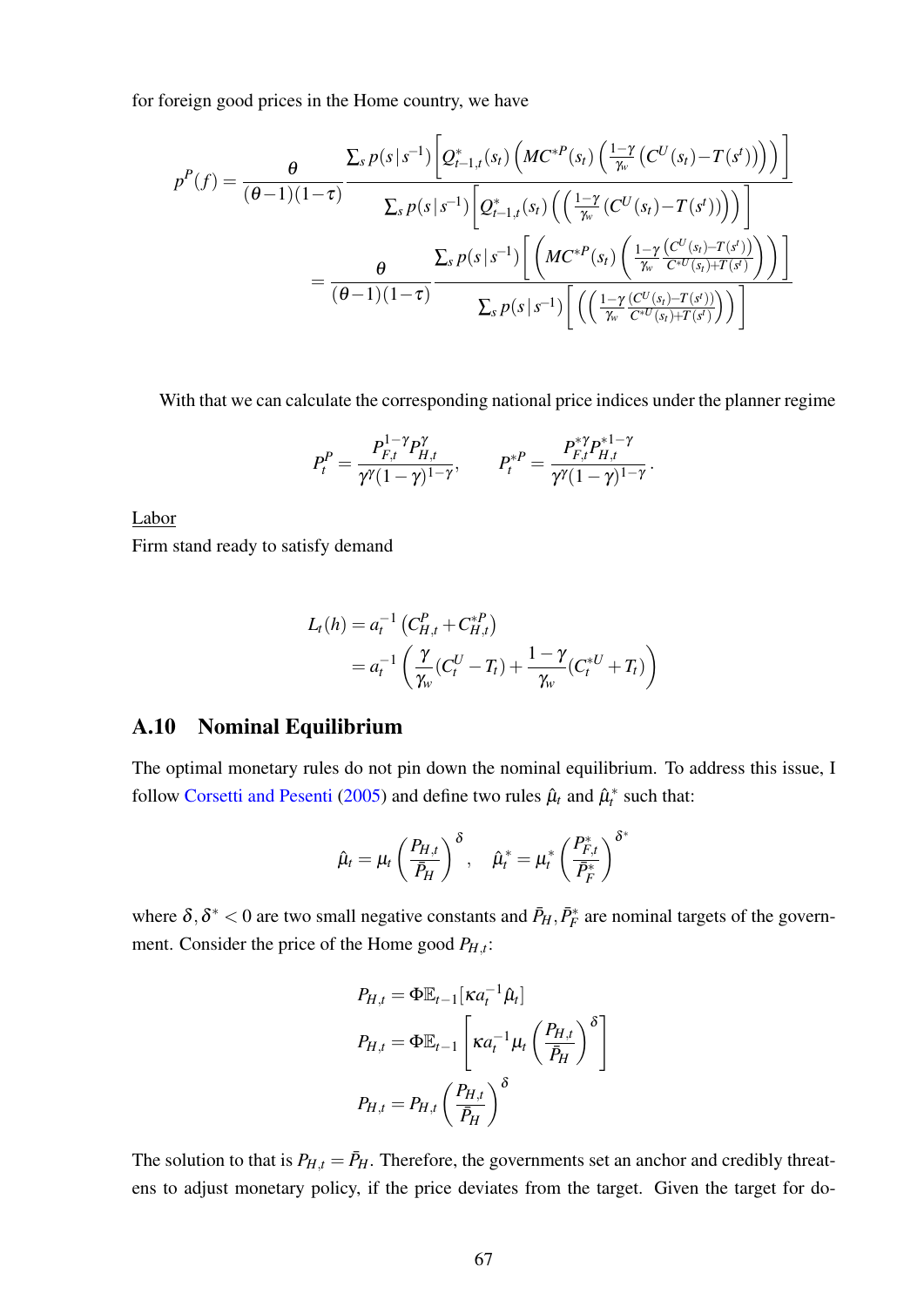mestically produced goods, the prices for imported goods can be computed: Under PCP we have

$$
P_{F,t} = \Phi^* \mathbb{E} [\kappa^* a_t^{*-1} \mu_t^*] \mathcal{E}_t
$$
  
\n
$$
= \Phi^* \mathbb{E} [\kappa^* a_t^{*-1} \mu_t^*] \frac{\mu_t}{\mu_t^*}
$$
  
\n
$$
= \Phi^* \mathbb{E} [\kappa^* a_t^{*-1} \mu_t^*] \frac{\frac{\mathbb{E}[a_t^{-1} \mu_t]}{\mu_t^*}}{\frac{a_t^{-1}}{a_t^{*-1}}}
$$
  
\n
$$
= \Phi^* \kappa^* \frac{\frac{\kappa \Phi}{a_t^{-1}}}{\frac{1}{a_t^{*-1}}}
$$
  
\n
$$
= \Phi^* \kappa^* \frac{\frac{\kappa \Phi}{a_t^{-1}}}{\frac{1}{\kappa \Phi} [\kappa_t^{-1} \mu_t (\frac{P_{H,t}}{P_H})^{\delta}]}{\frac{1}{a_t^{*-1}}}
$$
  
\n
$$
= \Phi^* \kappa^* \frac{\frac{\frac{1}{\kappa \Phi} P_{H}}{a_t^{-1}}}{\frac{1}{a_t^{*-1}}}
$$
  
\n
$$
P_{F,t} = \frac{\Phi^* \kappa^*}{\Phi \kappa} \bar{P}_H \frac{a_t^{*-1}}{a_t^{-1}}
$$

Note that the non-domestic good price fluctuates because of the flexible exchange rate. For the currency union, the central bank just sets the anchor  $\bar{P}_H$ ?

#### A.11 Problem with Two-Sided Limited Commitment

#### A.11.1 Functional Equation

Why can the Pareto frontier [\(21\)](#page-17-0) be described by the recursive problem. The histories of the constraints are potentially large dimensional objects. [Thomas and Worrall](#page-38-0) [\(1988\)](#page-38-0) show in their work that the problem can indeed be written as a recursive program. The dimensions are contained by using an accounting system cast solely in terms of promised utility. Promised utility is a state variable and summarizes all relevant aspects of an agent's history. With this we can formulate the problem recursively. Expected Lifetime utility for F is rewritten in utility today plus expected lifetime utility in the future. It is a function of promised utility *u<sup>s</sup>* , the state variable of the problem. The constraints are also rewritten in this form. Bellman's principal of optimality states that if a program is optimal in t onwards for state s, it is also optimal in t+1 onwards for all possible states.

A remarkable result is that the appropriate state variable (promised utility) equals future expected utility  $u_s = \mathbb{E}_{t-1}[\sum_{j=0}^{\infty} \beta^{j}u(c_{t+j})]$ . Why does promised utility equal the continuation value? Lemma 1 of [Thomas and Worrall](#page-38-0) [\(1988\)](#page-38-0) states that for each promised value  $u_a \in [W^{*N}, W^{*Max}]$  there exists a unique continuation value of the contract  $\delta$  at time *t* in which  $W(\delta; (h^{t-1}, s_t)) = u_s$  and  $W^*(\delta; (h^{t-1}, s_t)) = W^*(u_s)$ . The proof is the following: Existence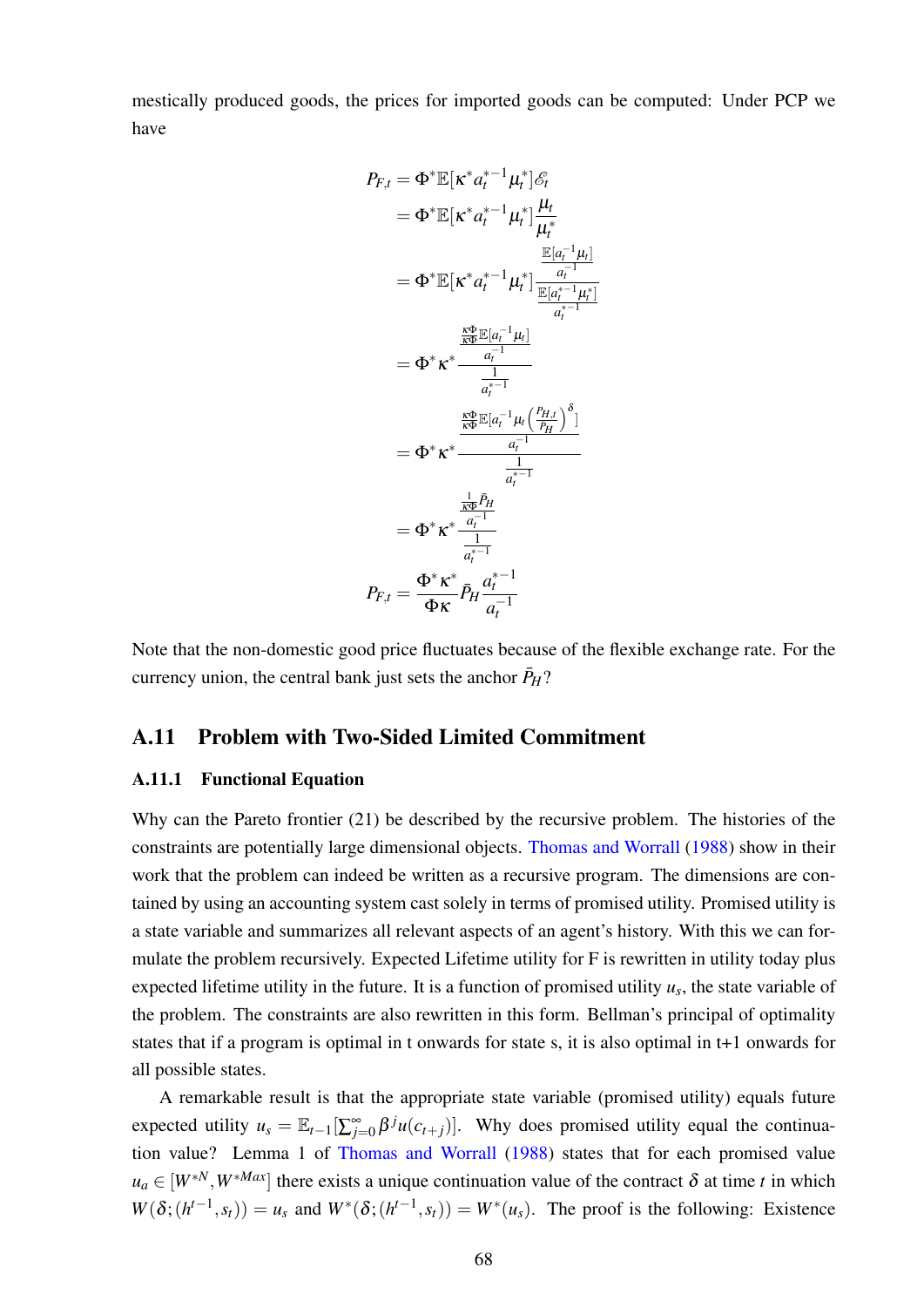follows from the compactness of all possible future promises. Uniqueness from the convexity of all self-enforcing allocations  $\Gamma$  and the concavity of utility.

Utility in this setup is concave, increasing and continuously differentiable.

 $Γ$  is convex: Consider two self-enforcing contracts  $δ δ'$  that promise a sequence of consumption  $\{C_t(\delta, s^t)\}_{t=0}^{\infty}, \{C_t(\delta', s^t)\}_{t=0}^{\infty}$ . Let the convex combinations of both contracts be denoted by  $\delta^{\lambda}$  with consumption streams  $\{C_t(\delta^{\lambda}.s^t)\}_{t=0}^{\infty}$  By the concavity of utility, it holds that:  $W(\delta^{\lambda}, s^t) \ge \lambda W(\delta, s^t) + (1 - \lambda)W(\delta', s^t)$ . Therefore, the convex combination of both sustainable contracts is sustainable as well.

Promised utility is compact: Proof for that: Let  $I_s$  b the set of feasible values of  $u_s$ . If  $u_s \in I_s$ , then  $u'_s \in I_s \forall u'_s \in [W^N, u_s)$  is  $I_s$  closed? Consider a sequence  $u_s^v \in I_s$  such that  $\lim_{v \to \infty} u_s^v = u_s$ with a corresponding consumption stream (contract  $\delta^v$ ). For a given parameterization, consumption is contained in an interval, say  $[a, b]$ , therefore the contract specifies only a countable number of consumption streams, the space of contracts is sequentially compact on the product topology. So, there is a sub-sequence of contracts converging pointwise to a limiting contract δ<sup>∞</sup>. Since utility *V* is continuous and  $β ∈ (0,1)$ , by the dominated convergence theorem after any history the limit of the gain to an agent equals the gain from the limiting contract, for both agents. Therefore  $\delta^{\infty}$  is self-enforcing since each  $\delta^{\nu}$  is and gives promise utility of  $u_s$ .

#### A.11.2 Convexity of Sets

Consider a convex set of two sustainable contracts  $T(\cdot)$  and  $\hat{T}(\cdot)$  after history  $h^t: \alpha T(h^t) + (1 \alpha$ ) $\hat{T}(h^t)$ . By concavity of *u* and *v* the average of these two sustainable contracts offers at least as much as the average surplus and is hence also sustainable.

Consider any pair of two sustainable discounted surpluses and consider a convex combination as above. As in [Ligon et al.](#page-37-0) [\(2002\)](#page-37-0) any discounted surplus between these two surpluses is sustainable as well. Therefore the set of sustainable surpluses is an interval  $[U_s, \bar{U}_s]$  for H and ¯ for  $F[Y_s, \bar{V}_s]$ . By definition zero.  $^{24}$  $^{24}$  $^{24}$  $U_s = 0$ , as the minimum surplus of the union cannot be smaller than

#### A.11.3 Pareto Frontier is concave

Take any two sustainable surpluses  $U(s^t)$  and  $\hat{U}_s$ . Following the same argument as made above, the convex combination  $\alpha U_S + (1 - \alpha) \hat{U}_s$  will offer H more than the average of these contracts and household F strictly more than the average of the original surpluses, because  $\nu$  is concave. Therefore each  $V_s$  is concave.

 $V_s(U(s^t))$  is strictly decreasing in  $U(s^t)$  on the whole interval  $[U_s, \bar{U}_s]$ , since starting from ¯ any  $U(s^t) > U_s$ , there must be some history  $h_t$ , such that  $U_t(h_t) > 0$ . A small increase in  $T(s^t)$ ¯ leads to an increase in F's utility and a decrease in H's, while not violating the participation constraint. It follows that  $U(s^{t+1}) \leq \bar{U}_r$  can be written as  $V(s^{t+1}, U(s^{t+1})) \geq$ ¯ *Vr* .

<span id="page-71-0"></span> $24$ Non-negativity of consumption must be ensured as well, this will not be a concern in this calibration.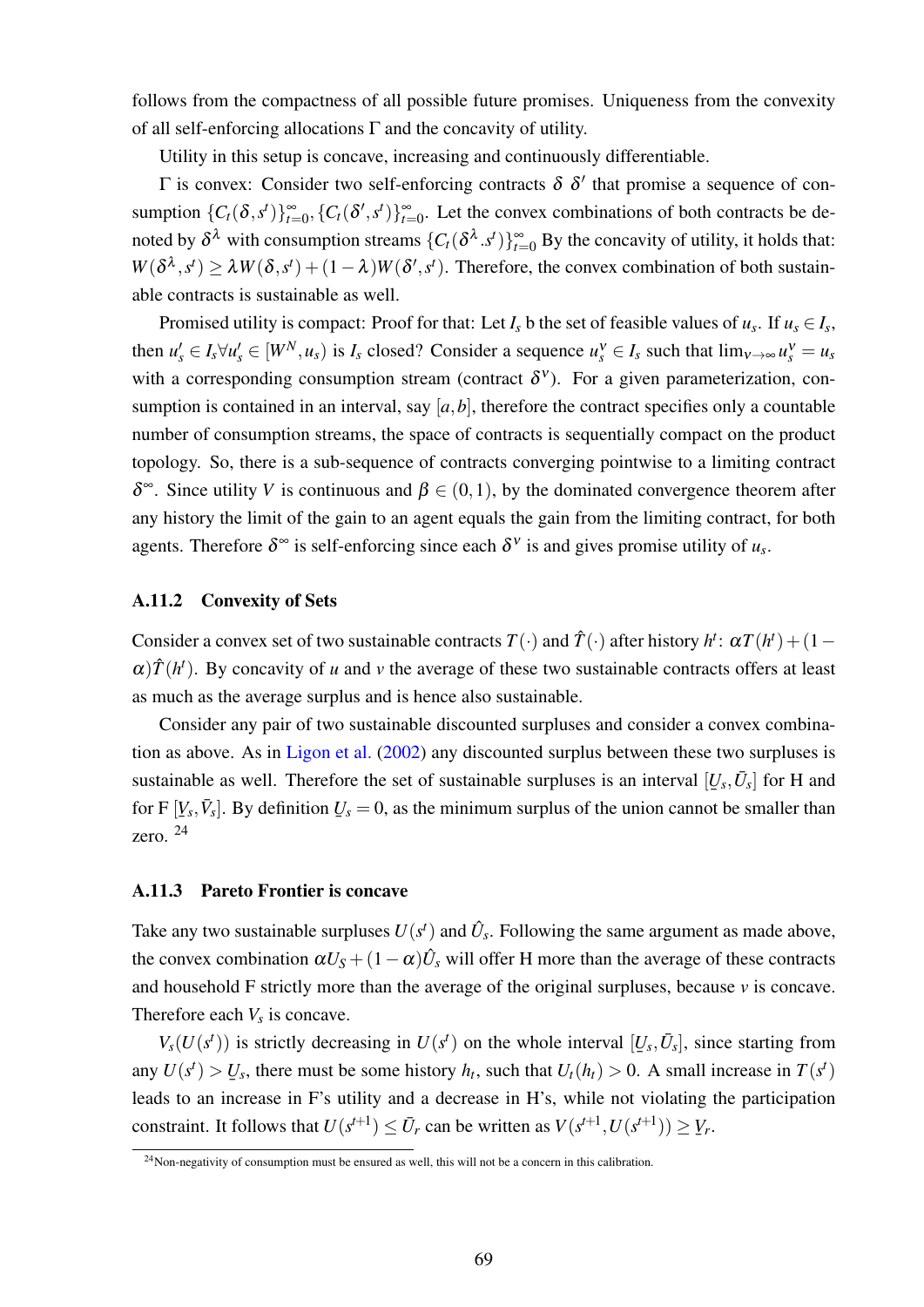#### A.11.4 The Lagrangian of the Dynamic Problem with Transfers

The Lagrangian of the problem [\(21\)](#page-17-0) is

$$
\mathcal{L} = \max_{T(s^t), (U(s^{t+1}))_{r=1}^S} \ln (C^{*U}(s_t) + T(s^t)) - \kappa^* l^{*U}(s_t) - \nu^N(s_t) + \beta \sum_{r=1}^S p(s^{t+1} | s^t) V(s^{t+1}, U(s^{t+1}))
$$
  
+  $\lambda(s^t) \Big[ \ln (C^U(s_t) - T(s^t)) - \kappa l^U(s_t) - u^N(s_t) + \beta \sum_{r=1}^S p(s^{t+1} | s^t) U(s^{t+1}) \ge U(s^t) \Big] + \beta p(s^{t+1} | s^t) \phi(s^{t+1}) U_r + \beta p(s^{t+1} | s^t) \zeta(s^{t+1}) V(s^{t+1}, U(s^{t+1}))$ 

The first order conditions are

$$
\mathcal{L}_{T(s^{t})}: \quad v'_{T(s^{t})} - \lambda u'_{T(s^{t})} = 0
$$
\n
$$
\Rightarrow \frac{u'}{v'} = \lambda \qquad \frac{1}{C^{*U}(s_{t}) + T(s^{t})} - \lambda \frac{1}{C^{U}(s_{t}) - T(s^{t})} = 0
$$
\n
$$
\mathcal{L}_{U(s^{t+1})}: \quad \beta p(s^{t+1} | s^{t}) V'_{r}(U(s^{t+1})) + \lambda \beta p(s^{t+1} | s^{t}) + \beta p(s^{t+1} | s^{t}) \phi(s^{t+1}) + \beta p(s^{t+1} | s^{t}) V'_{r}(U(s^{t+1})) = 0
$$
\n
$$
\Rightarrow \frac{\lambda(s^{t}) + \phi(s^{t+1})}{1 + \zeta(s^{t+1})} = -V'_{r}(U(s^{t+1}))
$$

Envelope Condition  $\lambda(s^t) = V_s(U(s^t))$ 

### A.11.5 Intuition for Transfers

Note that when no new participation constraint binds, [\(26\)](#page-19-0) tells us, that transfers are given by:

$$
T(s^{t+1}) = \frac{C^U(s_{t+1}) - \lambda(s^t)C^{*U}(s_{t+1})}{1 + \lambda(s^t)}
$$

Recall the perfect risk sharing property of the model, which tells us, that consumption of the Home and the foreign country in the Union are always the same. This means that as soon as the economy is in a synchronized boom (or a synchronized recession), both consumption values simultaneously increase (or decrease) by the same amount. Therefore transfers, that were obtained with the help of [\(26\)](#page-19-0) increase (or decrease in a recession) by the same amount as consumption does. Therefore, transfers relative to GDP stay always the same, as long as no new participation constraint binds.

#### A.11.6 Differentiability of the Pareto Frontier

see [Koeppl](#page-37-0) [\(2004\)](#page-37-0)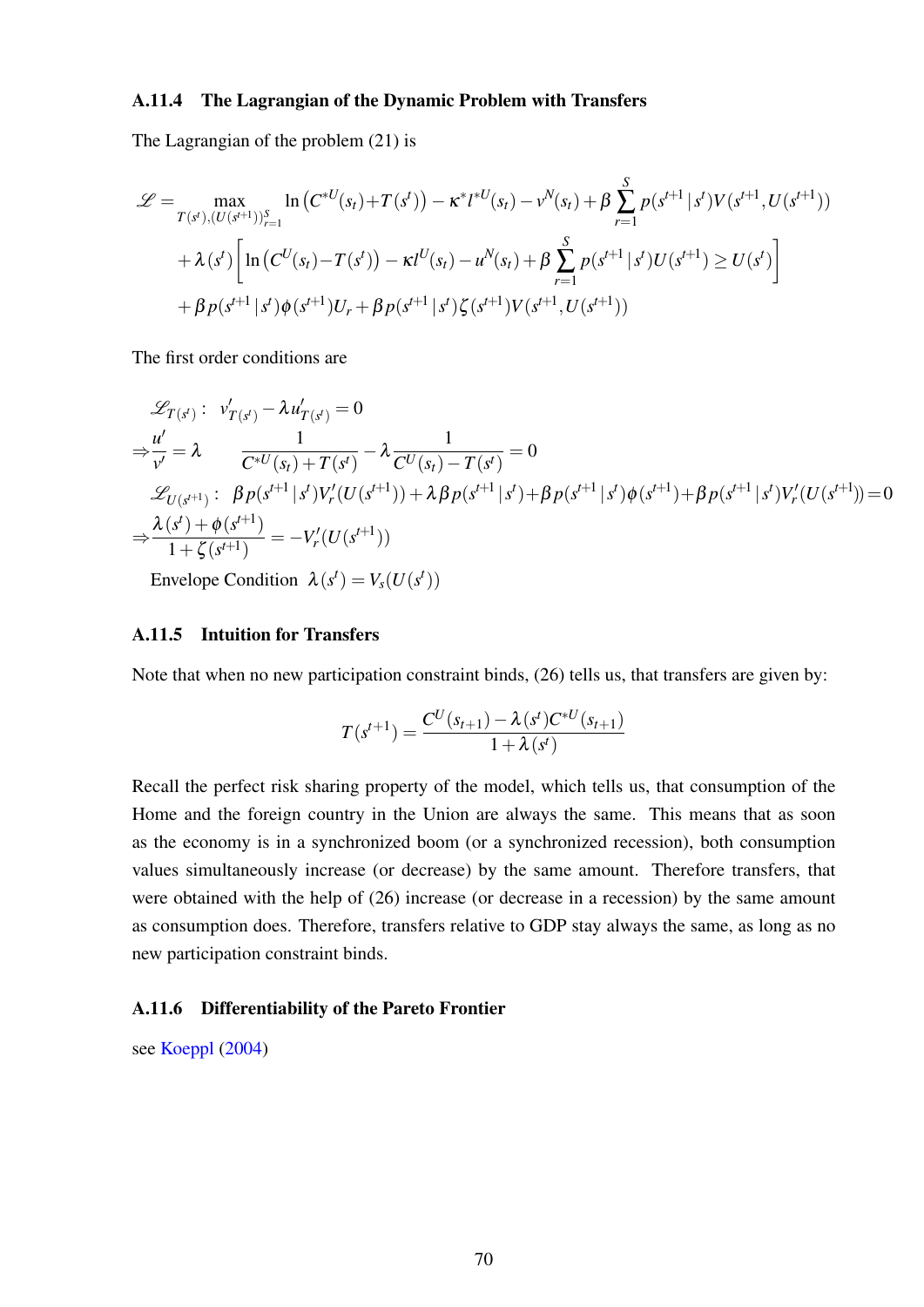# A.11.7 The Lagrangian of the Dynamic Problem with Monetary Policy

$$
V_{s}(U(s^{t})) = \max_{\mu(s^{t}), (U(s^{t+1}))_{r=1}^{S}} \ln (C^{*U}(\mu(s^{t}))) - \kappa^{*} l^{*U}(\mu(s^{t})) - \nu^{N}(s_{t}) + \beta \sum_{r=1}^{S} p(s^{t+1} | s^{t}) V(s^{t+1}, U(s^{t+1}))
$$
  
s.t.  $[\lambda(s^{t})]$   $\ln (C^{U}(\mu(s^{t}))) - \kappa l^{U}(\mu(s^{t})) - u^{N}(s_{t}) + \beta \sum_{r=1}^{S} p(s^{t+1} | s^{t}) U(s^{t+1}) \ge U(s^{t})$   
 $[\beta p(s^{t+1} | s^{t}) \phi(s^{t+1})]$   $U(s^{t+1}) \ge 0$   

$$
[\beta p(s^{t+1} | s^{t}) \zeta(s^{t+1})]
$$
  $V(s^{t+1}, U(s^{t+1})) \ge 0$   

$$
C(s_{t}) = C_{H}^{\gamma}(s_{t}) C_{F}^{1-\gamma}(s_{t})
$$
  

$$
l(\mu(s^{t})) a_{s} = C_{H}(\mu(s^{t})) + C_{H}^{*}(\mu(s^{t}))
$$
  

$$
l(\mu(s^{t})) a_{s} = C_{F}(\mu(s^{t})) + C_{F}^{*}(\mu(s^{t}))
$$

The Lagrangian is

$$
\mathcal{L} = \max_{\mu(s^t), (U(s^{t+1}))_{r=1}^S} \ln (C^{*U}(\mu(s^t))) - \kappa^* l^{*U}(\mu(s^t)) - \nu^N(s_t) + \beta \sum_{r=1}^S p(s^{t+1} | s^t) V(s^{t+1}, U(s^{t+1}))
$$
  
+  $\lambda(s^t) \left( \ln (C^U(\mu(s^t))) - \kappa l^U(\mu(s^t)) - u^N(s_t) + \beta \sum_{r=1}^S p(s^{t+1} | s^t) U(s^{t+1}) - U(s^t) \right)$   
+  $\beta p(s^{t+1} | s^t) \phi(s^{t+1}) U(s^{t+1}) + \beta p(s^{t+1} | s^t) \zeta(s^{t+1}) V(s^{t+1}, U(s^{t+1}))$ 

The first order condition with respect to the monetary stance today  $\mu(s^t)$  is given by

$$
\mathcal{L}'_{\mu(s')} : \frac{C^{*U'}(\mu(s'))}{C^{*U}(\mu(s'))} - \kappa^* l^{*U'}(\mu(s')) + \lambda(s') \left( \frac{C^{U'}(\mu(s'))}{C^U(\mu(s'))} - \kappa l^{U'}(\mu(s')) \right) = 0
$$
  

$$
\Rightarrow -\frac{\frac{C^{*U'}(\mu(s'))}{C^{*U}(\mu(s'))} - \kappa^* l^{*U'}(\mu(s'))}{\frac{C^{U'}(\mu(s'))}{C^U(\mu(s'))} - \kappa l^{U'}(\mu(s'))} = \lambda(s')
$$

Plugging in consumption and labor as a function of the monetary stance, one arrives at

$$
-\left[\frac{1}{\mu(s^{t})}-\frac{(1-\gamma)a^{-1}(s_{t})}{\sum_{r=1}^{S}p(s^{t+1}|s^{t})a^{-1}(r)\mu_{r}^{U}}-\frac{\gamma a^{s-1}(s_{t})}{\sum_{r=1}^{S}p(s^{t+1}|s^{t})a^{s-1}(r)\mu_{r}^{U}}\right]
$$

$$
-\Theta^{*U}\left(\frac{a^{s-1}(s_{t})}{\sum_{r=1}^{S}p(s^{t+1}|s^{t})a^{s-1}(r)\mu_{r}^{U}}-\frac{a^{s-1}(s_{t})\mu(s^{t})a_{r}^{s-1}(s_{t})}{(\sum_{r=1}^{S}p_{s}a^{s-1}(r)\mu_{r}^{U})^{2}}\right)\right]
$$

$$
\left[\frac{1}{\mu(s^{t})}-\frac{\gamma a^{-1}(s_{t})}{\sum_{r=1}^{S}p(s^{t+1}|s^{t})a^{-1}(r)\mu_{r}^{U}}-\frac{(1-\gamma)a^{s-1}(s_{t})}{\sum_{r=1}^{S}p(s^{t+1}|s^{t})a^{s-1}(r)\mu_{r}^{U}}\right]
$$

$$
-\Theta^{U}\left(\frac{a^{-1}(s_{t})}{\sum_{r=1}^{S}p(s^{t+1}|s^{t})a^{-1}(r)\mu_{r}^{U}}-\frac{a^{-1}(s_{t})\mu(s^{t})a^{-1}(s_{t})}{(\sum_{r=1}^{S}p(s^{t+1}|s^{t})a^{-1}(r)\mu_{r}^{U})^{2}}\right)\right]^{-1}=\lambda(s^{t})
$$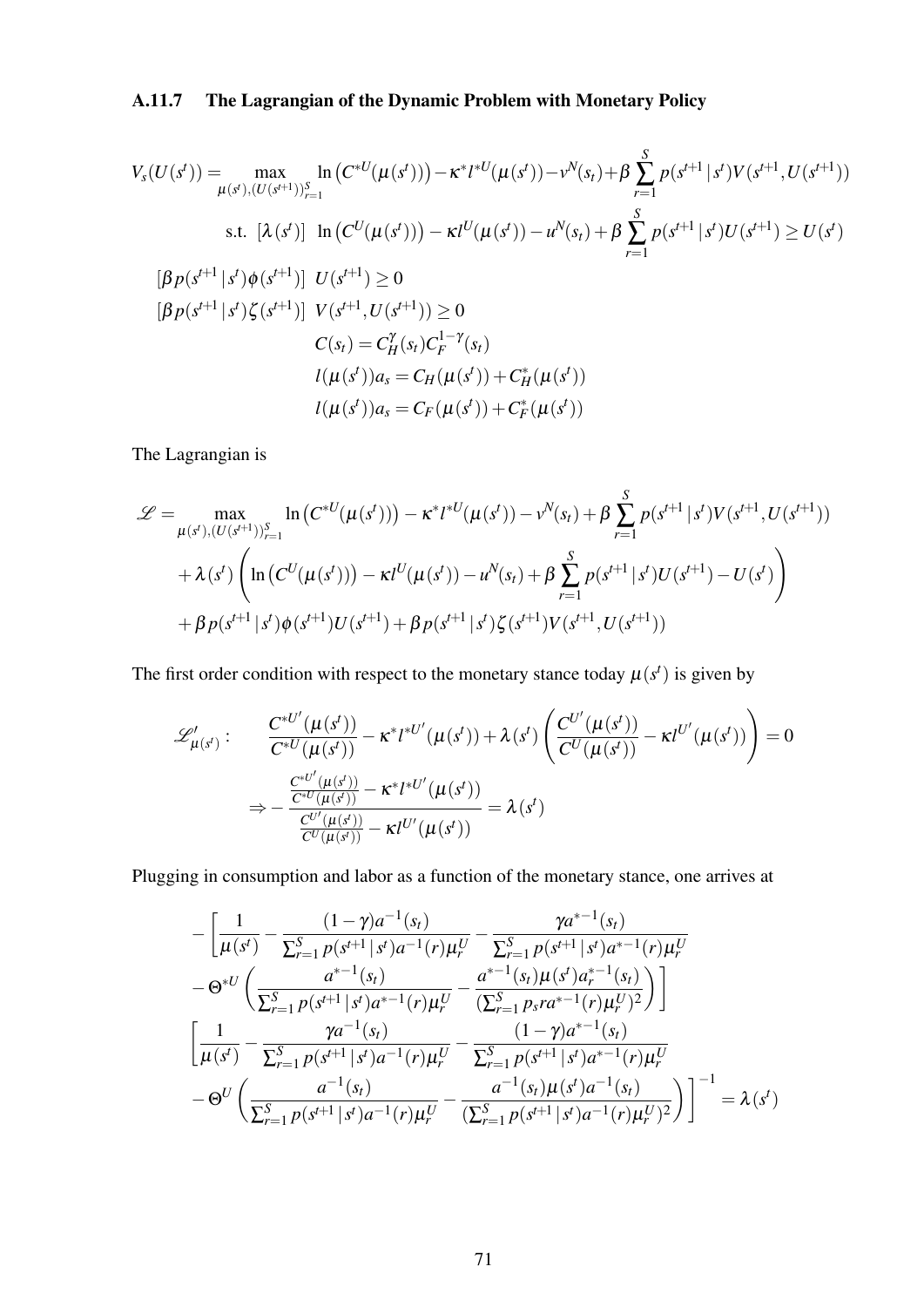If monetary policy announces not to consider employment in their objective function to avoid any inflationary bias, the optimal rule is

$$
-\left[\frac{1}{\mu(s^t)} - \frac{(1-\gamma)a^{-1}(s_t)}{\sum_{r=1}^S p(s^{t+1} | s^t)a^{-1}(r)\mu_r^U} - \frac{\gamma a^{r+1}(s_t)}{\sum_{r=1}^S p(s^{t+1} | s^t)a^{r-1}(r)\mu_r^U}\right].
$$
  

$$
\left[\frac{1}{\mu(s^t)} - \frac{\gamma a^{-1}(s_t)}{\sum_{r=1}^S p(s^{t+1} | s^t)a^{-1}(r)\mu_r^U} - \frac{(1-\gamma)a^{r+1}(s_t)}{\sum_{r=1}^S p(s^{t+1} | s^t)a^{r-1}(r)\mu_r^U}\right]^{-1} = \lambda(s^t)
$$

Taking the derivative with respect to  $U(s^{t+1})$  into account give

$$
+\beta p(s^{t+1} | s^t) V^{'}(s^{t+1}, U(s^{t+1})) + \lambda (s^t) \beta p(s^{t+1} | s^t) + \beta p(s^{t+1} | s^t) \phi_{sr} + \beta p(s^{t+1} | s^t) \zeta(s^{t+1}) V^{'}(s^{t+1}, U(s^{t+1})) = \frac{\lambda(s^t) + \phi(s^{t+1})}{1 + \zeta(s^{t+1})} = -V'_r(U(s^{t+1}))
$$

The envelope condition gives  $\lambda(s^t) = -V'_s(U(s^t))$ . It states that the relative weight today  $\lambda(s^t)$ (the Lagrange multiplier) is equal to the Marginal rate of transformation of the social planner. This transformation states how much marginal utility loss occurs for F when marginal utility for H is increased marginally. Linking these three conditions together with the complementary slackness conditions (this condition shows when a constraint is binding or not) gives an equation that described the evolution for the relative weight  $\lambda(s^t)$ :

$$
\lambda(s^{t+1}) \begin{cases} = \lambda(s^{t+1}) & \text{if } \lambda(s^t) < \underline{\lambda}(s^{t+1}) \\ = \lambda(s^t) & \text{if } \lambda(s^t) \in [\underline{\lambda}(s^{t+1}), \overline{\lambda}(s^{t+1})] \\ = \overline{\lambda}(s^{t+1}) & \text{if } \lambda(s^t) > \overline{\lambda}(s^{t+1}). \end{cases}
$$

## A.12 Figures

The following graph depicts the Pareto frontier for the initial state bb (boom in both countries).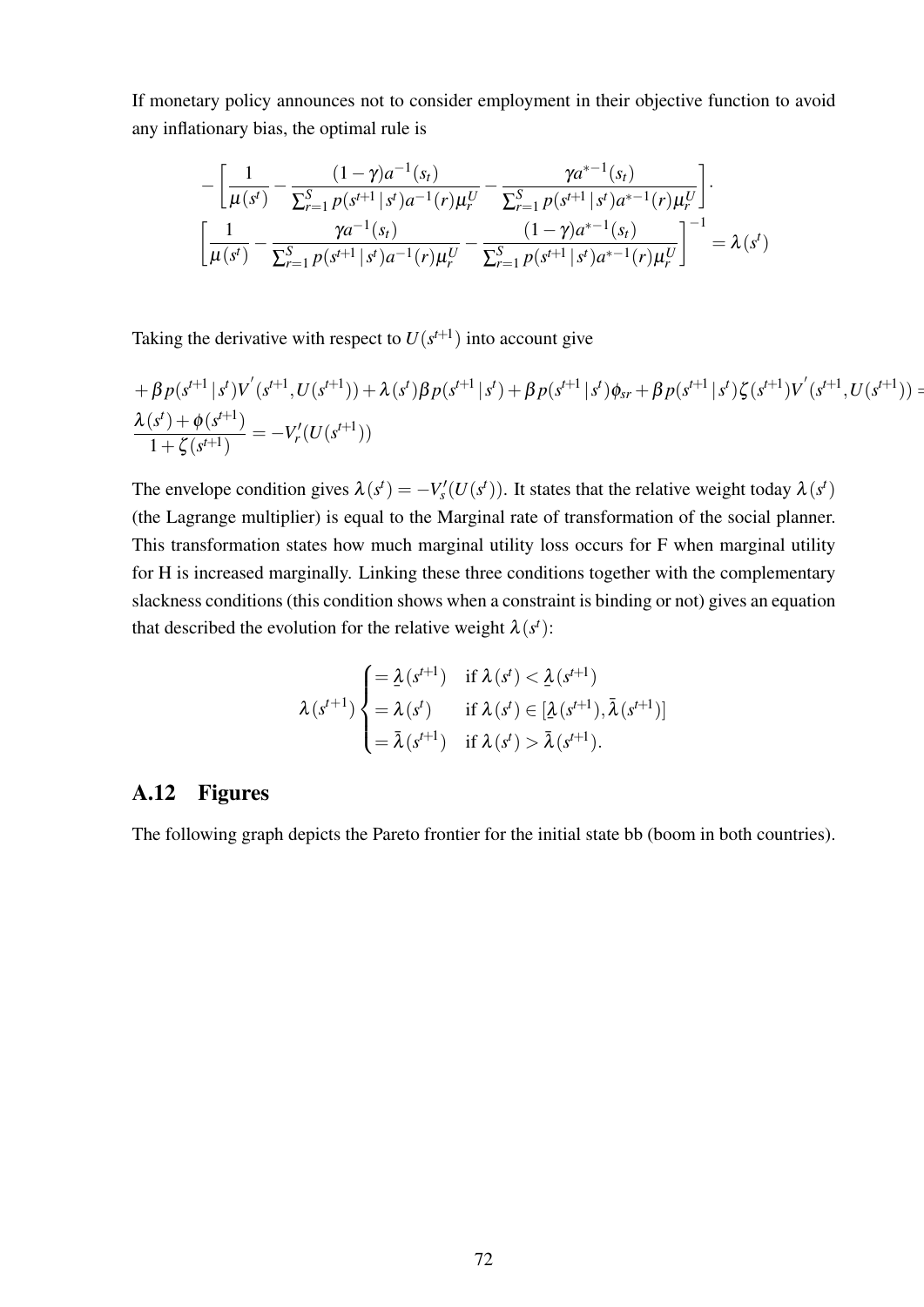

Figure 3: Pareto frontier, when both countries are initially in a boom. The red dashed line is the 45-degree line.

The Pareto frontier is indeed concave. If *V* is zero *U* reaches its maximum value, meaning that all the gains go to country H.

Terms of trade:



Figure 4: Evolution of terms of trade over time with and without transfers.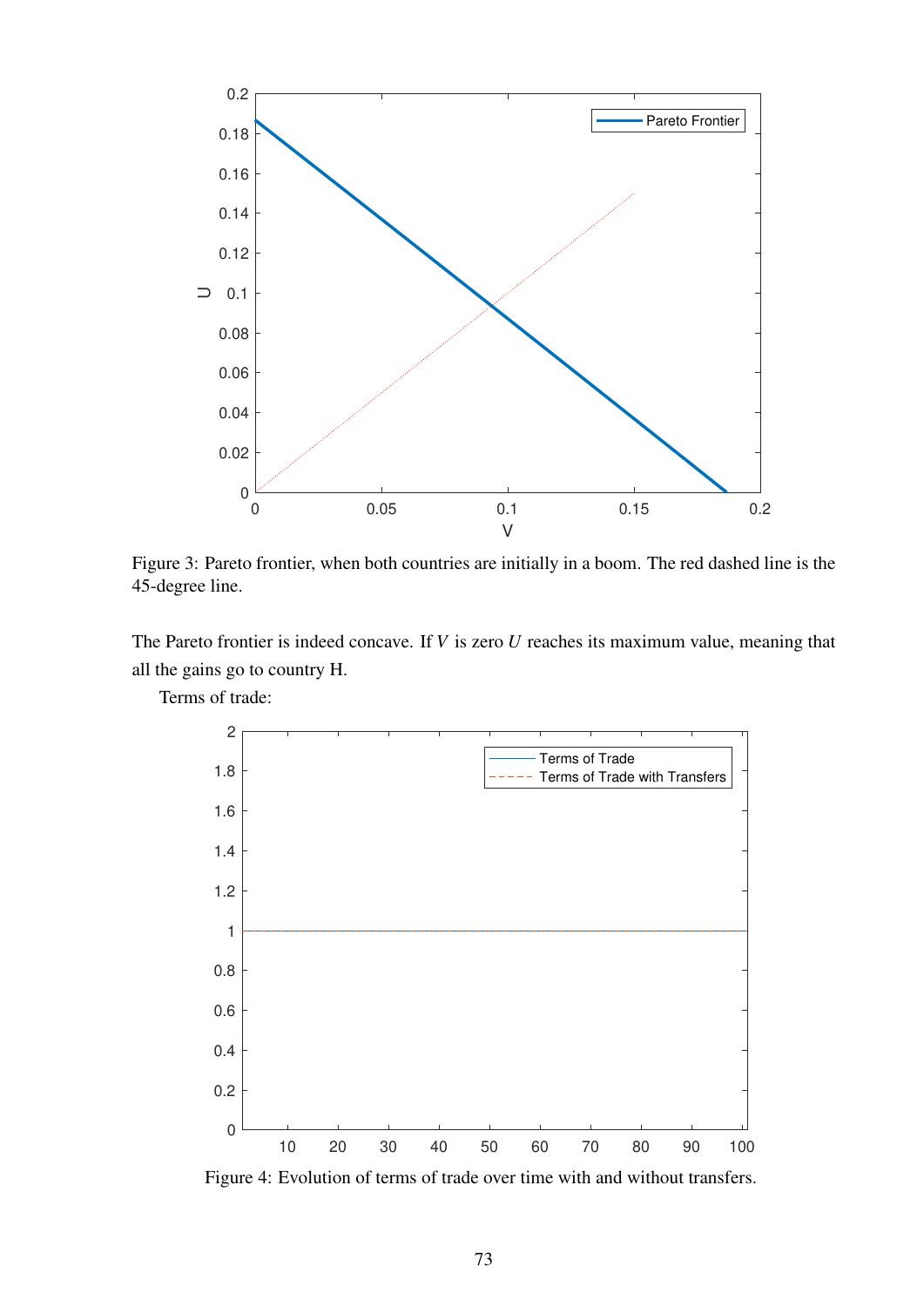

As soon as transfers are in place in period 18, terms of trade permanently shift upwards.



Figure 6: Evolution of transfers.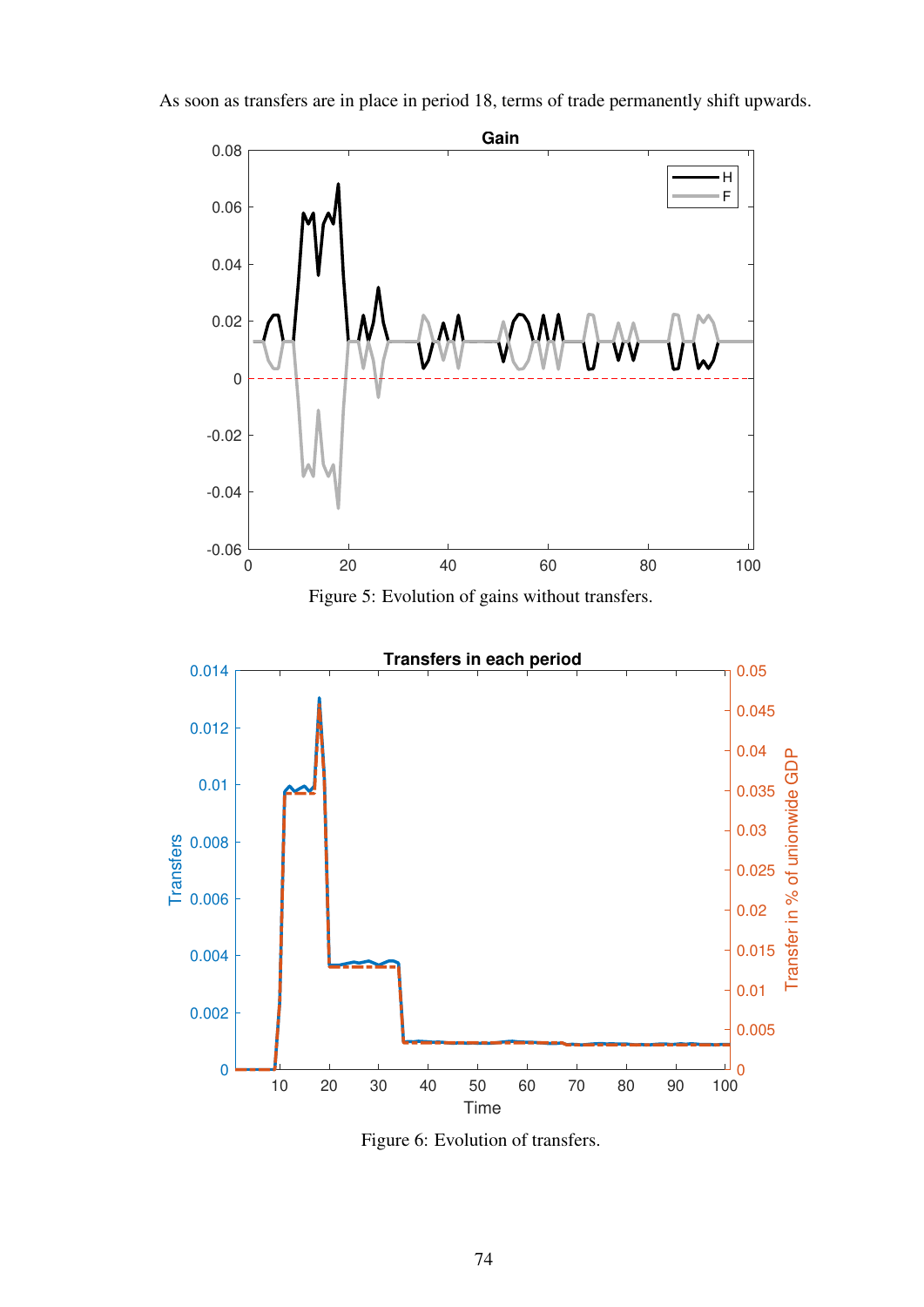

Figure 7: Evolution of gains with and without transfers.

Empirical evidence for recession countries leaving the union



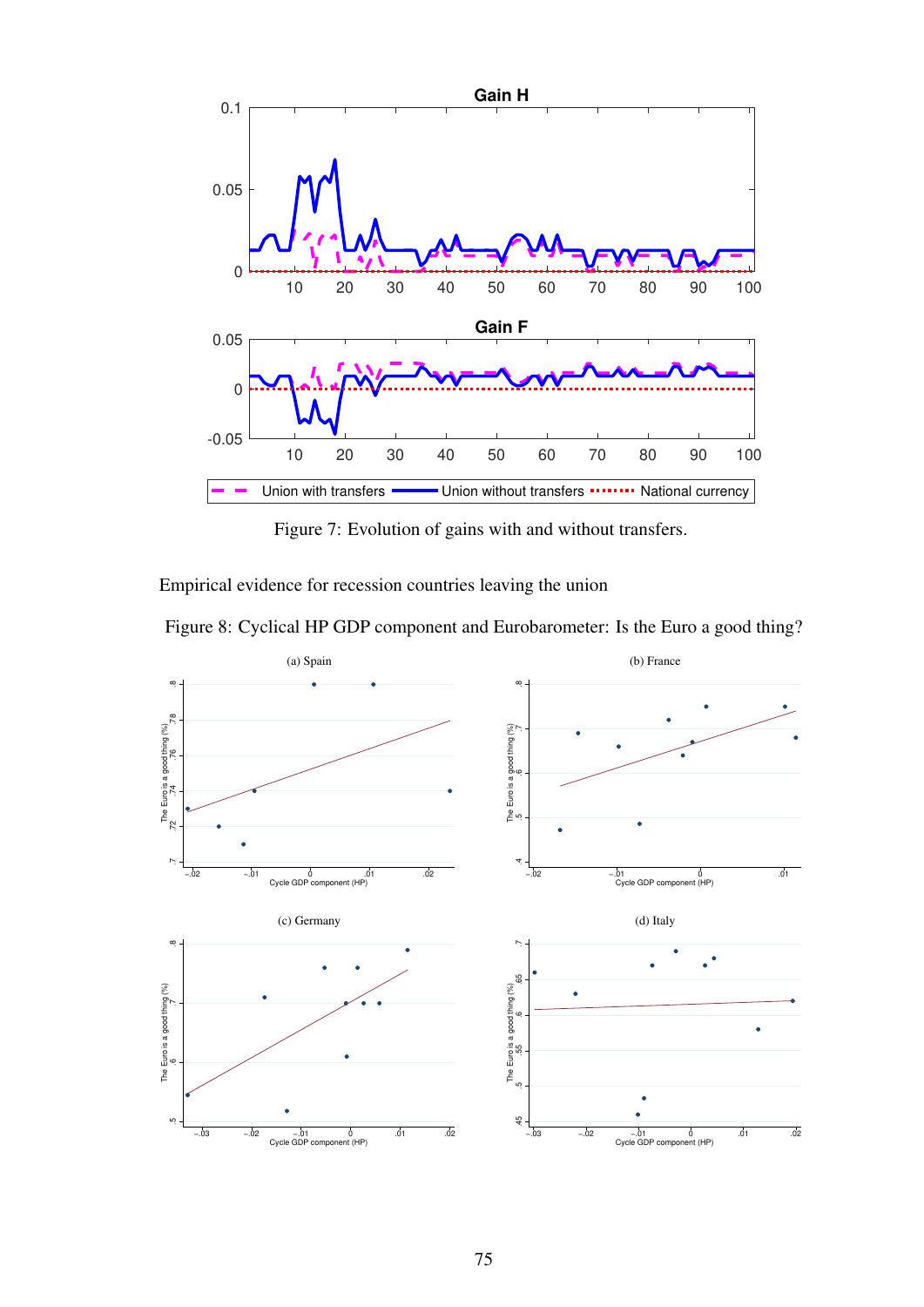

Figure 9: Evolution of transfers with one-time monetary intervention, trade costs reduction of 6.5%.



Figure 10: Evolution of interest rates with one-time monetary intervention, trade costs reduction of 6.5%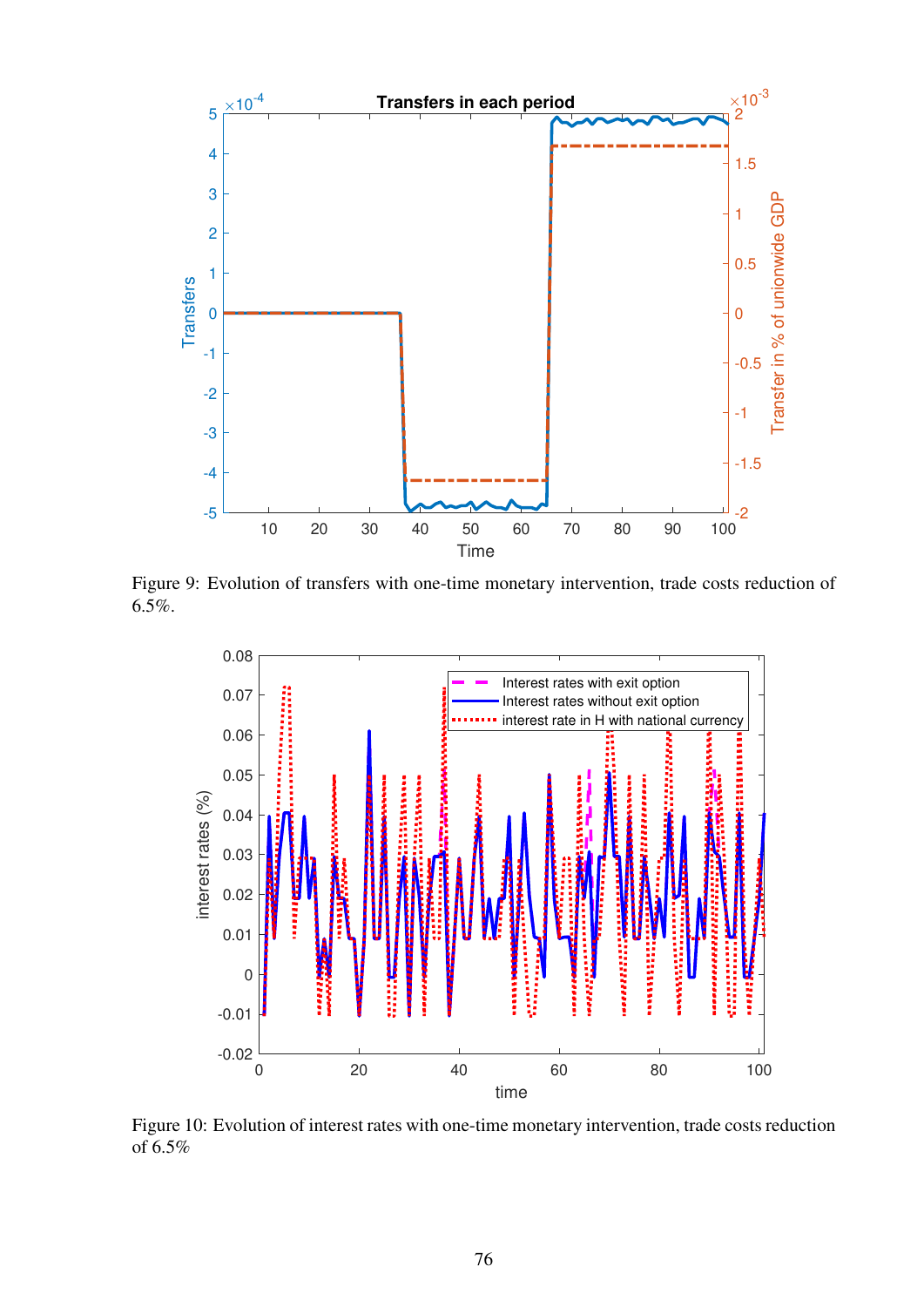

Figure 11: Evolution of gains with union-wide central bank only, trade costs 5%



Figure 12: Evolution of interest rates with a trade cost reduction of 5% and a permanent unionwide central bank intervention.